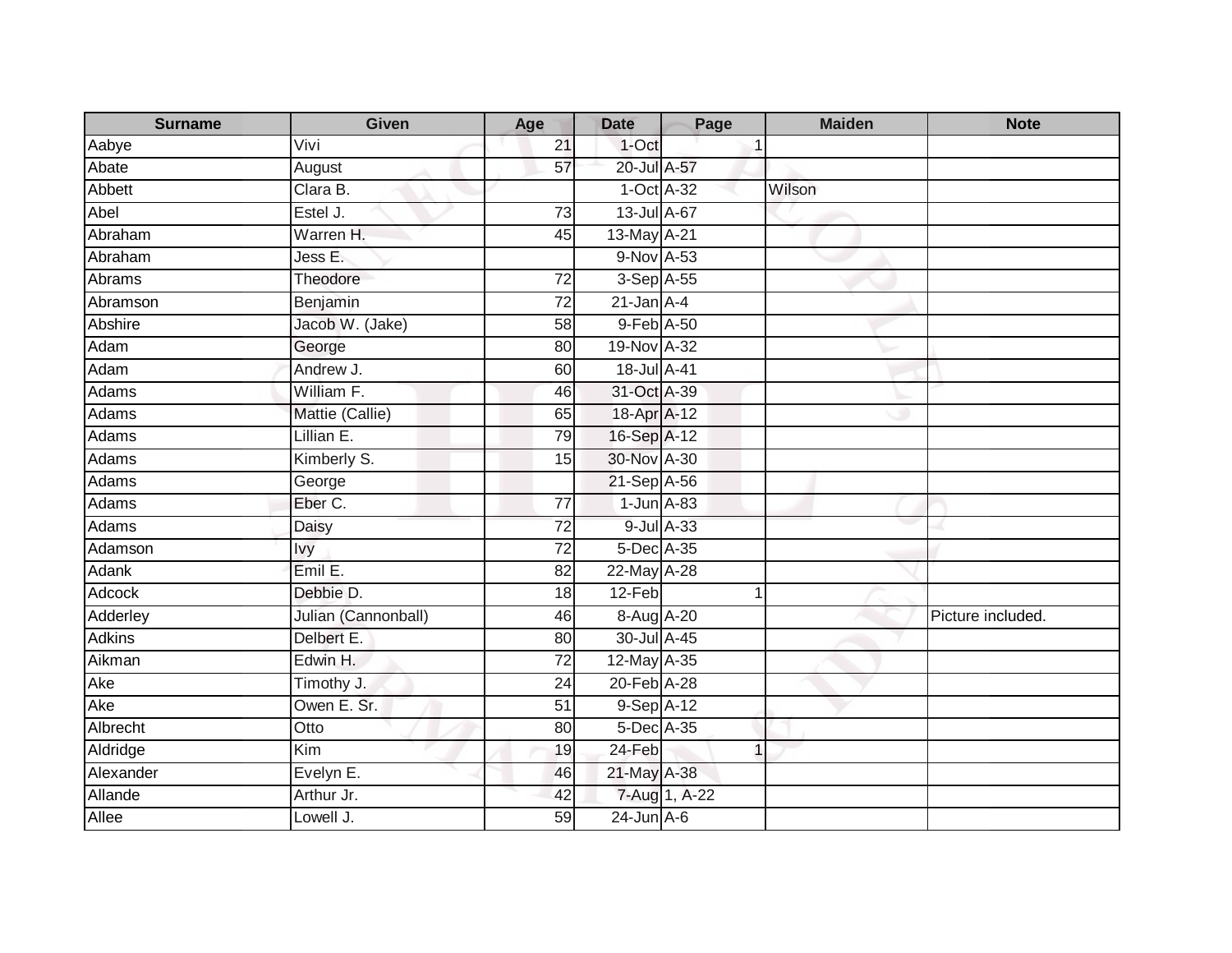| Allen         | Richard A.           | 73              | $27$ -Jan A-6    |        |  |
|---------------|----------------------|-----------------|------------------|--------|--|
| Allen         | <b>Mary Frances</b>  | 54              | 17-Aug A-74      |        |  |
| Allen         | $E$ thel W.          | 70              | $28 - Jan$ A-4   |        |  |
| Allison       | <b>Warner Bruce</b>  | 69              | 25-May A-36      |        |  |
| Allison       | Helen L.             | $\overline{73}$ | 27-Mar A-45      |        |  |
| Allman        | Amos D.              | 74              | 6-Nov A-6        |        |  |
| Allmansberger | Gerald A.            |                 | 31-Oct A-39      |        |  |
| Alonzo        | Joseph S.            | 76              | 24-Dec A-24      |        |  |
| Alvarez       | Frank (Teofilo)      | 53              | 6-Feb A-24       |        |  |
| Alvarez       | Emma                 | 17              | 25-Jul A-18      |        |  |
| Amador        | Juan                 | 52              | $1$ -May $A$ -30 |        |  |
| Amati         | Michael              | 39              | 21-Apr A-26      |        |  |
| Andersen      | Dolores J.           | 50              | 7-Dec A-102      | Dobosz |  |
| Anderson      | Thomas S.            | 68              | 21-May A-38      |        |  |
| Anderson      | Russell T.           | $\overline{74}$ | $1$ -Jun $A-83$  |        |  |
| Anderson      | Mabel C.             | 81              | 30-Dec A-10      |        |  |
| Anderson      | Lawrence A.          | $\overline{55}$ | 18-Dec A-54      |        |  |
| Anderson      | <b>John Arthur</b>   | 27              | 24-Nov A-43      |        |  |
| Anderson      | G. Albert            | 88              | 9-Apr A-34       |        |  |
| Anderson      | Fred C.              | 54              | 5-Sep A-38       |        |  |
| Anderson      | Forrest R.           | 59              | 20-Jul A-57      |        |  |
| Anderson      | Esther C.            | 78              | 19-Jun A-28      |        |  |
| Anderson      | Clifford             | 49              | 22-Oct A-18      |        |  |
| Andree        | Ernest G.            | 84              | 20-Dec A-89      |        |  |
| Andrew        | <b>Jack</b>          |                 | 23-Mar A-26      |        |  |
| Andrews       | George               | 88              | 19-Jan A-36      |        |  |
| Ansbro        | Irene A.             | 70              | 5-Jan A-64       |        |  |
| Anspach       | Grace M.             | 36              | 21-Nov A-29      |        |  |
| Antcliff      | Charles              | 18              | 24-Dec A-24      |        |  |
| Antulov       | Sam                  | 84              | 16-May A-29      |        |  |
| Antuna        | Ismael P.            | 85              | 30-Jun A-6       |        |  |
| Anvick        | Lester <sub>R.</sub> | 52              | 25-Jul A-18      |        |  |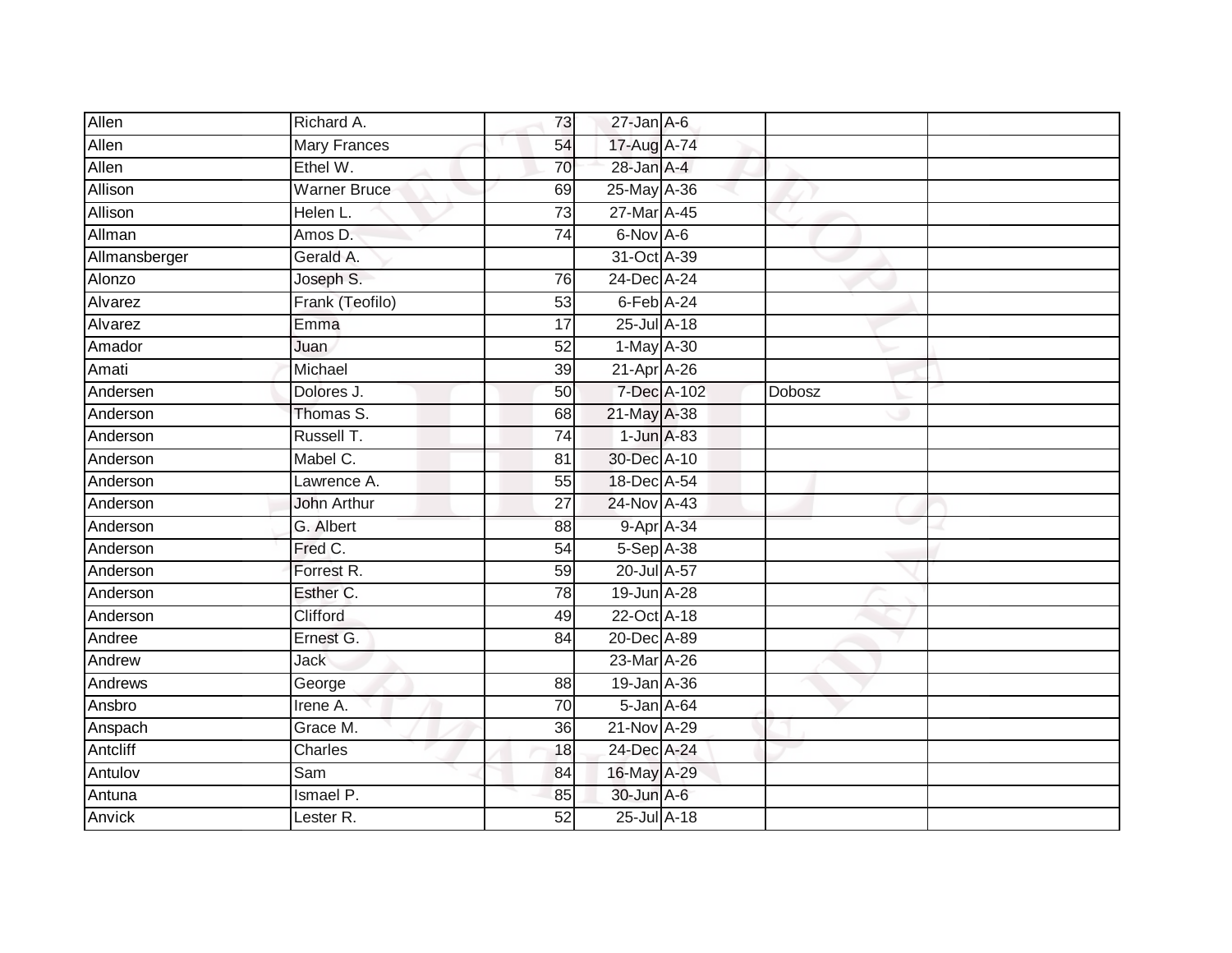| Apostolou   | Pete                   | 70              | 29-Oct A-47      |            |                            |  |
|-------------|------------------------|-----------------|------------------|------------|----------------------------|--|
| Appa        | James                  | 70              | 28-Jan A-4       |            |                            |  |
| Aranda      | Ignacio                | 83              | 27-May A-14      |            |                            |  |
| Arbuckle    | Hattie E.              | 81              | 21-Sep A-56      |            |                            |  |
| Arceo       | Gregorio               | 88              | 27-Jun A-28      |            |                            |  |
| Arens       | Dana I.                | 66              | $12-Sep$ A-6     |            |                            |  |
| Arevalo     | <b>Richard Cabello</b> | 79              | 8-Apr A-27       |            |                            |  |
| Armstrong   | Gladys V.              | 69              | 24-Feb A-12      |            |                            |  |
| Arney       | Donald E.              | 58              | 27-Mar A-45      |            |                            |  |
| Arnold      | Iva                    | $\overline{81}$ | $21$ -Oct $A-8$  |            | Rodgers                    |  |
| Arroyo      | Cleotilde              | 92              | $2-Sep$ A-26     |            |                            |  |
| Arthur      | John E.                | 68              | 27-Apr A-52      |            |                            |  |
| Artim       | Patricia J.            | 35              | 9-Mar A-14       |            |                            |  |
| Ashenberg   | Madaline (Honey)       | 61              | 12-Jun A-53      |            |                            |  |
| Atkinson    | <b>Kristi Lee</b>      | 6 weeks         | 17-Mar A-27      |            |                            |  |
| Atwood      | William C.             | 84              | 9-Sep A-12       |            |                            |  |
| Atwood      | Flora B.               | 86              | $3-Feb$ $A-8$    |            |                            |  |
| Aubruner    | Helen R.               | 64              | 29-Sep A-36      |            |                            |  |
| Auer        | Edward F.              | 83              | $2$ -Jan $A$ -65 |            |                            |  |
| Augustyn    | Joseph S.              | 60              | $3-Sep$ $A-55$   |            |                            |  |
| Augustynek  | Julia                  | 84              | 16-Dec A-10      |            |                            |  |
| Auiler      | Hazel                  | $\overline{82}$ | 24-Mar A-33      |            |                            |  |
| Ault        | Minnie                 | 93              | $10$ -Jan $A$ -6 |            |                            |  |
| Austgen     | Theresa S.             | 91              | 17-Jan A-27      |            |                            |  |
| Austgen     | Susan                  | 84              | 26-Jan A-24      |            |                            |  |
| Avington    | Forestine              | 41              | 4-Nov A-16       |            |                            |  |
| Bach        | Arthur G.              | 62              | 20-Nov A-32      |            |                            |  |
| Bacon       | Albert H.              | 76              | 13-Aug A-42      |            |                            |  |
| Bacs        | Aron                   | 69              | 9-Sep A-12       |            |                            |  |
| Badankovich | Joseph                 | 81              | 27-Feb A-18      |            |                            |  |
| Badyniak    | Albin J.               | 63              | 15-Oct A-44      |            |                            |  |
| Bagaloff    | Mary M.                | 59              |                  | 8-Jul A-23 | $\overline{\text{V}}$ argo |  |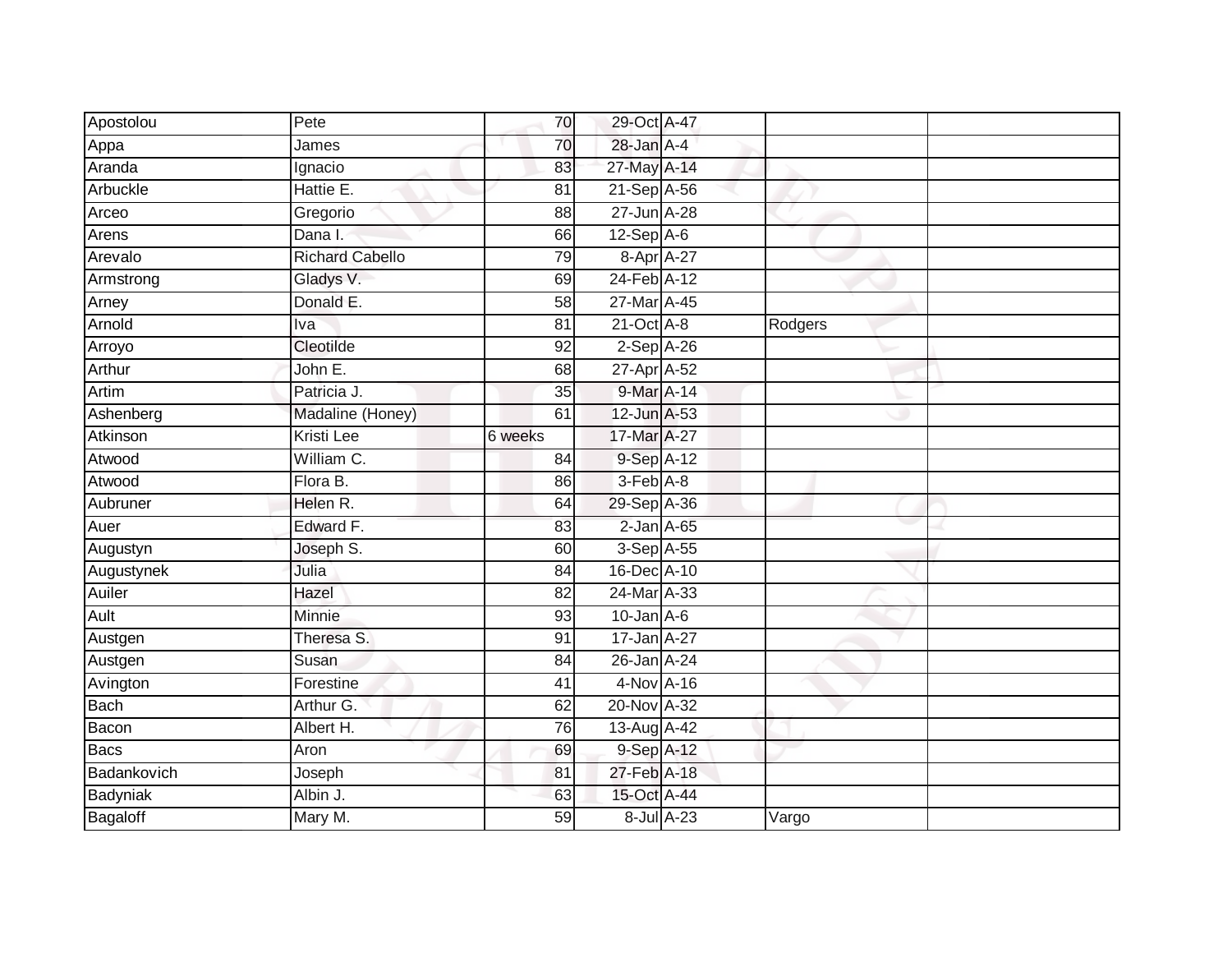| <b>Bailey</b> | Wayne Vern        |                 | 20-Nov A-32      |          |  |
|---------------|-------------------|-----------------|------------------|----------|--|
| <b>Bailey</b> | Georgi Anna       |                 | 29-May A-12      |          |  |
| Bailey        | Evelyn T.         | 85              | 17-Jul A-22      |          |  |
| <b>Bailey</b> | Carrie E.         | 65              | 15-Sep A-18      | Anderson |  |
| <b>Bailey</b> | Anthony (Tony)    | 52              | 13-Feb A-20      |          |  |
| Bain          | James A.          | 70              | 18-Aug A-6       |          |  |
| Bair          | Leo C.            | 54              | 12-Oct A-57      |          |  |
| Bajer         | Stanley F. (Buck) | 64              | 14-May A-51      |          |  |
| Bajusz        | Alex              | 77              | 12-Feb A-54      |          |  |
| Bak           | Florence T.       | $\overline{51}$ | 26-Dec A-4       |          |  |
| Baker         | Robert H.         | 61              | 3-Dec A-44       |          |  |
| Baker         | Pearl M.          | 83              | $21$ -Jul $A-8$  |          |  |
| Baker         | Harry C.          | 91              | 16-May A-29      |          |  |
| <b>Baker</b>  | Ada               | 80              | 16-Feb A-42      |          |  |
| Bakota        | Louis J.          | $\overline{70}$ | 30-Dec A-10      |          |  |
| Balaza        | William           | 50              | 13-Mar A-12      |          |  |
| <b>Balczo</b> | Joseph            | 93              | 13-Nov A-51      |          |  |
| Baldazo       | Sernando F.       | 36              | $1$ -Jun $A$ -83 |          |  |
| Baldwin       | Patricia L.       | 38              | 26-Aug A-8       |          |  |
| Baldwin       | Everett L.        | 57              | 19-Jan A-36      |          |  |
| <b>Balka</b>  | Joseph Sr.        | 92              | $17-Sep$ A-8     |          |  |
| Balko         | Julia Marie       | 59              | 30-Apr A-32      |          |  |
| <b>Balko</b>  | John Sr.          | 85              | 29-Dec A-29      |          |  |
| Balko         | <b>Holly</b>      | 21 months       | 23-Jun A-12      |          |  |
| Balkovsky     | Mary              | 69              | 12-Mar A-57      |          |  |
| Ball          | ljunia            | 68              | $21-AugA-33$     |          |  |
| Ballard       | Fleet (Speed)     | 49              | 20-Mar A-32      |          |  |
| Banas         | Andrew            | 74              | 10-Dec A-36      |          |  |
| Banaszak      | Anna              | 59              | 20-Feb A-28      |          |  |
| <b>Bander</b> | Margaret          | 85              | 12-Mar A-57      |          |  |
| Banet         | Anne C.           | 50              | 16-Jan A-30      |          |  |
| <b>Banik</b>  | Paul S.           | 89              | 5-May A-30       |          |  |
|               |                   |                 |                  |          |  |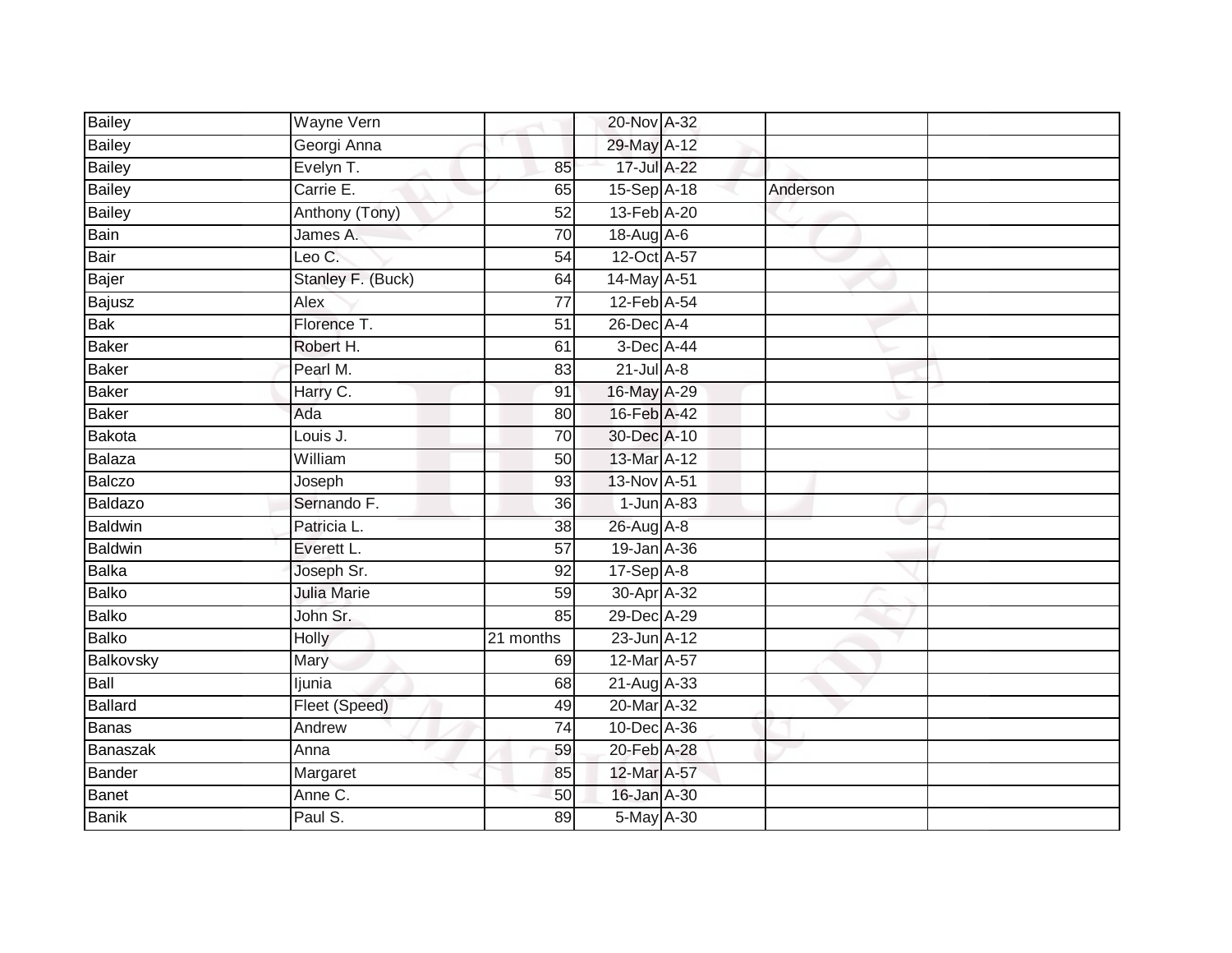| <b>Banks</b>   | Morris M.            | 57              | 21-Mar A-22                 |                |          |                   |
|----------------|----------------------|-----------------|-----------------------------|----------------|----------|-------------------|
| <b>Banks</b>   | Agnes M.             |                 | 30-Oct A-47                 |                | Costello |                   |
| <b>Bannick</b> | George A.            | 66              | 13-Aug A-42                 |                |          |                   |
| Banovich       | John                 |                 | 3-Aug A-16                  |                |          |                   |
| Bara           | Ely                  |                 | 30-Jul A-45                 |                |          |                   |
| <b>Barabas</b> | Joseph               | 65              | 30-Dec A-10                 |                |          |                   |
| Barabas        | Frank Jr.            | 66              | $2$ -Jan $A$ -65            |                |          |                   |
| Barabas        | Benjamin Sr. (Benny) | 53              | 15-May A-30                 |                |          |                   |
| Baranowski     | William              | 61              | 29-Sep A-36                 |                |          |                   |
| Baranowski     | <b>Stella</b>        | $\overline{72}$ | 26-Jan A-24                 |                |          |                   |
| Baranowski     | Paul                 | 67              | $2$ -Jan $A$ -65            |                |          |                   |
| Barbaros       | Anthony F.           | $\overline{18}$ | 2-Nov                       |                |          | Picture included. |
| <b>Barclay</b> | Madelyn R.           | 57              | 27-Jul A-22                 |                |          |                   |
| <b>Barczak</b> | Harry                | 41              | 18-Nov A-4                  |                |          |                   |
| <b>Bardin</b>  | Thomas H.            | 80              | 28-Dec A-73                 |                |          |                   |
| Bardin         | Thomas H.            | 80              | 26-Dec A-4                  |                |          |                   |
| Bardon         | Richard (Pat)        | 63              | $6$ -Oct $\overline{A}$ -18 |                |          |                   |
| Barkai         | Julius               | 64              | 6-Jan A-31                  |                |          |                   |
| Barker         | Wade H.              | $\overline{72}$ | 28-Mar A-27                 |                |          |                   |
| Barker         | Paul W.              | $\overline{72}$ | $21$ -Oct $A-8$             |                |          |                   |
| <b>Barker</b>  | Levert L.            | 74              | 28-Oct A-28                 |                |          |                   |
| <b>Barkey</b>  | Howard D.            | $\overline{47}$ | 5-Nov A-32                  |                |          |                   |
| <b>Barkley</b> | Richard C.           | 87              | $24$ -Jun $A-6$             |                |          |                   |
| <b>Barley</b>  | Raymond              | 85              | 10-Oct A-21                 |                |          |                   |
| Barman         | Nettie (Miss)        | 83              | 19-Oct A-85                 |                |          |                   |
| Barnaski       | Anna                 | 85              | 15-May A-30                 |                | Heintz   |                   |
| <b>Barnes</b>  | Sylvester M. (Steve) | $\overline{58}$ | 5-Feb A-30                  |                |          |                   |
| <b>Barnes</b>  | Pearle               | 81              | 13-Feb A-20                 |                |          |                   |
| Barnes         | Bernard (Ben)        | 65              | 3-Feb A-8                   |                |          |                   |
| Barnes         | Albert V.            | 93              | 21-Oct A-8                  |                |          |                   |
| Barnett        | Ray Glenn            | 3               |                             | 20-Mar 1, A-32 |          |                   |
| <b>Barnett</b> | Mary F.              | 76              | 23-Jul A-32                 |                |          |                   |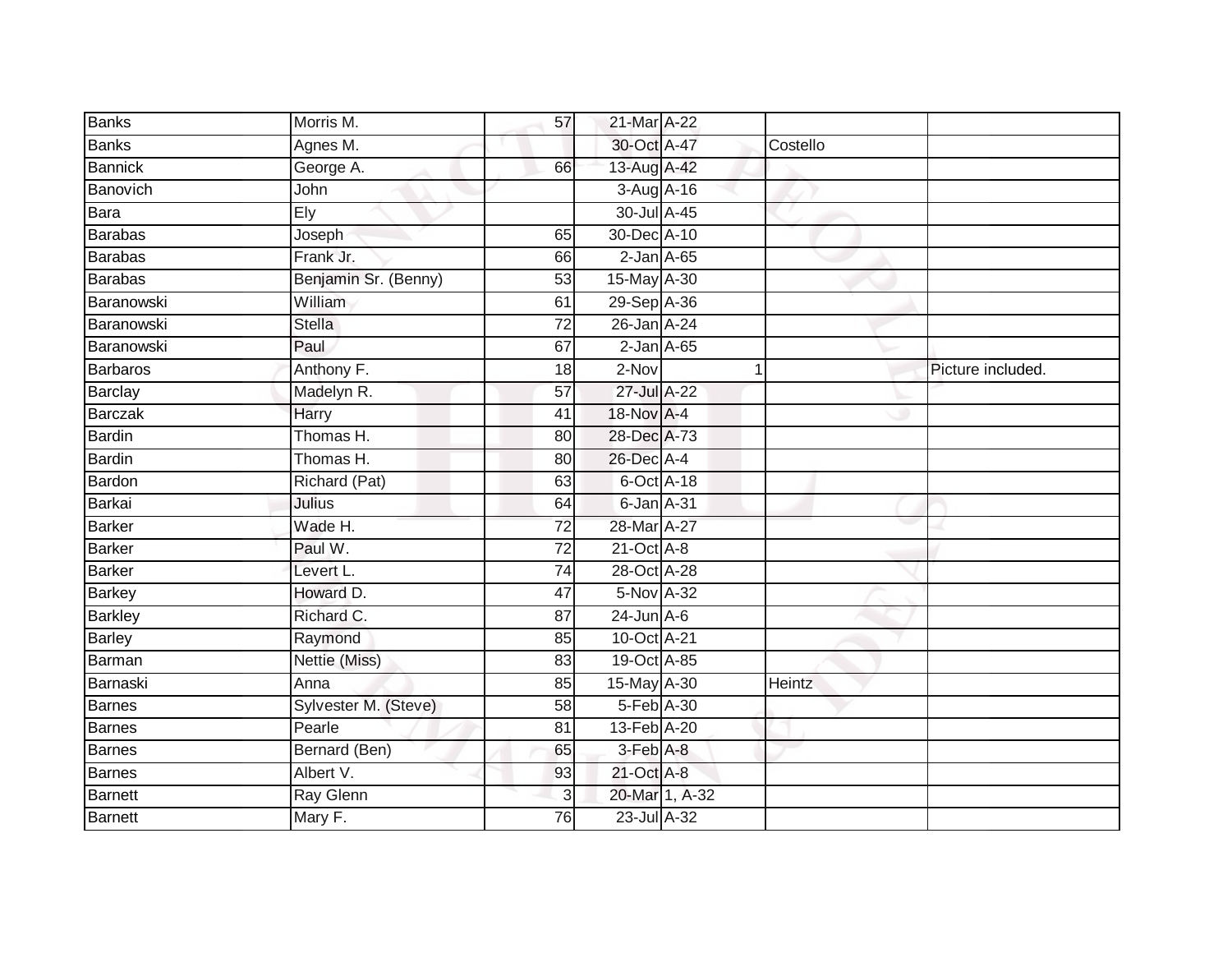| Barney         | John                   | 66              | 17-Jan A-27     |             |  |
|----------------|------------------------|-----------------|-----------------|-------------|--|
| Barney         | <b>Ilona Candice</b>   | 18              | 18-Aug A-6      |             |  |
| <b>Barrett</b> | <b>Hildred Lillian</b> | $\overline{77}$ | 17-Aug A-74     |             |  |
| Barron         | Laura (Dolly)          | 74              | 11-Dec A-59     | Coleman     |  |
| Barron         | Harry T.               | $\overline{54}$ | 5-Nov A-32      |             |  |
| Barry          | John                   | 53              | 19-Jan A-36     |             |  |
| Bartholomew    | Bessie M.              | 83              | 31-Dec A-28     |             |  |
| Bartniczak     | Helen                  | 51              | 17-Aug A-74     | Marczewski  |  |
| Barton         | Clarence H.            | 73              | 9-Oct A-46      |             |  |
| Bartos         | <b>Helen</b>           | 62              | 20-Mar A-32     |             |  |
| Bartz          | Hedwig (Hattie)        | 88              | 17-Aug A-74     |             |  |
| Basso          | Robert                 | 36              | 10-Mar          | $\mathbf 1$ |  |
| Bates          | Richard L.             | 50              | $23$ -Jan $A-6$ |             |  |
| Bates          | Mary J.                | 83              | 19-Feb A-48     |             |  |
| Batterman      | Fred                   | 85              | 11-Jun A-24     |             |  |
| Baumgart       | Emma                   | 85              | $7$ -Jan $A-4$  |             |  |
| Baumgartner    | Lillian E.             | 61              | 19-Jan A-36     |             |  |
| Beard          | Pearl                  | 77              | 18-Sep A-13     |             |  |
| Beattie        | Donald M.              | 63              | 28-Apr A-25     |             |  |
| Becker         | Sally K.               | 58              | 11-Apr A-10     |             |  |
| Beda           | Andrew A.              | 65              | 20-Apr A-21     |             |  |
| Bednarsky      | <b>Barbara</b>         | 93              | 20-Jul A-57     |             |  |
| Bednarz        | Tina J.                | 7 months        | 30-Jul A-45     |             |  |
| Beemsterboer   | Robert N.              | 50              | 20-Mar A-32     |             |  |
| Begalla        | Mary                   | 86              | 3-Feb A-8       |             |  |
| <b>Behn</b>    | William A. (Bill)      | 25              | 29-Jun A-85     |             |  |
| Beland         | George W.              | 86              | 3-Feb A-8       |             |  |
| Belinsky       | Piroska                | 80              | 20-Mar A-32     |             |  |
| Bell           | William                | 65              | 2-Dec A-8       |             |  |
| Bell           | Marie                  | 65              | 7-Apr A-23      |             |  |
| Bell           | John D.                | $\overline{77}$ | 29-Jul A-6      |             |  |
| Bell           | Jacob                  | $\overline{87}$ | $21$ -Oct $A-8$ |             |  |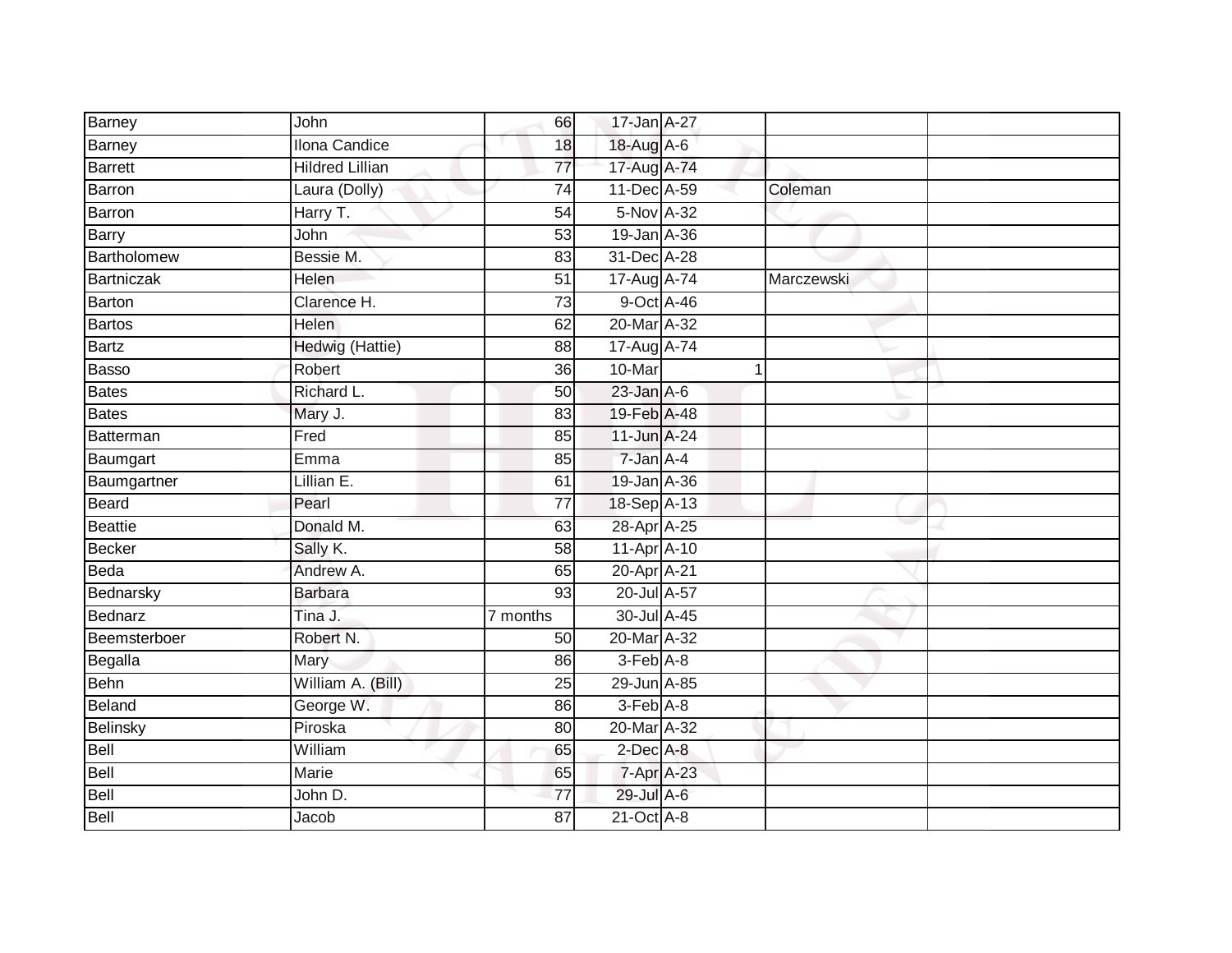| <b>Belles</b>  | Frank                 | 77              | 26-Oct A-84     |            |  |
|----------------|-----------------------|-----------------|-----------------|------------|--|
| <b>Belork</b>  | Michael G.            | 80              | 26-Oct A-84     |            |  |
| <b>Benchik</b> | Mary                  | 93              | $2-$ Sep $A-26$ |            |  |
| Benedict       | Sarah Burbage         | 86              | 19-Oct A-85     |            |  |
| Benich         | <b>Tillie</b>         | 67              | 17-Dec A-46     |            |  |
| Benich         | John                  | $\overline{72}$ | 12-May A-35     |            |  |
| Benigno        | James                 | 78              | 11-Apr A-10     |            |  |
| Benne          | Joseph F.             | 71              | 28-Nov A-10     |            |  |
| Beno           | John                  | $\overline{72}$ | 19-Aug A-4      |            |  |
| Benson         | Helen I.              | 64              | 30-Dec A-10     |            |  |
| Benson         | Ann C.                | 75              | 14-Feb A-18     |            |  |
| Bent           | Margaret              | 76              | 12-May A-35     |            |  |
| <b>Beres</b>   | Theodore (Ted)        | 58              | 28-Apr A-25     |            |  |
| Berg           | Richard John (Rick)   | 17              | 10-Sep A-36     |            |  |
| Berg           | Phyllis A.            | $\overline{54}$ | $24$ -Jun A-6   |            |  |
| Bergeron       | Sandra L.             | 11              | 2-May A-44      |            |  |
| Berglund       | Gerda                 | 90              | $10$ -Nov $A-4$ |            |  |
| Bernacki       | John                  |                 | 21-Apr A-26     |            |  |
| Berry          | Lillian               | 96              | 10-Feb A-8      |            |  |
| Bertram        | Howard A.             | 80              | $2-Sep$ A-26    |            |  |
| Beuse          | Elaine A.             | 47              | 24-Aug A-81     |            |  |
| Bey            | <b>Bennie Clinton</b> | 68              |                 | 3-Jul A-35 |  |
| Beyer          | Helen A.              | 70              | 6-Apr A-40      |            |  |
| Bicanic        | <b>Jeffery Scott</b>  | 15              | 23-Feb A-20     |            |  |
| Bicknell       | Iva M.                | 78              | 15-Oct A-44     |            |  |
| Bieda          | Michael S.            |                 | 26-Oct A-84     |            |  |
| Bieda          | Frank                 | 56              | 12-Feb A-54     |            |  |
| Bielski        | William W. Sr.        | 72              | $7 - Jan A - 4$ |            |  |
| Bielski        | Stanley Sr.           | 56              | 10-Mar A-4      |            |  |
| Bieniek        | Josephine             | 58              | $1-Aug$ A-8     |            |  |
| Bieniek        | John F.               | 67              | 26-Sep A-6      |            |  |
| Biernacki      | Stanley J.            | 54              | 30-Sep A-8      |            |  |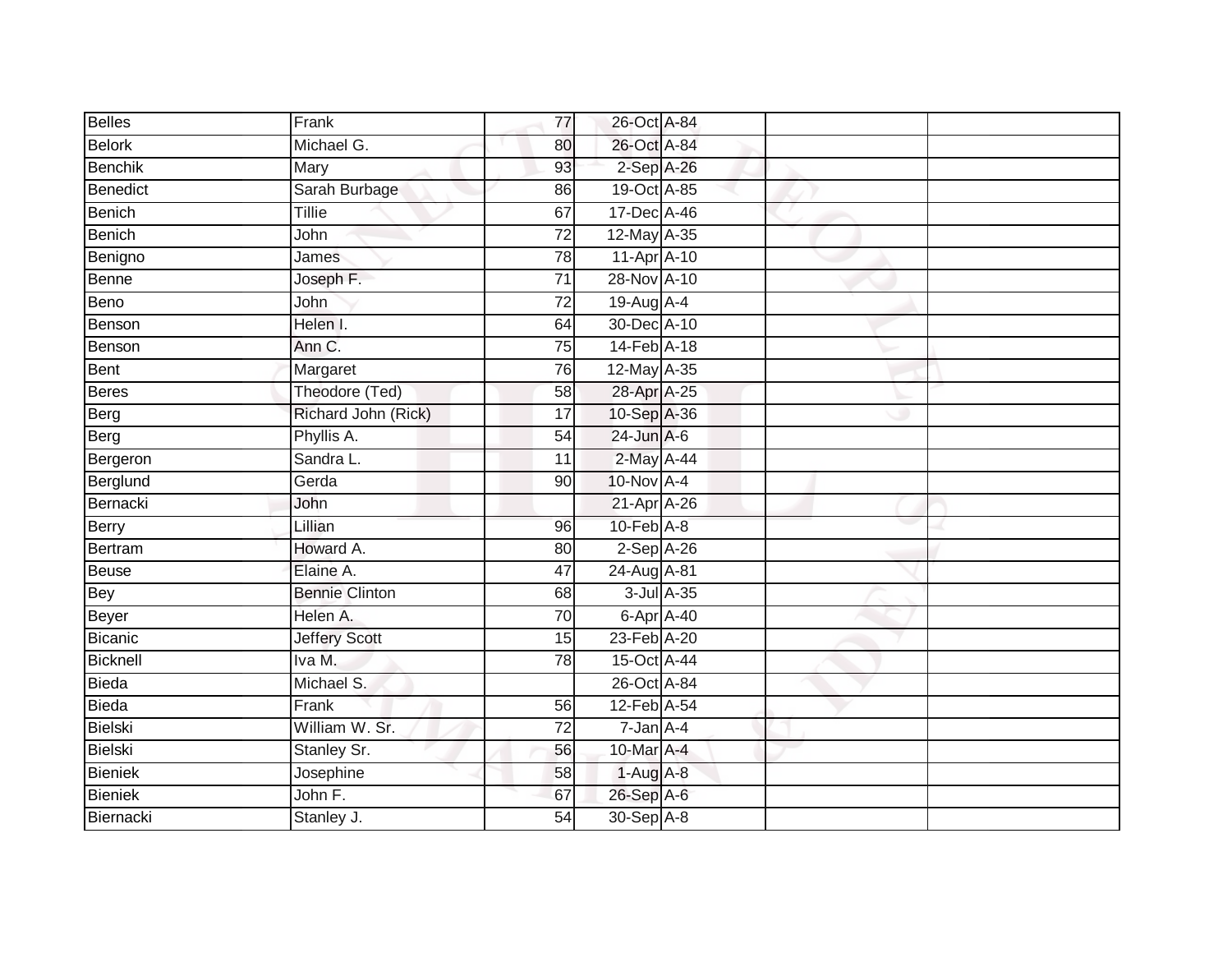| Biesboer        | Milton           | 68              | 31-Oct A-39 |               |                   |
|-----------------|------------------|-----------------|-------------|---------------|-------------------|
| Bigelow         | Alice L.         | 43              | 14-Jan A-6  |               |                   |
| <b>Billings</b> | Dennis Lee       | $\overline{31}$ | 11-Jun A-24 |               |                   |
| <b>Bindas</b>   | Joseph           | 63              | 9-Mar A-14  |               |                   |
| Binko           | Ermajean         | 50              | 29-Apr A-4  |               |                   |
| <b>Biscuso</b>  | Michael I.       | $\overline{77}$ | 4-Apr A-24  |               |                   |
| <b>Biscuso</b>  | Jennie           | $\overline{70}$ | 5-Jan A-64  |               |                   |
| Biser           | Walter D.        | 82              | 30-May A-4  |               |                   |
| Bishop          | Jean C.          | 67              | 29-Oct A-47 |               |                   |
| <b>Bisso</b>    | Etta             | 81              | 22-Jun A-78 |               |                   |
| <b>Bittner</b>  | Mary             | 54              | 22-Aug A-31 |               |                   |
| Bjelovuk        | Mitar            | 83              | 4-Sep A-30  |               |                   |
| <b>Black</b>    | Vyletta M.       | 82              | 20-Feb A-28 |               |                   |
| <b>Black</b>    | Stephen E.       | 66              | 3-Sep A-55  |               |                   |
| <b>Black</b>    | Joseph F.        | 89              | 19-Sep A-8  |               |                   |
| Blaemire        | William J.       | 52              | 2-Jul A-49  |               | Picture included. |
| Blaemire        | Ray B.           | 62              | 24-Dec A-24 |               |                   |
| <b>Blagg</b>    | William M.       | 62              | 4-Sep A-30  |               |                   |
| Blair           | Clarence         | 42              | 21-Apr      |               |                   |
| Blanchard       | William D.       | $\overline{81}$ | 27-Jun A-28 |               |                   |
| Blanchard       | Edith A.         | 76              | 18-Nov A-4  |               |                   |
| <b>Blanco</b>   | Donald L.        | 47              | 28-May A-45 |               |                   |
| Blaszak         | Joseph M.        | 65              | 26-Dec A-32 |               |                   |
| Blenz           | Joseph R.        | 83              | 16-Sep A-12 |               |                   |
| Blocker         | Harold G.        | 65              | 1-Oct A-32  |               |                   |
| Blockland       | <b>Ida Marie</b> | 81              | 22-Apr A-24 |               |                   |
| <b>Blosky</b>   | Jack D.          | 54              | 15-Dec A-39 |               |                   |
| <b>Blythe</b>   | Melody Lynn      | 19              |             | 9-Nov 1, A-53 |                   |
| <b>Blythe</b>   | Margaret         | 93              | 17-Dec A-46 |               |                   |
| Bobenalt        | Martha M.        | 67              | 20-Oct A-10 |               |                   |
| <b>Bock</b>     | Arnold F.        | $\overline{74}$ | 2-Mar A-71  |               |                   |
| Bodnar          | Jonell           | 5 days          | 17-Apr A-24 |               |                   |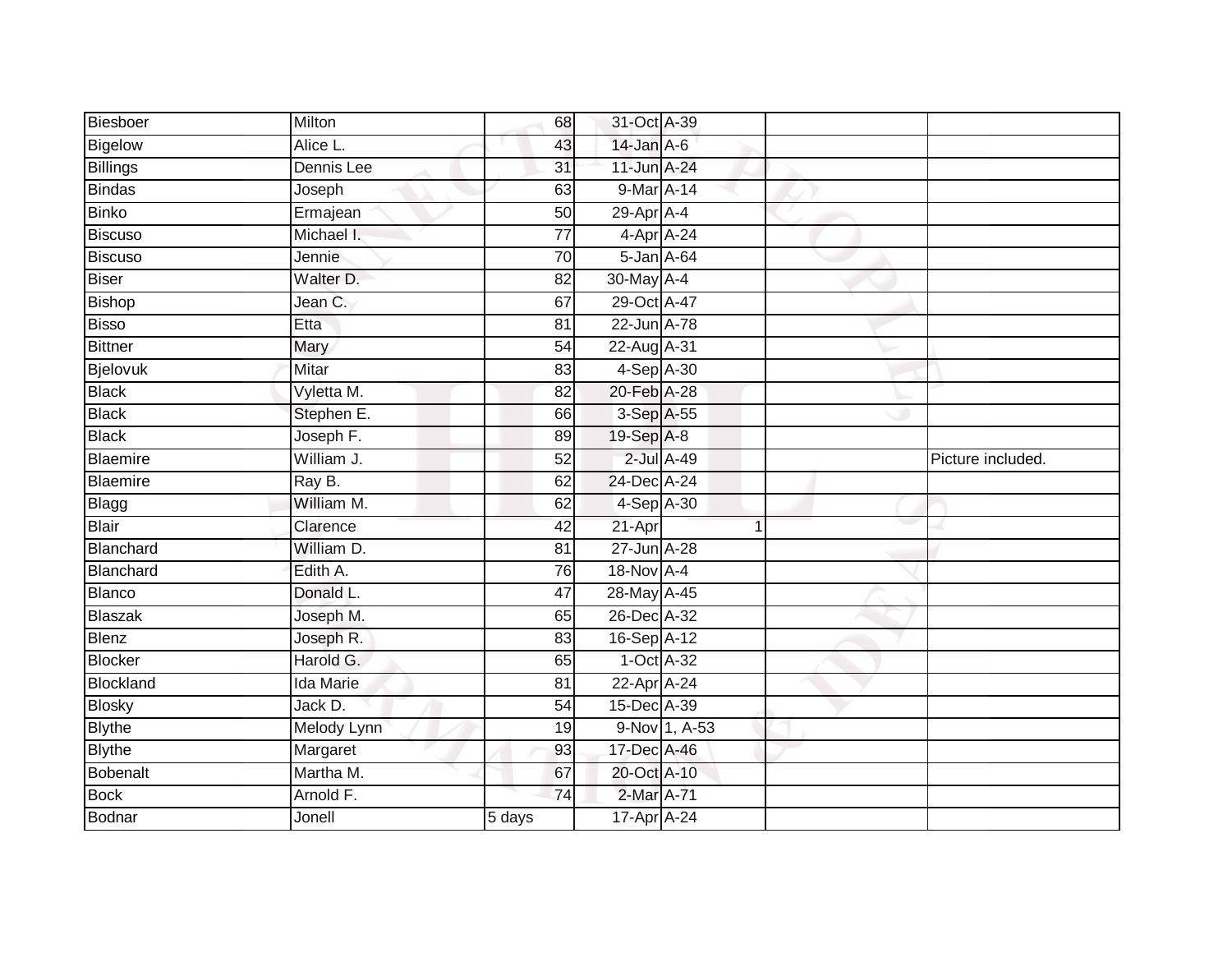| Bodney         | Michael (Gavit)        | 70              | 19-Feb A-48      |                |  |
|----------------|------------------------|-----------------|------------------|----------------|--|
| <b>Body</b>    | Kate                   | 88              | 2-Jul A-49       |                |  |
| Boersema       | Albert E.              | 32              | 22-Jun A-78      |                |  |
| Bogetka        | Frank J.               |                 | $10$ -Feb $A$ -8 |                |  |
| Boggess        | Alice E.               | 62              | $10-Feb$ $A-8$   |                |  |
| <b>Boggs</b>   | Curtis C.              | 56              | $21$ -Jul $A-8$  |                |  |
| Bohl           | Ida                    | 87              | $13$ -Jan $A$ -6 |                |  |
| <b>Bohling</b> | Ernestine              | 48              | 26-Nov A-21      |                |  |
| <b>Bohling</b> | Donna Ann              | 19              | 28-May A-45      |                |  |
| <b>Bohling</b> | Arnold                 | 56              | 5-Jan A-64       |                |  |
| <b>Boilini</b> | William John           | 18              |                  | 21-Apr 1, A-26 |  |
| <b>Bol</b>     | Mary L.                | 62              | 27-May A-14      |                |  |
| <b>Bolalek</b> | Helen                  | 74              | 30-Dec A-10      |                |  |
| <b>Boland</b>  | Raymond A.             | 75              | 27-May A-14      |                |  |
| <b>Boland</b>  | Margaret               | 63              | 19-Sep A-8       |                |  |
| <b>Boller</b>  | Leona A.               | 85              | 3-Sep A-55       |                |  |
| <b>Bolls</b>   | Mary Jane              | $\overline{75}$ | 17-Jan A-27      |                |  |
| <b>Bond</b>    | Richard J.             | 52              | 6-Apr A-40       |                |  |
| <b>Bond</b>    | Juanita                | 63              | 15-Oct A-44      |                |  |
| <b>Bond</b>    | Albert O.              |                 | 5-Aug A-23       |                |  |
| Bongiovanni    | Rosario                |                 | 28-Jul A-22      |                |  |
| Boni           | Paola (Pauline)        | 78              | 25-Jul A-18      |                |  |
| Bonneau        | Raymond A.             | 58              | 29-Sep A-36      |                |  |
| <b>Bonta</b>   | <b>Tifany Ann</b>      | 2 days          | $2$ -Feb $A-32$  |                |  |
| <b>Borio</b>   | Peter                  | 51              | 20-May A-4       |                |  |
| Borman         | Gustav H.              | 80              | 28-Jul A-22      |                |  |
| Borman         | Bertha E.              | 82              | 26-Dec A-4       |                |  |
| Borowiec       | John L.                | 60              | 7-May A-42       |                |  |
| Bortolami      | Mario A.               | 71              | 19-Aug A-4       |                |  |
| <b>Borum</b>   | <b>Elziabeth Marie</b> | 75              | 23-May A-20      |                |  |
| <b>Bos</b>     | Lydia E.               | 51              | 14-May A-51      |                |  |
| <b>Boschek</b> | Charles B.             | $\overline{77}$ | $2$ -Feb $A-32$  |                |  |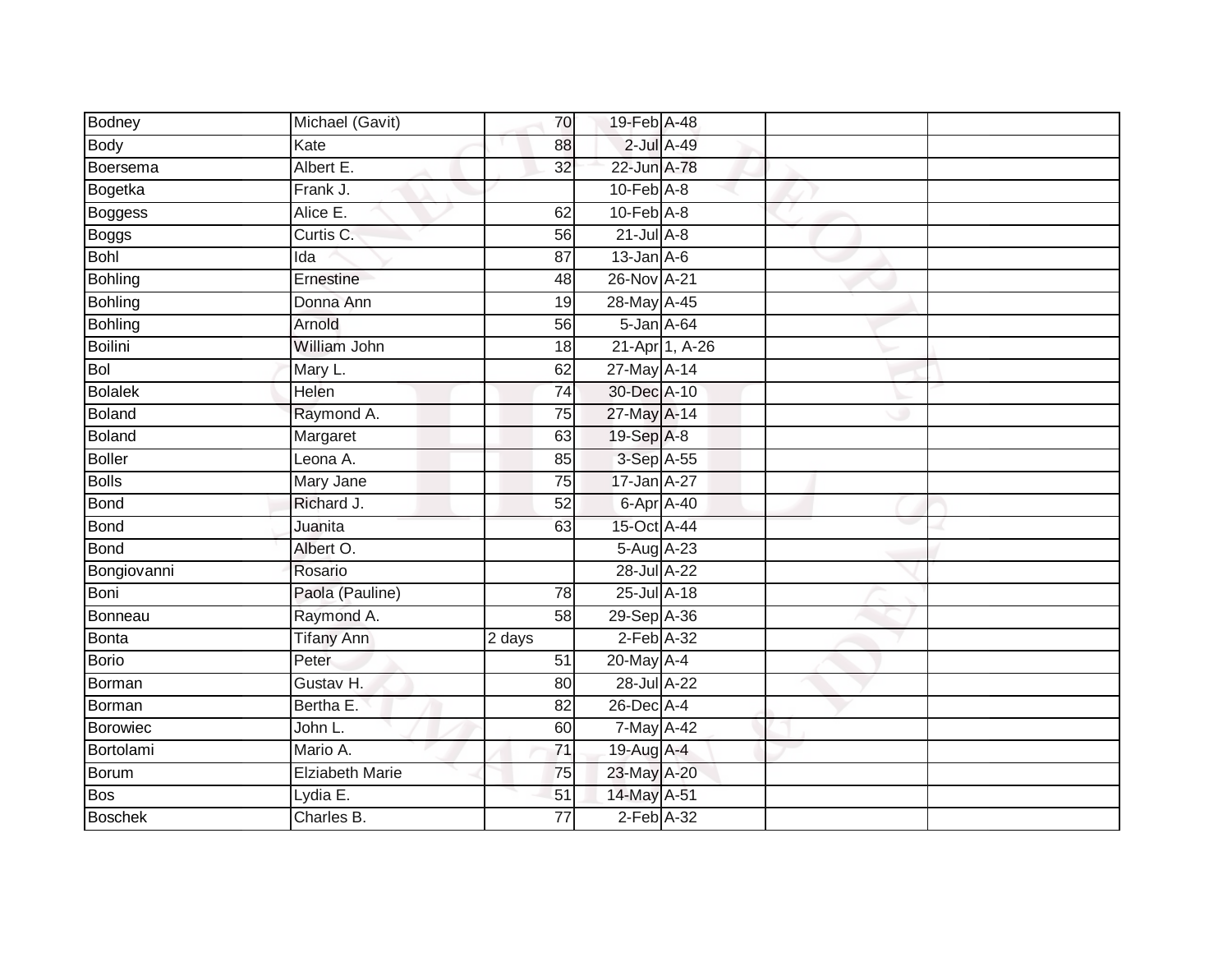| <b>Boss</b>      | Cornelia (Connie)      | 59              | 16-Dec A-10      |                |         |  |
|------------------|------------------------|-----------------|------------------|----------------|---------|--|
| Bossard          | Betty M.               | 59              | 17-Oct A-14      |                |         |  |
| Bossinger        | Betty F.               | 73              | 12-Feb A-54      |                |         |  |
| <b>Bott</b>      | Marsha                 | 18              | 24-Feb           |                |         |  |
| <b>Bourrell</b>  | Leo P.                 | 68              | 4-Nov A-16       |                |         |  |
| Bovard           | Edna L.                | 89              | 30-Jun A-6       |                |         |  |
| <b>Bovenkerk</b> | Marie J.               | 89              | 30-Nov A-30      |                |         |  |
| <b>Bowen</b>     | Cleo E.                | 68              | 19-Aug A-4       |                |         |  |
| Bowman           | Merrill (Bones)        | 76              | 2-Mar A-71       |                |         |  |
| Bowman           | Gregory W.             | $\overline{7}$  | 17-Jan A-27      |                |         |  |
| Bowman           | David                  | 18              | 26-Dec           |                |         |  |
| Bowman           | Bernard A. (Butch)     | 65              |                  | 7-Dec A-102    |         |  |
| Boyd             | <b>Margie Delois</b>   | 47              | 31-Dec A-28      |                |         |  |
| <b>Boyd</b>      | Lila R.                | 62              | 14-Aug A-23      |                |         |  |
| Bozetarnik       | Frank F.               | 80              | 16-Feb A-42      |                |         |  |
| <b>Brack</b>     | Barbara Jean           | 43              | $20$ -Jun $A-8$  |                |         |  |
| Bracken          | Robert B. (Bob)        | $\overline{54}$ | 26-Oct A-84      |                |         |  |
| <b>Braddam</b>   | Irene                  | 58              | 17-Jun A-27      |                |         |  |
| <b>Braddy</b>    | Gordon W.              | 78              | 6-Oct A-18       |                |         |  |
| <b>Brady</b>     | Thyra                  | $\overline{77}$ |                  | 7-Dec A-102    |         |  |
| Bragg            | Ina M.                 |                 | 18-Jul A-41      |                | Mossman |  |
| <b>Bragiel</b>   | <b>Michael Gerard</b>  | 15              |                  | 30-Apr 1, A-32 |         |  |
| <b>Brahos</b>    | James                  | 59              | 28-Feb A-40      |                |         |  |
| <b>Brakley</b>   | George F.              | 63              | 3-Jun A-27       |                |         |  |
| Bramer           | Theodore E.            | 84              | $2$ -Feb $A-32$  |                |         |  |
| Branigan         | Roger D. (Former Gov.) | $\overline{73}$ | 19-Nov           |                | 1       |  |
| Branson          | James E.               | 79              | 22-Sep A-33      |                |         |  |
| Branum           | Kent R.                | 64              | $5$ -May $A$ -30 |                |         |  |
| Brauer           | Marie Agnes (Sister)   | 85              | 22-May A-28      |                |         |  |
| Brauer           | <b>Edward George</b>   | 55              | 24-Apr A-22      |                |         |  |
| Braun            | Ida M.                 | 83              |                  | 2-Jul A-49     | Frank   |  |
| <b>Brav</b>      | Frank                  | 50              | 20-Feb A-28      |                |         |  |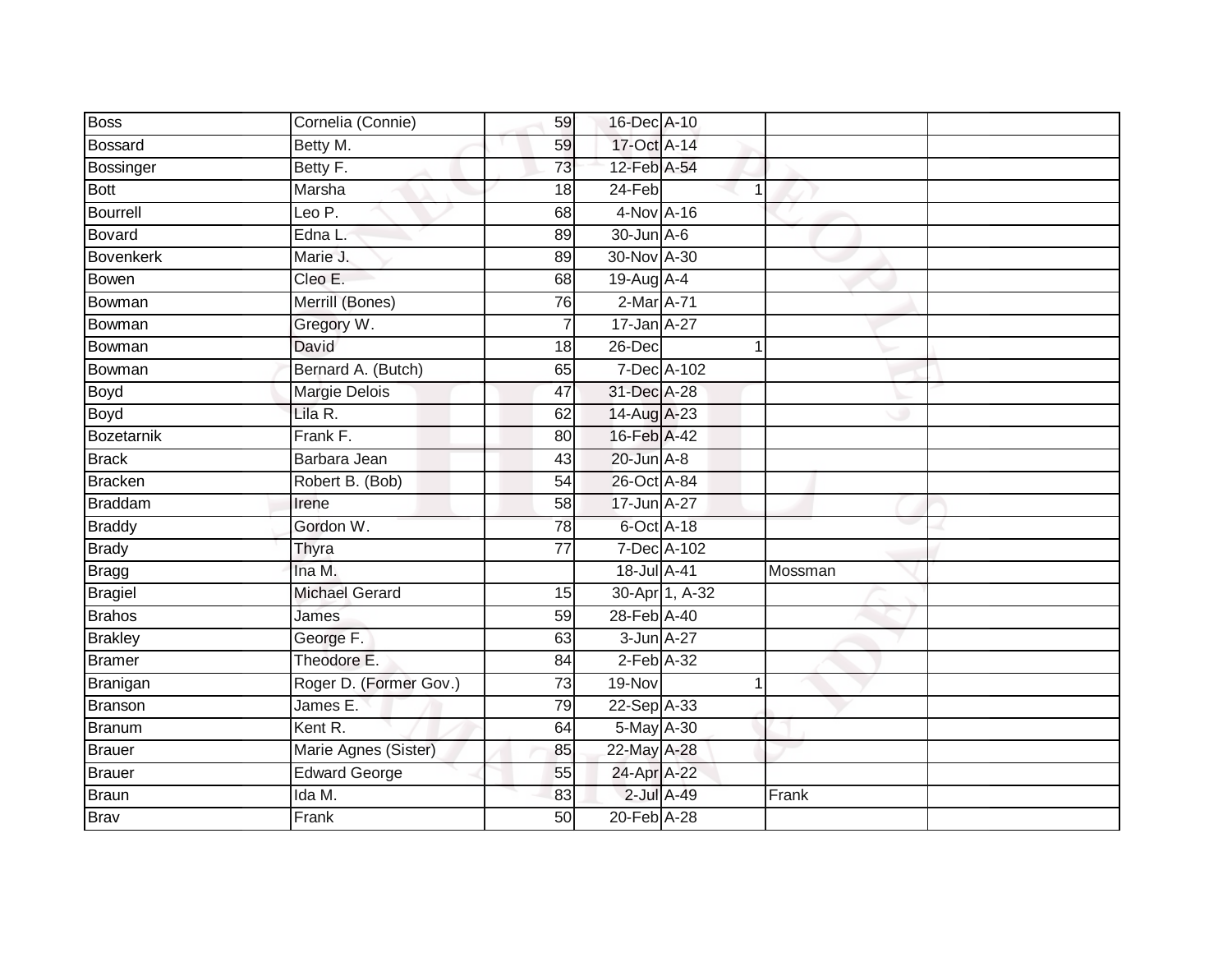| <b>Bravo</b>     | Panfilo         | 77              | $11$ -Aug $A$ -8 |               |               |  |
|------------------|-----------------|-----------------|------------------|---------------|---------------|--|
| <b>Brawley</b>   | Roscoe L.       | 67              | 3-Oct A-33       |               |               |  |
| <b>Brawner</b>   | Elmer E.        | 75              | 16-Jan A-30      |               |               |  |
| Breau            | Rosie E.        | 69              | 30-Sep A-8       |               |               |  |
| <b>Brehmer</b>   | Maxine E.       | $\overline{39}$ | $2$ -Jun $A-4$   |               |               |  |
| Breskovich       | Michael K.      | 61              | 28-Apr A-25      |               |               |  |
| <b>Brew</b>      | Fay M.          | 70              | 12-Feb A-54      |               |               |  |
| <b>Brewer</b>    | Willie E.       | 59              | 29-Oct A-47      |               |               |  |
| <b>Brewer</b>    | John            | $\overline{72}$ | 8-Oct A-23       |               |               |  |
| <b>Brian</b>     | Augusta         | 80              | 3-Mar A-14       |               |               |  |
| <b>Brier</b>     | John B.         | 59              | 24-Feb A-12      |               |               |  |
| Briggs           | Forrest S.      | 78              | 4-May A-87       |               |               |  |
| <b>Bright</b>    | John L.         | 88              | 23-Nov A-81      |               |               |  |
| Bright           | Harold D.       | 45              | 28-Jul A-22      |               |               |  |
| Brilmyer         | Edward          | $\overline{72}$ | 28-Apr A-25      |               |               |  |
| <b>Brinker</b>   | Otto E.         | 85              | 26-Oct A-84      |               |               |  |
| <b>Briones</b>   | Miguel          | 76              | 4-Dec A-39       |               |               |  |
| <b>Brisco</b>    | William H.      | 58              | 24-Aug A-81      |               |               |  |
| <b>Bristol</b>   | Frances         | 78              | 28-Apr A-25      |               | <b>Trezek</b> |  |
| Britton          | Ronald J.       | 30              |                  | 6-Jul 1, A-59 |               |  |
| <b>Broaders</b>  | Ross            | 41              | 18-Sep A-13      |               |               |  |
| <b>Broderick</b> | Marie           | 59              | 13-Nov A-51      |               | <b>Sparks</b> |  |
| <b>Brody</b>     | Donald          | 40              | 22-Jul A-12      |               |               |  |
| <b>Broe</b>      | Walter          | 88              | 18-Feb A-29      |               |               |  |
| <b>Bromels</b>   | John            | 78              | 10-Dec A-36      |               |               |  |
| Bronokowski      | John            | 84              | 17-Apr A-24      |               |               |  |
| Brookhart        | Angeline N.     | 59              | 19-Jan A-36      |               |               |  |
| <b>Brooks</b>    | William H.      |                 | 11-Mar $A-4$     |               |               |  |
| <b>Brooks</b>    | James C.        | 44              | 20-Jan A-12      |               |               |  |
| Broom            | Riley F.        | 64              | 4-Mar A-4        |               |               |  |
| Broom            | Pearl C.        | 62              | 17-Nov A-39      |               |               |  |
| Brown            | Thelma (Tincie) | 53              | $14$ -Jul A-6    |               |               |  |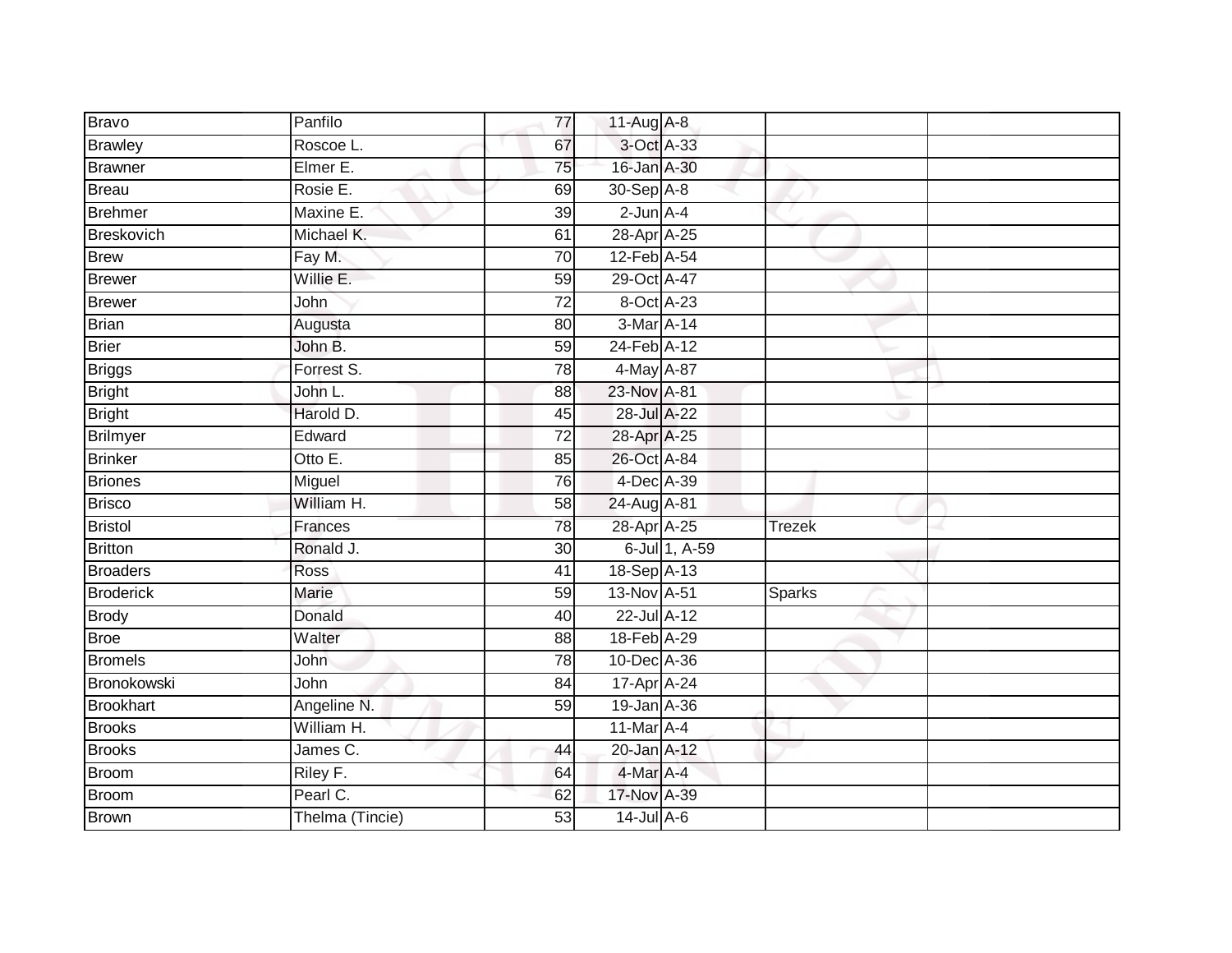| <b>Brown</b>    | Savilla       | 59              | 24-Nov A-43      |   |  |
|-----------------|---------------|-----------------|------------------|---|--|
| Brown           | Robert A.     | 63              | 18-Jul A-41      |   |  |
| <b>Brown</b>    | Robert (Bob)  |                 | 27-Oct A-24      |   |  |
| Brown           | Richard E.    | 50              | $27$ -Jan $A$ -6 |   |  |
| <b>Brown</b>    | Raymond N.    | 90              | 17-Feb A-10      |   |  |
| Brown           | Peggy         | 57              | $2$ -Jan $A$ -65 |   |  |
| Brown           | Nigel         | 59              | $20$ -Jun $A-8$  |   |  |
| <b>Brown</b>    | John W.       | $\overline{72}$ | 26-Dec A-32      |   |  |
| <b>Brown</b>    | Helen         | 87              | 3-Aug A-16       |   |  |
| Brown           | Gleamon L.    | $\overline{57}$ | 28-Dec A-73      |   |  |
| <b>Brown</b>    | Fredward T.   |                 | 31-Jul A-24      |   |  |
| Brown           | Florence L.   | 76              | 19-May A-29      |   |  |
| Brown           | Ercell I.     | 78              | 29-Sep A-36      |   |  |
| <b>Brown</b>    | Edwin Deroy   | 79              | 8-Apr A-27       |   |  |
| <b>Brown</b>    | Dennis        | 19              | 24-Feb           | 1 |  |
| Brown           | Carl D.       | 62              | 31-Dec A-28      |   |  |
| Brown           | Avis          | 86              | 23-Feb A-20      |   |  |
| <b>Brown</b>    | Annabelle J.  | 75              | 19-May A-29      |   |  |
| Brown           | Anna Mae      | 42              | 11-Nov A-8       |   |  |
| Browne          | Eugene S.     | $\overline{77}$ | $20$ -Jun $A-8$  |   |  |
| <b>Broz</b>     | Myrtle L.     | 83              | $9$ -Jan $A-12$  |   |  |
| Bruce           | Barbara Jean  | $\overline{34}$ | 31-Mar A-33      |   |  |
| <b>Brue</b>     | Rosie A.      | 69              | 29-Sep A-36      |   |  |
| Bruni           | Guido J.      | $\overline{71}$ | $11$ -Feb $A$ -4 |   |  |
| <b>Bruns</b>    | Allen L.      | 31              | 26-Aug A-8       |   |  |
| Bruns           | Albert        | 88              | $4-Aug$ $A-8$    |   |  |
| <b>Brunt</b>    | Virginia C.   | $\overline{31}$ | 30-Jan A-8       |   |  |
| <b>Bryant</b>   | Raymond C.    | 67              | 28-Dec A-73      |   |  |
| <b>Bucha</b>    | Evelyn        | 52              | 10-Nov A-4       |   |  |
| Buchanan        | Edward        | $\overline{2}$  | 27-May           | 1 |  |
| <b>Buchholz</b> | Alfons L.     |                 | 12-Aug $a-4$     |   |  |
| <b>Buczek</b>   | <b>Tillie</b> | 81              | 23-Sep A-8       |   |  |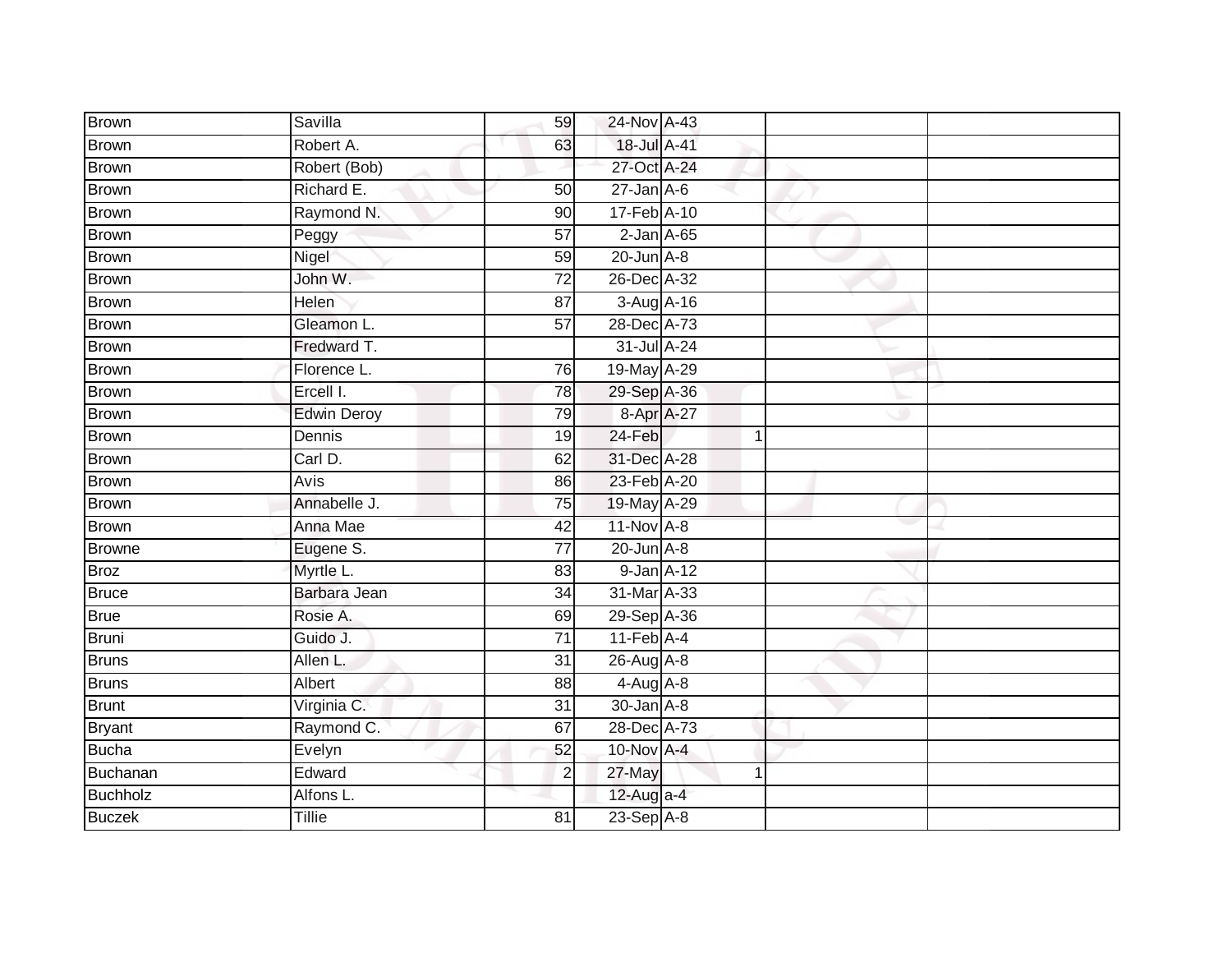| <b>Budack</b>    | Anna              | 63              | 5-Feb A-30       |                |                  |                   |
|------------------|-------------------|-----------------|------------------|----------------|------------------|-------------------|
| <b>Buettner</b>  | Kate V.           | 88              | 15-Oct A-44      |                |                  |                   |
| <b>Bugyis</b>    | John A.           | 65              | 14-Oct A-6       |                |                  |                   |
| Bulatovich       | Evan              | 94              | 23-Dec A-4       |                |                  |                   |
| <b>Buleninec</b> | Joseph            | $\overline{74}$ | $23-Sep$ A-8     |                |                  |                   |
| <b>Bunche</b>    | Gerlad            | 18              | 7-Apr            |                | 1                |                   |
| <b>Burch</b>     | Bessie M.         | 84              | 3-Jun A-27       |                |                  |                   |
| <b>Burd</b>      | Sarah F.          | 50              | 6-Jul A-59       |                |                  |                   |
| <b>Bures</b>     | Harry J.          | 66              | $12$ -Aug $A$ -4 |                |                  |                   |
| <b>Burg</b>      | Thelma O.         | 66              | 23-Jul A-32      |                | <b>McCormick</b> |                   |
| <b>Burger</b>    | Joseph H.         | 69              |                  | 16-Jan 1, A-30 |                  | Picture included. |
| <b>Burgess</b>   | Ethel M.          | 76              | 12-Oct A-57      |                |                  |                   |
| <b>Burhans</b>   | Edith L.          | 89              | 19-May A-29      |                |                  |                   |
| <b>Burke</b>     | Thomas G.         | $\overline{74}$ | 20-Feb A-28      |                |                  |                   |
| <b>Burke</b>     | Margaret          | $\overline{58}$ | 15-Jan A-28      |                |                  |                   |
| <b>Burley</b>    | <b>Iris</b>       | 71              | 21-Apr A-26      |                |                  |                   |
| <b>Burns</b>     | James H. Jr.      | 64              | 3-Dec A-44       |                |                  |                   |
| <b>Burns</b>     | James F.          | 38              | 15-Apr A-27      |                |                  |                   |
| <b>Burns</b>     | Charles E.        |                 | 27-Mar A-45      |                |                  |                   |
| <b>Burt</b>      | <b>Henry Lee</b>  | $\overline{50}$ | 3-Jul A-35       |                |                  |                   |
| <b>Burton</b>    | Matilda           | 95              | $2-Nov$ A-46     |                | Trulley          |                   |
| <b>Busch</b>     | Josephine E.      |                 | 28-Apr A-25      |                |                  |                   |
| <b>Bush</b>      | David W.          | $\overline{17}$ |                  | 27-Jul 1, A-22 |                  |                   |
| <b>Bush</b>      | Antoinette (Toni) | 27              | 30-Sep A-8       |                | Negovetich       |                   |
| <b>Bussert</b>   | Helen B.          |                 | 27-Oct A-24      |                |                  |                   |
| <b>Bussie</b>    | Mary A.           | 57              | 10-Oct A-21      |                |                  |                   |
| <b>Butikofer</b> | Cora W.           | 84              | 16-Sep A-12      |                |                  |                   |
| <b>Butler</b>    | Manie E.          | 83              | 24-Mar A-33      |                |                  |                   |
| <b>Byars</b>     | <b>Tex Robert</b> | 77              | 9-Sep A-12       |                |                  |                   |
| <b>Byczko</b>    | Casper            | 66              | 6-Nov A-6        |                |                  |                   |
| Cain             | Alonzo J.         | 55              | 29-Jun A-85      |                |                  |                   |
| Caldwell         | Jack N.           | $\overline{50}$ | $3-Feb$ $A-8$    |                |                  |                   |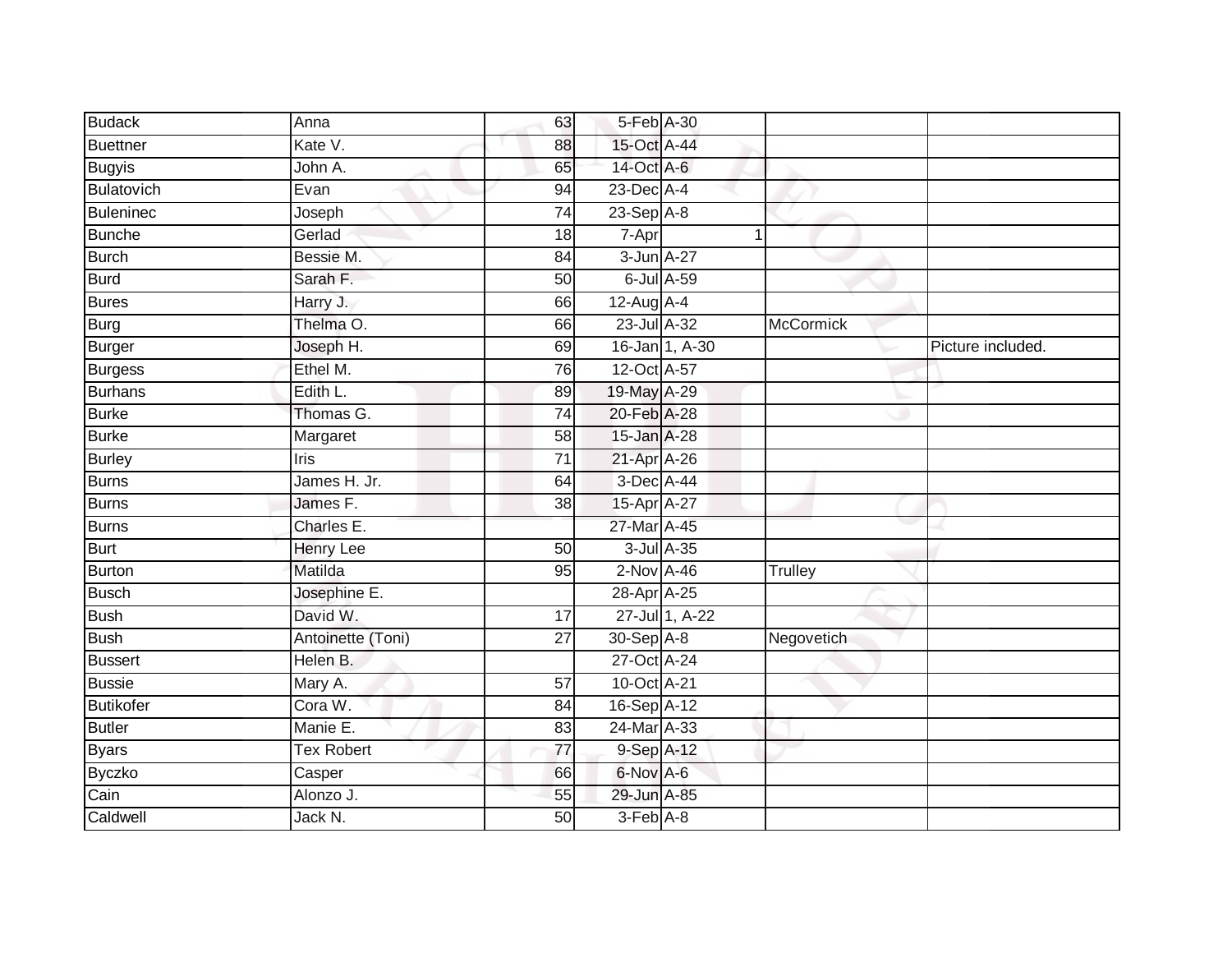| Calfa      | Mary               | 68              | 26-Dec A-32      |            |          |                   |
|------------|--------------------|-----------------|------------------|------------|----------|-------------------|
| Calhoun    | Clyde A.           | 76              | 11-Mar A-4       |            |          |                   |
| Callison   | Claude             | 75              | 17-Dec A-46      |            |          |                   |
| Calzaretta | Flory              | 91              | 8-Dec A-18       |            |          |                   |
| Cameron    | Morris R.          | $\overline{47}$ |                  | 3-Jul A-35 |          |                   |
| Cameron    | Floyd              | $\overline{71}$ | 21-Feb A-14      |            |          |                   |
| Camp       | Novan L.           | 42              | 19-Jun A-28      |            |          |                   |
| Campbell   | William W. (Major) | 52              | 19-Nov A-32      |            |          |                   |
| Campbell   | Mike               | 9               | 26-Aug A-8       |            |          |                   |
| Campbell   | Mary Bertha        | 86              | 28-Oct A-28      |            |          |                   |
| Campbell   | Herman Sr.         | 80              | 25-Aug A-9       |            |          |                   |
| Campos     | Enrique            | 46              | 30-Jun A-6       |            |          |                   |
| Cancel     | Juan R.            | 31              | 28-Dec A-73      |            |          |                   |
| Cane       | Harry              | 50              | 6-Nov A-6        |            |          |                   |
| Cannels    | Marie C.           | $\overline{84}$ | 30-Mar A-26      |            |          |                   |
| Capestany  | Max                | 70              | 23-Mar A-26      |            |          |                   |
| Cappuzzo   | Veronica           | 73              |                  | 3-Jul A-35 | Kuhn     |                   |
| Cappuzzo   | Samuel             | 76              | $5$ -Jan $A$ -64 |            |          |                   |
| Carl       | Rose               | 86              | 11-Apr A-10      |            | Spencer  |                   |
| Carl       | Blanche E.         | $\overline{68}$ | 22-Oct A-18      |            |          |                   |
| Carlberg   | Robin J.           |                 | 24-Aug A-81      |            | Reed     |                   |
| Carleton   | Edward H. (Dr.)    | $\overline{70}$ | 21-Apr A-26      |            |          | Picture included. |
| Carlson    | Roy A.             | 65              | 16-Nov A-58      |            |          |                   |
| Carlson    | Jane A.            | 58              | 3-Oct A-33       |            |          |                   |
| Carpen     | Lawrence G.        | 60              | 16-Dec A-10      |            |          |                   |
| Carroll    | William            | 45              | 21-Sep           |            |          |                   |
| Carroll    | Lorette            | 67              | 25-Apr A-30      |            | Darowski |                   |
| Carroll    | Joseph J.          | 82              | 22-Aug A-31      |            |          |                   |
| Carroll    | Gerald M. (Dewey)  | 79              | 18-Dec A-54      |            |          |                   |
| Carson     | Estelle M.         |                 | 12-Mar A-57      |            |          |                   |
| Carstens   | Mary A.            | 86              | 2-Feb A-32       |            |          |                   |
| Casas      | Sandra Kay         | 2 months        | 13-Nov A-51      |            |          |                   |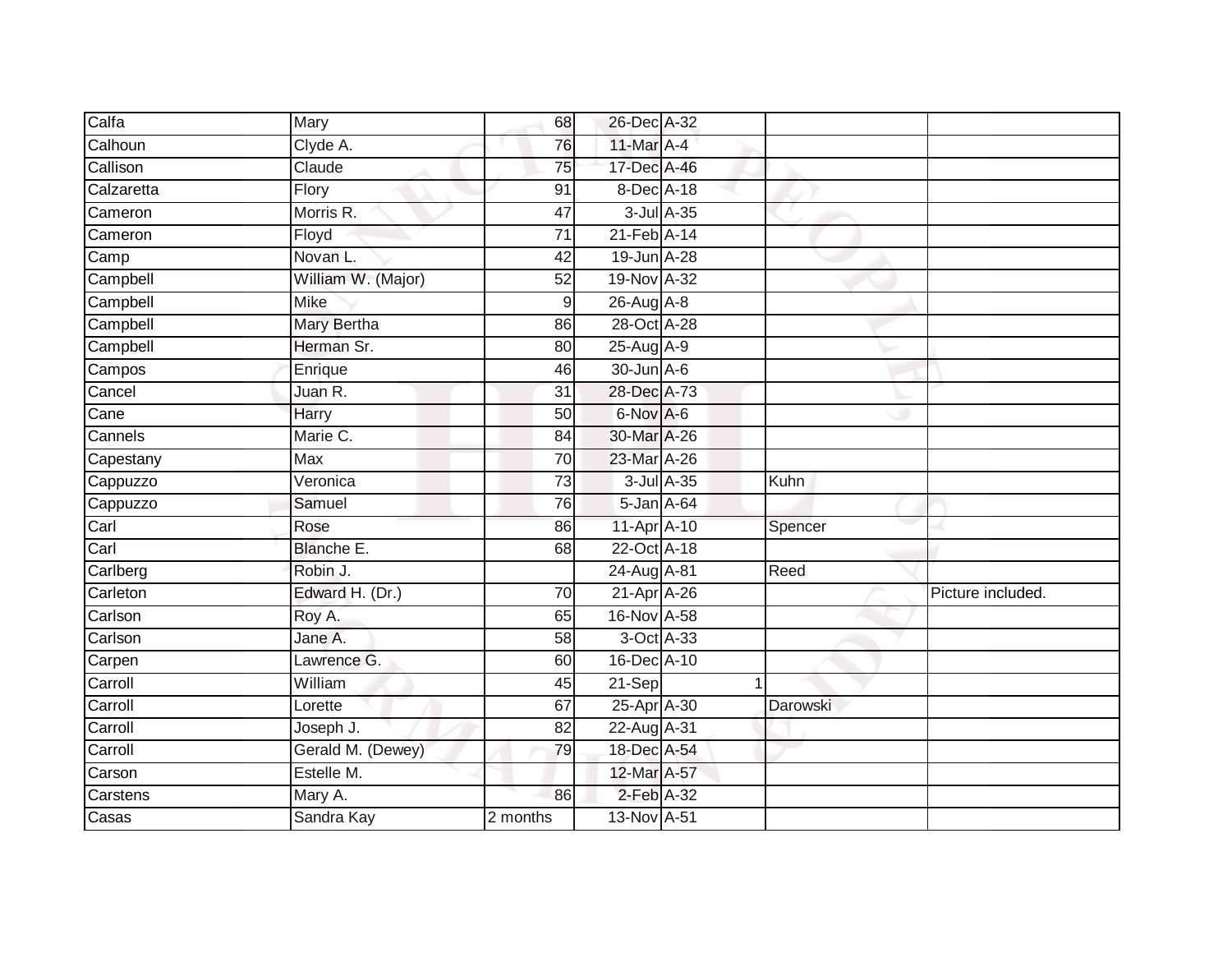| Case        | Stanley E.          | 84              | 5-Feb A-30       |        |  |
|-------------|---------------------|-----------------|------------------|--------|--|
| Cash        | <b>Mary Burris</b>  | 78              | 31-Jul A-24      |        |  |
| Castile     | <b>Edward Roger</b> | $\overline{35}$ | 19-Oct A-85      |        |  |
| Castro      | Jose L.             | 15              | 6-Jul 1, A-59    |        |  |
| Catania     | Vincent             | 79              | 6-Jan A-31       |        |  |
| Cate        | Docia E.            | 92              | 9-Feb A-50       |        |  |
| Cates       | Naomi E.            | 63              | 5-Dec A-35       |        |  |
| Cather      | James C.            | 49              | 18-Jul A-41      |        |  |
| Cathey      | Taylor M.           | 75              | $7-Apr$ A-23     |        |  |
| Caulk       | Eugene              | 67              | 28-Jul A-22      |        |  |
| Cederholm   | Emma E.             | 79              | $9$ -Jun $A - 8$ |        |  |
| Centifanto  | Margaret            | 22              | 31-Jul A-24      | Ikovic |  |
| Chabot      | Roland E.           | 50              | 15-Apr A-27      |        |  |
| Chalmers    | William C.          | 73              | 24-Apr A-22      |        |  |
| Chaloupka   | Susan               | $\overline{26}$ | 24-Sep A-52      | Mikula |  |
| Chandler    | Rosie Lee           |                 | 20-Dec A-89      |        |  |
| Chandler    | Bradley (Bosco)     | 79              | $13$ -Jan $A-6$  |        |  |
| Chandler    | Ada V.              | 87              | 5-Aug A-23       |        |  |
| Chapman     | Sherman M.          | 57              | 7-Aug A-22       |        |  |
| Charlson    | Harry L.            | 80              | $1-Apr$ A-8      |        |  |
| Charnekar   | Jaye                | 69              | $10$ -Feb $A-8$  |        |  |
| Chavez      | Luisa               | $\overline{75}$ | 27-Apr A-52      |        |  |
| Chenore     | Marie               | 68              | 31-Mar A-33      |        |  |
| Chepela     | Mary                | $\overline{73}$ | $1-Aug$ $A-8$    | Bencur |  |
| Chepregi    | Julia               | 54              | 31-Mar A-33      |        |  |
| Chester     | James Watkins Sr.   | 64              | 12-Dec A-32      |        |  |
| Chigas      | Susie               | 87              | 16-May A-29      |        |  |
| Childers    | <b>Thomas</b>       | 50              | 13-Nov A-51      |        |  |
| Chiluski    | John G.             | 85              | 3-Mar A-14       |        |  |
| Chmelar     | Johann J.           | 75              | 13-Feb A-20      |        |  |
| Chmielewski | Frank J.            | 80              | 24-Jan A-29      |        |  |
| Christian   | William             | 61              | 6-Nov A-6        |        |  |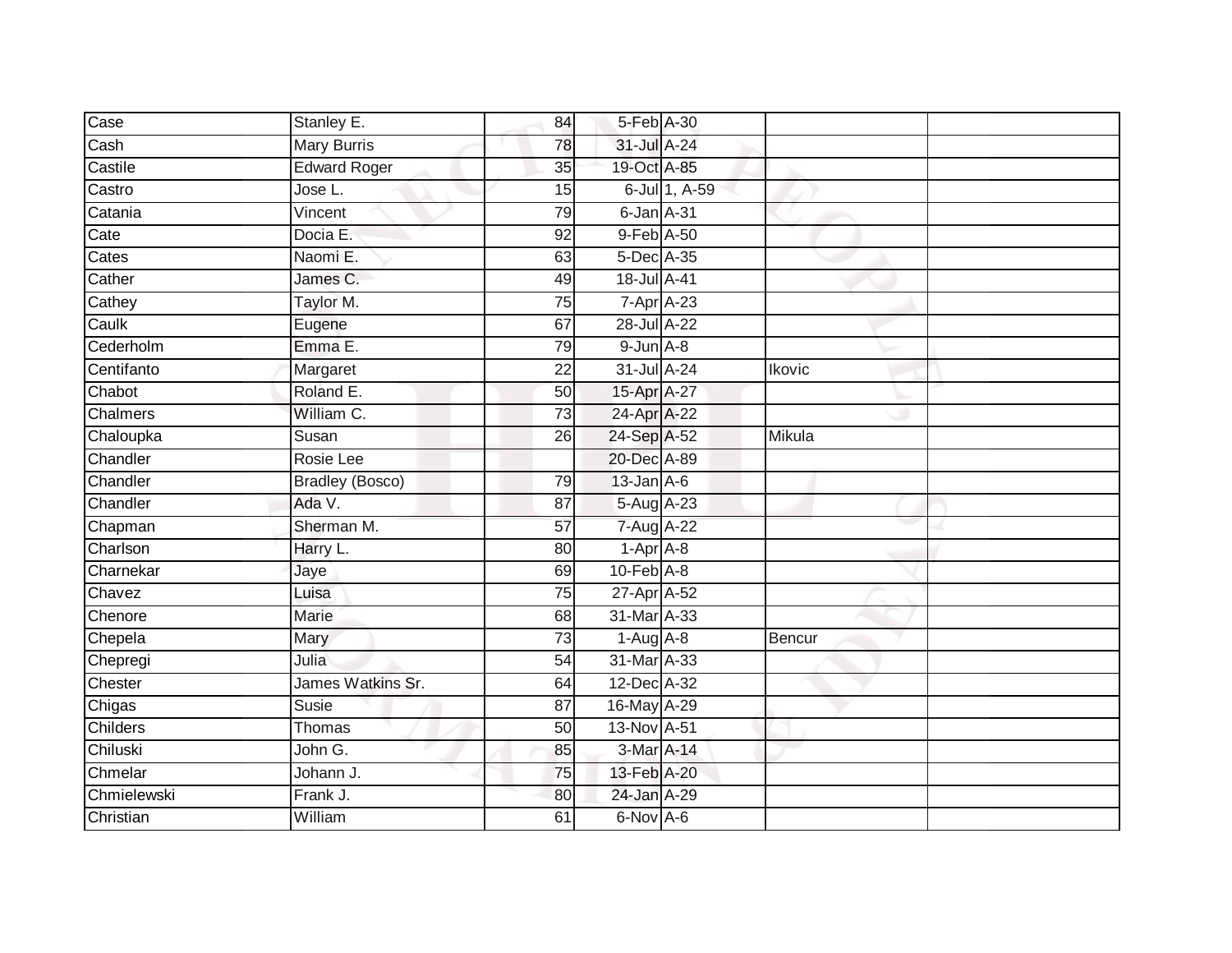| Christie                  | Fay L.              | 78              | 14-Sep A-79      |        |
|---------------------------|---------------------|-----------------|------------------|--------|
| Christman                 | Louise E.           | 79              | 14-Dec A-16      |        |
| Christopher               | Irene               | 81              | 20-Nov A-32      |        |
| Chrustowski               | Stanley J.          | 64              | 24-Feb A-12      |        |
| Chrustowski               | Genevieve           | 64              | 9-Oct A-46       |        |
| Chrzanowski               | Kinga               | 83              | 29-Oct A-47      | Sieja  |
| Church                    | Ruth L.             | 48              | 12-Jun A-53      |        |
| Church                    | Rodney              | 29              | 18-Jul A-41      |        |
| Churchill                 | Julia               | 90              | 25-Feb A-27      |        |
| Ciaglia                   | Alice T.            |                 | 9-Mar A-14       |        |
| Ciardetti                 | Ronald L.           | 38              | 28-May A-45      |        |
| Ciciora                   | Aloysius (John)     | 71              | 29-May A-12      |        |
| Ciesielski                | Helen               |                 | $15$ -Jan $A-28$ |        |
| Ciesko                    | Agnes               |                 | 22-May A-28      |        |
| Ciesla                    | Veronica            | $\overline{84}$ | 11-Aug A-8       |        |
| Cintora                   | Amador              | 68              | 8-Apr A-27       |        |
| Ciplys                    | Yvonne (Renee)      | 19              | 9-Sep A-12       |        |
| Clancy                    | Jessie              | 83              | 11-May A-57      |        |
| Clark                     | Schuylar (Jack)     | 79              | 13-Jun A-34      |        |
| Clark                     | Orrin               | 78              | 28-Oct A-28      |        |
| Clark                     | McClellan Sr. (Mac) | 82              | 4-Dec A-39       |        |
| Clark                     | Margaret            |                 | 6-Oct A-18       |        |
| Clark                     | Lila O.             | $\overline{77}$ | 18-Dec A-54      |        |
| Clark                     | Clyde H.            | 63              | 15-May A-30      |        |
| $\overline{\text{Clark}}$ | <b>Avery Mead</b>   | 72              | $9$ -Jun $A-8$   |        |
| Clarke                    | Gladys M.           | 89              | 31-Oct A-39      |        |
| Clausing                  | Alvina              | 90              | 24-Aug A-81      |        |
| Claussen                  | Martha              | 91              | 28-Dec A-73      | Duchow |
| Clay                      | Nancy               | 73              | 31-Dec A-28      |        |
| Cleaver                   | Jessie Mae          | 84              | 29-Apr A-4       |        |
| <b>Click</b>              | Carol Lee           | 36              | 4-Nov A-16       |        |
| Clinton                   | Chester T.          | 66              | $21$ -Jan $A-4$  |        |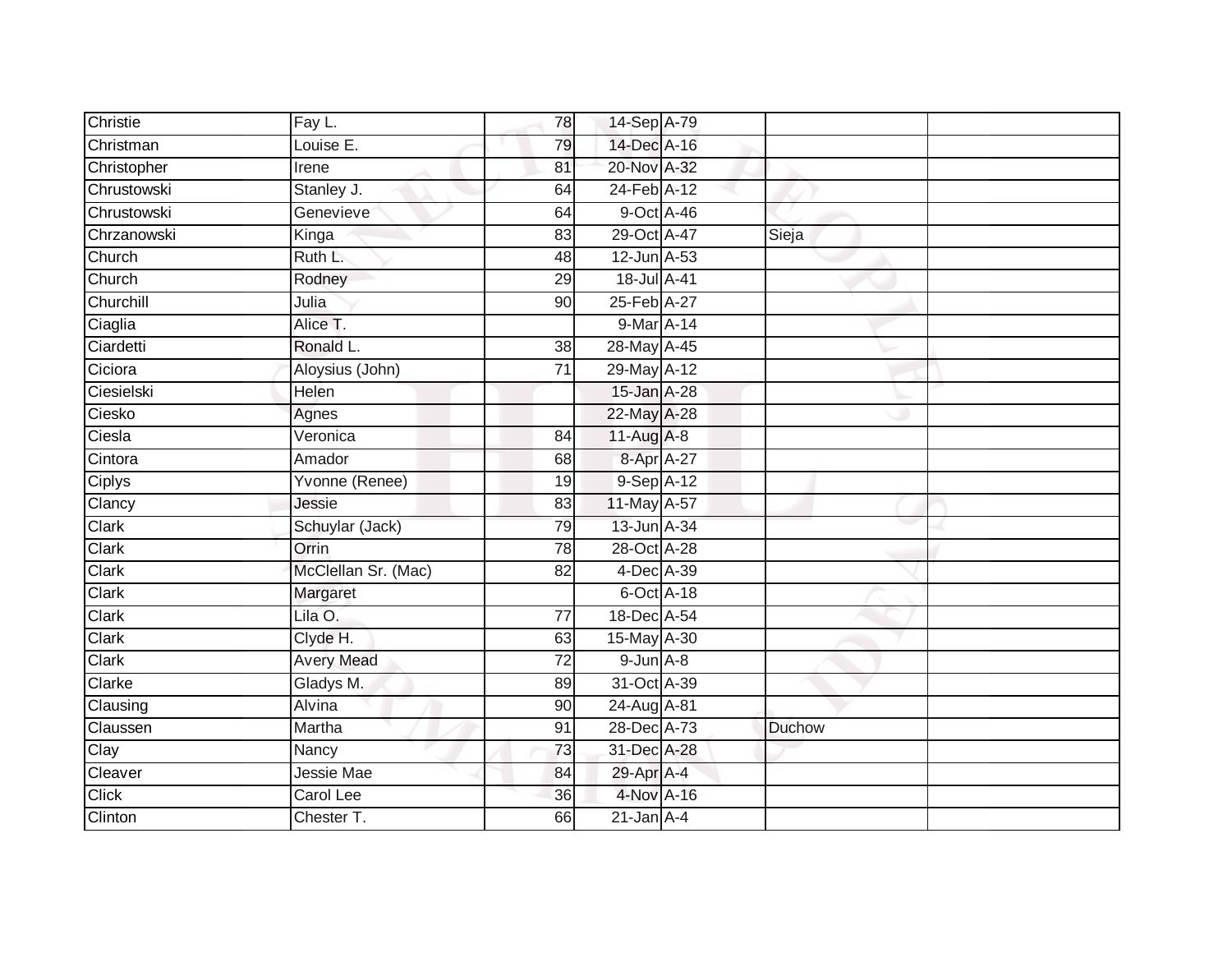| Clothier       | Jack E.               | 76              | $26$ -Sep $A$ -6  |                  |         |  |
|----------------|-----------------------|-----------------|-------------------|------------------|---------|--|
| Coapstick      | Leslie G.             | $\overline{74}$ | 20-Dec A-89       |                  |         |  |
| Coats          | <b>Charles Clancy</b> | 80              | 31-Jul A-24       |                  |         |  |
| Cochran        | Berhta B.             | 83              | 13-Apr A-56       |                  |         |  |
| Coffee         | Cora Ellen            | $\overline{74}$ | 16-Sep A-12       |                  |         |  |
| Coffman        | Kendall William       | 61              | 16-May A-29       |                  |         |  |
| Coldman        | Nannie                | 61              | 25-Aug A-9        |                  |         |  |
| Cole           | Joseph E.             | 60              | $14$ -Jul A-6     |                  |         |  |
| Cole           | Harry D.              | $\overline{71}$ | 10-Oct A-21       |                  |         |  |
| Colella        | Domenica (Minnie)     |                 | 21-Sep A-56       |                  | Gentile |  |
| Coleman        | Ida                   | 81              | 15-May A-30       |                  |         |  |
| Collazo        | <b>Carlos Manuel</b>  | 49              | 7-Jan A-4         |                  |         |  |
| Collett        | Reid                  | 42              | 25-Jun A-22       |                  |         |  |
| Collingwood    | Vernon (Pete)         | 56              | 18-Feb A-29       |                  |         |  |
| <b>Collins</b> | Lattie L.             | $\overline{50}$ |                   | $2$ -Jul $A$ -49 |         |  |
| Collins        | <b>Irene Brusel</b>   | 78              | 31-Oct A-39       |                  |         |  |
| Collins        | Fred W.               | 65              | 31-Oct A-39       |                  |         |  |
| <b>Collins</b> | Benjamin F. Sr.       | 57              | $21-Sep$ A-56     |                  |         |  |
| Colvin         | <b>William Bogard</b> | 71              | 7-Jan A-4         |                  |         |  |
| Combs          | Arvil J.              | 49              | 3-Aug A-16        |                  |         |  |
| Comsia         | Vasile                | 82              | 19-Jan A-36       |                  |         |  |
| Condo          | George                | $\overline{82}$ | 3-Dec A-44        |                  |         |  |
| Connelly       | Celesta Lillian       | 80              | $1-Aug$ $A-8$     |                  | Master  |  |
| Connor         | <b>Ruth</b>           | 84              | 13-Nov A-51       |                  |         |  |
| Conrad         | Don A.                | 40              | 24-Oct A-10       |                  |         |  |
| Conroy         | Walter                | $\overline{72}$ | 31-Oct A-39       |                  |         |  |
| Cook           | Rosella Fay           | $\overline{72}$ | $9$ -Jun $A - 8$  |                  |         |  |
| Cool           | Roy M.                | 87              | $7 -$ Jul $A - 6$ |                  |         |  |
| Cooney         | Evelyn N.             | 69              | 2-May A-44        |                  | Groll   |  |
| Cooper         | Wesley (Pete)         | 53              | 13-Jul A-67       |                  |         |  |
| Cooper         | Ronald A.             | 42              | 15-Sep A-18       |                  |         |  |
| Cooper         | Matt (Little Man)     | 64              | 3-Dec A-44        |                  |         |  |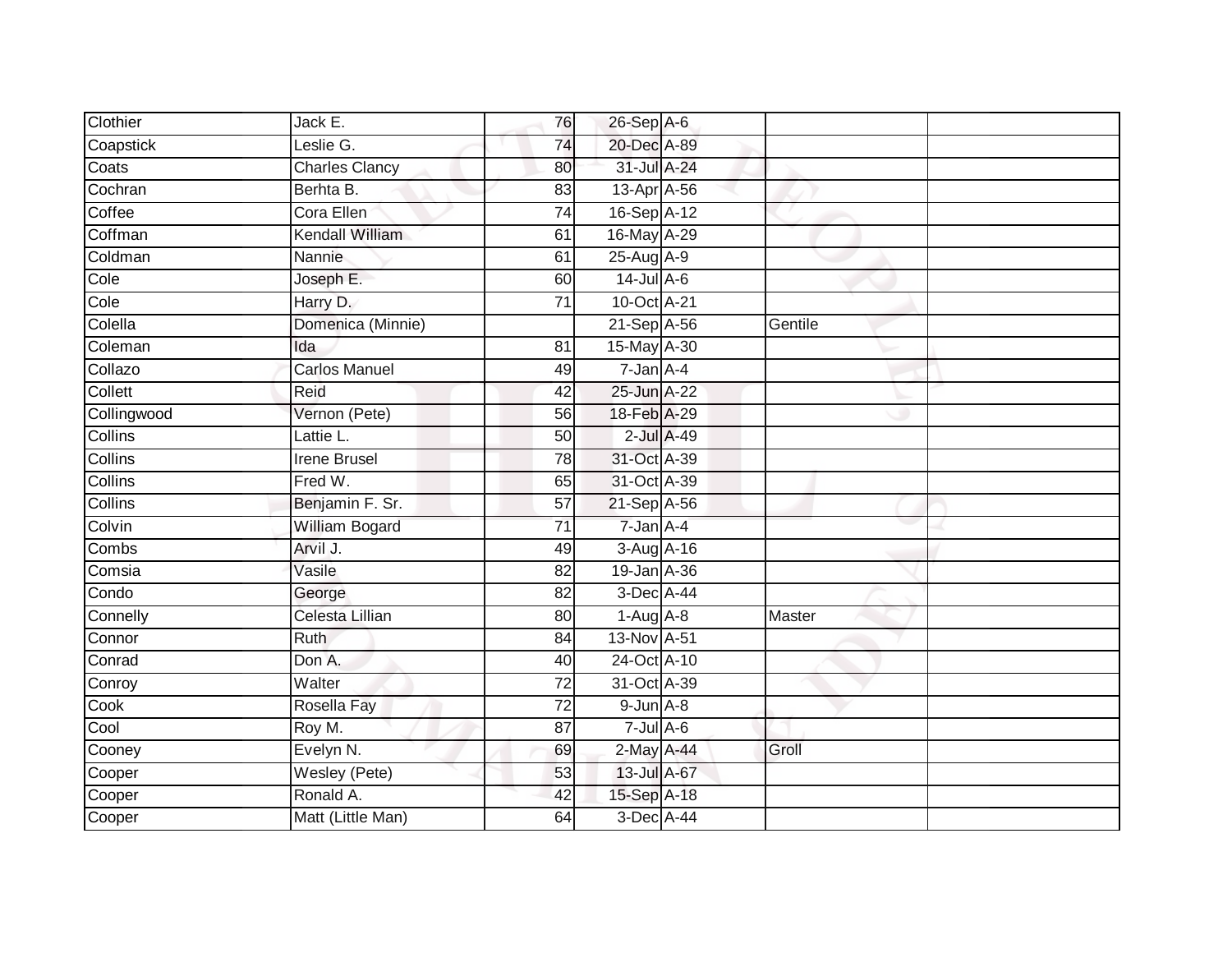| Cooper                   | Dolores C.              | 40              | 20-Dec A-89            |       |  |
|--------------------------|-------------------------|-----------------|------------------------|-------|--|
| Cooper                   | Arthur B.               | $\overline{71}$ | 24-Mar A-33            |       |  |
| Coots                    | Della Mae               |                 | 7-May A-42             |       |  |
| Cope                     | Lillian                 |                 | 24-Aug A-81            |       |  |
| Cord                     | <b>Craig Philip</b>     | 21              | 20-Jun                 |       |  |
| Corkey                   | Walter                  | $\overline{77}$ | $2-AprA-40$            |       |  |
| Corns                    | Robert E.               | 83              | $1-Aug$ $A-8$          |       |  |
| Cornwell                 | Dora C.                 | $\overline{92}$ | 13-Apr <sub>A-56</sub> |       |  |
| Corridon                 | Thomas                  | 83              | 21-May A-38            |       |  |
| Corrier                  | Irene                   | 63              | 21-Sep A-56            | Filas |  |
| Corroll                  | Robert E.               | 42              | $26-Sep$ A-6           |       |  |
| Cortez                   | Reynaldo M.             | $\overline{26}$ | $1$ -Jun $A$ -83       |       |  |
| Coster                   | Joseph                  | 29              | 16-Nov                 | 1     |  |
| Coston                   | <b>Katherine Mosley</b> | $\overline{32}$ | 17-Feb A-10            |       |  |
| Counts                   | <b>Mary Lee</b>         | $\overline{71}$ | 2-Mar A-71             |       |  |
| Courtney                 | Alexandria Hope         | 9 months        | 22-May A-28            |       |  |
| Cowan                    | Leslie R.               | 78              | $16$ -Jun $A$ -6       |       |  |
| Cox                      | Melvin                  | 67              | 19-Sep A-8             |       |  |
| Cox                      | Lucille A.              | 70              | 15-Apr A-27            |       |  |
| Craft                    | Floyd                   | $\overline{72}$ | 16-Sep A-12            |       |  |
| Craft                    | Edith P.                | 69              | $16$ -Jun $A$ -6       |       |  |
| Craig                    | <b>Lewis Monroe</b>     | 78              | 7-Mar A-27             |       |  |
| Crawford                 | Thomas E.               | 60              | 7-Nov A-36             |       |  |
| Crawford                 | Robert G.               | 55              | 23-Oct A-28            |       |  |
| Crews                    | Mary                    | 67              | 17-Apr A-24            |       |  |
| Crispi                   | John                    | 80              | 19-Dec A-41            |       |  |
| Crist                    | Edith E.                | $\overline{87}$ | 7-Nov A-44             | Long  |  |
| Criswell                 | Christine               | 51              | 18-Feb A-29            |       |  |
| Crncich                  | John                    | 80              | 14-Sep A-79            |       |  |
| $\overline{\text{Crne}}$ | Michael                 | 79              | 12-Sep A-6             |       |  |
| Cronk                    | Sandra Lee              | 25              | 2-Mar A-71             |       |  |
| Crouch                   | Margaret E.             | 50              | 9-Feb A-50             |       |  |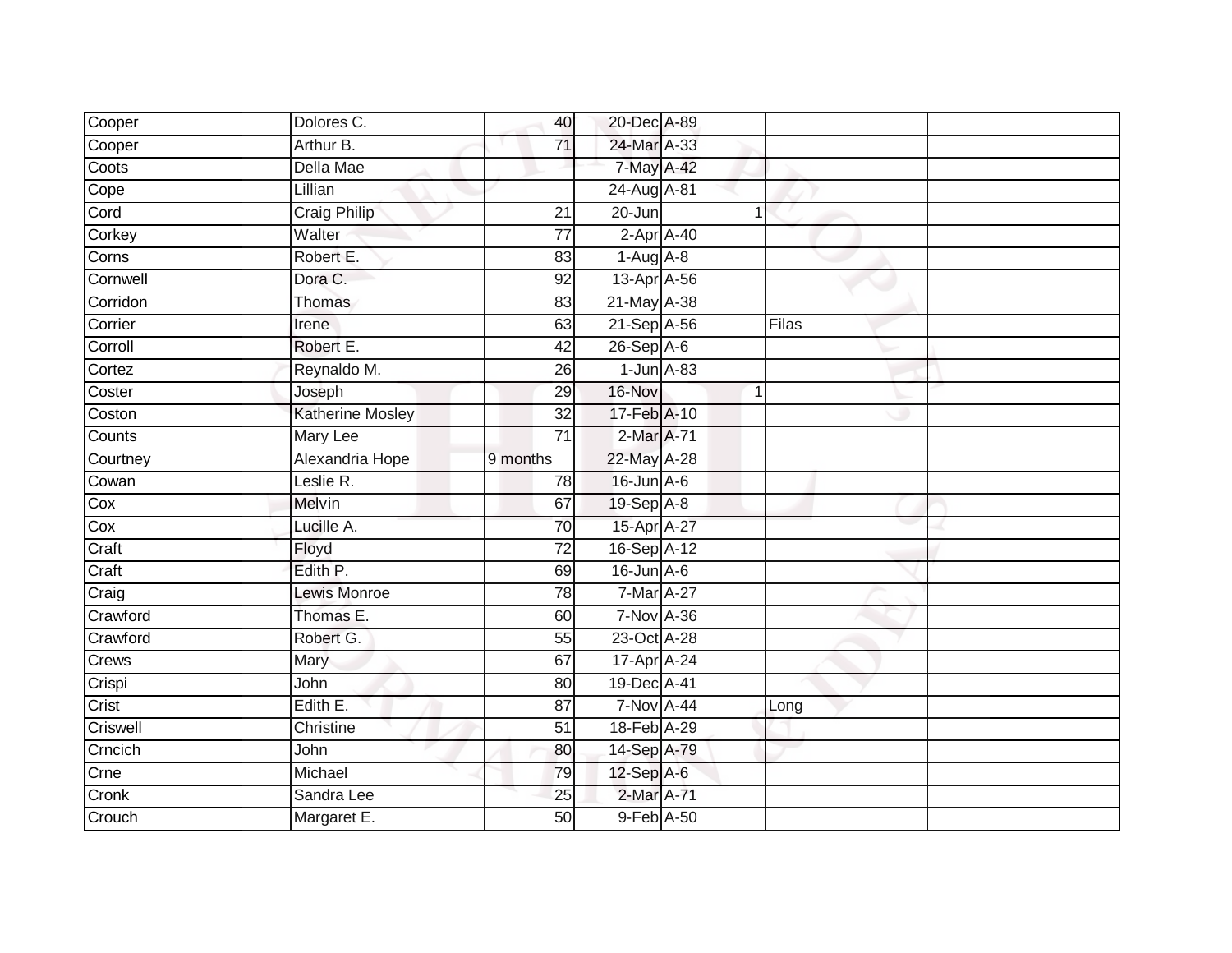| Crowley       | Lester E. Sr.      | 69              | 11-Mar A-4                  |         |                        |
|---------------|--------------------|-----------------|-----------------------------|---------|------------------------|
| Cruse         | Dorothy K.         |                 | $25$ -Jul A-18              | Young   |                        |
| Cruz          | Catalina           | 52              | 9-Sep A-12                  |         |                        |
| Csmereka      | Meri               | 83              | 5-Nov A-32                  |         |                        |
| Cubera        | Diane M.           | $\overline{26}$ | 17-Feb A-10                 |         |                        |
| Cuculic       | John J.            | 86              | 14-May A-51                 |         |                        |
| Cuellar       | Ma Resugio (Cuca)  | 70              | $30$ -Jun $A$ -6            |         |                        |
| Cullum        | <b>Jeffrey Lee</b> | 4 months        | $10$ -Nov $A-4$             |         |                        |
| Cummins       | Herbert H.         | 50              | 11-Jun A-24                 |         |                        |
| Cupanas       | Fema               | $\overline{88}$ | 27-May A-14                 |         |                        |
| Cupp          | Leland F.          | 56              | 18-May A-24                 |         |                        |
| Curiel        | Francisca          | $\overline{57}$ | 27-Feb A-18                 |         |                        |
| Curry         | Robert E.          | 68              | 14-May A-51                 |         |                        |
| Curtis        | Nicholas           | 66              | 12-Jan A-87                 |         | Also listed as Kertis. |
| Cusson        | Ulric (Al)         | 70              | 5-Oct A-74                  |         |                        |
| Cutean        | Michael John       | Infant          | 3-Apr A-26                  |         |                        |
| Cutino        | Cornelia           | 75              | 29-Dec A-29                 | Cuchina |                        |
| Cygal         | Albert             | 78              | 30-Jun A-6                  |         |                        |
| Cygan         | Paul               | 83              | $11-FebA-4$                 |         |                        |
| Czachorski    | John A. (Dr.)      | 85              | $2$ -Apr $A$ -40            |         |                        |
| Czajka        | Victoria           | 81              | 26-Dec A-4                  |         |                        |
| Czajka        | <b>Ruby Blair</b>  | 52              | $2$ -Mar $\overline{A}$ -71 |         |                        |
| Czapkowicz    | Mary Ann           | 57              | 30-Apr A-32                 | Kovacik |                        |
| Czarnik       | Michael            | 63              | 22-Jul A-12                 |         |                        |
| Dahl          | Rena W.            |                 | 3-Dec A-44                  |         |                        |
| Dahlkamp      | Anna               | 90              | 27-Nov A-50                 |         |                        |
| Dahlman       | Paul E.            | $\overline{75}$ | 29-Dec A-29                 |         |                        |
| Dallas        | Margaret           | 79              | 8-Aug A-20                  |         |                        |
| <b>Dallie</b> | Gladys             | 54              | 13-Mar A-12                 |         |                        |
| Daltovich     | Joseph L.          | 69              | 18-Feb A-29                 |         |                        |
| Damianick     | George (Fisherman) | $\overline{76}$ | 13-Mar A-12                 |         |                        |
| Danaher       | William H.         | 73              | 23-Jun A-12                 |         |                        |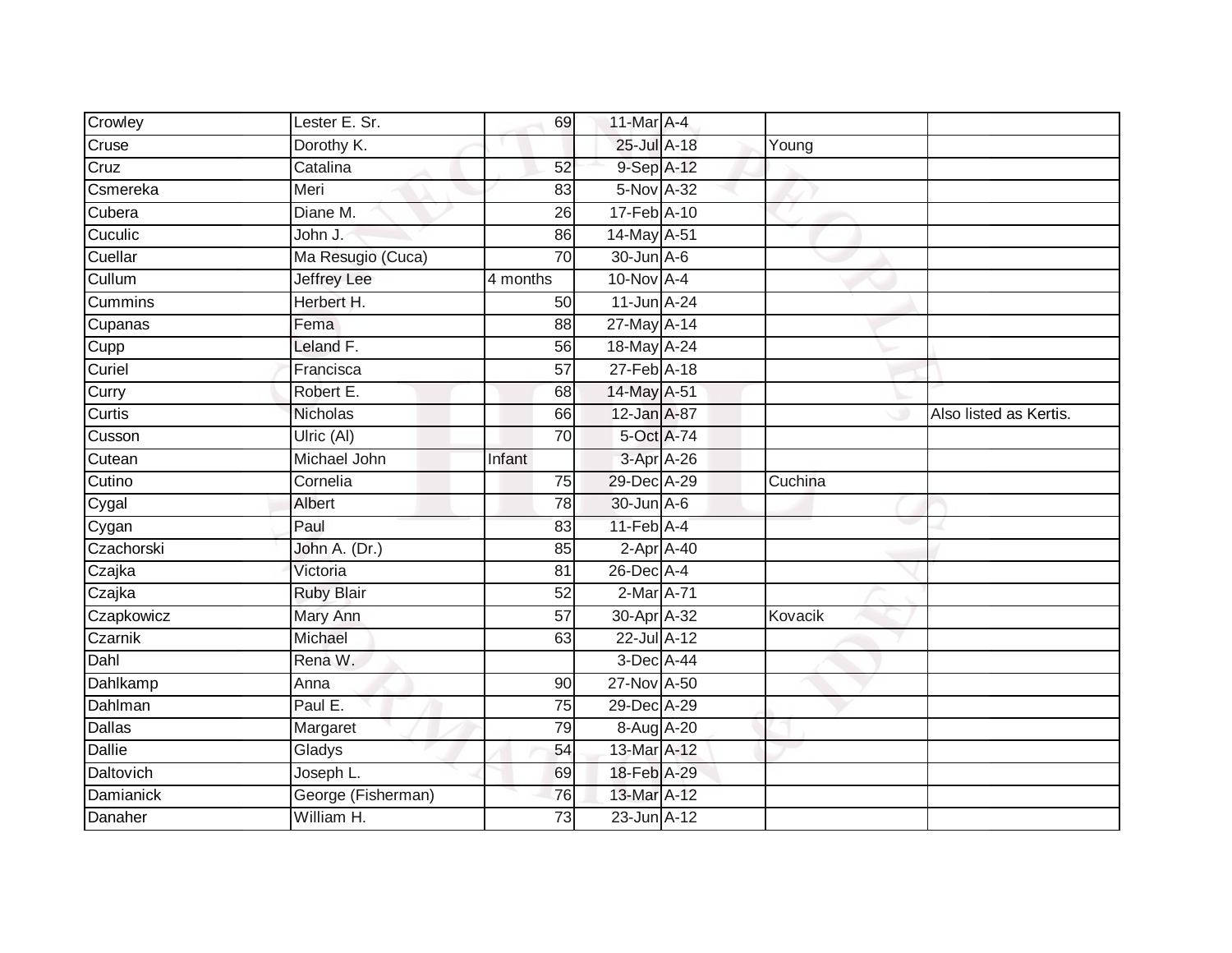| Daniel           | Lucy Bell           | 78              | 20-Apr A-20            |               |                |                        |
|------------------|---------------------|-----------------|------------------------|---------------|----------------|------------------------|
| Daniels          | Myrtle I.           | 76              | 28-May A-45            |               |                |                        |
| <b>Daniels</b>   | Lucille             | 55              | 12-Oct A-57            |               |                |                        |
| Danielson        | Cora M.             |                 | 4-Jun A-45             |               | <b>Hedrick</b> |                        |
| Danko            | Theresa             | 76              | $1-AprA-8$             |               |                |                        |
| Danko            | Joseph J.           | 80              | 4-Nov A-16             |               |                |                        |
| Danko            | Ann                 | $\overline{57}$ | 21-Mar A-22            |               |                |                        |
| <b>Daskaloff</b> | Goldie N.           | 75              | 17-Jan A-27            |               |                |                        |
| Daumer           | Robert W. Sr.       | 59              | $14$ -Jul A-6          |               |                |                        |
| Davidson         | <b>Devon Walter</b> | 67              | 4-Jun A-45             |               |                |                        |
| <b>Davies</b>    | Jean                | 71              | $2$ -Dec $A$ -8        |               |                |                        |
| Davis            | Willadean           | 48              | 27-Jul A-22            |               |                |                        |
| Davis            | Velma D.            | 84              | 8-Dec A-18             |               |                |                        |
| Davis            | <b>Tammy Dawn</b>   | 11              |                        | 2-Apr 1, A-40 |                |                        |
| Davis            | Lucille             | 55              | 13-Nov A-51            |               |                |                        |
| Davis            | Leona               | 63              | 23-Jun A-12            |               |                |                        |
| <b>Davis</b>     | James H.            | $\overline{73}$ | 4-Nov A-16             |               |                |                        |
| Davis            | Harry E.            | 68              | 24-Apr <sup>A-22</sup> |               |                | Also listed as Davies. |
| Davis            | Ernest L.           | 58              | 6-Jan A-31             |               |                |                        |
| <b>Davis</b>     | Edward J. (Dr.)     | $\overline{82}$ | $11-Aug$ A-8           |               |                |                        |
| Davis            | Earl E.             | 52              | 8-Dec A-18             |               |                |                        |
| Davis            | Cato H. Jr.         |                 | 14-Nov A-32            |               |                |                        |
| Davits           | Peter               | 87              | 14-May A-51            |               |                |                        |
| Dawson           | Robert C.           | 36              | 6-Apr A-40             |               |                |                        |
| De Beneditto     | Nicolo              | 87              | $11-Feb$ A-4           |               |                |                        |
| De Hoyos         | Manuel              | 24              | 14-May A-51            |               |                |                        |
| De Mik           | Roger               | 50              | 22-Apr A-24            |               |                |                        |
| De Young         | Clarence R.         | 51              | 16-Sep A-12            |               |                |                        |
| Deak             | Julia               | 84              | 31-Jul A-24            |               |                |                        |
| Deakin           | Alma                | $\overline{72}$ | 29-Sep A-36            |               |                |                        |
| Deal             | Lillian J.          | 78              | 22-Aug A-31            |               |                |                        |
| <b>Decker</b>    | Eileen J.           | $\overline{51}$ | 27-Jun A-28            |               |                |                        |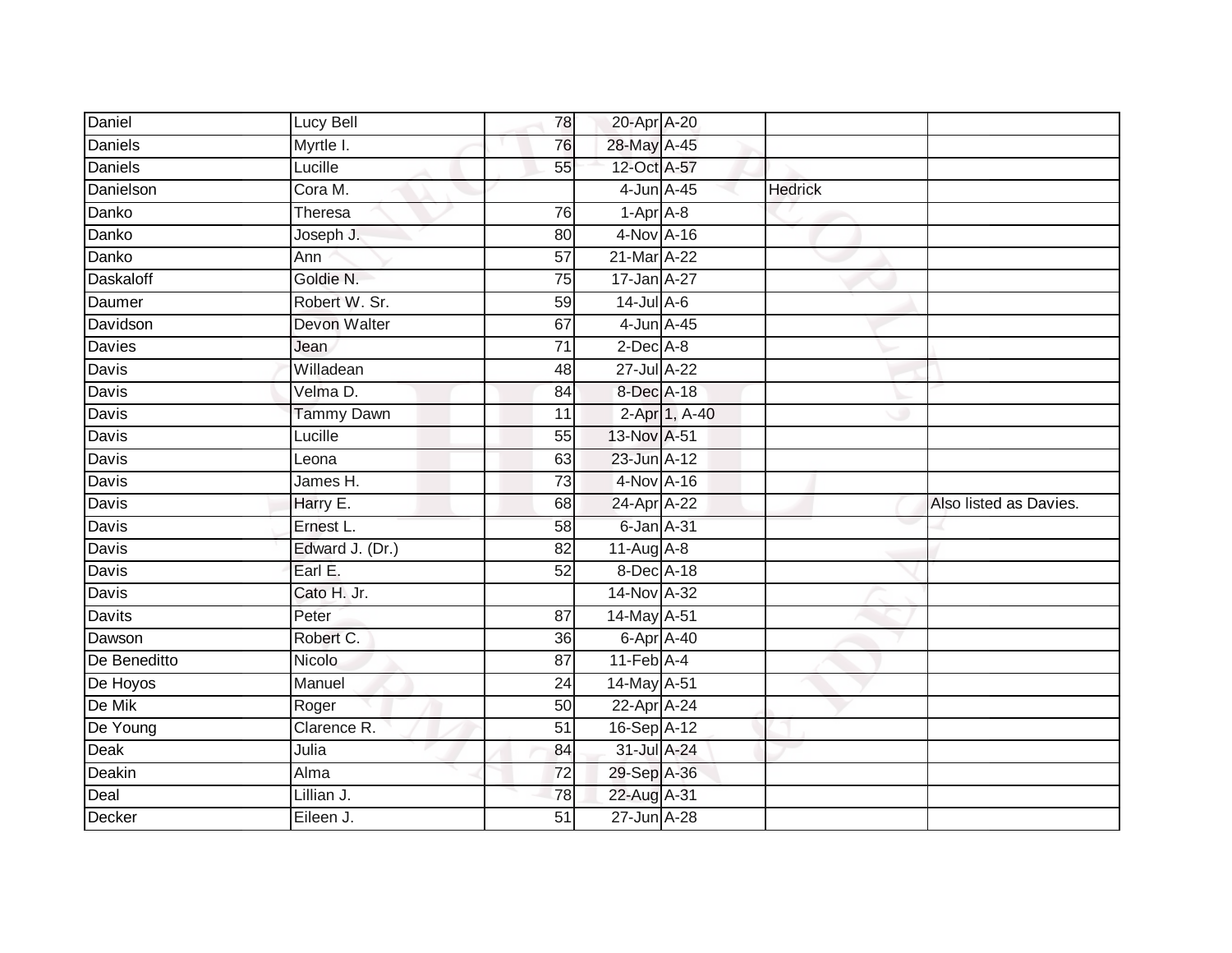| Dedelow         | William        | 88              | 13-Feb A-20      |                         |
|-----------------|----------------|-----------------|------------------|-------------------------|
| Dedelow         | Fred W.        | 93              | 29-Jun A-85      |                         |
| Dedo            | Stanley G.     | 52              | 2-Oct A-24       |                         |
| DeGroot         | Pearl J.       | 73              | 25-Nov A-23      |                         |
| DeJesus         | Luis           | 66              | 17-Nov A-39      |                         |
| Delgado         | Jesus M.       | 67              | 16-Mar A-53      |                         |
| Dell            | Ronald L.      | 23              | 5-Nov A-32       |                         |
| Demencius       | Doris L.       | 58              | 16-Nov A-58      |                         |
| <b>DeNeal</b>   | Leona I.       | 58              | 19-Jun A-28      |                         |
| Dennehe         | Michael T.     | 42              | 14-Feb A-18      |                         |
| Depa            | <b>Bruno</b>   | 51              | 28-Jul A-22      |                         |
| Derkacy         | Michael        | 63              | $31$ -Jan $A-4$  |                         |
| Derloshon       | Dan            | 67              | 10-Mar A-4       | Also listed as Darlson. |
| Dermondy        | <b>Nina</b>    | 77              | $31$ -Jan $A-4$  |                         |
| Dernay          | Joseph Sr.     | 78              | 24-Dec A-24      | Picture included.       |
| <b>DeRolf</b>   | William H.     | 59              | 25-Jul A-18      |                         |
| DeSoto          | Angelo L.      | 63              | 28-Nov A-10      |                         |
| DeSpain         | Cecil E.       | 44              | 29-May A-12      |                         |
| <b>Detloff</b>  | <b>Nellie</b>  | 75              | 7-May A-42       |                         |
| <b>DeToledo</b> | Arthur A.      | 83              | $3$ -Jan $A$ -6  |                         |
| Detterline      | Patricia       | $\overline{37}$ | 13-Jun A-34      |                         |
| <b>DeVine</b>   | Nora Belle     | 74              | 22-May A-28      |                         |
| <b>DeVries</b>  | Tunis J.       | 77              | $1-May$ A-30     |                         |
| <b>DeVries</b>  | Florence       | 67              | 9-Oct A-46       |                         |
| DeVries         | Anton          | 62              | $6$ -Oct $A$ -18 |                         |
| Dewes           | Matilda C.     | 85              | 16-May A-29      |                         |
| <b>DeWitt</b>   | Shirley G.     | 50              | 8-Apr A-27       |                         |
| DeYoung         | Edward         | 86              | 19-Dec A-41      |                         |
| Dheur           | Anna           | 71              | 17-Mar A-27      |                         |
| Diana           | Ernest R.      | 60              | 16-Apr A-24      |                         |
| Diaz            | <b>Dolores</b> | 63              | $9$ -Jun $A-8$   |                         |
| Dickinson       | Pearl E.       | $\overline{81}$ | 10-Apr A-32      |                         |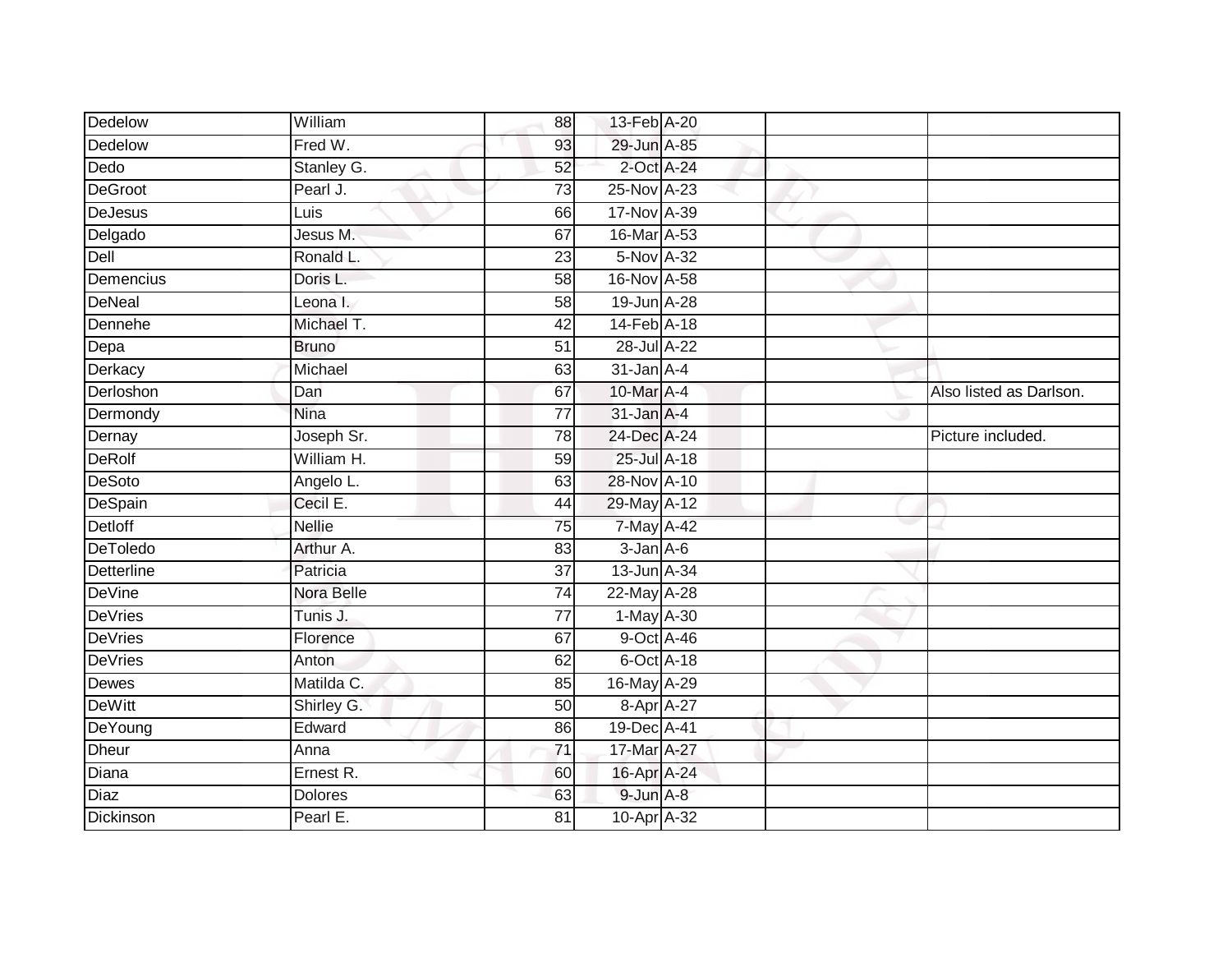| <b>Dieck</b>    | Mary T.           | 93              | 11-Dec A-59      |            |  |
|-----------------|-------------------|-----------------|------------------|------------|--|
| Diehl           | Jordan            | 82              | 18-Aug A-6       |            |  |
| Dietz           | Carl              | 69              | 17-Aug A-74      |            |  |
| Diggins         | Georgina Margaret | 81              | 23-Nov A-81      |            |  |
| <b>Diles</b>    | <b>Betty</b>      | 44              | 23-Mar A-26      |            |  |
| Dillion         | Hay A.            | 80              | 9-Jan A-12       |            |  |
| <b>Dillon</b>   | Robert P.         | 62              | 8-Sep A-10       |            |  |
| Dillon          | <b>Brady Dale</b> | 3               | 7-Mar A-27       |            |  |
| Dinelli         | Agnes             | 47              | 14-Dec A-16      |            |  |
| <b>DiSanto</b>  | Gennaro           | 30              | $15-Aug$         |            |  |
| <b>Disic</b>    | Lucille           | 70              | 15-Jun A-46      |            |  |
| Dix             | Annie Mae         | 64              | 10-Apr A-32      |            |  |
| Dixon           | Edward H.         | 78              | 19-Jan A-36      |            |  |
| <b>Dluzak</b>   | Leonard F.        | 78              | 29-Sep A-36      |            |  |
| Dobosz          | Michael S.        | $\overline{80}$ | 5-Dec A-35       |            |  |
| Dobosz          | John G. (Jack)    | 47              | $13$ -Jan $A$ -6 |            |  |
| Dobronics       | Kedie             | 79              | 9-Jul A-33       |            |  |
| Dodds           | Margaret (Peggy)  | 64              | 31-Mar A-33      |            |  |
| Doffin          | Charles S.        | 68              | 26-Jun A-49      |            |  |
| Dolato          | Joseph G.         | 80              | $7 - Apr$ $A-23$ |            |  |
| Dolatowski      | Frank             | 90              | 25-Jul A-18      |            |  |
| <b>Dominick</b> | Wanda             | $\overline{51}$ | $10$ -Feb $A$ -8 |            |  |
| Donko           | Stephen A.        | 75              | 20-Oct A-10      |            |  |
| Donnelly        | Harry G. Sr.      | 79              | 5-Oct A-74       |            |  |
| <b>Dornick</b>  | Gladys B.         | 70              | 14-Apr A-28      |            |  |
| <b>Dorris</b>   | Mildred (Millie)  | 51              | 7-Oct A-6        | Kolakovich |  |
| Dorschel        | William E.        | 82              | 12-Oct A-57      |            |  |
| Dorsey          | James R.          | 40              | 30-Jun A-6       |            |  |
| Dosen           | <b>Mike</b>       | 76              | 23-Dec A-4       |            |  |
| Dougherty       | Joseph A.         | 61              | 20-Aug A-38      |            |  |
| Douglas         | Donald A.         | 59              | 22-Jul A-12      |            |  |
| Dowling         | Robert T.         |                 | 24-Feb A-12      |            |  |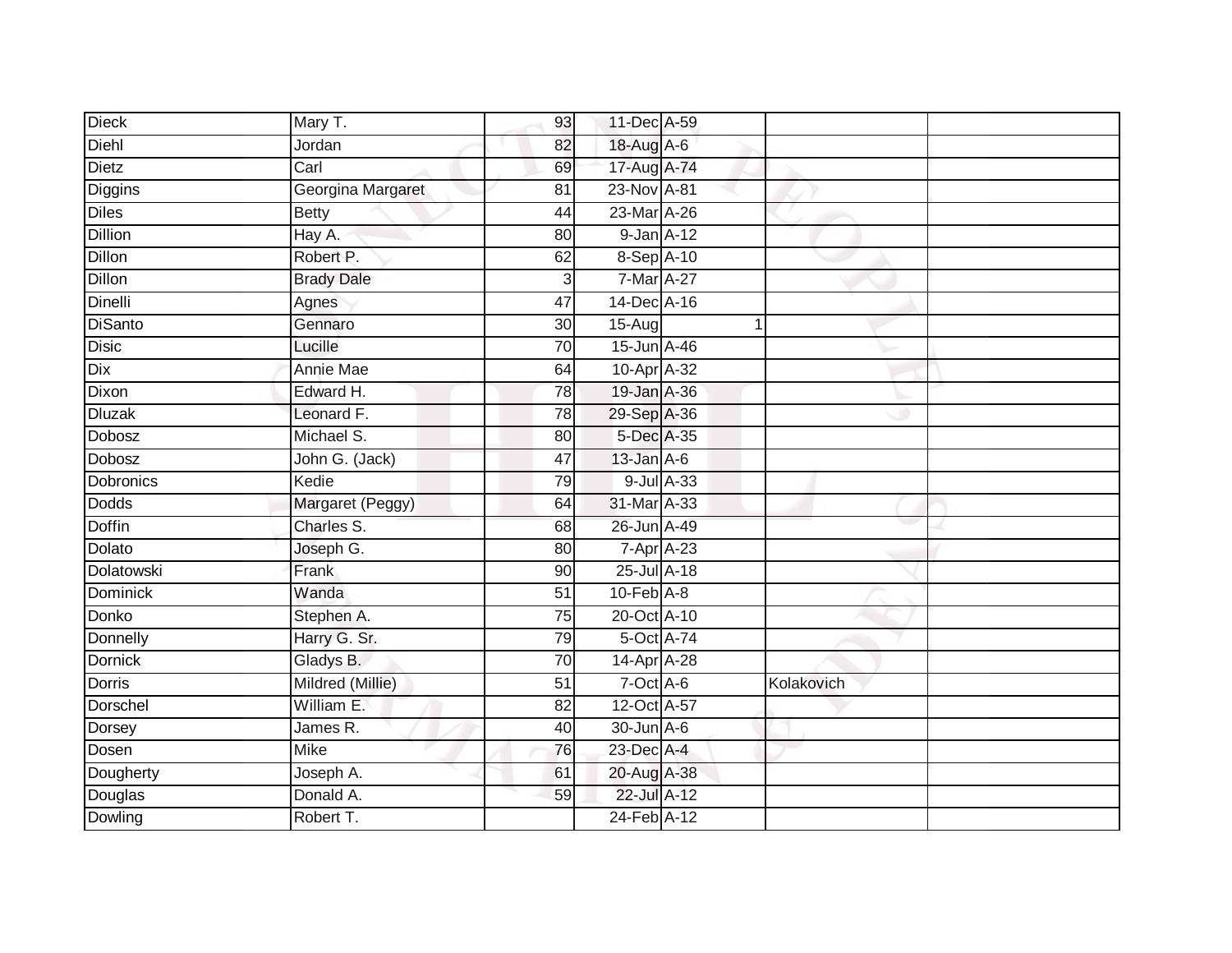| Downey           | Wilma N.           |                 | 14-Mar A-16      |               |
|------------------|--------------------|-----------------|------------------|---------------|
| Downing          | <b>Olive Mary</b>  | 88              | 13-Jul A-67      |               |
| Downing          | Leon H.            | 61              | 19-May A-29      |               |
| Doyle            | William M.         | 66              | 25-Nov A-23      |               |
| <b>Doyle</b>     | Anna               | 79              | 9-Feb A-50       |               |
| <b>Drackley</b>  | Frank              | 71              | 5-May A-30       |               |
| <b>Drazich</b>   | Michael S.         | 37              | 11-Nov A-8       |               |
| <b>Driemeyer</b> | Eva Margaret       | 79              | 29-Dec A-29      |               |
| <b>Drobac</b>    | Sava               | 73              | 19-May A-29      |               |
| Drozdy           | Thomas A.          | 54              | 8-Apr A-27       |               |
| Drozynski        | Karen              | 16              | 4-May A-87       |               |
| <b>Dsida</b>     | Anton J. (Tony)    |                 | 25-Feb A-27      |               |
| <b>Dubis</b>     | Aloysius (Sam)     | 64              | 13-Feb A-20      |               |
| <b>Dudek</b>     | <b>Stanley</b>     | 72              | 20-Jul A-57      |               |
| <b>Dudley</b>    | <b>William Ray</b> | 42              | 19-Mar A-32      |               |
| <b>Dudzik</b>    | Rudolph J.         | 77              | 20-Apr A-21      |               |
| Dugan            | Constance          | 44              | 25-Jul A-18      |               |
| Dugard           | Martha             | 75              | 10-Aug A-50      |               |
| Duggan           | Dorothy            | 65              | 24-Jan A-29      | Zoeger        |
| <b>Dukes</b>     | Major              | 86              | 21-Sep A-56      |               |
| Duncan           | John S. (Dr.)      | $\overline{77}$ | 7-Mar A-27       |               |
| Dunham           | John               | 82              | 20-Feb A-28      |               |
| Dunn             | Randy Lee          | 23              | 26-Jan A-24      |               |
| Dunn             | Douglad J.         | 70              | 16-Jan A-30      |               |
| Dupin            | Frances            | 90              | 17-Apr A-24      |               |
| Durco            | Michael            | 51              | 5-Jan A-64       |               |
| <b>Dust</b>      | Evelyn L.          | 62              | $14$ -Jul $A$ -6 |               |
| Dvorchak         | Andrew J.          | 66              | $31$ -Jan $A-4$  |               |
| <b>Dvorske</b>   | John J. Jr.        | 62              | 25-Nov A-23      |               |
| <b>Dyke</b>      | Amanda             |                 | 20-Nov A-32      |               |
| Dykstra          | Minnie             | 70              | 23-May A-20      | Vander Heyden |
| <b>Dzurovcak</b> | John T.            | $\overline{34}$ | 25-Mar A-29      |               |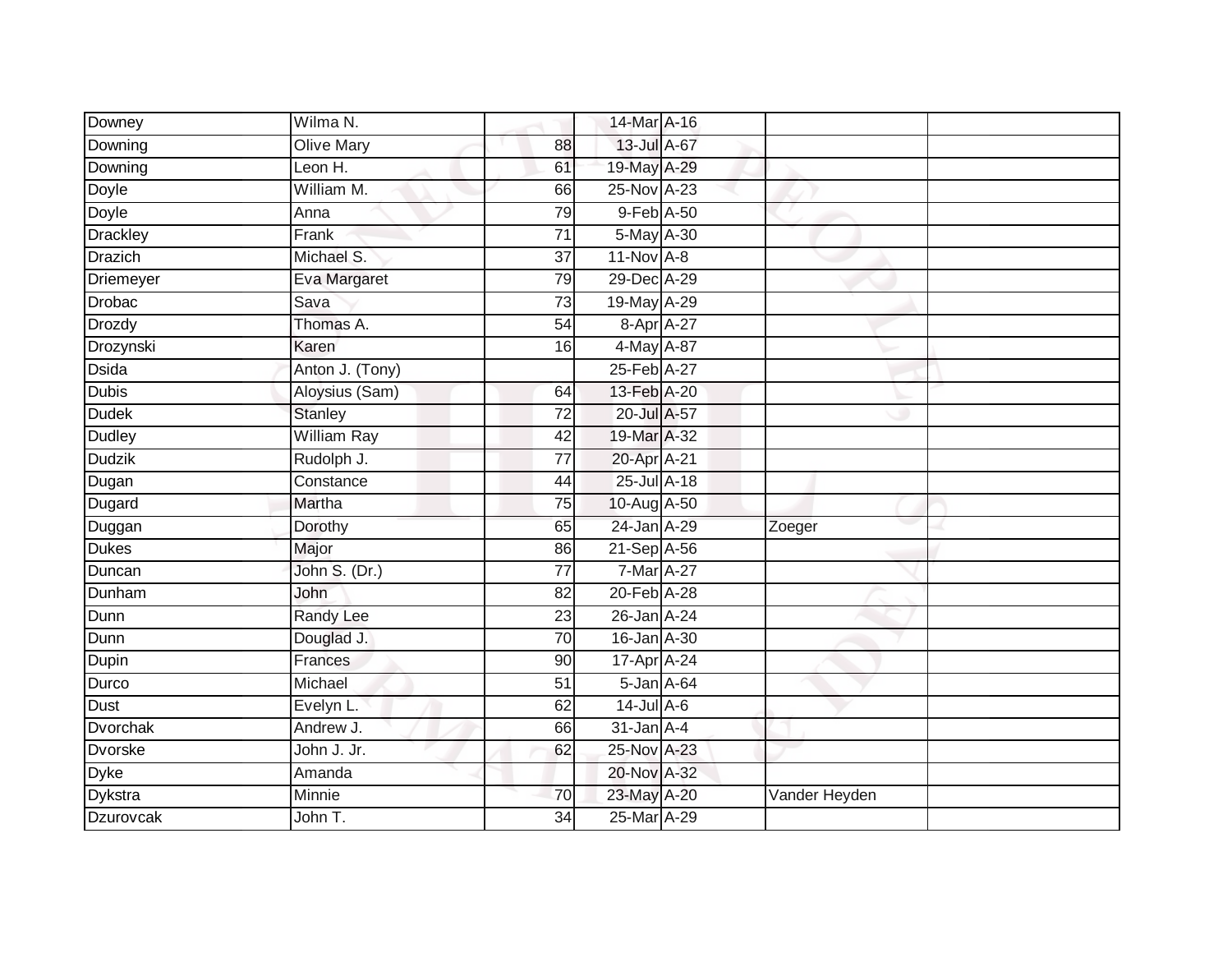| Eadon       | <b>Willie Ann</b>      | 87              | $1-Aug$ A-8      |         |  |
|-------------|------------------------|-----------------|------------------|---------|--|
| Eads        | Mabel                  | 81              | 16-Apr A-24      |         |  |
| Eads        | Edna                   | $\overline{78}$ | 11-Mar A-4       |         |  |
| Early       | Oscar B. Sr.           | 78              | 6-May A-4        |         |  |
| Eartly      | Dave J.                | $\overline{71}$ | 24-Nov A-43      |         |  |
| Ebbert      | Mary E.                | 65              | $26-Sep$ A-6     |         |  |
| Ebel        | Herman J.              | 60              | $2-Sep$ A-26     |         |  |
| Ebels       | Rose                   | 63              | 27-Mar A-45      | Vereb   |  |
| Eberle      | Florence               | $\overline{71}$ | 22-Sep A-33      |         |  |
| Eckert      | Mary L.                | 81              | 24-Feb A-12      |         |  |
| Eckiss      | Geneva (Jean)          | 62              | 22-Jul A-12      |         |  |
| Eckman      | Tammy                  | $\overline{9}$  | 29-Dec           |         |  |
| Eckman      | Kim                    | 13              | 29-Dec           |         |  |
| Eckman      | David                  | 5 <sub>l</sub>  | 29-Dec           |         |  |
| Eckstein    | Vinnie                 | 85              | 4-Nov A-16       |         |  |
| Eckstein    | Kathryn                | $\overline{81}$ | $11$ -Feb $A$ -4 |         |  |
| Eder        | Cora Helen             | 92              | 27-Feb A-18      |         |  |
| Edgerson    | William                | 70              | 6-Jun A-28       |         |  |
| Edwards     | Harry                  | 82              | 9-Mar A-14       |         |  |
| Edwards     | Everett C.             | 67              | 9-Sep A-12       |         |  |
| Edwards     | Andy                   | 12              | 26-Jun A-49      |         |  |
| Effinger    | <b>Mary Lee</b>        | 82              | 30-Jun A-6       |         |  |
| Eggebrecht  | Fred D.                | 54              | 6-Oct A-18       |         |  |
| Eggerbrecht | Jo Ann M.              | 40              | 8-Dec A-18       | Masnick |  |
| Eggers      | Esther C.              | 69              | $2$ -Dec $A-8$   |         |  |
| Ehlen       | Ida C.                 | $\overline{82}$ | 1-Oct A-32       |         |  |
| Ehrsam      | Peter J.               | 100             | 4-May A-87       |         |  |
| Eichstadt   | Mathilda (Tillie Keck) | 84              | $1-AprA-8$       |         |  |
| Ekstedt     | Emma R.                | 87              | 22-Oct A-18      | Shaw    |  |
| Elab        | Gary                   | 11              | 26-Aug A-8       |         |  |
| Eley        | Earl C.                | 49              | 21-Jul A-8       |         |  |
| Eliopoulos  | Vasilios G.            | 81              | 15-Oct A-44      |         |  |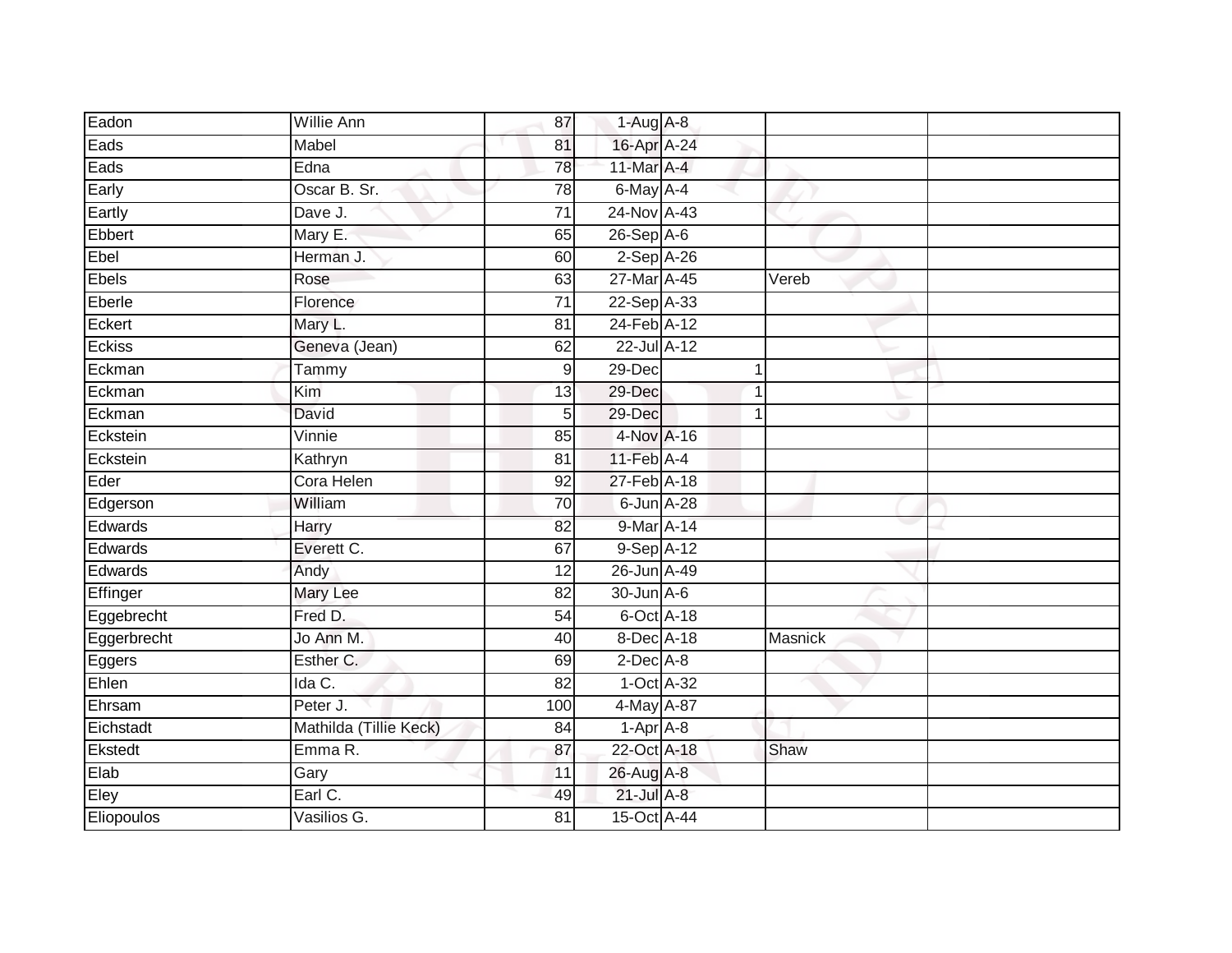| <b>Elkins</b> | Albert A. Sr.       | 63              | 19-May A-29                 |  |           |  |  |
|---------------|---------------------|-----------------|-----------------------------|--|-----------|--|--|
| Elko          | John                | 55              | 13-Apr A-56                 |  |           |  |  |
| Ellingsworth  | Naomi               | 67              | 5-Jun A-45                  |  |           |  |  |
| Ellis         | Eston H. Sr.        |                 | 13-Mar A-12                 |  |           |  |  |
| <b>Ellis</b>  | Chester C.          | 67              | $1-Dec$ A-6                 |  |           |  |  |
| Ellison       | Michael J.          | 75              | 30-Nov A-30                 |  |           |  |  |
| Elzinga       | Alida               | 72              | $31$ -Jan $A-4$             |  |           |  |  |
| Emmert        | <b>Roger Thomas</b> | 34              | 18-Dec A-54                 |  |           |  |  |
| Emmons        | Mariam J.           | $\overline{77}$ | 27-Jul A-22                 |  |           |  |  |
| Emoff         | Lester C.           | 67              | $26-Sep$                    |  |           |  |  |
| Endres        | Joseph L.           | 83              | 20-Nov A-32                 |  |           |  |  |
| Engel         | Walter R.           | $\overline{70}$ | 12-May A-35                 |  |           |  |  |
| Engel         | Henry R.            | 55              | 10-Mar A-4                  |  |           |  |  |
| England       | Shirley             | 84              | 25-May A-36                 |  |           |  |  |
| English       | Laymon              | 28              | 9-Jun                       |  |           |  |  |
| Enslen        | Howard A.           | 63              | 7-Apr A-23                  |  |           |  |  |
| Equihua       | Angela              | $\overline{73}$ | 3-Sep A-55                  |  |           |  |  |
| Ericks        | Gary E.             | 64              | 19-Feb A-48                 |  |           |  |  |
| Erickson      | Roy S.              | 70              | 20-Mar A-32                 |  |           |  |  |
| Ericson       | John H.             | 82              | 23-Mar A-26                 |  |           |  |  |
| Erlenbaugh    | Paul P.             | 67              | 4-May A-87                  |  |           |  |  |
| Erlewein      | Lawrence            | $\overline{23}$ | 22-Jan A-39                 |  |           |  |  |
| Erlewein      | Christine           | 84              | 10-Sep A-36                 |  | Tanis     |  |  |
| Eskridge      | Robert P.           | 3 months        | 8-Dec A-18                  |  |           |  |  |
| Etnire        | Medford L.          | 65              | 15-Oct A-44                 |  |           |  |  |
| Eubanks       | Violett E.          | 42              | $6$ -Oct $\overline{A}$ -18 |  | Cederholm |  |  |
| Eubanks       | Leroy C.            | 61              | 27-Apr A-52                 |  |           |  |  |
| Evanoff       | Christ N.           | 82              | 9-Mar A-14                  |  |           |  |  |
| Evans         | Wilbur L.           | 55              | 4-Apr A-24                  |  |           |  |  |
| Evans         | Opal A.             | 66              | 3-Jan A-6                   |  |           |  |  |
| Evans         | Linda Louisa        |                 | 20-Jul A-57                 |  |           |  |  |
| Evans         | Jane                | 76              | 16-Feb A-42                 |  |           |  |  |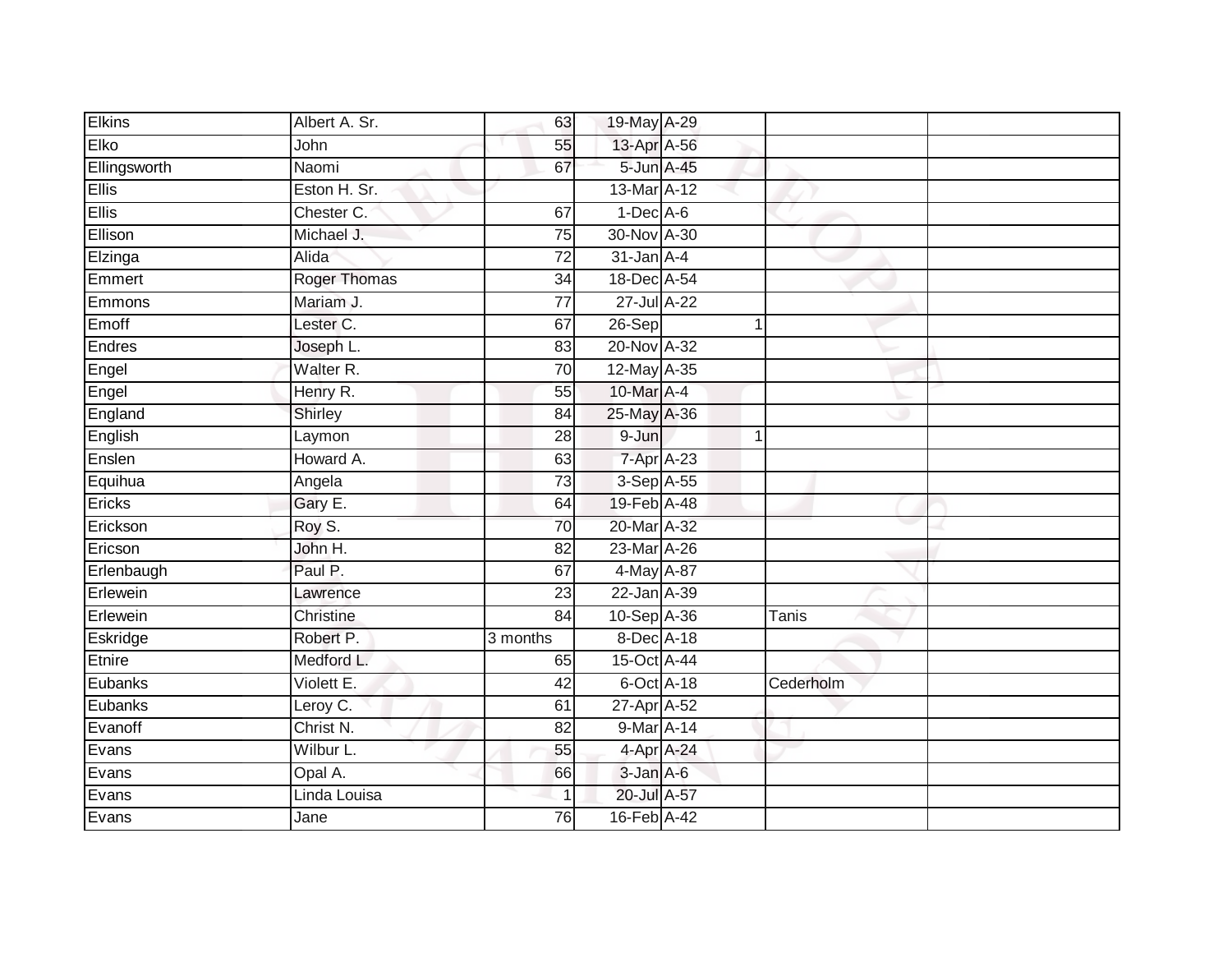| Evans      | Ann                  | 55              | 13-Apr A-56      |                |  |
|------------|----------------------|-----------------|------------------|----------------|--|
| Evans      | Albert V.            | 59              | 5-Feb A-30       |                |  |
| Everill    | Ellen                | 96              | 23-Nov A-81      |                |  |
| Everill    | Ellen                | 96              | 24-Nov A-43      |                |  |
| Ewing      | Tracy                | 3               | $11$ -Feb $A$ -4 |                |  |
| Ewing      | David A.             | 26              | 30-Jul A-45      |                |  |
| Fair       | Loretta E.           | 49              | 21-Mar A-22      |                |  |
| Fajman     | Alois                | 79              | 5-Aug A-23       |                |  |
| Falcone    | Elizabeth (Betsy)    | 61              | 12-Nov A-61      |                |  |
| Falda      | Frank C.             |                 | 20-Mar A-32      |                |  |
| Fandrei    | Emil W.              | 71              | 29-Dec A-29      |                |  |
| Faris      | Genevieve            | $\overline{57}$ | 23-Mar A-26      |                |  |
| Farless    | Lee L.               | 96              | 10-Aug A-50      |                |  |
| Farley     | Edward L. Sr.        | 49              | 28-Dec A-73      |                |  |
| Farnsley   | Medford H.           | 56              | $2-Sep$ A-26     |                |  |
| Farrenkopf | Ora Lee              | 80              | 9-Apr A-34       |                |  |
| Fary       | Leo                  | 56              | 4-Sep A-30       |                |  |
| Fassett    | Paul S.              | 16              |                  | 16-Nov 1, A-58 |  |
| Fata       | James E.             | 25              | 29-Apr A-4       |                |  |
| Fathke     | Clara Sophia         | 72              | 20-Nov A-32      |                |  |
| Fauser     | Louise               | 76              | 7-Sep A-50       |                |  |
| Febech     | Anna                 | 69              | 27-May A-14      |                |  |
| Febles     | Esperanza B. (Hope)  | 49              | $13$ -Jan $A-6$  |                |  |
| Fechner    | Helen E.             | 57              | 19-Oct A-85      |                |  |
| Fedak      | Steven               | $\overline{75}$ | 10-Nov A-4       |                |  |
| Fedak      | Mary V.              | 65              | 26-Jan A-24      |                |  |
| Fedorchak  | John T.              | 57              | 29-Oct A-47      |                |  |
| Fehrman    | <b>Barbara Marie</b> | 63              | 6-Jan A-31       |                |  |
| Feigenbaum | Leon                 | 55              | 16-Oct A-26      |                |  |
| Fein       | Jack D.              | 77              | 30-Mar A-26      |                |  |
| Feinsot    | Irving (Dr.)         | 77              | 12-Feb A-54      |                |  |
| Fentress   | Ollie                | $\overline{70}$ | 3-Jun A-27       |                |  |
|            |                      |                 |                  |                |  |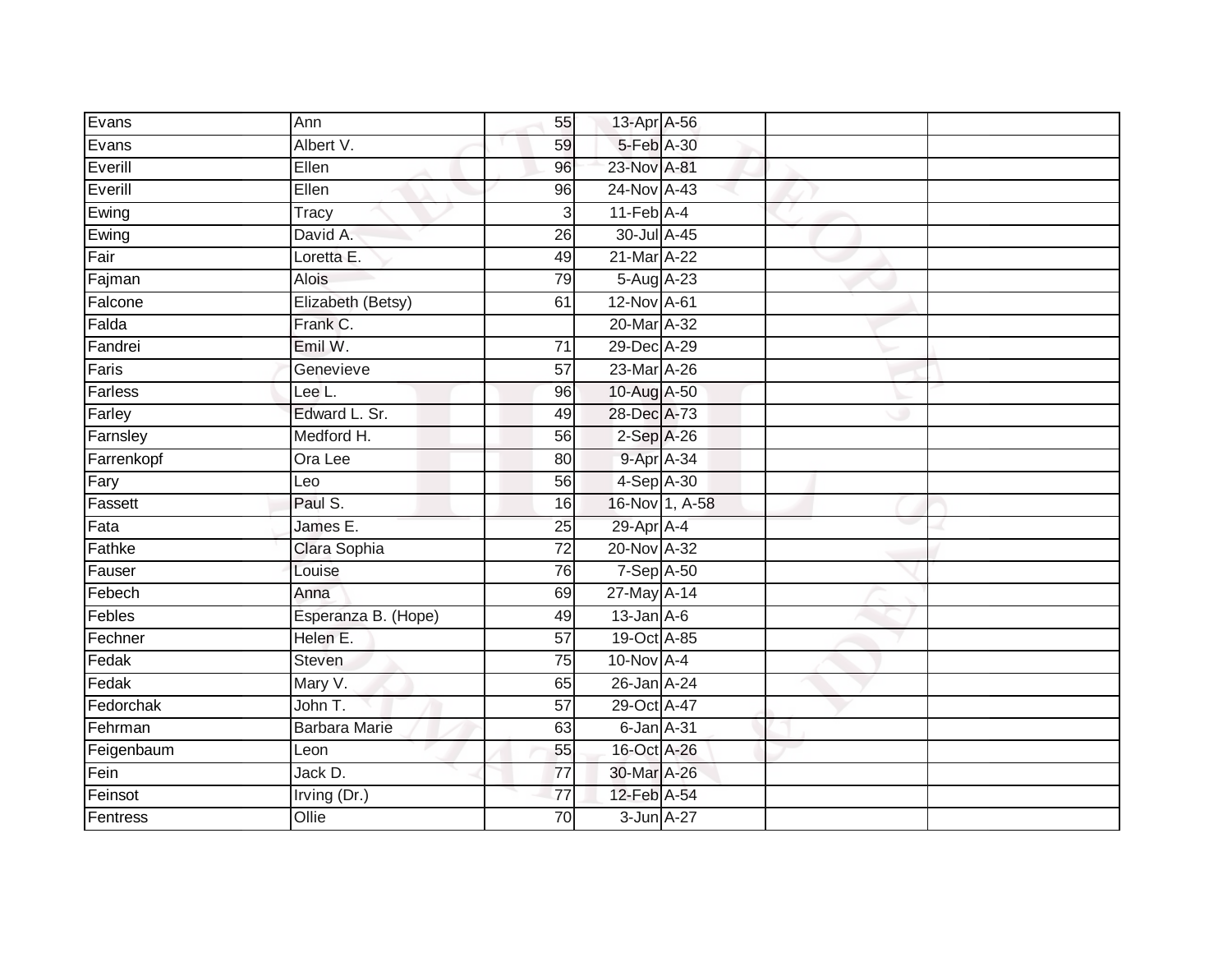| Ference     | Michael                   | 87              | 20-Oct A-10      |            |
|-------------|---------------------------|-----------------|------------------|------------|
| Ference     | Anna                      | 87              | 9-Feb A-50       |            |
| Ferguson    | Adelaide (Fraley)         | 66              | 20-Mar A-32      |            |
| Ferrantelli | Vincenzo (James)          | 82              | 23-Jun A-12      |            |
| Ferree      | Ethel J.                  | $\overline{87}$ | 10-Oct A-21      |            |
| Ferrell     | George R.                 | 53              | 5-Nov A-32       |            |
| Ferrini     | Louis L.                  | 45              | $18-Nov$ A-4     |            |
| Fetsch      | Ralph M. Sr.              | 65              | 5-Nov A-32       |            |
| Fetten      | Martin L. Sr.             | 60              | $26-Sep$ A-6     |            |
| Fettig      | Mary Louise               |                 | 18-May A-24      |            |
| Fick        | Hartwig W. Jr.            | 78              | 31-Jul A-24      |            |
| Fife        | Albert S.                 | 63              | 5-Jun A-45       |            |
| Figlewicz   | Ann                       | 67              | 9-May A-40       |            |
| Fileccia    | John B. (John the Barber) | 86              | $2-Nov A-46$     |            |
| Finchum     | Chester H.                | 52              | 9-Feb A-50       |            |
| Finck       | Raymond M.                | 73              | 29-Jun A-85      |            |
| Finnegan    | Allen                     | 86              | 28-Feb A-40      |            |
| Finneran    | Wilma J.                  | 59              | $16$ -Jun $A$ -6 |            |
| Finney      | Vera L.                   | 51              | 21-Sep           |            |
| Finstein    | Milton W.                 | 54              | 12-Nov A-61      |            |
| Fish        | Tillie                    | 77              | 19-Feb A-48      |            |
| Fish        | Richard C. (Dick)         | 28              | 10-Jul A-32      |            |
| Fishel      | Vallie A.                 | 79              | $1$ -May $A$ -30 |            |
| Fisher      | Victoria D.               | 68              | 12-May A-35      | Grzywinski |
| Fisher      | Roy L.                    | 68              | 4-Apr A-24       |            |
| Fisher      | Lucille                   | 80              | 20-Aug A-38      |            |
| Fisher      | Grace M.                  | 82              | 20-Jul A-57      |            |
| Fisher      | Cathy Lee                 | 24              | 12-Nov 1, A-61   |            |
| Fisher      | Agnes                     |                 | 18-Feb A-29      |            |
| Fitzel      | Clara G.                  | 68              | 23-May A-20      | Gundberg   |
| Fitzgerald  | William D.                | 65              | $1-Aug$ A-8      |            |
| Fitzgerald  | Leo $D$ .                 | $\overline{77}$ | $1-Oct$ $A-32$   |            |
|             |                           |                 |                  |            |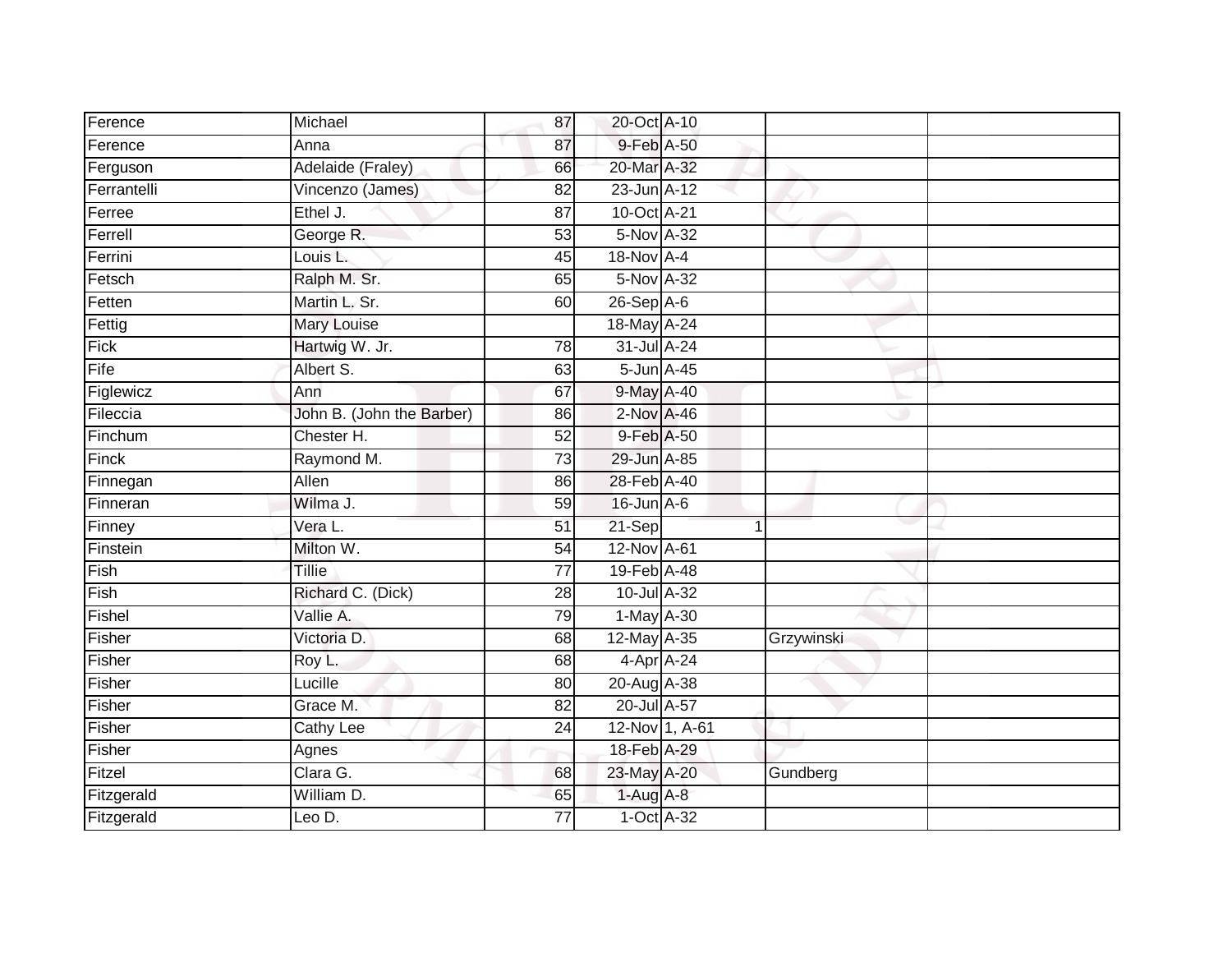| Fitzgerald    | John A.             | 62              | 28-May A-45              |  |  |
|---------------|---------------------|-----------------|--------------------------|--|--|
| Flage         | Peter               | 62              | $4$ -Aug A-8             |  |  |
| Flanagan      | Donald E.           | 29              | 10-Feb A-8               |  |  |
| Flanders      | <b>Wilbur Grand</b> | 86              | 24-Mar A-33              |  |  |
| Flatt         | William L.          | 64              | $23$ -Jun $A-12$         |  |  |
| Flauaus       | Clifford            | 76              | 30-Dec A-10              |  |  |
| Fleck         | Catherine           | 85              | 5-Nov A-32               |  |  |
| Fleischer     | Marie T.            | 61              | 6-May A-4                |  |  |
| Fleming       | Paul J.             | 52              | 13-Apr A-56              |  |  |
| Fleming       | Lillian             | 53              | 13-May A-21              |  |  |
| Fleming       | <b>Kevin Edward</b> | 2 days          | 26-Mar A-38              |  |  |
| Flickinger    | Martha              | 77              | 8-Jan A-22               |  |  |
| <b>Flores</b> | Josephine           | 75              | 9-Apr A-34               |  |  |
| Flores        | Jesus               | 74              | 2-Sep A-26               |  |  |
| Flym          | William             | 74              | 24-Apr A-22              |  |  |
| Flynn         | Thomas              | 68              | 26-Mar A-38              |  |  |
| Fogarassy     | John                | $\overline{56}$ | 15-Aug A-31              |  |  |
| Fogelman      | Joseph              |                 | 29-May A-12              |  |  |
| Foldesi       | Gizella M.          | 49              | 15-Jul A-20              |  |  |
| Fong          | Yick                | 65              | 14-Dec A-16              |  |  |
| Forburger     | August A.           | $\overline{77}$ | 26-Sep A-6               |  |  |
| Ford          | Rebecca             | 60              | 18-Feb A-29              |  |  |
| Ford          | Paul V.             | 38              | 13-Mar A-12              |  |  |
| Foreman       | Charles R.          |                 | 29-Apr A-4               |  |  |
| Forline       | Nora                | 89              | 9-May A-40               |  |  |
| Formanek      | Charles             | 73              | 14-Apr A-28              |  |  |
| Foss          | Frances             | 97              | $14$ -Jan $A-6$          |  |  |
| Foster        | Helen               | 58              | $12-Nov \overline{A}-61$ |  |  |
| Foster        | Dorothy I.          | 62              | 30-Mar A-26              |  |  |
| Fouts         | Edward              | 79              | 26-Sep A-6               |  |  |
| Fowle         | Elizabeth           | 64              | 23-Sep A-8               |  |  |
| Fowler        | Lucy W.             | $\overline{96}$ | $7$ -May $A$ -42         |  |  |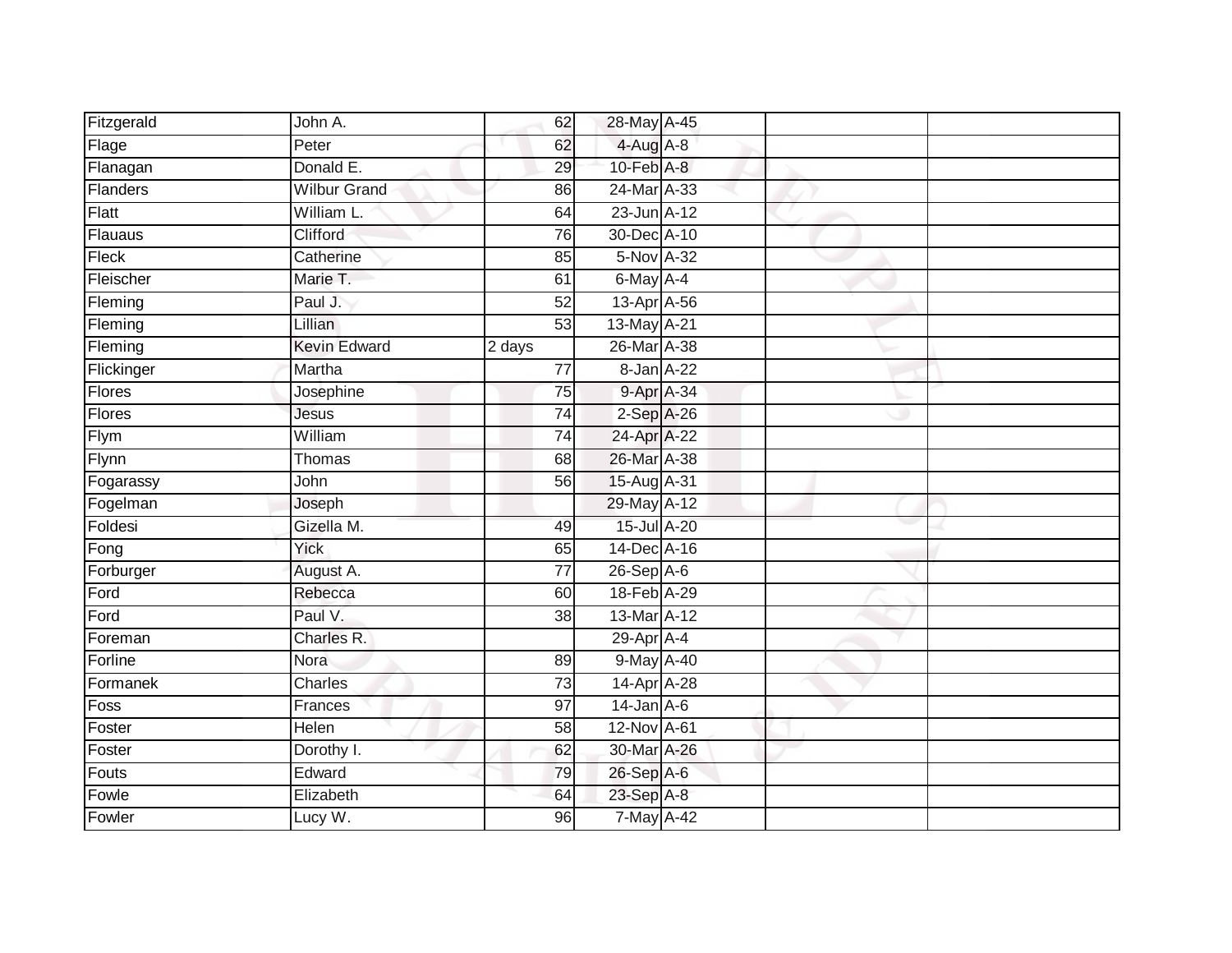| Fox         | George C.              | 48              | 27-May      |  |  |
|-------------|------------------------|-----------------|-------------|--|--|
| Fraizer     | Fannie                 | 84              | 28-May A-45 |  |  |
| Francisco   | William C. Jr.         | 55              | 2-Oct A-24  |  |  |
| Francisco   | Lonnelle               | 50              | 5-Feb A-30  |  |  |
| Frankfourth | Robert                 | 39              | 29-Dec      |  |  |
| Frankfourth | Karen                  | 32              | 29-Dec      |  |  |
| Frankfourth | <b>Brenda</b>          | 12              | $29$ -Dec   |  |  |
| Franklin    | <b>Martin Luther</b>   | $\overline{75}$ | 19-Jun A-28 |  |  |
| Frantz      | Mable                  | 88              | 16-Nov A-58 |  |  |
| Frazier     | Walter (Bunny)         | 65              | 5-Oct A-74  |  |  |
| Frazier     | <b>Vincent Anthony</b> | 18              | 10-Aug      |  |  |
| Freche      | Eugene J.              | 46              | 9-Oct A-46  |  |  |
| Freckelton  | Fay J.                 | 75              | 3-Dec A-44  |  |  |
| Frederick   | Harry                  | 69              | 4-May A-87  |  |  |
| Freeman     | Frances                |                 | 14-Dec A-16 |  |  |
| Frias       | Carlos                 | 51              | 6-Oct A-18  |  |  |
| Fritz       | Charles E.             | $\overline{78}$ | 20-May A-4  |  |  |
| Fry         | Sylvia M.              | 90              | 20-May A-4  |  |  |
| Fryer       | John E.                | 61              | 18-Sep A-13 |  |  |
| Fryer       | Burdette M.            | 64              | 26-Oct A-84 |  |  |
| Fuehrmeyer  | Martha M.              | 69              | 3-Dec A-44  |  |  |
| Fuller      | Hazel S.               | 86              | 9-Oct A-46  |  |  |
| Fullwoord   | Sarah                  | 72              | 19-Jun A-28 |  |  |
| Fultz       | Robert D.              | 61              | 22-Aug A-31 |  |  |
| Fultz       | <b>Mary Ruth</b>       | 49              | 13-Apr A-56 |  |  |
| Funk        | George                 | $\overline{78}$ | 25-Nov A-23 |  |  |
| Furry       | Elsie F.               | 55              | 19-Aug A-4  |  |  |
| Gabler      | Betty L.               | 71              | 15-Jul A-20 |  |  |
| Gabor       | Susan                  | 97              | 27-Aug A-43 |  |  |
| Gaeta       | Emilie (Bac)           |                 | 7-Jan A-4   |  |  |
| Gaffney     | Marie A.               |                 | 30-Sep A-8  |  |  |
| Gage        | Mary K.                | 49              | 16-Sep A-12 |  |  |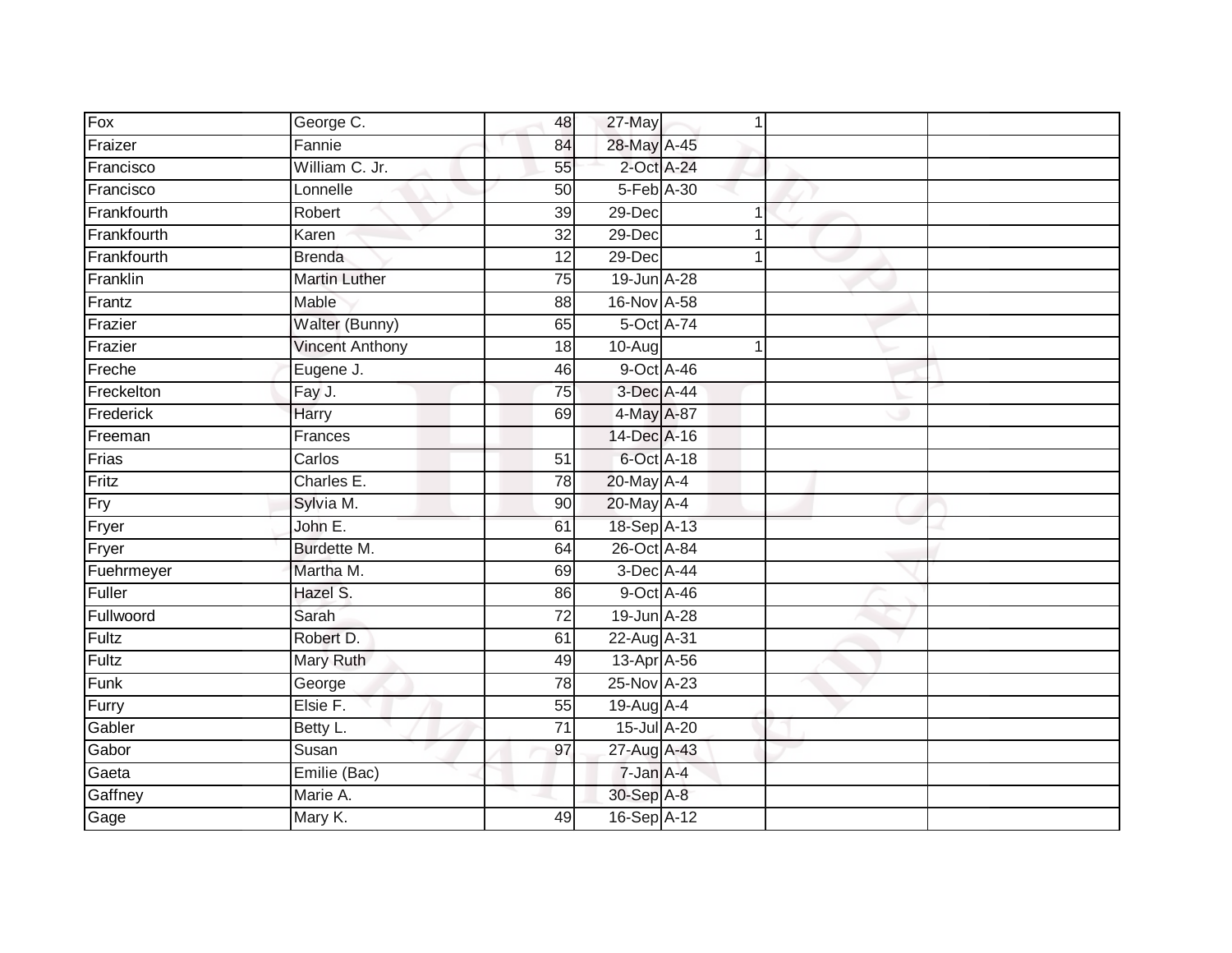| Gagyi     | Elizabeth            | 74              | 9-Nov A-53       |                | Heinz   |                                |
|-----------|----------------------|-----------------|------------------|----------------|---------|--------------------------------|
| Gajda     | Kornelia             | 89              | 14-Oct A-6       |                |         |                                |
| Gajdik    | Timothy L.           | 16              | 24-Dec A-24      |                |         |                                |
| Galban    | Angelina             | 74              | 24-Apr A-22      |                |         |                                |
| Galbraith | Annie                | $\overline{82}$ | 9-Jan A-12       |                |         |                                |
| Galiano   | Edward               | 65              | $28$ -Jan $A-4$  |                |         |                                |
| Gallagher | Isabelle             |                 | 29-Sep A-36      |                | Fraiser |                                |
| Gallagher | Ethel M.             | 66              | 23-Mar A-26      |                |         | Picture included.              |
| Gallagher | Albert O.            | 70              | 5-Feb A-30       |                |         |                                |
| Galvez    | Alicia G.            |                 | 22-Apr A-24      |                |         |                                |
| Ganis     | Angelo J.            | 79              | 9-Feb A-50       |                |         |                                |
| Gano      | Juanita              |                 | 17-Nov A-39      |                |         |                                |
| Garcia    | Felex A.             | 70              | 16-Oct A-26      |                |         |                                |
| Gard      | Elizabeth            | 83              | 26-Jun A-49      |                |         |                                |
| Gardiner  | Jerry Jr.            | 3 months        | 15-Dec           |                |         |                                |
| Gardiner  | Dedra                | 21              | 15-Dec           |                |         |                                |
| Gardner   | Rebecca              | $\overline{88}$ | 19-Oct A-85      |                |         |                                |
| Gardner   | <b>Lillie Mae</b>    | 71              | $16$ -Jun $A$ -6 |                |         |                                |
| Garner    | Malcolm W.           | 63              | 17-Jan A-27      |                |         |                                |
| Garren    | Kimberly             | $6 \mid$        |                  | 8-Jun 1, A-74  |         |                                |
| Garrett   | Julia Mae            | 44              | 14-Aug A-23      |                |         |                                |
| Garrett   | Jerry E.             | $\overline{27}$ | 20-Jan A-12      |                |         |                                |
| Garrett   | Howard W.            | 30              | 19-May A-29      |                |         |                                |
| Garrison  | Faye M.              | 71              | 8-Apr A-27       |                |         |                                |
| Gary      | India Germaine       | 18 months       | 17-Feb A-10      |                |         |                                |
| Gasper    | Ralph R.             | 59              | 21-May A-38      |                |         |                                |
| Gaston    | <b>Harley Leaman</b> | 58              | 11-Apr A-10      |                |         |                                |
| Gates     | Emma L.              | 77              | 15-Oct A-44      |                |         |                                |
| Gatewood  | Lemuel P.            | 69              | 20-Mar A-32      |                |         |                                |
| Gavit     | Donald E.            | 80              |                  | 26-Nov 1, A-21 |         | Picture included on page<br>1. |
| Gawalek   | Christina R.         | 47              | $1$ -Jul $A-4$   |                |         |                                |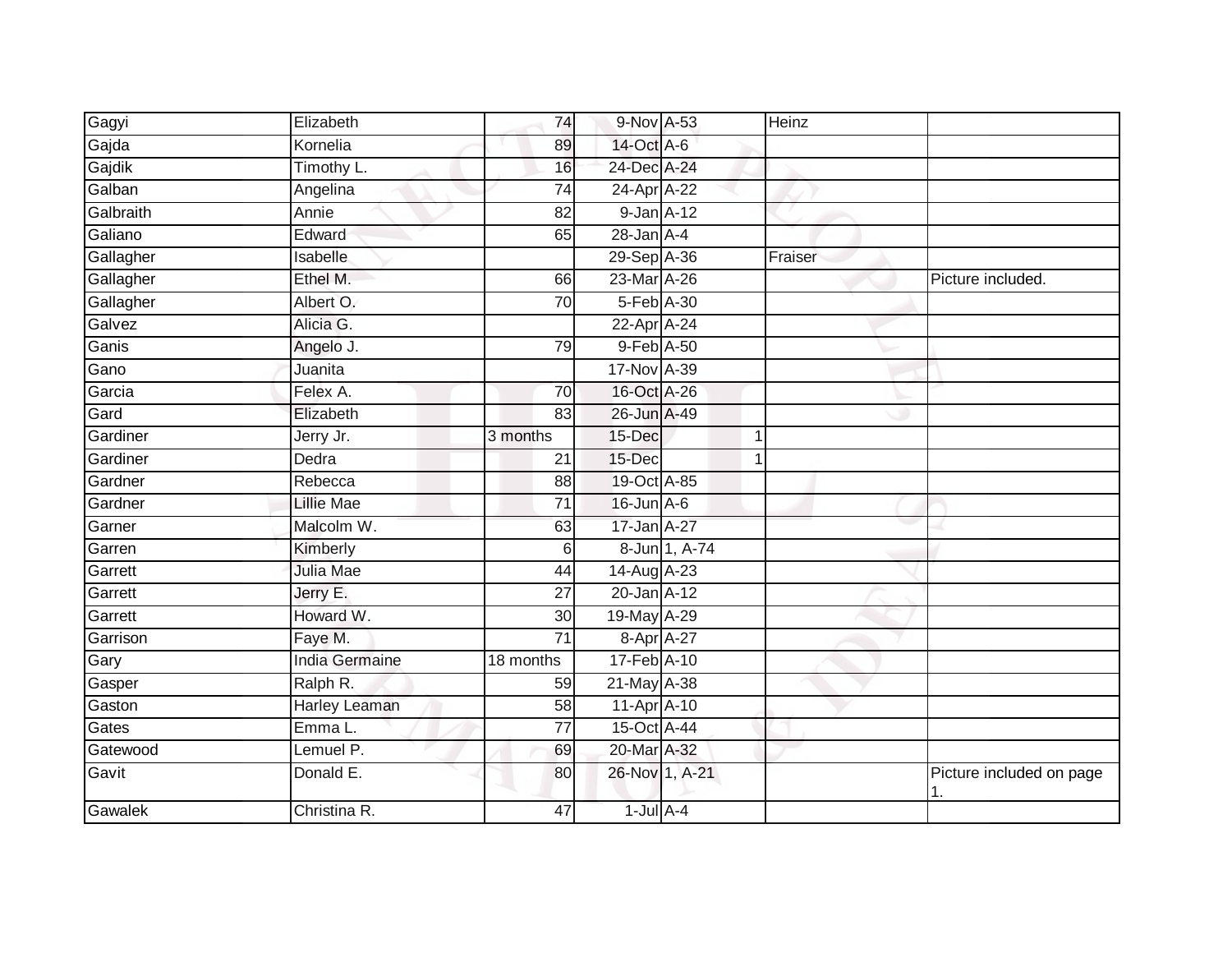| Gaynor       | Merle T.               | 75              | 16-Jun A-6       |                |         |  |
|--------------|------------------------|-----------------|------------------|----------------|---------|--|
| Gazda        | Jennie                 | 84              | 6-Apr A-40       |                | Umlauf  |  |
| Gearman      | Charles                | 94              | 13-Oct A-28      |                |         |  |
| Geeding      | Elizabeth              | 71              | 19-Jan A-36      |                | Chapman |  |
| Gellenbeck   | Lee W.                 | 50              | 8-Jun A-74       |                |         |  |
| Genge        | William J.             | 65              |                  | 7-Dec A-102    |         |  |
| George       | <b>Raymond Charles</b> | 64              | 7-May A-42       |                |         |  |
| George       | Gertrude E.            | 42              | 9-Nov A-53       |                |         |  |
| George       | Edward (Eddie)         | 67              | 20-Feb A-28      |                |         |  |
| George       | Edgar                  |                 | 12-Nov A-61      |                |         |  |
| Gerber       | <b>Bernard</b>         | 49              | $25$ -Aug $A$ -9 |                |         |  |
| Gergeley     | David                  | 18              | 15-Dec A-39      |                |         |  |
| Gergely      | <b>Mark Allen</b>      | 19              |                  | 21-Apr 1, A-26 |         |  |
| Germain      | Alvin Abrasha          | $\overline{74}$ | 29-Jul A-6       |                |         |  |
| Germonprez   | Mildred                | 54              | 28-Nov A-10      |                |         |  |
| Geyer        | Annette M.             |                 | 23-Sep A-8       |                |         |  |
| Ghidotti     | Edith                  |                 | 20-Jul A-57      |                |         |  |
| Giba         | Nick Jr.               | 63              | $24$ -Jun $A-6$  |                |         |  |
| Gibboney     | Jean                   | 54              | 24-Feb           |                |         |  |
| Gibbons      | Edward M.              | $\overline{23}$ | 9-Nov A-53       |                |         |  |
| Gibney       | Arthur                 | 88              | 24-Nov A-43      |                |         |  |
| Gibson       | Walter                 | 90              | 17-Oct A-14      |                |         |  |
| Gibson       | Ronald L.              | 25              | 14-Mar A-16      |                |         |  |
| Gibson       | Haskel                 | 62              | 22-May A-28      |                |         |  |
| Giegerich    | Harold W.              | 62              | 30-Mar A-26      |                |         |  |
| Giewartowski | Helen M.               | 74              | 29-Oct A-47      |                |         |  |
| Gigliotti    | Joseph                 | 62              | 1-May A-30       |                |         |  |
| Gilbert      | Collins M.             | 47              | 9-Nov A-53       |                |         |  |
| Gilbertson   | Margaret               | 67              | 7-Jan A-4        |                | Humco   |  |
| Gill         | Mary D.                | 52              | 28-May A-45      |                |         |  |
| Gillan       | Katherine              | 64              | 15-Oct A-44      |                |         |  |
| Gille        | John Wayne             | 36              |                  | 3-Aug 1, A-16  |         |  |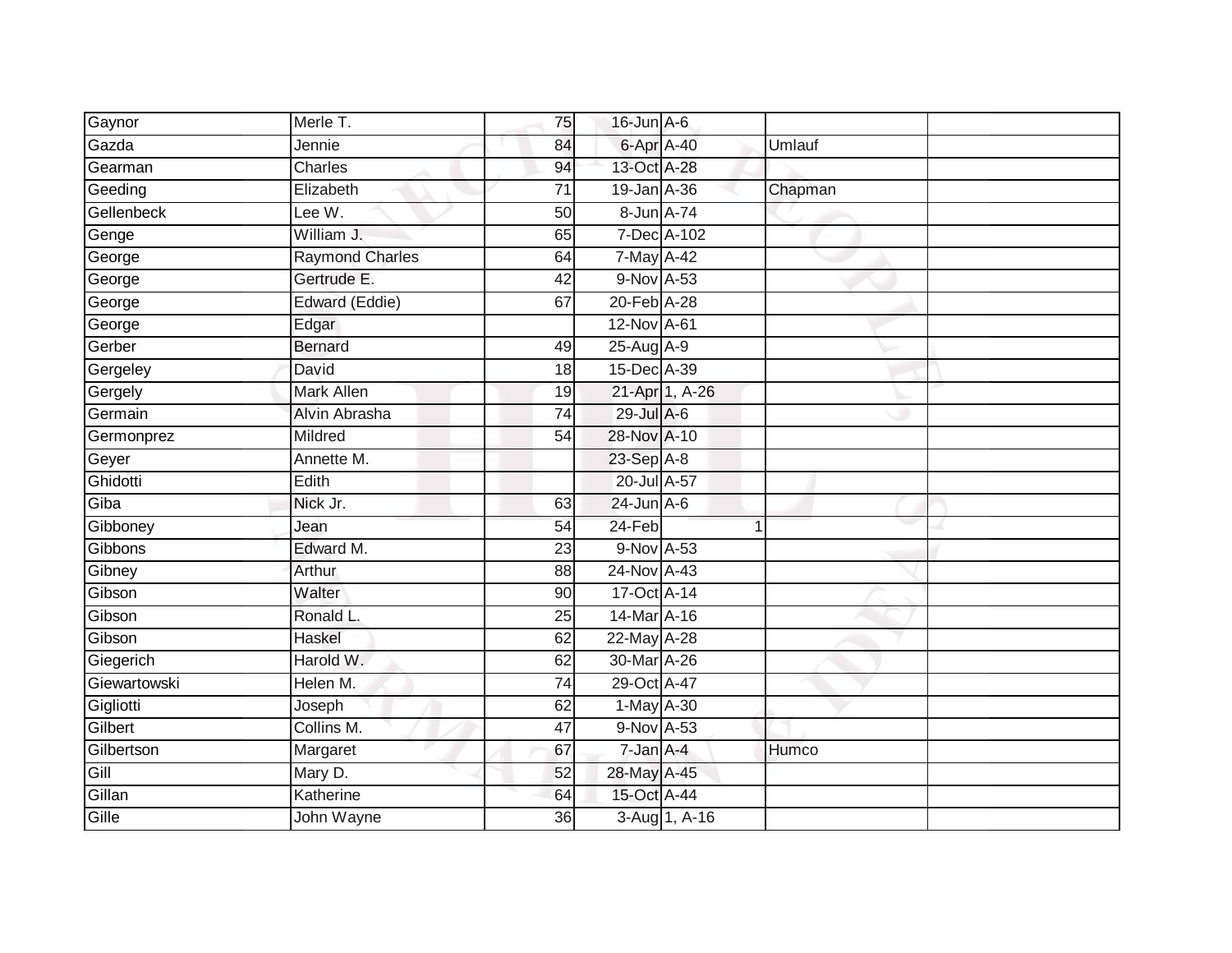| Gillet     | Arthur I.           | 86              | <b>7-Nov A-44</b> |               |  |
|------------|---------------------|-----------------|-------------------|---------------|--|
| Girard     | John S.             | 63              | 24-Feb A-12       |               |  |
| Giza       | Elizabeth           | 60              | 18-Aug A-6        | <b>Buczek</b> |  |
| Glavas     | Alexander (Anthony) | 34              | 15-Aug A-31       |               |  |
| Glavin     | <b>Elsie Brown</b>  | $\overline{83}$ | 14-May A-51       |               |  |
| Glazer     | Milton              | 64              | 18-Dec A-54       |               |  |
| Glick      | Hazel J.            | 69              | 3-Aug A-16        |               |  |
| Gligorich  | Lazar               | 77              | 26-Jan A-24       |               |  |
| Glover     | Ernest              | 79              | 23-Mar A-26       |               |  |
| Gloza      | Frank J.            | 61              | 18-Nov A-4        |               |  |
| Gluth      | Mable A.            | 72              | 18-Nov A-4        |               |  |
| Gluth      | George              | 74              | $29$ -Aug $A$ -8  |               |  |
| Gnass      | Edward              | 72              | $5$ -Jun $A$ -45  |               |  |
| Gobek      | Anna C.             | 74              | 21-Apr A-26       | Szrom         |  |
| Godra      | Mary                | $\overline{74}$ | 2-Feb A-32        |               |  |
| Goerner    | Phyllis E.          | 65              | 7-Feb A-18        |               |  |
| Goetzinger | John F.             | $\overline{81}$ | 9-Jan A-12        |               |  |
| Goff       | William A.          | 61              | $2$ -Dec $A$ -8   |               |  |
| Gogerty    | Francis J.          | 53              | 9-Nov A-53        |               |  |
| Goldner    | John R.             | $\overline{59}$ | 8-Dec A-18        |               |  |
| Golson     | Atlean              |                 | 4-Dec A-39        |               |  |
| Golub      | John M.             | 23              | 6-Jul A-59        |               |  |
| Gonczy     | Katherine M.        |                 | 11-Sep A-6        |               |  |
| Gonczy     | Elizabeth           | 53              | 16-Feb A-42       |               |  |
| Gonzales   | Modesto             | 80              | 9-Oct A-46        |               |  |
| Gonzalez   | Nicasio             | 51              | 29-Jan A-36       |               |  |
| Gonzalez   | Juan                | $\overline{73}$ | 7-Sep A-50        |               |  |
| Gonzalez   | Jesse R.            | 38              | 3-Dec A-44        |               |  |
| Gonzalez   | Ernest R.           | 55              | 2-Sep A-26        |               |  |
| Gonzeles   | Rudolph             | 50              | 28-Nov A-10       |               |  |
| Gooch      | Olive Evelyn        | 66              | 28-Dec A-73       |               |  |
| Gora       | Stanley (Sam)       | $\overline{55}$ | 26-Dec A-4        |               |  |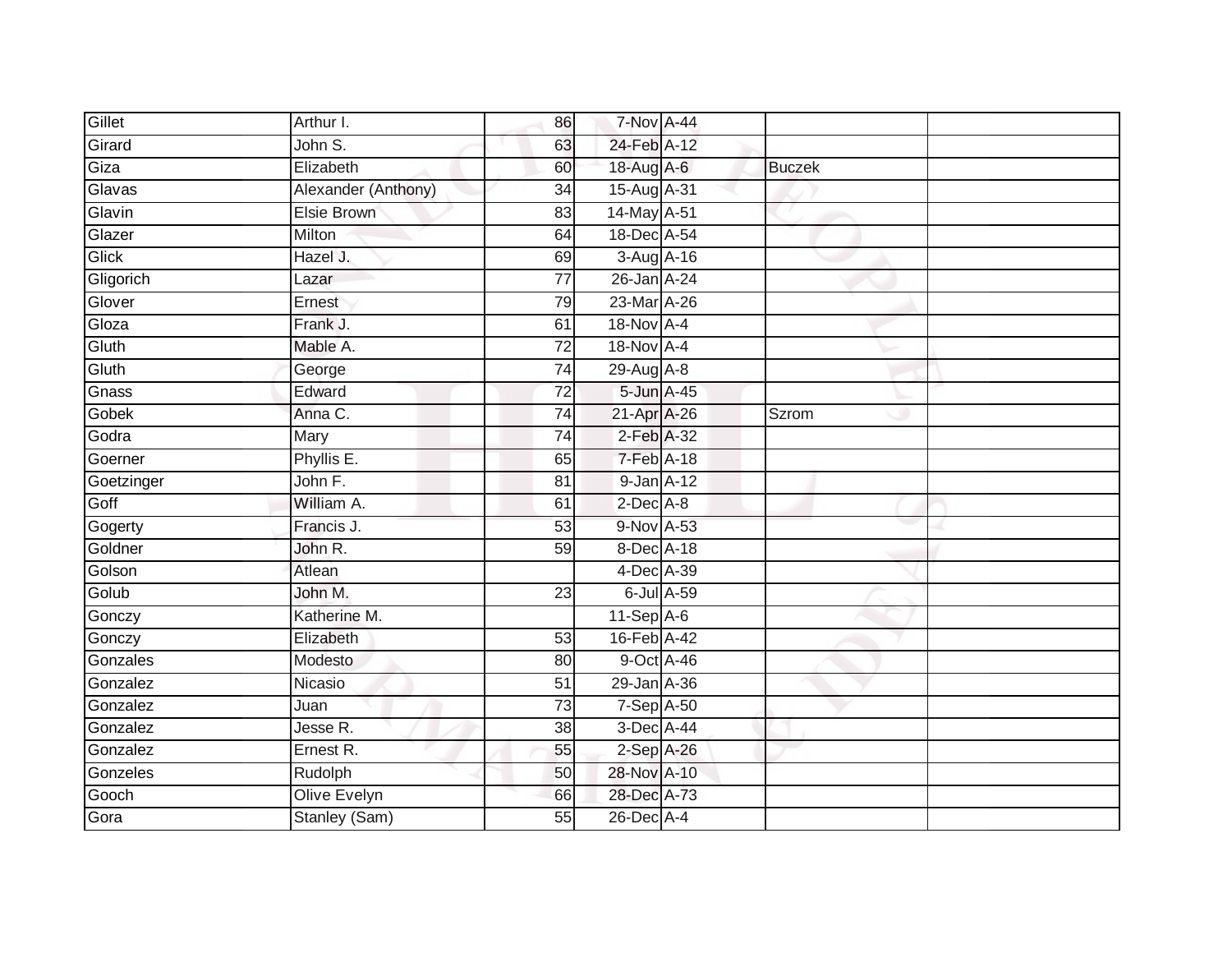| Gora        | Joseph Sr.          |                 | 6-Mar A-12        |               |          |                          |
|-------------|---------------------|-----------------|-------------------|---------------|----------|--------------------------|
| Goranowski  | Helen C.            | 74              | $7-Feb$ A-18      |               |          |                          |
| Gorley      | Ernest L.           | 84              | 19-Feb A-48       |               |          |                          |
| Gorman      | Michael J.          | 71              | 26-Aug A-8        |               |          |                          |
| Gorman      | Edward T.           | $\overline{58}$ |                   | 2-Apr 1, A-40 |          | Picture included on page |
| Gosch       | Carrie              | 98              | 12-Jan A-87       |               |          | Picture included.        |
| Gould       | John H. Jr. (Butch) | 35              | 13-Jun A-34       |               |          |                          |
| Graber      | Daniel              | $\overline{17}$ | 15-May A-30       |               |          |                          |
| Graboske    | Joseph S.           | 76              | 15-May A-30       |               |          |                          |
| Grabowski   | Katherine           | 89              | 6-Nov A-6         |               |          |                          |
| Grah        | Verena (Fern)       | 84              | 9-Feb A-50        |               |          |                          |
| Graham      | Thelma              | 64              | 22-Jan A-39       |               |          |                          |
| Graham      | Emma L.             | $\overline{75}$ | 16-Mar A-53       |               |          |                          |
| Grambo      | Eugene E.           | 74              | 9-Jul A-33        |               |          |                          |
| Grandys     | Joseph              | 45              | 9-Oct A-46        |               |          |                          |
| Granger     | Virgil F. (Pee Wee) | 74              | 20-Jan A-12       |               |          |                          |
| Graves      | Jesse               | 63              | 29-Sep A-36       |               |          |                          |
| Gray        | William H.          | 60              | 21-Apr A-26       |               |          |                          |
| Greco       | Edward E. Jr.       | 18              | $14$ -Aug $A$ -23 |               |          |                          |
| Green       | <b>Thalia Faye</b>  | $\overline{70}$ | 8-Jul A-23        |               | Kilbourn |                          |
| Green       | Kathryn             | 83              | 30-Apr A-32       |               |          |                          |
| Green       | Howard              | 75              | 12-Mar A-57       |               |          |                          |
| Gregory     | Susiana             | 57              | 29-Jan A-36       |               |          |                          |
| Greiner     | George              | 69              | 7-Oct A-6         |               |          |                          |
| Grenak      | Frank               | 84              | 19-May A-29       |               |          |                          |
| Grendzinski | <b>Bernice</b>      | 93              | $3$ -Jul $A$ -35  |               |          |                          |
| Greselin    | Mondo F.            | 65              | 22-Jan A-39       |               |          |                          |
| Griffin     | Ruth M.             | 86              |                   | 7-Dec A-102   |          |                          |
| Griffin     | Raymond M. Jr.      | 31              | 23-Mar A-26       |               |          |                          |
| Griffith    | Carey               | 77              | 2-Oct A-24        |               |          |                          |
| Grigsby     | Ryan                | 19 months       | 13-Jun            |               |          |                          |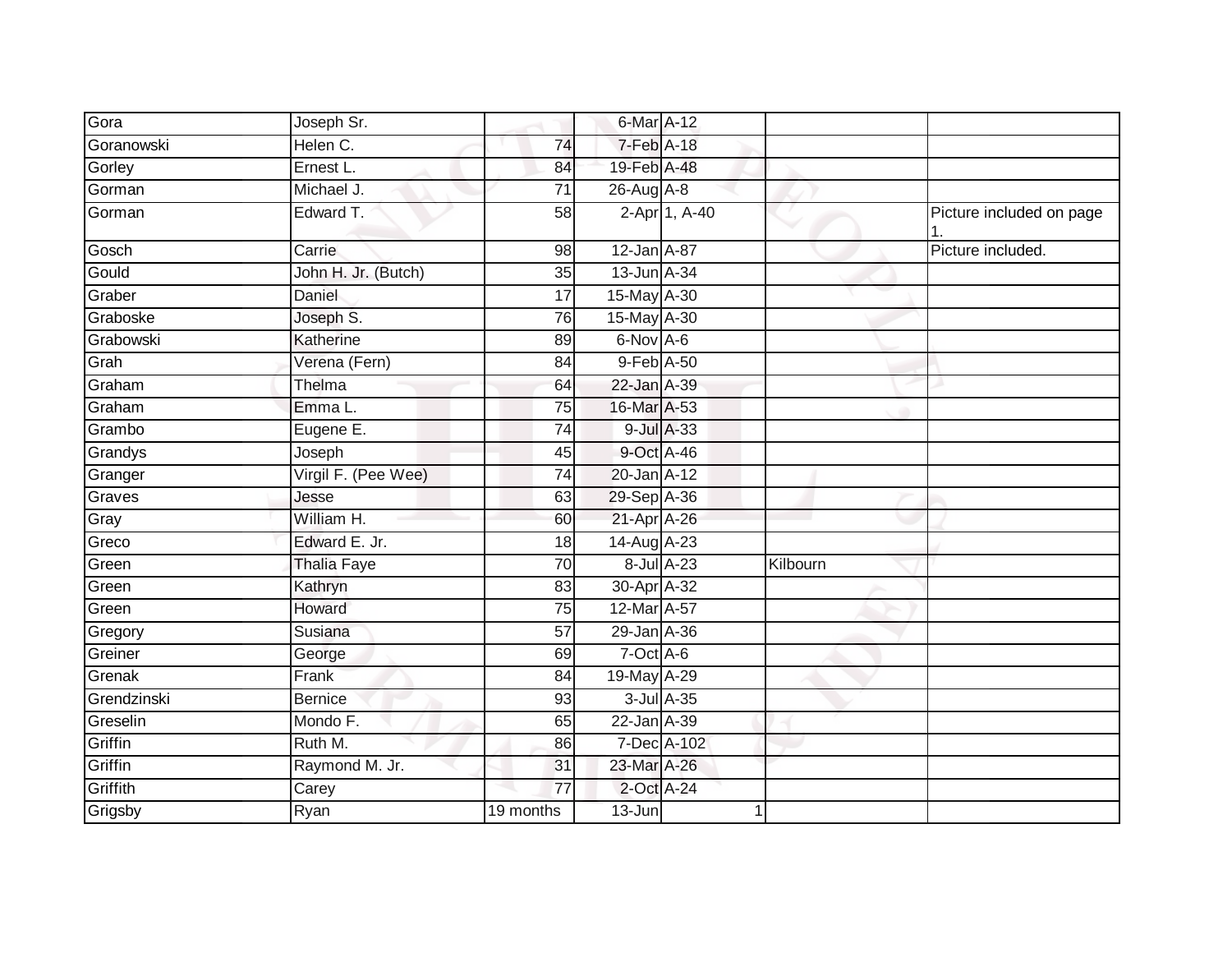| Grimmer        | Frances                | 94              | 29-Sep A-36            |            |  |
|----------------|------------------------|-----------------|------------------------|------------|--|
| Grise          | Larry Wayne (Sargent)  | $\overline{24}$ | 22-Jul A-12            |            |  |
| Grochowalski   | Matt                   | $\overline{74}$ | 7-May A-42             |            |  |
| Groh           | Marian                 | 62              | 4-Mar A-4              |            |  |
| <b>Gross</b>   | Eleanor M.             | 61              | 17-Oct A-14            |            |  |
| Grosso         | Agnes F.               | 61              | $2$ -Feb $A-32$        |            |  |
| Grothouse      | Frances                | 59              | 22-May A-28            |            |  |
| Grotstuck      | Mary                   | 69              | 24-Aug A-81            |            |  |
| Groves         | Perna                  | $\overline{72}$ | 17-Feb A-10            |            |  |
| Gruba          | Anna                   | 76              | 20-Mar A-32            |            |  |
| Grugel         | Henry E.               | 65              | 29-Sep A-36            |            |  |
| Grunewald      | Alvina J.              | 58              | 28-Apr A-25            |            |  |
| Grycewicz      | <b>Stanley</b>         | 84              | 14-Sep A-79            |            |  |
| Grysiewicz     | Shirley Jean           | 48              | 7-Mar A-27             |            |  |
| Grysiewicz     | Edward S.              | $\overline{54}$ | $24$ -Jun $A-6$        |            |  |
| Guarisco       | Kelly                  | 74              | 26-Dec A-4             |            |  |
| Gudde          | James                  | 76              | $1$ -Jul $A$ -4        |            |  |
| Guerra         | Guadalupe R.           | 55              | 13-Nov A-51            |            |  |
| Guerra         | Andrea (Audrey)        | 14              | 4-Dec A-39             |            |  |
| Guidan         | <b>Willie Mae</b>      | 64              | $2$ -Jan $A$ -65       |            |  |
| Gula           | Catherine M.           |                 | 7-Mar A-27             |            |  |
| Gulley         | Glen                   | $\overline{52}$ | 25-May A-36            |            |  |
| Gullickson     | Jennie                 | 88              | 26-Jun A-49            |            |  |
| Gunter         | Clarence W.            | 63              | 27-Jul A-22            |            |  |
| Guse           | William                | 86              | 30-Sep A-8             |            |  |
| Gustafson      | Mildred J.             | 75              | $23$ -Jan $A-6$        |            |  |
| Gutknecht      | Eva                    | $\overline{72}$ |                        | 6-Jul A-59 |  |
| Guzman         | Lucia P.               | 63              | 12-Jun A-53            |            |  |
| Habben         | George J.              |                 | 27-Apr <sub>A-52</sub> |            |  |
| Hack           | F. Norman              | 58              | 28-Dec A-73            |            |  |
| Hadarich       | Nicholas Alexander Jr. | 58              | 24-Nov A-43            |            |  |
| <b>Hadders</b> | Patricia S.            | 31              | 29-Aug A-8             |            |  |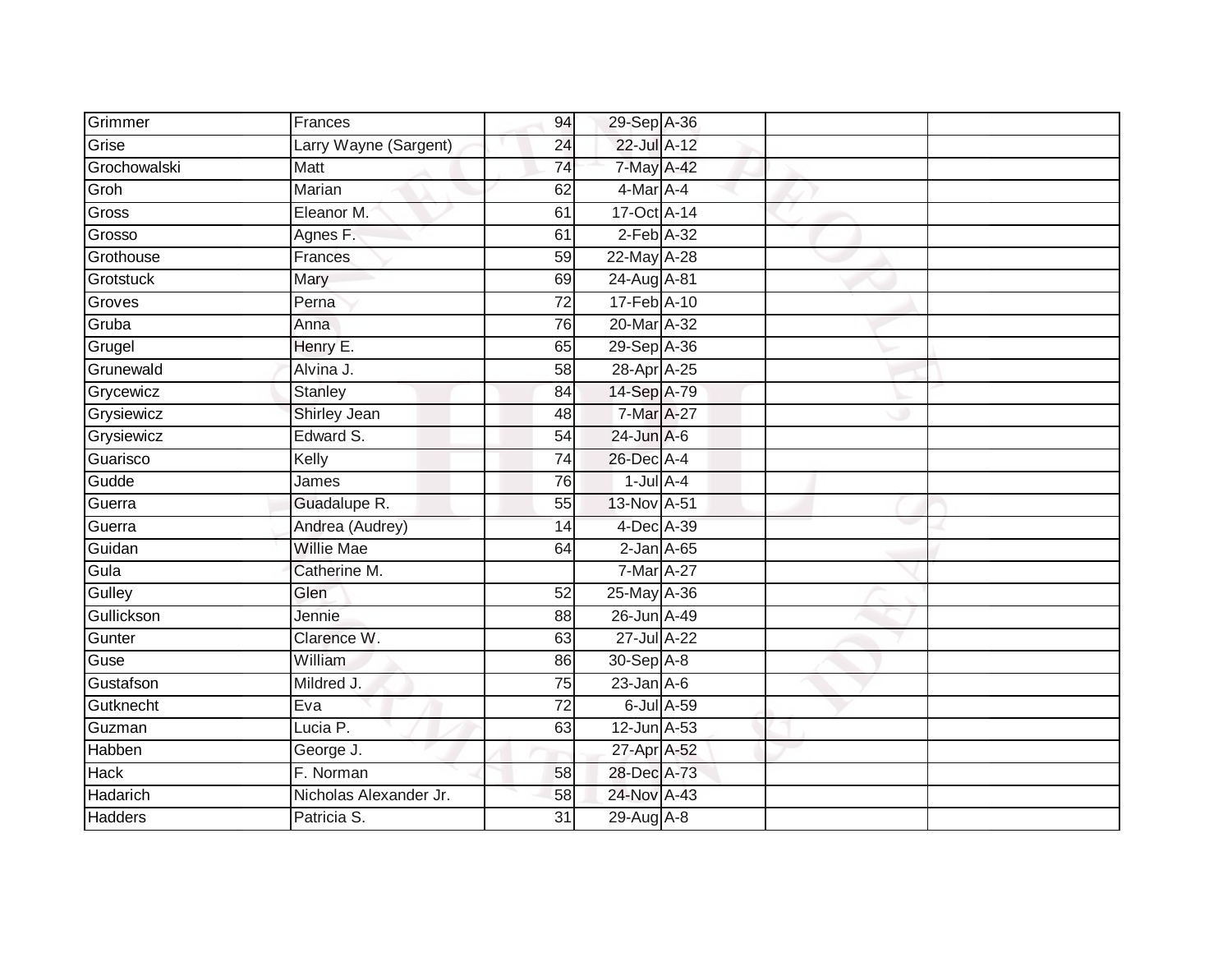| Hafner        | Matthias E. Sr.      | 76              | 17-Jan A-27     |   |       |  |
|---------------|----------------------|-----------------|-----------------|---|-------|--|
| Hagen         | George O.            | 75              | 17-Feb A-10     |   |       |  |
| Hagland       | Milton L.            | 48              | 4-Dec A-39      |   |       |  |
| Hahn          | Cletus O. (Bill)     | 74              | 26-Dec A-32     |   |       |  |
| Halfman       | Henry J.             | 76              | 5-Sep A-38      |   |       |  |
| Hall          | Russell F.           | 50              | 24-Sep A-52     |   |       |  |
| Hallberg      | Lillian B.           |                 | $10$ -Jan $A-6$ |   | Cleve |  |
| Halon         | Fred                 | 41              | 29-Dec A-29     |   |       |  |
| Halup         | Robert               | 17              | $23-Nov$        |   |       |  |
| Hamby         | Joan V.              | 68              | 3-Apr A-26      |   |       |  |
| Hamernik      | Frank J.             | 80              | 27-Mar A-45     |   |       |  |
| Hamersley     | Harold L.            | 57              | 5-May A-30      |   |       |  |
| Hamilton      | Lueanna              | 65              | 17-Feb A-10     |   |       |  |
| Hammond       | Richard J.           | 47              | 30-Nov A-30     |   |       |  |
| Hammonds      | <b>Marina Lester</b> | 63              | $14$ -Jan $A-6$ |   |       |  |
| Hanchar       | Michael              | 57              | 25-May A-36     |   |       |  |
| Haney         | Clarence C.          | 67              | $7 - Jan A - 4$ |   |       |  |
| Hanna         | Adaline O.           |                 | 24-Aug A-81     |   |       |  |
| Hannon        | Edward R.            | 53              | 19-Dec A-41     |   |       |  |
| Hannon        | Allen T.             |                 | 28-May A-45     |   |       |  |
| Hanson        | George F.            | 83              | 6-Feb A-24      |   |       |  |
| Harangody     | Michael              | 63              | 16-Jul A-49     |   |       |  |
| Harangody     | George T.            | 51              | 12-Nov A-61     |   |       |  |
| Harbison      | Ethel L.             | 85              | 2-Oct A-24      |   |       |  |
| Harion        | Emilie M.            | 74              | 14-Mar A-16     |   |       |  |
| <b>Harlow</b> | Charles F.           | 92              | 20-Mar A-32     |   |       |  |
| Harmon        | <b>Richard Lee</b>   | 65              | 10-Apr A-32     |   |       |  |
| Harmon        | Clifford M.          | $\overline{57}$ | 17-Nov A-39     |   |       |  |
| Harper        | Johnny               | 26              | 15-Dec          | 1 |       |  |
| Harper        | John Henry           |                 | 17-Dec A-46     |   |       |  |
| Harran        | Thomas J.            | 81              | 26-Jun A-49     |   |       |  |
| Harran        | Meta B.              | 88              | 25-May A-36     |   |       |  |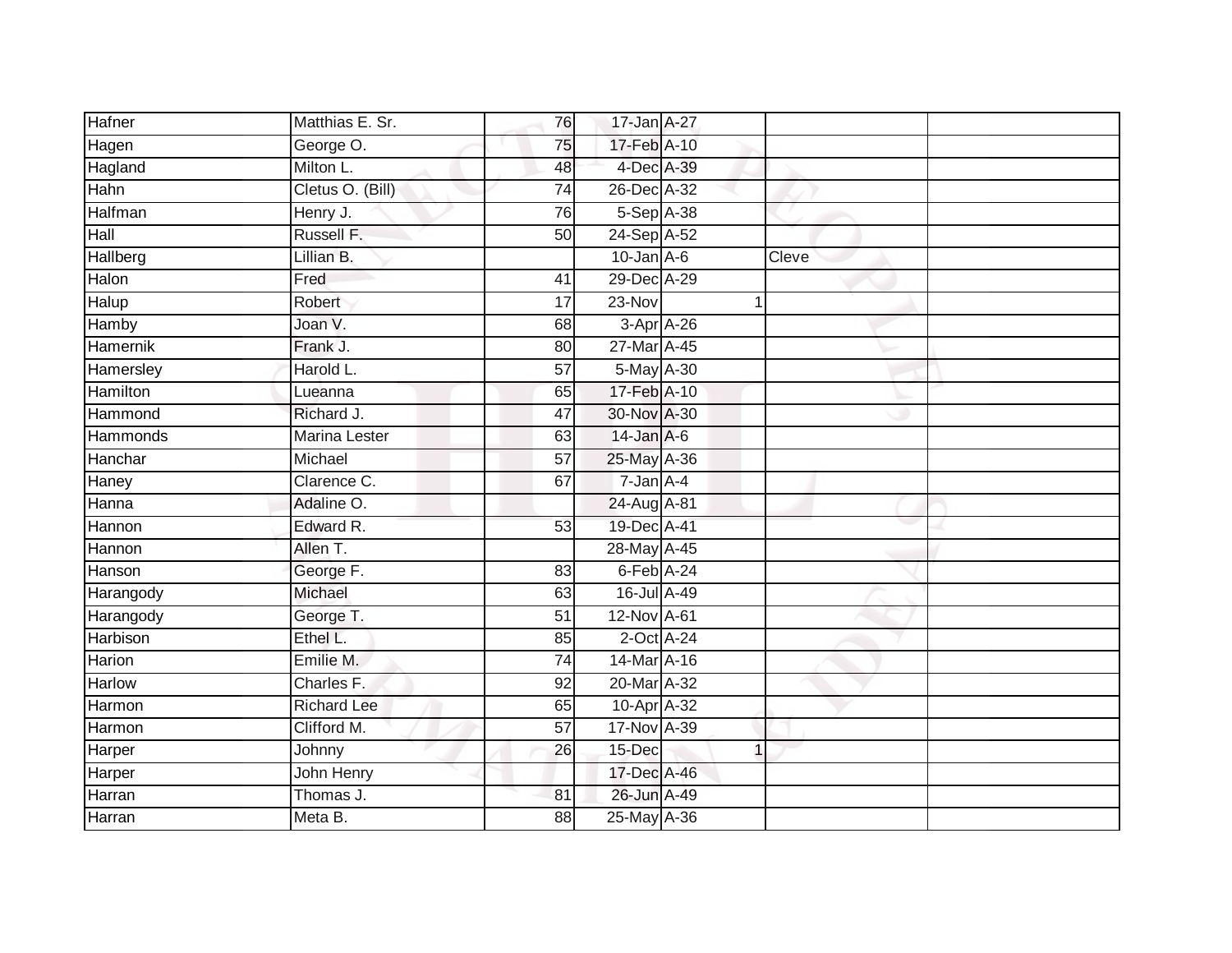| Harrell         | Sylvan (Red)                  | 50              | 12-Jan A-87       |             |            |  |
|-----------------|-------------------------------|-----------------|-------------------|-------------|------------|--|
| Harris          | Robert Wayne                  | 16              | 26-Dec A-32       |             |            |  |
| <b>Harris</b>   | Robert                        |                 | 26-Aug A-8        |             |            |  |
| Harris          | Phillip R.                    | 80              | 20-Dec A-89       |             |            |  |
| Harris          | Paul                          | $\overline{58}$ | $23$ -Jun $A-12$  |             |            |  |
| Harris          | Leroy                         | 58              | $24$ -Mar         | 1           |            |  |
| Harris          | Arthur                        | 67              | 22-Jul A-12       |             |            |  |
| Harris          | Alex                          | 83              | 12-Aug A-4        |             |            |  |
| Harrison        | William                       | 66              | 22-Jan A-39       |             |            |  |
| Harrison        | Elizabeth (Liz)               | 62              | 22-Aug A-31       |             |            |  |
| Harrison        | C. Ballard                    | 66              | 3-Mar A-14        |             |            |  |
| Harrison        | Asa (Ted)                     | 66              | $2-Sep$ A-26      |             |            |  |
| Hart            | Vivian A.                     | 57              | 16-Jul A-49       |             |            |  |
| Hart            | Joseph H.                     | 74              | 23-Oct A-28       |             |            |  |
| <b>Hartaros</b> | Savas G.                      | 75              | 13-Nov A-51       |             |            |  |
| Harthun         | Herbert H. A. (Rev.)          | 79              | 3-Nov A-36        |             |            |  |
| Hartlerode      | <b>Cecil Charles</b>          | $\overline{75}$ | $14$ -Jan $A$ -6  |             |            |  |
| Hartman         | Harry H.                      | 81              | <b>7-Nov A-44</b> |             |            |  |
| Hartman         | Albert F.                     | 61              | 31-Mar A-33       |             |            |  |
| Hartnett        | Anna K.                       | 73              | 28-Oct A-28       |             | Zolkos     |  |
| Harvey          | Lester                        | 30              | 26-Oct            | 1           |            |  |
| Harvey          | <b>Clara Dell</b>             | 91              | 14-Mar A-16       |             |            |  |
| Hasek           | Rose M.                       | 75              |                   | 7-Dec A-102 |            |  |
| Haskins         | Mary                          | 67              | 16-Feb A-42       |             | Elinkowski |  |
| Hastings        | George                        | 66              | 29-Jan A-36       |             |            |  |
| Hauer           | William L.                    | 71              | $19$ -Oct A-85    |             |            |  |
| Havron          | Mary Jane                     | 84              | $2-Sep$ A-26      |             |            |  |
| Hawk            | John H.                       | 56              | 10-Sep A-36       |             |            |  |
| <b>Hawkins</b>  | <b>William Thomas (Tommy)</b> | 71              | 29-Sep A-36       |             |            |  |
| Hawkins         | Eileen                        | 58              | 28-Feb A-40       |             | Kelly      |  |
| Hayes           | Richard                       |                 | 8-Dec A-18        |             |            |  |
| <b>Haynes</b>   | Rillie M.                     | 86              | 28-Nov A-10       |             |            |  |
|                 |                               |                 |                   |             |            |  |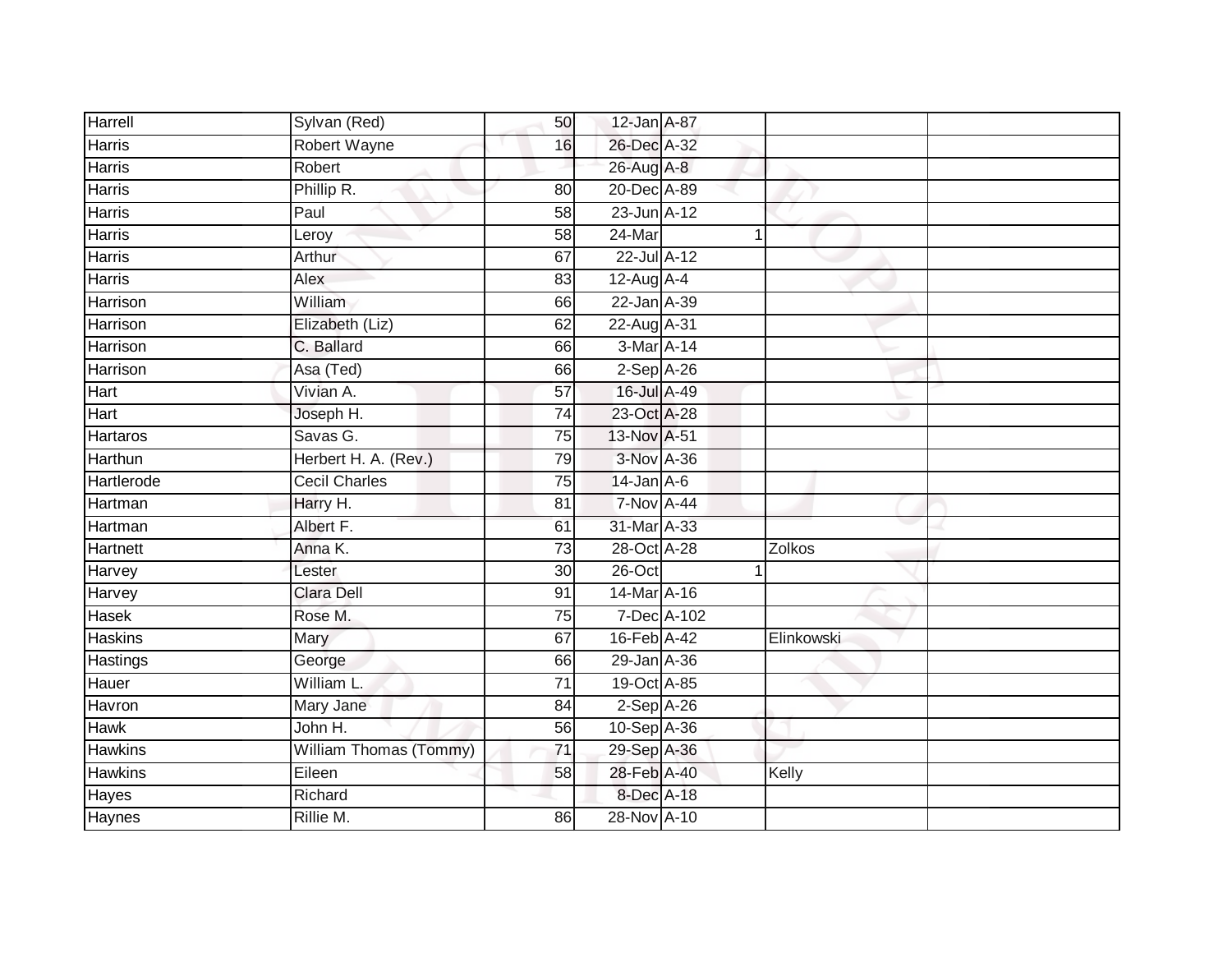| Hayworth         | Walter E.         | 97              | $2$ -Jan $A$ -65 |           |  |
|------------------|-------------------|-----------------|------------------|-----------|--|
| Hazen            | <b>Ida Collin</b> | 96              | 23-Mar A-26      |           |  |
| Hearn            | Arle J.           | $\overline{74}$ | 30-Jan A-8       |           |  |
| Heath            | Robert E.         | 24              | $10$ -Feb $A$ -8 |           |  |
| Hebda            | Martin            | $\overline{82}$ | 6-Oct A-18       |           |  |
| Hedinger         | Lee $G$ .         | 84              | 20-May A-4       |           |  |
| <b>Hedrick</b>   | Esther M.         | $\overline{75}$ | 28-Dec A-73      |           |  |
| Heikema          | Jacob             | 88              | 23-Dec A-4       |           |  |
| Heili            | Joseph            | 76              | 9-Jan A-12       |           |  |
| Heilman          | Esther            | 70              | 25-Jul A-18      |           |  |
| Hejmej           | Walter S.         | 51              | 16-Nov A-58      |           |  |
| Held             | William           | 62              | 13-Oct A-28      |           |  |
| Heller           | Viola             | 78              | 17-Feb A-10      | Ahlgrim   |  |
| Heller           | Louis E. Sr.      | 81              | 24-Feb A-12      |           |  |
| <b>Helton</b>    | William           | $\overline{20}$ | 31-Oct A-39      |           |  |
| Helton           | George D.         | 53              | 19-May A-29      |           |  |
| Hencke           | Antonia           | 76              | 21-Apr A-26      |           |  |
| Henderson        | William A.        | 79              | $20$ -Jun $A-8$  |           |  |
| Henderson        | Larry (Joe)       | 34              | 4-May A-87       |           |  |
| Hendon           | Wallace           | 47              | 29-Jun A-85      |           |  |
| <b>Hendricks</b> | Harold            | 68              | 5-Jan A-64       |           |  |
| Hendrickson      | Bernard L.        | 62              | 9-May A-40       |           |  |
| Hennings         | Geraldine L.      | 53              | 11-Dec A-59      |           |  |
| Henson           | Elige             | 84              | $12$ -Aug A-4    |           |  |
| Hepner           | Mary Ann          | 92              | 18-Feb A-29      |           |  |
| Herbert          | William W. Jr.    | 20              | 21-Nov A-29      |           |  |
| Herbert          | Victor L.         | $\overline{77}$ | 5-Mar A-52       |           |  |
| Herbst           | Marie             | 77              | 10-Nov A-4       | Schmueser |  |
| Herbst           | <b>Marie</b>      |                 | 4-Dec A-39       |           |  |
| Hercey           | Alexander G.      | 67              | 18-May A-24      |           |  |
| Hermanowski      | Helen             | 84              | 11-May A-57      |           |  |
| Hernandez        | Sonia             | $\overline{36}$ | 23-May A-20      |           |  |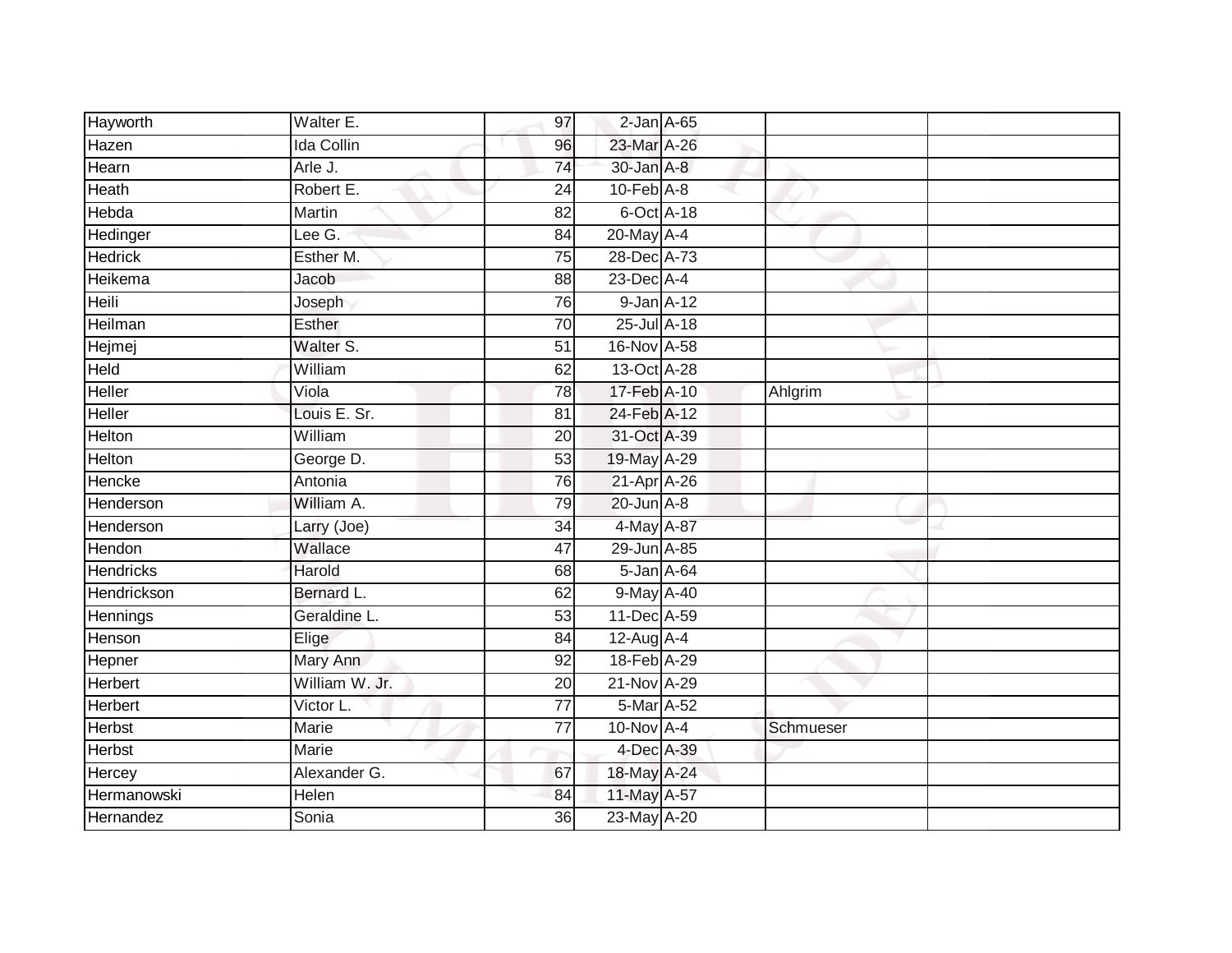| Hernandez    | Manuel F. (Pops)    | 78              | 17-Jan A-27       |   |  |
|--------------|---------------------|-----------------|-------------------|---|--|
| Hernandez    | Damaso Rosa         | 65              | 5-Feb A-30        |   |  |
| Hernandez    | Adela C.            | 95              | 13-Jun A-34       |   |  |
| Heroux       | Michael A. (Mickey) | 21              | 9-May A-40        |   |  |
| Herr         | Daniel Christopher  | 8 days          | 17-Jun A-27       |   |  |
| Herrera      | Paul                | 36              | 24-Sep A-52       |   |  |
| Herrera      | Alice E.            | 30              | 4-Dec A-39        |   |  |
| Herrmann     | Ann M.              | 61              | 18-Jul A-41       |   |  |
| Herron       | Willie G.           |                 | 24-Dec A-24       |   |  |
| Hershberger  | Hertha W.           | 79              | 18-Sep A-12       |   |  |
| Hershman     | Lloyd G.            | 54              | 28-May A-45       |   |  |
| Hertenstein  | Marvin D.           | 53              | $10-Nov$ A-4      |   |  |
| Herzfeldt    | Walter J.           | 79              | $7$ -Oct $A$ -6   |   |  |
| Heslin       | Rosemary C.         |                 | 29-May A-12       |   |  |
| <b>Hess</b>  | R. Nelson           | 62              | 21-May A-38       |   |  |
| Hess         | <b>Frank Darius</b> | 22              | 28-Jul A-22       |   |  |
| <b>Hess</b>  | Beulah M.           | 61              | 11-Jun A-24       |   |  |
| Hess         | <b>Betty Jane</b>   | 46              | 29-Apr A-4        |   |  |
| Hibbert      | Frederick A.        | 70              | 3-Sep A-55        |   |  |
| Hice         | Burce P.            | $\overline{18}$ | 5-May             | 1 |  |
| <b>Hicks</b> | Laurie Renee        | 21/2            | 27-Feb A-18       |   |  |
| <b>Hicks</b> | Jean V.             | 61              | $2$ -Jun $A-4$    |   |  |
| <b>Hicks</b> | Bertha E. (Rev.)    | 52              | $15$ -Jan $A$ -28 |   |  |
| Higginbotham | Robert C.           | 65              | $7 -$ Jul $A - 6$ |   |  |
| Hilbrich     | Arnold F.           | 62              | $11-Sep$ A-6      |   |  |
| Hildebrand   | Sophia              | 88              | 13-Apr A-56       |   |  |
| Hill         | Leon E.             | 20              | 11-Jul A-28       |   |  |
| Hill         | Glenn A.            | 24              | 23-Jun A-12       |   |  |
| Hill         | George III          | 25              | 2-Feb A-32        |   |  |
| Hilton       | Muriel M.           |                 | 12-Dec A-32       |   |  |
| Hlegeson     | Gustav B.           | 80              | 9-Oct A-46        |   |  |
| Hoekema      | Julia               | $\overline{87}$ | 12-Dec A-32       |   |  |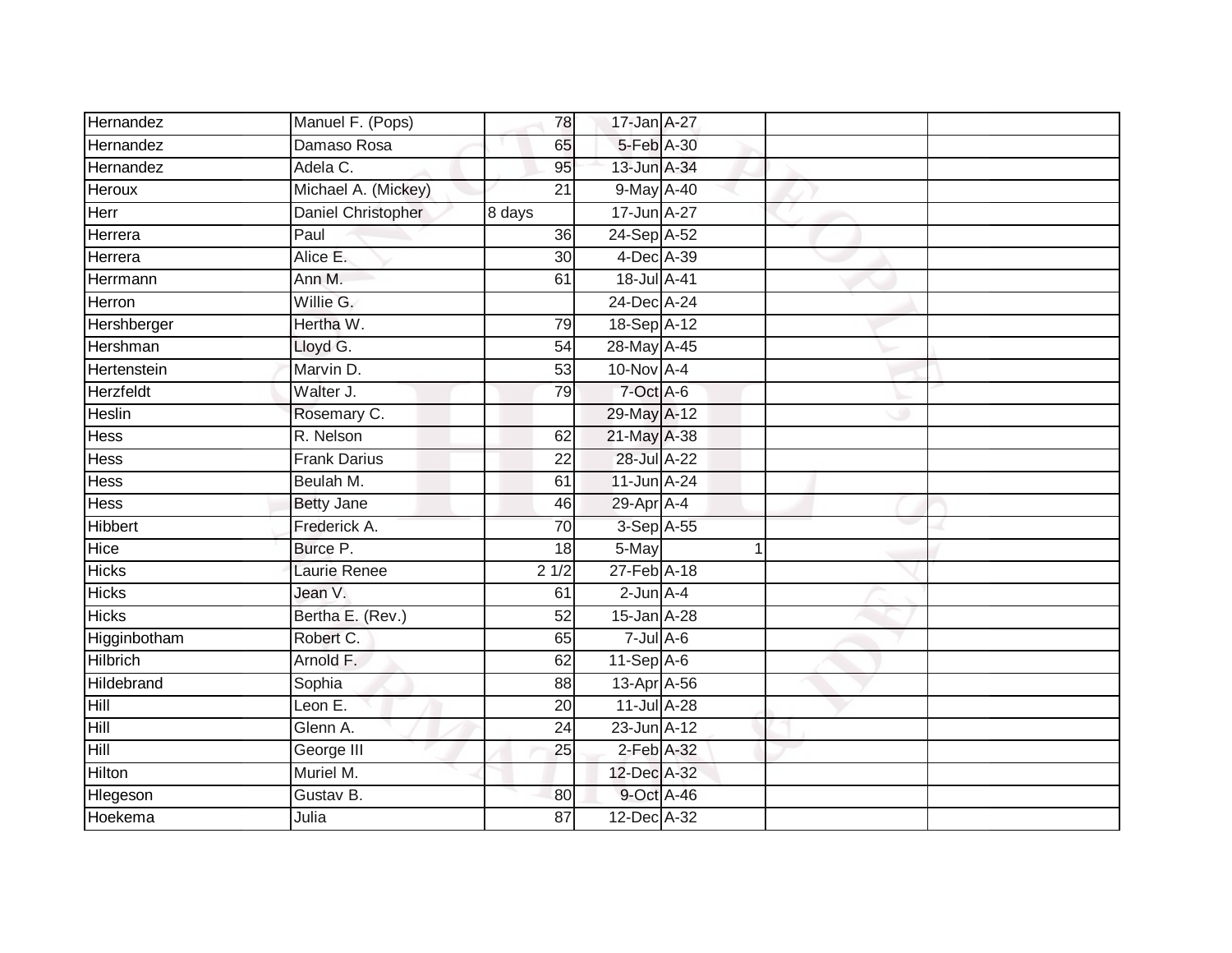| Hoekema        | John                   | 57              | 21-May A-38  |                |        |                        |
|----------------|------------------------|-----------------|--------------|----------------|--------|------------------------|
| Hoeksma        | Peter                  | 67              | 4-May A-87   |                |        |                        |
| Hoggatt        | Earl J.                | 63              | 21-Feb A-14  |                |        |                        |
| Hogge          | Lester                 | 67              |              | 4-Jun A-45     |        |                        |
| <b>Hoggs</b>   | Ivan D.                | $\overline{25}$ |              | 26-Oct 1, A-84 |        |                        |
| Hogya          | Albert A.              | $\overline{71}$ | 29-Jun A-85  |                |        |                        |
| Holcomb        | Lawrence LeRoy         | 54              | 19-Feb A-48  |                |        |                        |
| Hollscher      | <b>Gene Edward</b>     | $\sqrt{2}$      |              | 3-Jul A-35     |        |                        |
| <b>Holly</b>   | William A.             | 68              | 23-Apr A-22  |                |        |                        |
| Holme          | Kenneth J.             | 43              | 5-Sep A-38   |                |        |                        |
| Holmes         | Lila M.                | 79              | $17-Sep$ A-8 |                |        |                        |
| Holmes         | Ada M.                 | 84              | 25-Feb A-27  |                |        |                        |
| Holton         | Mary M.                | $\overline{72}$ | 29-Sep A-36  |                |        |                        |
| Holzer         | Linda                  |                 | 10-Jun A-22  |                | Turner |                        |
| Honeycutt      | James G.               | 62              | 8-Dec A-18   |                |        |                        |
| Hood           | Earl                   | 70              | 28-Oct A-28  |                |        |                        |
| Hooker         | <b>John Howard</b>     | 15              | 6-Jan A-31   |                |        |                        |
| Hootman        | Eileen                 | 56              | 23-Jun       |                | 1      |                        |
| Hoover         | Kenneth B.             | 63              | 17-Oct A-14  |                |        |                        |
| <b>Hopkins</b> | <b>Michael Patrick</b> | Infant          | 11-Apr A-10  |                |        |                        |
| Hopman         | Anna (Boyer)           | 95              | $2-Sep$ A-26 |                |        |                        |
| Hoppe          | Gladys                 | 81              | 25-Aug A-9   |                | Judson |                        |
| Hopper         | <b>Bargie</b>          | 71              | 14-Oct A-6   |                |        |                        |
| Hopple         | Judson W.              | 70              | 13-May A-21  |                |        |                        |
| Horan          | George                 | 67              | 12-Feb A-54  |                |        |                        |
| Horejs         | James                  | 86              |              | 2-Oct A-24     |        | Also listed as Harris. |
| Horn           | Robert M.              | 66              |              | 8-Jun A-74     |        |                        |
| Horn           | John V.                | 69              | 10-Mar A-4   |                |        |                        |
| Horn           | Guadalupe (Lupe)       | 37              |              | 7-Feb A-18     |        |                        |
| Horner         | John R.                | 70              | 27-May A-14  |                |        |                        |
| Horvath        | Joseph S.              | 78              |              | 1-Jun A-83     |        |                        |
| <b>Hoskins</b> | <b>Bertha</b>          | 76              | 23-Mar A-26  |                | Foster |                        |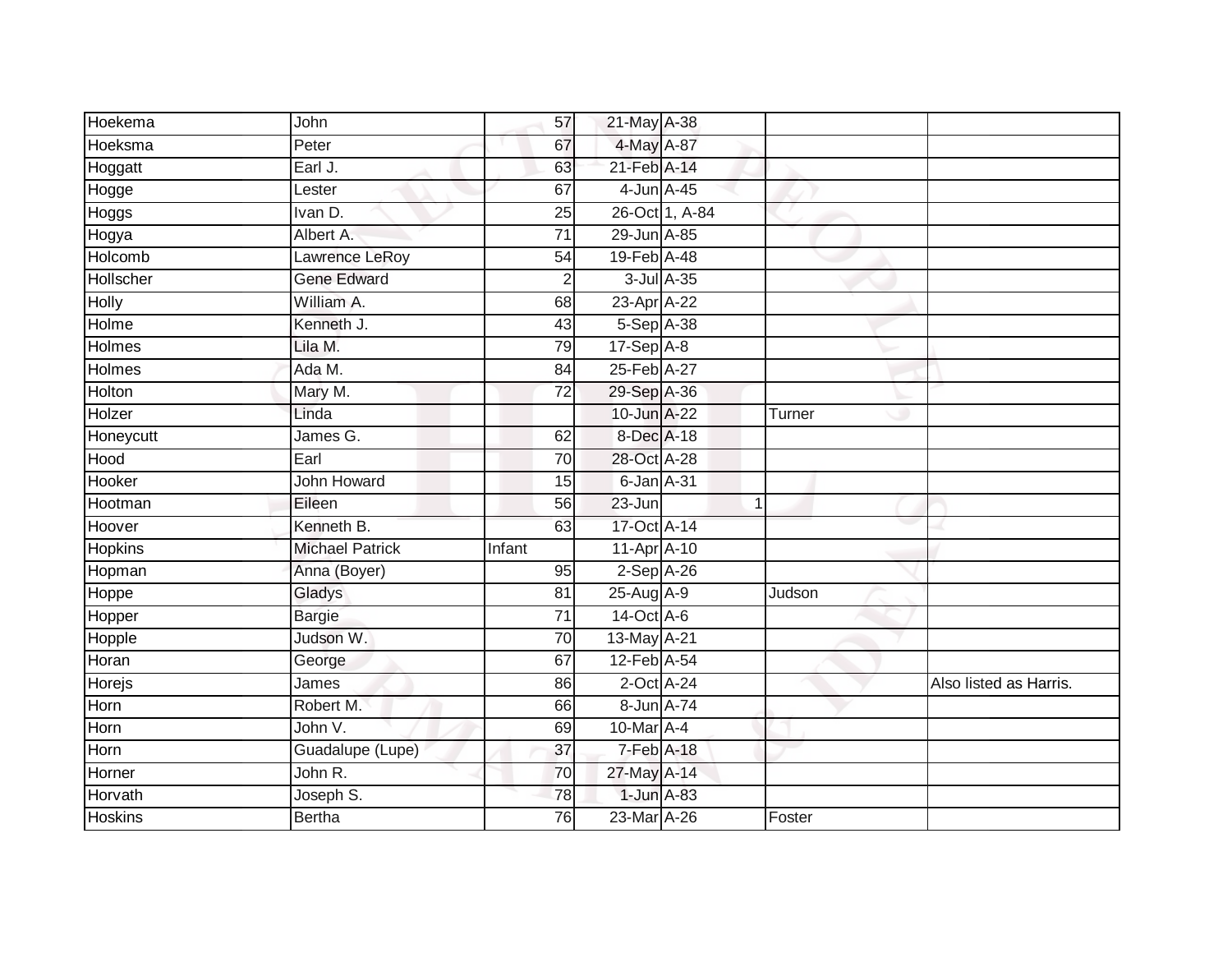| Hosler         | Maude M.            | 90              | 11-Mar A-4       |        |  |
|----------------|---------------------|-----------------|------------------|--------|--|
| Houldieson     | Leslie B.           | 41              | 26-Jun A-49      |        |  |
| House          | Sedalia B.          |                 | 28-Apr A-25      |        |  |
| Houston        | William             | 70              | 15-Jun A-46      |        |  |
| Howard         | Marion              | 62              | 4-Apr A-24       |        |  |
| Howe           | Raymond A. Sr.      | 67              | $2$ -Feb $A-32$  |        |  |
| Howorth        | Evertt L.           | 68              | $5-Sep$ A-38     |        |  |
| Hoyles         | Henry E.            | 82              | 26-Oct A-84      |        |  |
| Hreha          | Mary                | 78              | 24-Jan A-29      |        |  |
| <b>Hrehor</b>  | Viola K.            | 68              | 9-Nov A-53       | Priebe |  |
| Hrinyo         | Michael             | 55              | 26-Jun A-49      |        |  |
| <b>Hruska</b>  | Kenneth P.          |                 | 15-Sep           | 1      |  |
| Huarisa        | John                | 64              | 25-May A-36      |        |  |
| Hubbard        | Michelle            | 2 months        | 24-Feb A-12      |        |  |
| Hubbard        | Homer <sub>N.</sub> | 76              | 4-Feb A-31       |        |  |
| <b>Hubbell</b> | Luella              | 66              | 11-Mar A-4       |        |  |
| <b>Hubble</b>  | Laura A.            | 94              | 10-Dec A-36      |        |  |
| Huber          | Katherine R.        | 92              | 6-Nov A-6        |        |  |
| Hudson         | Stephen Thomas      | 15              | 23-Mar A-26      |        |  |
| Hudson         | Elsie L.            | 92              | 13-May A-21      |        |  |
| Hudson         | Clyde H.            | 78              | 30-Nov A-30      |        |  |
| Huerta         | Lupe                | 84              | 9-Feb A-50       |        |  |
| Hueston        | Marie               | 86              | 12-Feb A-54      |        |  |
| <b>Hughes</b>  | William A.          | 83              | 17-Oct A-14      |        |  |
| <b>Hughes</b>  | William             | 36              | 7-Mar A-27       |        |  |
| <b>Hughes</b>  | John E.             | 54              | 13-May A-21      |        |  |
| Huish          | William             | 76              | 25-Nov A-23      |        |  |
| Huizenga       | Albert (Tip)        | 83              | $13$ -Jan $A$ -6 |        |  |
| <b>Hulett</b>  | Marguerite O.       | 79              | 17-Jul A-22      |        |  |
| Humbert        | Paul C.             | 79              | $7$ -Jul A-6     |        |  |
| Humphrey       | Mary Joyce          | 8               | 28-Aug           | 1      |  |
| Humphrey       | <b>Martin Dale</b>  | 10 <sup>1</sup> | $28 - Aug$       | 1      |  |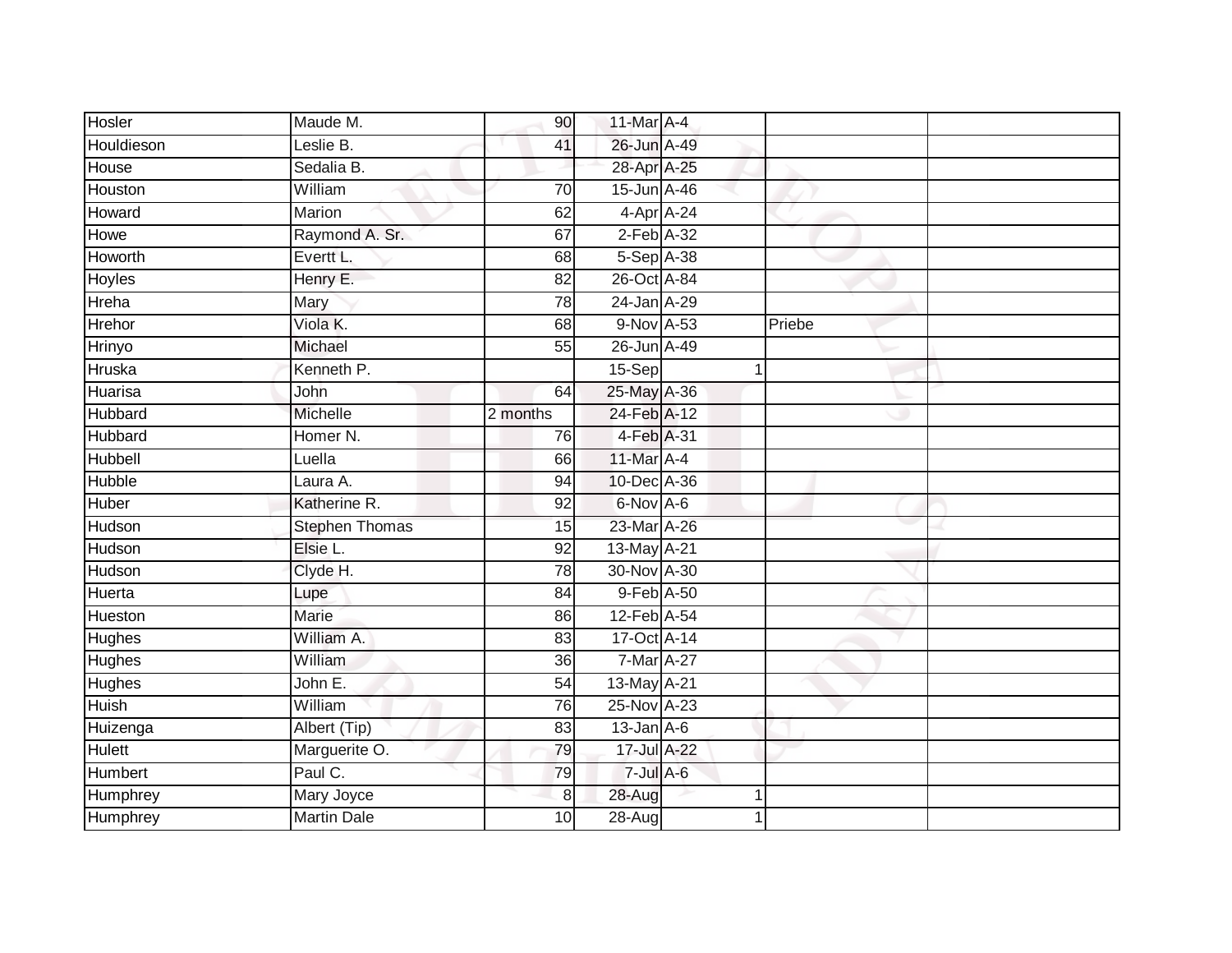| Hunt            | Gary A.           | 27              | 4-Sep            | 1 |            |  |
|-----------------|-------------------|-----------------|------------------|---|------------|--|
| Hunter          | Mary              | 79              | 29-Jun A-85      |   |            |  |
| Hunter          | Henrietta         | 86              | 3-Aug A-16       |   |            |  |
| Hupke           | Joseph F. (Susie) | 51              | 3-Feb A-8        |   |            |  |
| <b>Hurst</b>    | Robert Conway     | 47              | 28-Mar A-27      |   |            |  |
| Hutchcraft      | James             | 84              | 28-Oct A-28      |   |            |  |
| <b>Hutchins</b> | John              | $\overline{17}$ | 25-Jun A-22      |   |            |  |
| Hutton          | William S.        | 84              | 24-Feb A-12      |   |            |  |
| Idec            | Edward J.         | 48              | 5-May A-30       |   |            |  |
| <b>Ihasz</b>    | Marsha            | 26              | 4-Apr A-24       |   | Rohon      |  |
| Ihnat           | John Sr.          |                 | 7-Mar A-27       |   |            |  |
| <b>Iliff</b>    | Cecil L.          | $\overline{73}$ | 27-Aug A-43      |   |            |  |
| Immel           | Carlton R.        | 57              | 28-Feb A-40      |   |            |  |
| Imrier          | Jeanette E.       | 23              | 10-Aug A-50      |   | Baranowski |  |
| Ingram          | Lillian           | $\overline{50}$ | 6-Mar A-12       |   |            |  |
| Insele          | Michael J.        | 72              | 21-Sep A-56      |   |            |  |
| Irk             | Frank J. Sr.      | 75              | 29-Jun A-85      |   |            |  |
| Irvine          | Ernest            | 70              | 25-Nov A-23      |   |            |  |
| Ivancich        | Sava              | 74              | $27$ -Jul $A-22$ |   |            |  |
| Jabaay          | William C.        | 72              | 13-Oct A-28      |   |            |  |
| Jachim          | <b>Stella</b>     | 70              | 21-Aug A-33      |   |            |  |
| Jackson         | Oree              | $\overline{51}$ | 25-Apr A-30      |   |            |  |
| Jackson         | Mary              | 63              | 20-Jan A-12      |   |            |  |
| Jackson         | Bobbi Jo          | 1 months        | 2-May A-44       |   |            |  |
| Jackson         | Angeline A.       | 34              | 15-Sep A-18      |   |            |  |
| Jackson         | Alvvin            |                 | $14$ -Mar        | 1 |            |  |
| Jacobs          | Eugene H.         | 44              | 3-Jun A-27       |   |            |  |
| Jacobsma        | Henry N.          | 64              | $21$ -Jul $A-8$  |   |            |  |
| Jacobson        | Nellie K.         | 86              | 19-Dec A-41      |   |            |  |
| Jacobson        | Minnie            | 87              | 4-Jun A-45       |   |            |  |
| Jage            | Genelle J.        | 90              | 3-Dec A-44       |   | Johnson    |  |
| Jakubielski     | Antonina          | $\overline{84}$ | $26-Sep$ A-6     |   |            |  |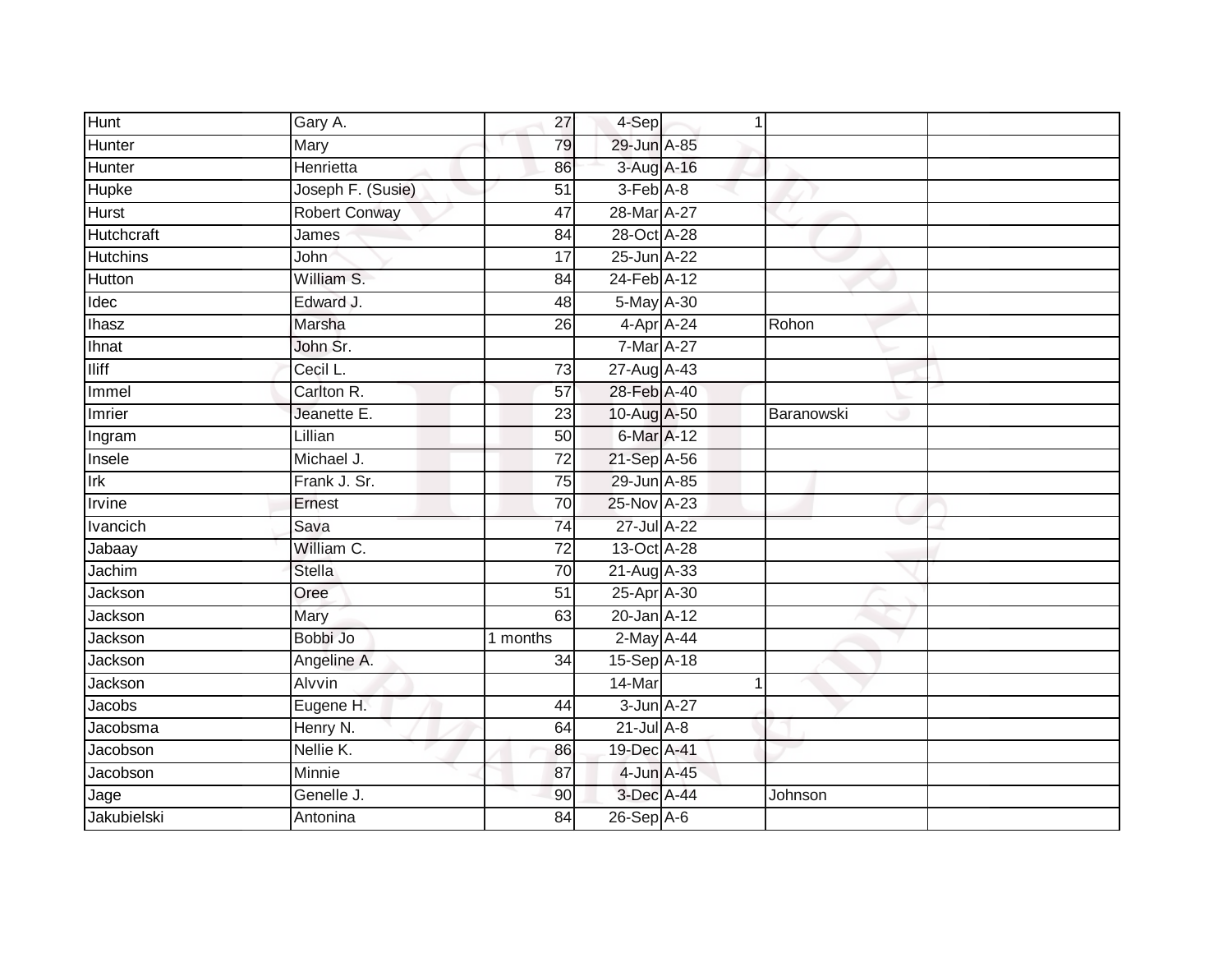| Jakubik       | John Michael                | 10              | 8-Jan A-22       |                |  |
|---------------|-----------------------------|-----------------|------------------|----------------|--|
| Jalovecky     | Joseph P.                   | 64              | 10-Mar A-4       |                |  |
| <b>Jambik</b> | Ilona                       | 93              | 23-Jun A-12      | <b>Dzambik</b> |  |
| James         | Edward                      | 80              | 23-Nov A-81      |                |  |
| James         | Daniel P.                   | 88              | 21-May A-38      |                |  |
| Jamnik        | Roman A.                    | 60              | 13-Oct A-28      |                |  |
| Janeczko      | Albert                      | 83              | 26-Nov A-21      |                |  |
| Janevski      | Larry                       | 16              | 19-Jun           |                |  |
| Janicki       | Julia F.                    | 62              | 13-Oct A-28      |                |  |
| Janiga        | Frank                       | $\overline{38}$ | 28-Nov A-10      |                |  |
| Janik         | Paul                        | 89              | 4-Sep A-30       |                |  |
| Jankola       | Sylvester J. (Rev., O.F.M.) | 80              | 24-Oct A-10      |                |  |
| Janowski      | <b>Stanley</b>              | 63              | 11-Apr A-10      |                |  |
| Jansen        | <b>George Dewey</b>         | 76              | 25-Mar A-29      |                |  |
| Jansky        | George E. Sr.               | 64              | 17-Sep A-8       |                |  |
| Jansma        | Hans                        | 56              | 22-Aug A-31      |                |  |
| Jantz         | Lily Mae                    | 82              | 3-Dec A-44       |                |  |
| Janulis       | Charles W.                  | 48              | 28-Mar A-27      |                |  |
| Jaques        | Edith                       | 53              | $16$ -Jun $A$ -6 | Schoon         |  |
| Jasiak        | Crystal J.                  | 19              | 18-Sep           |                |  |
| Jasinski      | Walter                      | 63              | 14-Mar A-16      |                |  |
| Jasnowski     | Anna                        | 86              | 29-Apr A-4       |                |  |
| Jasper        | David Henry                 | 68              | 16-Jul A-49      |                |  |
| Jaunta        | Mary E.                     | 64              | 19-Mar A-32      |                |  |
| Javorcic      | Joseph J.                   |                 | 30-Nov A-30      |                |  |
| Jefchak       | <b>John Andrew</b>          | 61              | $30 - Jan$ $A-8$ |                |  |
| Jeka          | Walter A.                   | 50              | 15-May A-30      |                |  |
| Jelen         | Anna                        | 84              | 22-Dec A-4       |                |  |
| Jendreas      | Margaret                    | 69              | 23-Mar A-26      |                |  |
| Jendreas      | Frank A.                    | 63              | 29-Sep A-36      |                |  |
| Jenei         | Antal (Tony)                | 40              | 18-May A-24      |                |  |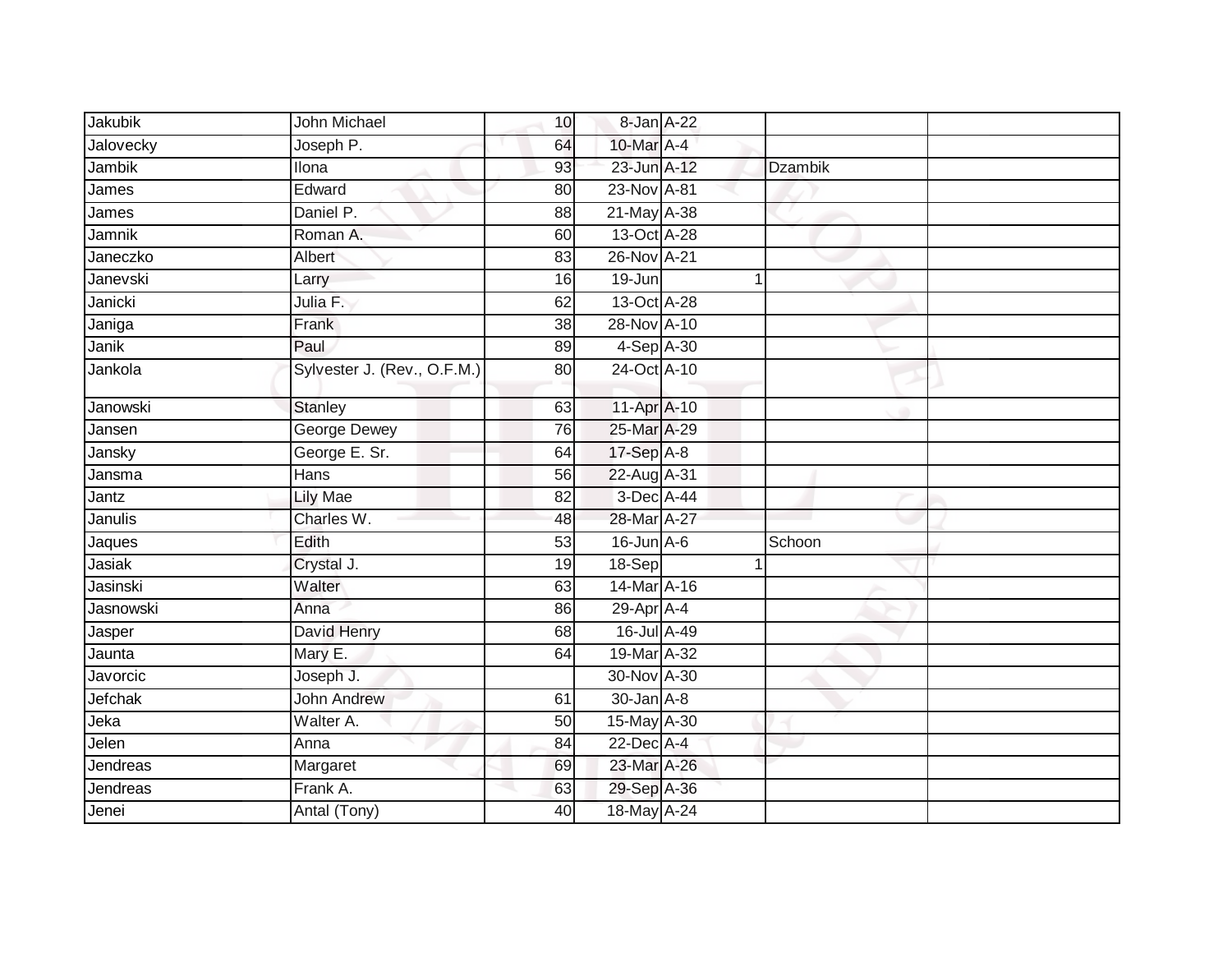| Jennings    | Elizabeth Ruth (Bessie) | 76              | 18-Nov A-4       |                    |              |  |
|-------------|-------------------------|-----------------|------------------|--------------------|--------------|--|
| Jennings    | Betty L.                | 41              | $10$ -Feb $A-8$  |                    |              |  |
| Jensen      | Roy E.                  | 62              | 13-Mar A-12      |                    |              |  |
| Jensen      | Grace R.                | 70              |                  | 6-Jul A-59         |              |  |
| Jensky      | Sarah K.                | 98              | 13-Aug A-42      |                    |              |  |
| Jercha      | Peter                   | 80              | 17-Apr A-24      |                    |              |  |
| Jermolowicz | Ruth B.                 |                 | 14-Mar A-16      |                    |              |  |
| Jerome      | William E.              | 83              | 5-Dec A-35       |                    |              |  |
| Jerzyk      | Sophie                  | 84              | 26-Jun A-49      |                    |              |  |
| Jevremovich | Dragomir                | 61              | 26-Feb A-22      |                    |              |  |
| Jevyak      | Joseph G.               | 75              |                  | 9-Oct A-46         |              |  |
| Johns       | Mary Ann                | 18 months       | 13-Aug           |                    | 1            |  |
| Johnson     | Zella                   | 88              | 12-Mar A-57      |                    |              |  |
| Johnson     | Walfred (Wally)         | 68              | 21-Mar A-22      |                    |              |  |
| Johnson     | Tracey                  | 12              | 1-Oct            |                    | 1            |  |
| Johnson     | Theresa C.              | 85              | 2-Jun A-4        |                    |              |  |
| Johnson     | Teresa L.               | 8               | $6$ -Jun $A-28$  |                    |              |  |
| Johnson     | Ronald                  | 35              | 13-Apr A-56      |                    |              |  |
| Johnson     | Robert L. Jr.           | 18              | 7-Sep A-50       |                    |              |  |
| Johnson     | Robert L.               | $\overline{22}$ | 7-Apr A-23       |                    |              |  |
| Johnson     | Robert                  | 68              | $26$ -Dec $A$ -4 |                    |              |  |
| Johnson     | Oscar                   | 86              |                  | 6-Oct A-18         |              |  |
| Johnson     | Lester W.               | 70              |                  | 8-Jun A-74         |              |  |
| Johnson     | Leslie Overton          | 56              |                  | $9 - Apr$ $A - 34$ |              |  |
| Johnson     | Lee                     | $\overline{72}$ | 25-Aug A-9       |                    |              |  |
| Johnson     | Harold D.               | $\overline{71}$ | 13-Nov A-51      |                    |              |  |
| Johnson     | Elvira                  | 23              |                  | $1$ -Jun $A$ -83   |              |  |
| Johnson     | Edward L.               | 28              |                  | 17-Feb 1, A-10     |              |  |
| Johnson     | Dora                    | 88              | $1-Aug$ $A-8$    |                    | <b>Doerr</b> |  |
| Johnston    | Mada G.                 | 77              | 8-May A-32       |                    |              |  |
| Johnston    | Jack R. Jr.             | 19              | 10-Nov           |                    | 1            |  |
| Johnstone   | Florence G.             | 78              | 28-Mar A-27      |                    |              |  |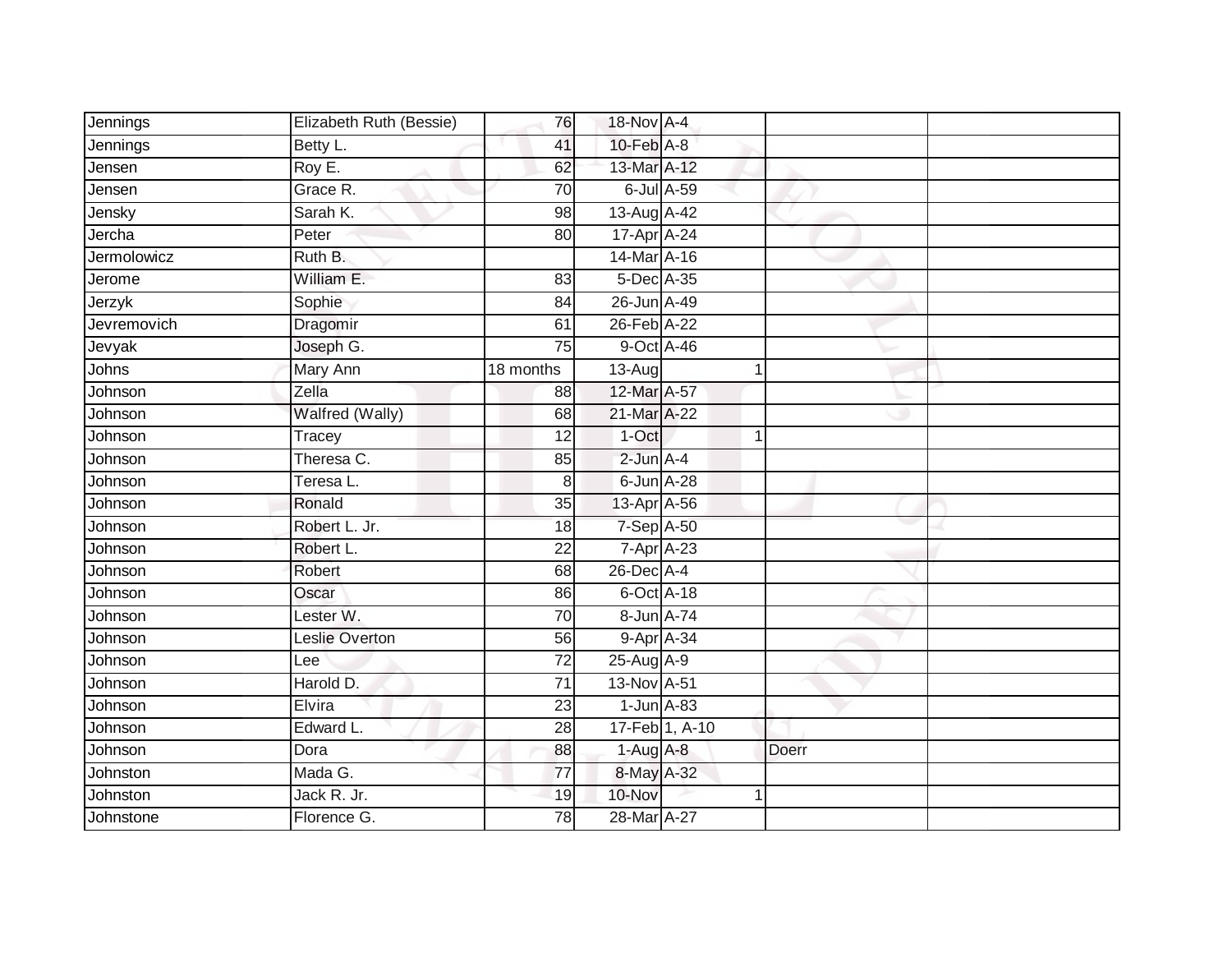| Johsnon        | <b>August Richard</b> | 85              | 14-Feb A-18        |            |          |  |
|----------------|-----------------------|-----------------|--------------------|------------|----------|--|
| Jones          | Pauline               | 57              | 16-Feb A-42        |            |          |  |
| Jones          | Ora                   |                 | 10-Nov A-4         |            | Coupland |  |
| Jones          | Liza A.               | 51              | $31$ -Jan $A-4$    |            |          |  |
| Jones          | John Jr.              | $\overline{37}$ | 24-Apr A-22        |            |          |  |
| Jones          | Dewey                 | 76              | 19-Mar A-32        |            |          |  |
| Jones          | Corine                | 84              | 19-Jun A-28        |            |          |  |
| Jones          | Cecil                 | 68              | $13$ -Jan $A$ -6   |            |          |  |
| Jones          | <b>Arthur Lee</b>     | 51              | 3-Nov A-36         |            |          |  |
| Joniec         | Mary                  | 83              | 21-Sep A-56        |            |          |  |
| Jonkman        | Jeanette M.           | 90              | 14-Sep A-79        |            |          |  |
| Jostes         | Albert                | $\overline{72}$ | 9-Nov A-53         |            |          |  |
| Joyce          | Daisey                | 57              | 14-Jul A-6         |            |          |  |
| Joyce          | <b>Bertha</b>         | 68              | 27-Jun A-28        |            |          |  |
| <b>Judis</b>   | Benjamin S.           | 69              | 14-May A-51        |            |          |  |
| Juergens       | Fred L.               | 90              | 18-Mar A-4         |            |          |  |
| Juras          | Lawrence (Larry)      | 61              | $30 - Jan$ $A - 8$ |            |          |  |
| Jurek          | Suzanna               | 75              | 16-Jan A-30        |            |          |  |
| Jurkowski      | Andrew                | 75              | 30-Dec A-10        |            |          |  |
| Jurkus         | Anna                  | 85              | $28$ -Jan $A-4$    |            |          |  |
| Juszczak       | <b>John</b>           | 66              | 31-Dec A-28        |            |          |  |
| <b>Juzwick</b> | Alexander             | 60              | 15-Jun A-46        |            |          |  |
| Kaban          | William               | 83              | $2$ -Oct $A-24$    |            |          |  |
| Kaim           | Sofia                 | 89              | $1-AprA-8$         |            |          |  |
| Kaim           | Ludwika               | 85              | 6-Feb A-24         |            |          |  |
| Kain           | Lottie                | $\overline{55}$ |                    | 9-Jul A-33 | Kaleta   |  |
| Kajdi          | Esther                | $\overline{77}$ | $2-Sep$ A-26       |            |          |  |
| Kaleta         | Jerome (Butch)        | 58              | 25-Aug A-9         |            |          |  |
| Kallas         | Cornelius             | 59              | 22-Aug A-31        |            |          |  |
| Kamedula       | Helen E.              |                 | 2-Apr A-40         |            |          |  |
| Kaminski       | George J.             | 62              | 11-Nov A-8         |            |          |  |
| Kaminski       | Frank                 | 73              | 25-Feb A-27        |            |          |  |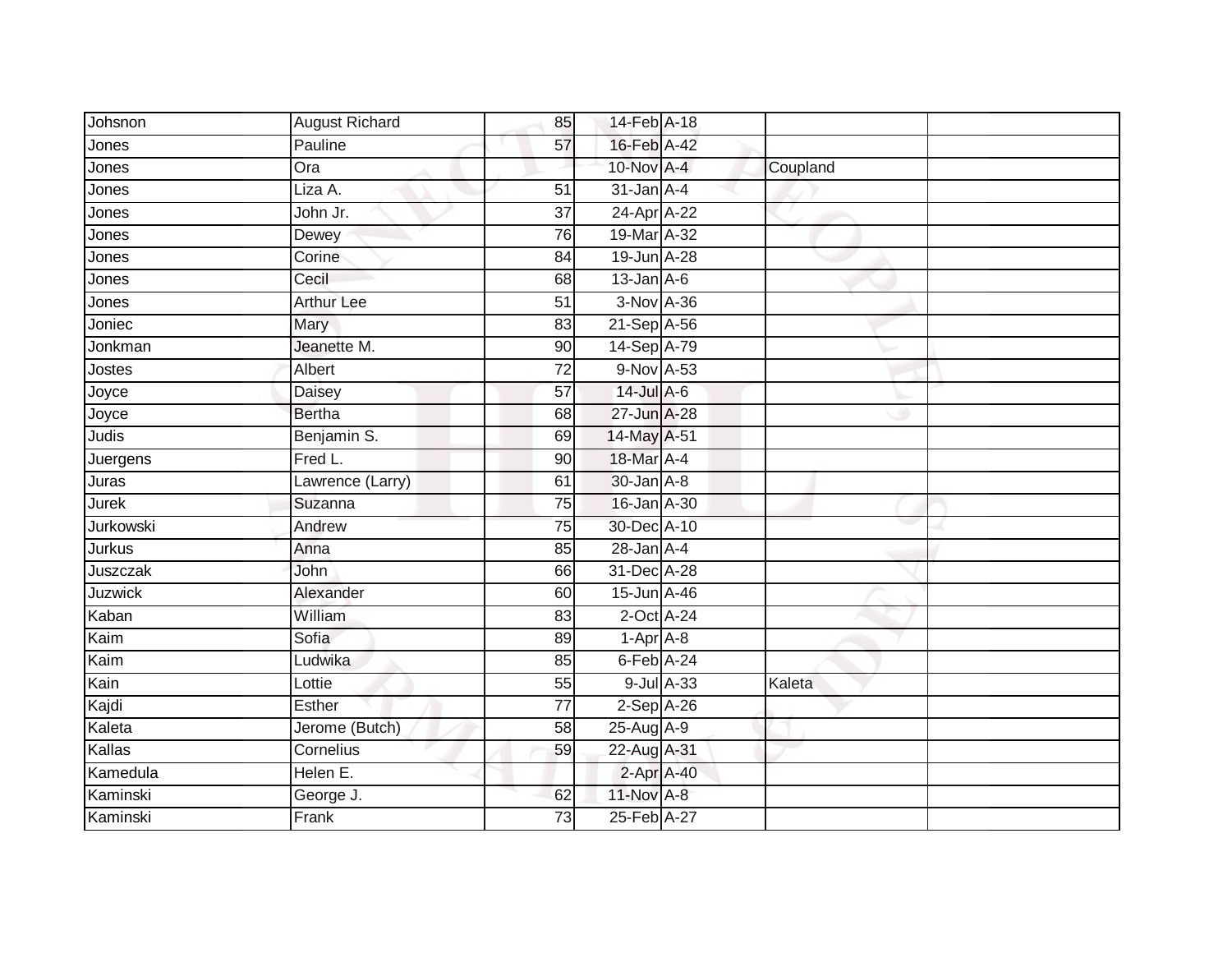| Kaminski       | Agnes                    | 67              | $10$ -Jan $A-6$    |             |          |  |
|----------------|--------------------------|-----------------|--------------------|-------------|----------|--|
| Kammer         | Mary C.                  |                 | 18-May A-24        |             | Dillon   |  |
| Kansfield      | Martin (Mike)            | 78              | 16-Dec A-10        |             |          |  |
| Kantz          | James C.                 | 59              | 21-Apr A-26        |             |          |  |
| Kapalka        | Charles                  | 61              | $1-Dec$ A-6        |             |          |  |
| Kapera         | Jennie                   | $\overline{72}$ | $2-Sep$ A-26       |             | Zientara |  |
| Kaplar         | Elizabeth                | 91              | 24-Feb A-12        |             |          |  |
| Karalas        | <b>Christopher Peter</b> | 47              | $10$ -Nov $A-4$    |             |          |  |
| Karl           | John P.                  | 84              |                    | 8-Jul A-23  |          |  |
| Karr           | Rose J.                  | $\overline{71}$ | 17-Oct A-14        |             | Trinkle  |  |
| Kashak         | Martha                   | 77              | $30 - Jan$ $A - 8$ |             |          |  |
| Kasper         | Helen M.                 | 68              | $7 - Jan A - 4$    |             |          |  |
| Katzbach       | Henry C.                 | 85              | 26-Dec A-4         |             |          |  |
| Kauchak        | Thomas J.                | 78              | 21-May A-38        |             |          |  |
| Kauchak        | Elizabeth J.             | $\overline{75}$ | 13-Oct A-28        |             |          |  |
| Keckich        | Nancy                    | 38              | 7-Feb A-18         |             |          |  |
| Keeler         | Dorothy D.               | 64              | 20-Dec A-89        |             |          |  |
| Keesey         | Katherine                | 61              | 30-Dec A-10        |             |          |  |
| Keilman        | Walter F.                | 71              | 5-Mar A-52         |             |          |  |
| Keilman        | Margaret                 | 95              | 24-Feb A-12        |             |          |  |
| Keilman        | David M.                 | 20              | 29-May A-12        |             |          |  |
| Keir           | Thomas A.                | $\overline{76}$ | 26-Jan A-24        |             |          |  |
| Kellams        | Ronald A.                | 31              | 24-Mar A-33        |             |          |  |
| Kellemen       | John                     |                 | 19-Dec A-41        |             |          |  |
| Kelley         | Lester K.                | 72              | <b>7-Nov A-44</b>  |             |          |  |
| Kelly          | Louis Jr.                | 59              | 30-Apr A-32        |             |          |  |
| Kelly          | Joseph A.                | 82              | 16-Nov A-58        |             |          |  |
| Kenes          | Martha                   |                 | 20-Feb A-28        |             |          |  |
| Kennedy        | Michelle E.              | 5 months        | $30 - Jan$ A-8     |             |          |  |
| Kennedy        | Florence M.              | 73              | 26-Jan A-24        |             |          |  |
| Kennedy        | Chloe S.                 | 90              | $2-Sep$ A-26       |             |          |  |
| <b>Kerekes</b> | Michael                  | 59              |                    | 7-Dec A-102 |          |  |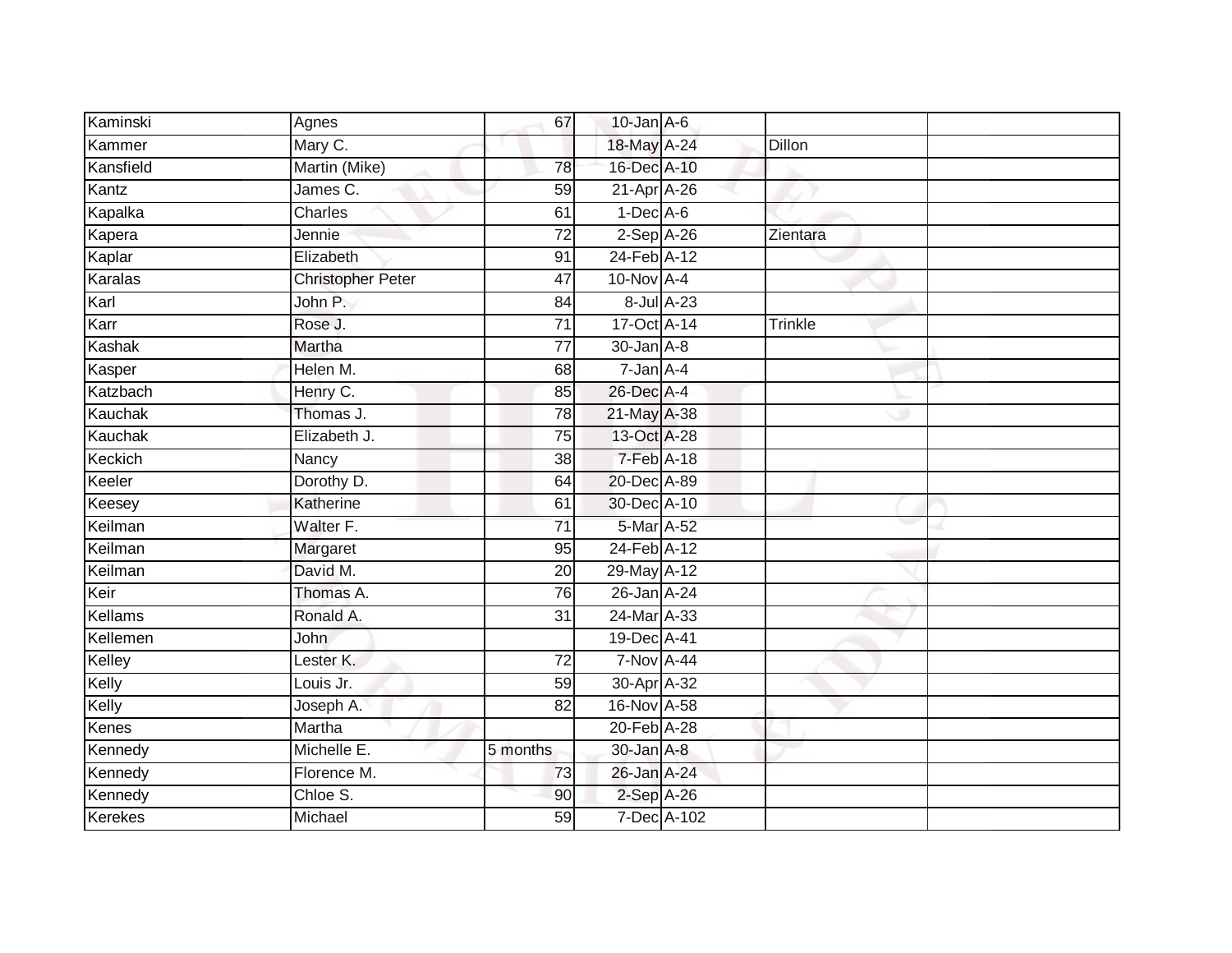| Kerrigan   | Gertrude B.        | 81              | 4-Apr A-24       |        |  |
|------------|--------------------|-----------------|------------------|--------|--|
| Kesler     | William L.         | 45              | 10-Nov A-4       |        |  |
| Kickert    | Cornelius C.       | $\overline{75}$ | 4-Nov A-16       |        |  |
| Kiel       | Grace              | $\overline{73}$ | $21$ -Jan $A-4$  |        |  |
| Kielbasa   | <b>Stella</b>      | 59              | 26-Nov A-21      |        |  |
| Kielbasa   | Katherine          |                 | 30-Mar A-26      |        |  |
| Kielbasa   | Helen Virjean      | 63              | 8-Oct A-23       | Sambor |  |
| Kieliszek  | Max F.             |                 | $16$ -Jun $A$ -6 |        |  |
| Kijewski   | Paul J.            | 20              | $4-Aug$ $A-8$    |        |  |
| Kilander   | <b>Bruce Wayne</b> | $\overline{27}$ | 5-May A-30       |        |  |
| Kilpatrick | Thomas J.          | 56              | 24-Feb A-12      |        |  |
| Kimmel     | Loretta            | 45              | 30-Nov           | 1      |  |
| Kimmet     | Elizabeth B.       | 81              | 10-Oct A-21      |        |  |
| King       | Bernice C.         | 66              | 6-Jan A-31       |        |  |
| Kingma     | <b>John</b>        | 78              | 26-Jan A-24      |        |  |
| Kinkade    | Gene D.            | 47              | 14-Nov A-32      |        |  |
| Kinman     | George H.          | 53              | 24-Oct A-10      |        |  |
| Kinne      | Arthur T.          | 89              | 9-Feb A-50       |        |  |
| Kintzele   | Mildred C.         | 89              | 9-Mar A-14       |        |  |
| Kipilo     | <b>John</b>        | 68              | 13-Jun A-34      |        |  |
| Kiraly     | <b>John</b>        | 82              | $3$ -Jan $A$ -6  |        |  |
| Kirk       | James W.           | $\overline{51}$ | 13-Mar A-12      |        |  |
| Kirk       | Fanny L.           | 68              | 29-Sep A-36      |        |  |
| Kirschner  | Anne               | 66              | 26-Oct A-84      | Rosen  |  |
| Kish       | Brandon M.         | Infant          | 11-Sep A-6       |        |  |
| Kison      | Harold W.          | 46              | 14-May A-51      |        |  |
| Kistler    | Charles G.         | $\overline{71}$ | 26-Dec A-4       |        |  |
| Klaubo     | Walter A. Sr.      | 84              | $1-Dec$ A-6      |        |  |
| Klein      | Leslie             | 65              | 14-Feb A-18      |        |  |
| Klemme     | Theophile (Ted)    | $\overline{77}$ | 29-Aug A-8       |        |  |
| Klimek     | Charles J.         | 36              | 31-Jul A-24      |        |  |
| Klimko     | Michael            | 83              | 15-Sep A-18      |        |  |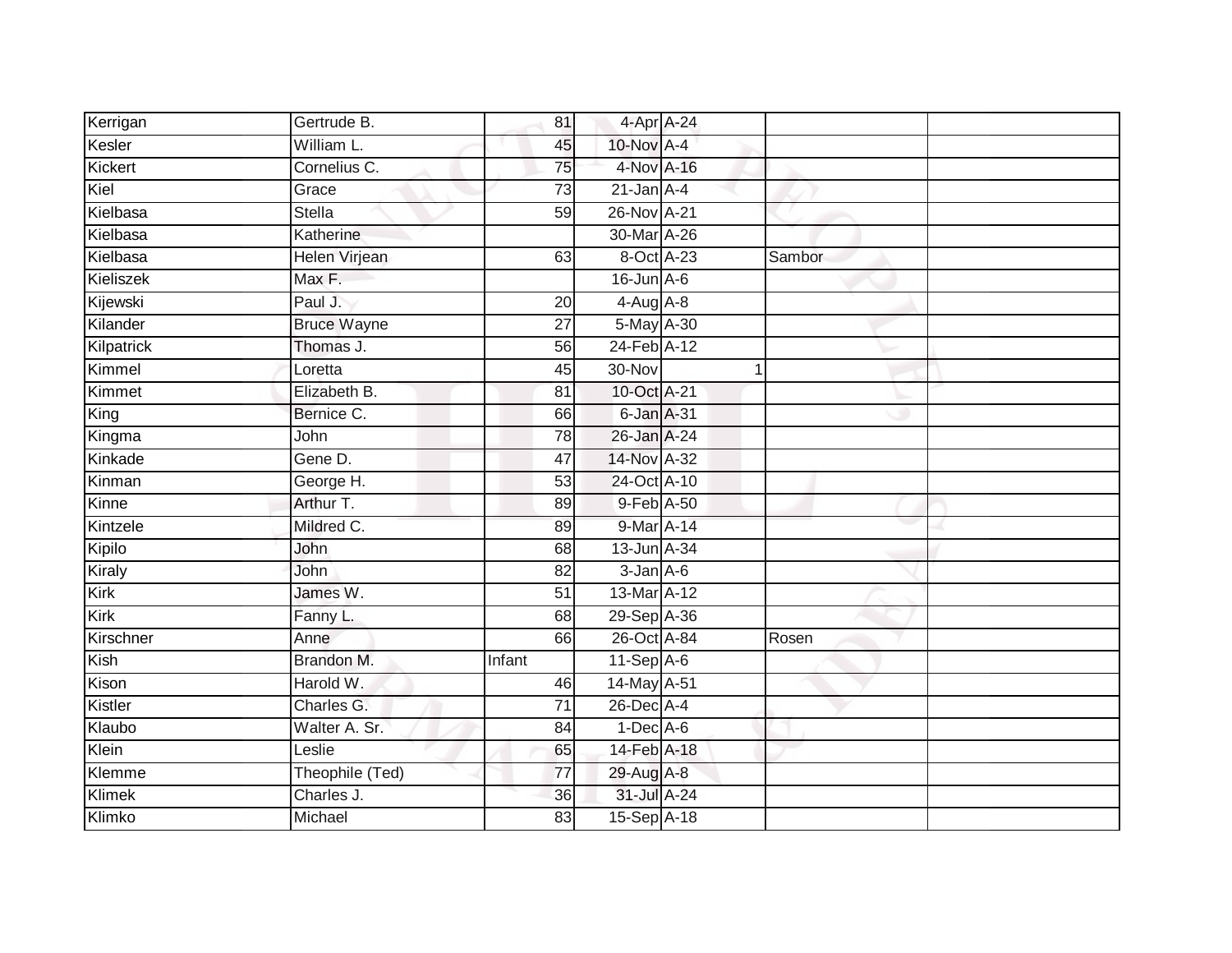| Klisiak      | Joseph                  | 88              | $1$ -Jul $A$ -4 |               |                 |  |
|--------------|-------------------------|-----------------|-----------------|---------------|-----------------|--|
| Klopsch      | Joyce E.                | 47              | 3-Dec A-44      |               |                 |  |
| Kluga        | John                    | 101             | 3-Sep A-55      |               |                 |  |
| Kluth        | Lester J. Sr. (Richard) | 56              | 13-May A-21     |               |                 |  |
| Kmiotek      | Veronica                | 85              |                 | 3-Apr A-26    | Zmuda           |  |
| Knapik       | Stanley                 | 58              | $2$ -Jun $A-4$  |               |                 |  |
| Knapik       | Melody A.               | 20              |                 | 3-Nov 1, A-36 |                 |  |
| Knight       | Roy F.                  | 40              | 18-Apr A-12     |               |                 |  |
| Knoerzer     | Barbara C.              | 36              | 9-May A-40      |               |                 |  |
| Knopf        | Myrtle K.               | $\overline{87}$ | 24-Mar A-33     |               |                 |  |
| Knudson      | Conrad T.               | 84              | 8-Jun A-74      |               |                 |  |
| Kobe         | Florence                | $\overline{56}$ | 16-Jan A-30     |               |                 |  |
| Koch         | Ruth                    | 78              | 22-Dec A-4      |               |                 |  |
| Koch         | Hilary J.               | 95              | 14-Nov A-32     |               |                 |  |
| Koch         | Bernard M. (Cook)       | 86              | 14-Nov A-32     |               |                 |  |
| Kocur        | Sophia                  | $\overline{92}$ | 1-May A-30      |               |                 |  |
| Kohl         | Lola                    | 89              | 29-Oct A-47     |               |                 |  |
| Kokesh       | Jean                    | 50              | 31-Oct A-39     |               | <b>Brusherd</b> |  |
| Kokot        | Thomas                  | 75              | 15-Jun A-46     |               |                 |  |
| Kokotek      | Helen I.                | 63              | 18-Apr A-12     |               | Zacharski       |  |
| Kolanko      | Virginia M.             | 50              |                 | 6-Apr A-40    |                 |  |
| Kolb         | Clara M.                | $\overline{84}$ | 20-Oct A-10     |               |                 |  |
| Kolesky      | Joseph                  | 76              | 18-Jul A-41     |               |                 |  |
| Kolibowski   | Frank                   | 88              | 23-Jun A-12     |               |                 |  |
| Kollman      | Helen E.                | 57              | 21-May A-38     |               |                 |  |
| Kolodziej    | Victoria M.             | 61              | 21-Sep A-56     |               |                 |  |
| Kolodziej    | <b>Daniel Franklin</b>  |                 | 28-Dec A-73     |               |                 |  |
| Kolodziejski | Kasmer (Casey)          | 75              | 10-Sep A-36     |               |                 |  |
| Kolpin       | Henry K.                | 78              | 18-Apr A-12     |               |                 |  |
| Komorowski   | William A.              | 58              | 3-Dec A-44      |               |                 |  |
| Koney        | Carl                    | 64              | 20-Jun A-8      |               |                 |  |
| <b>Koors</b> | Clemens L. (Rev.)       | $\overline{71}$ | 29-May A-12     |               |                 |  |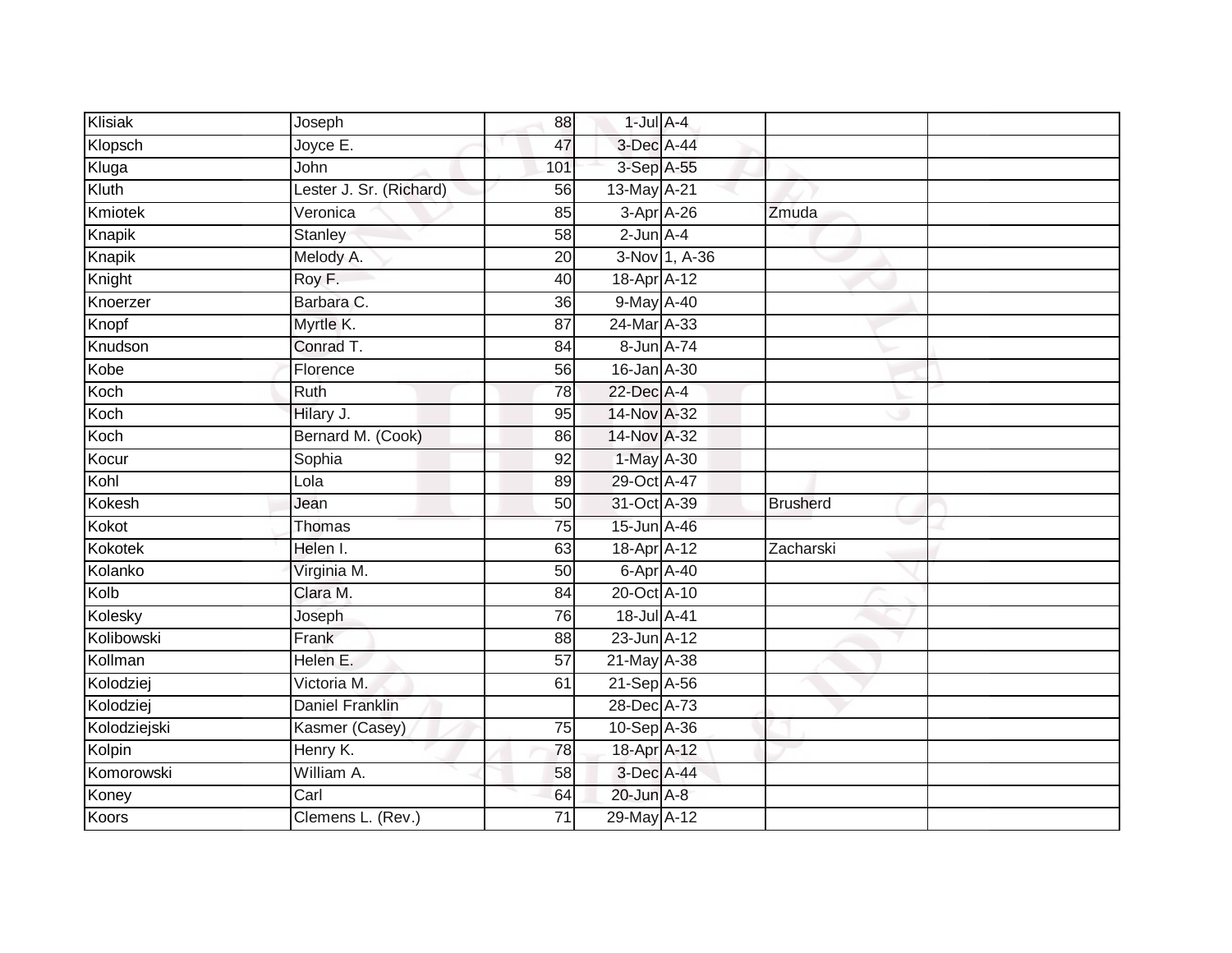| Kooy         | Lena                   | 76              | 5-Aug A-23       |         |                                 |
|--------------|------------------------|-----------------|------------------|---------|---------------------------------|
| Koppitz      | Fred                   | 86              | 16-Dec A-10      |         |                                 |
| Kormendy     | Joseph B.              | 67              | 16-Nov A-58      |         |                                 |
| Kornas       | Vance S.               | 65              | 24-Feb A-12      |         |                                 |
| Korstein     | <b>Marcellis</b>       | $\overline{81}$ | 20-Dec A-89      |         |                                 |
| Kosakowski   | Josephine A.           | 77              | 12-Dec A-32      |         |                                 |
| Kosanovich   | Velma                  | 64              | $30$ -Jan $A$ -8 |         |                                 |
| Kosinski     | Casimir J.             | 70              | 30-Nov A-30      |         |                                 |
| Kosovac      | <b>Milka</b>           | 81              | 4-Dec A-39       |         |                                 |
| <b>Koss</b>  | Merle                  | $\overline{58}$ | 27-Nov A-50      |         |                                 |
| Kotecki      | Herbert J.             | 50              | 1-May A-30       |         |                                 |
| Kothe        | Rose T.                | 83              | 22-May A-28      |         |                                 |
| Kotsis       | Bill D.                | 48              | 3-Oct A-33       |         | Also listed as<br>Kotsiopoulos. |
| Kovach       | Steve (Pipp)           | 61              | 11-May A-57      |         |                                 |
| Kovach       | <b>Margaret Louise</b> | 68              | 13-Jul A-67      |         |                                 |
| Kovach       | Joseph A.              | 85              | $24$ -Jun $A-6$  |         |                                 |
| Kovacik      | Mary                   | 81              | 11-May A-57      | Koval   |                                 |
| Kowal        | Albert G.              | 54              | 19-May A-29      |         |                                 |
| Kowallick    | Hazel E.               | 71              | $3-Apr$ A-26     |         |                                 |
| Kowalski     | Jerome A. (Harry)      | 63              | $2-Sep$ A-26     |         |                                 |
| Kozacik      | Laura                  | 72              | $20$ -Jun $A-8$  |         |                                 |
| Kozar        | Steve L.               | 84              | 21-Sep A-56      |         |                                 |
| Kozlowski    | Aloysius (Al)          | 56              | 10-Jul A-32      |         |                                 |
| Kraay        | Mary B.                | 88              | 19-Jan A-36      |         |                                 |
| Krachaenfels | Ludwig                 | $\overline{73}$ | 15-Sep A-18      |         |                                 |
| Krajeski     | Edward J.              | 56              | $3$ -Jan $A$ -6  |         |                                 |
| Kramer       | Richard M.             | $\overline{17}$ | 22-Jul A-12      |         |                                 |
| Krapac       | Caroline               | 68              | 2-May A-44       | Draga   |                                 |
| Krasnichan   | Frances                | 76              | 9-Jul A-33       | Serafin |                                 |
| Kreger       | Dennis Carl            | 93              | 25-Apr A-30      |         |                                 |
| Kretz        | John H.                | 70              | 3-Sep A-55       |         |                                 |
|              |                        |                 |                  |         |                                 |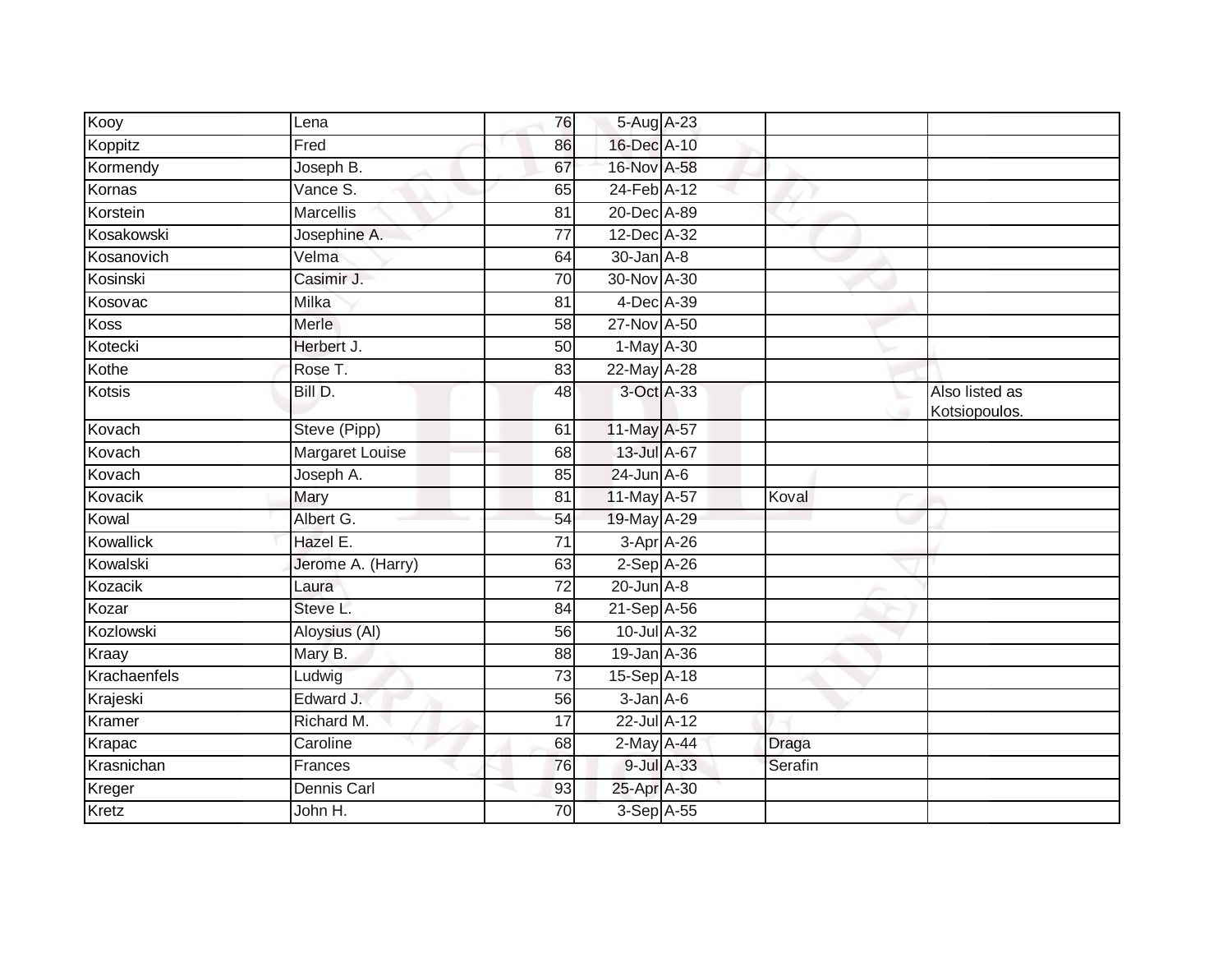| Kretz        | Emma          | 62              | $11$ -Feb $A$ -4 |         |  |
|--------------|---------------|-----------------|------------------|---------|--|
| Kretz        | Charlotte     | 81              | 25-Aug A-9       |         |  |
| Kristoff     | John (Jack)   | 84              | $2-SepA-26$      |         |  |
| Kritsch      | Grace E.      | 58              | 18-Mar A-4       |         |  |
| Krivach      | Frank J. Sr.  | 59              | 22-Jan A-39      |         |  |
| Krizmanic    | Michael P.    | 59              | $11$ -Feb $A$ -4 |         |  |
| Krokoski     | Pearl         | 79              | 6-Mar A-12       |         |  |
| Krol         | Joseph S.     | 77              | 30-Nov A-30      |         |  |
| Kroll        | <b>Stella</b> | 69              | 26-Jan A-24      | Wilk    |  |
| Kroner       | Edward E.     | 55              | 24-Oct A-10      |         |  |
| Krooswyk     | Delbert (Bud) | $\overline{58}$ | 17-Mar A-27      |         |  |
| Kropiewnicki | Joseph A.     | 55              | 15-Dec A-39      |         |  |
| Kropp        | Walter G.     | $\overline{74}$ | 24-Aug A-81      |         |  |
| Kropp        | Kurt A.       | 23              | 29-Sep A-36      |         |  |
| Krost        | Gerald N.     | 86              | 8-Jun A-74       |         |  |
| Krouse       | Fred O.       | 82              | 28-Dec A-73      |         |  |
| Krueger      | William F.    | 75              | 25-Jul A-18      |         |  |
| Krueger      | Clara Sophia  | 75              | $10$ -Feb $A$ -8 |         |  |
| Krukowski    | Clara A.      | 79              | 3-Nov A-36       |         |  |
| Kruzan       | Joseph M.     | $\overline{41}$ | 29-Sep A-36      |         |  |
| Krygier      | Antoni        | 87              | 30-Jul A-45      |         |  |
| Kryzanowski  | Ruby          | 53              | 8-Jan A-22       |         |  |
| Krzekotowski | Stefan        | 61              | 3-Oct A-33       |         |  |
| Kubaszak     | Kenneth N.    | 28              | 30-Jun A-6       |         |  |
| Kubeck       | Pauline G.    | 40              | $23$ -Jun $A-12$ |         |  |
| Kubic        | Anna          | 88              | 14-May A-51      | Dezamko |  |
| Kuc          | Walter J.     | 60              | 24-Sep A-52      |         |  |
| Kucera       | Ann           | 63              | 26-Jan A-24      |         |  |
| Kudlac       | James J.      | 33              | 14-May A-51      |         |  |
| Kuehl        | Norman R.     | 60              | 12-Nov A-61      |         |  |
| Kuehn        | Louis         | 61              | 22-Jan A-39      |         |  |
| Kuharick     | Agnes         |                 | 5-Aug A-23       | Kuska   |  |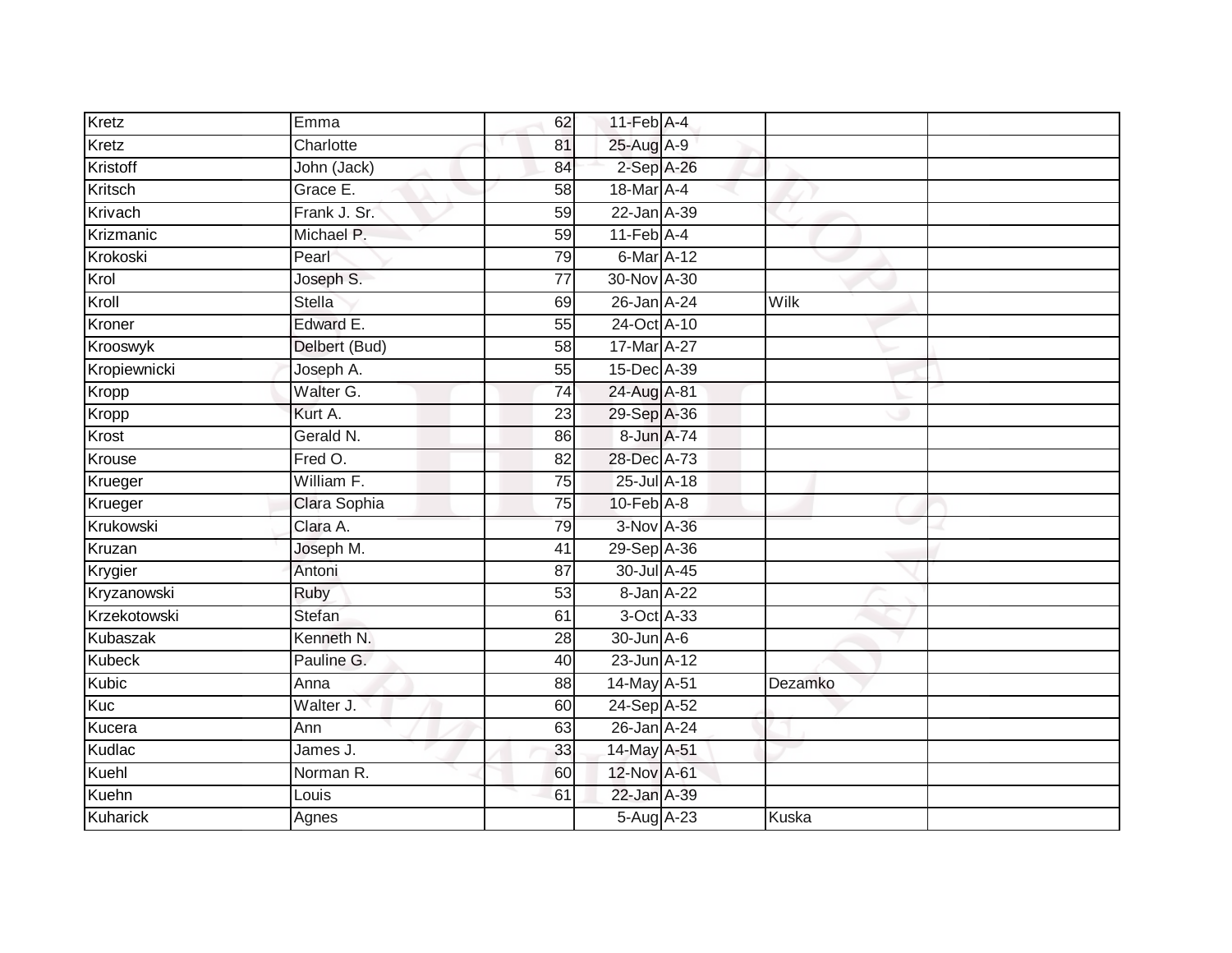| Kuhlmann      | Richard A.          | 20              | 22-Apr A-24     |             |  |
|---------------|---------------------|-----------------|-----------------|-------------|--|
| Kuiper        | Sidney              | 71              | 10-Mar A-4      |             |  |
| Kuiper        | Christ              | $\overline{74}$ | 2-Jan A-65      |             |  |
| Kukral        | Albert F.           | 60              | 12-Jun A-53     |             |  |
| Kula          | Steve               | 47              | 20-Apr A-21     |             |  |
| Kulak         | Peter               | 56              | 22-Apr          | $\mathbf 1$ |  |
| Kulan         | Michael T.          | 65              | 27-Mar A-45     |             |  |
| Kulczyk       | Gertrude L.         | 64              | 23-Jun A-12     | Jablonski   |  |
| <b>Kuleck</b> | William             | 70              | 12-Aug A-4      |             |  |
| Kuntz         | Eugene J.           | 69              | 30-May A-4      |             |  |
| <b>Kupsik</b> | Bruno J.            | 67              | 20-Oct A-10     |             |  |
| Kurasz        | Matthew J.          | 63              | $11-Aug$ A-8    |             |  |
| Kus           | Walter S. (Preshle) | 55              | $2$ -Jun $A-4$  |             |  |
| Kustra        | Josephine           | 80              | 23-Oct A-28     | Jamroz      |  |
| Kuypers       | Richard             | 66              | 26-Jun A-49     |             |  |
| Kuyzin        | Helen               | 60              | 28-Jul A-22     |             |  |
| Kuzydym       | Anna                | $\overline{77}$ | 20-Oct A-10     |             |  |
| Kwasny        | Mary C.             | 64              | 21-May A-38     | Barlog      |  |
| La Hayne      | John A.             | 60              | 7-Sep A-50      |             |  |
| Labahn        | Catherine N.        | $\overline{55}$ | 27-Oct A-24     |             |  |
| LaBaw         | Autho (Art)         | 81              | $23$ -Jan $A-6$ |             |  |
| Laczi         | Richard R. Sr.      | 61              | 29-Aug A-8      |             |  |
| Ladar         | <b>Barbara</b>      | 75              | 20-Dec A-89     |             |  |
| LaDona        | Anne R.             | 19              | 8-May           | 1           |  |
| Lagerberg     | Eric C.             | 75              | 28-Jul A-22     |             |  |
| Lahr          | Herbert G.          | 80              | 20-Apr A-21     |             |  |
| Lain          | <b>Alan Edward</b>  | 25              | 19-Mar A-32     |             |  |
| Laing         | Norma               | $\overline{72}$ | 17-Aug A-74     |             |  |
| Lamar         | Henry Vernon        | 69              | 15-Jul A-20     |             |  |
| Lambert       | Virginia A.         | 54              | 3-Dec A-44      |             |  |
| Lamson        | Virginia E.         | 76              | 16-Apr A-24     |             |  |
| Lane          | George D.           | $\overline{58}$ | 11-Apr A-10     |             |  |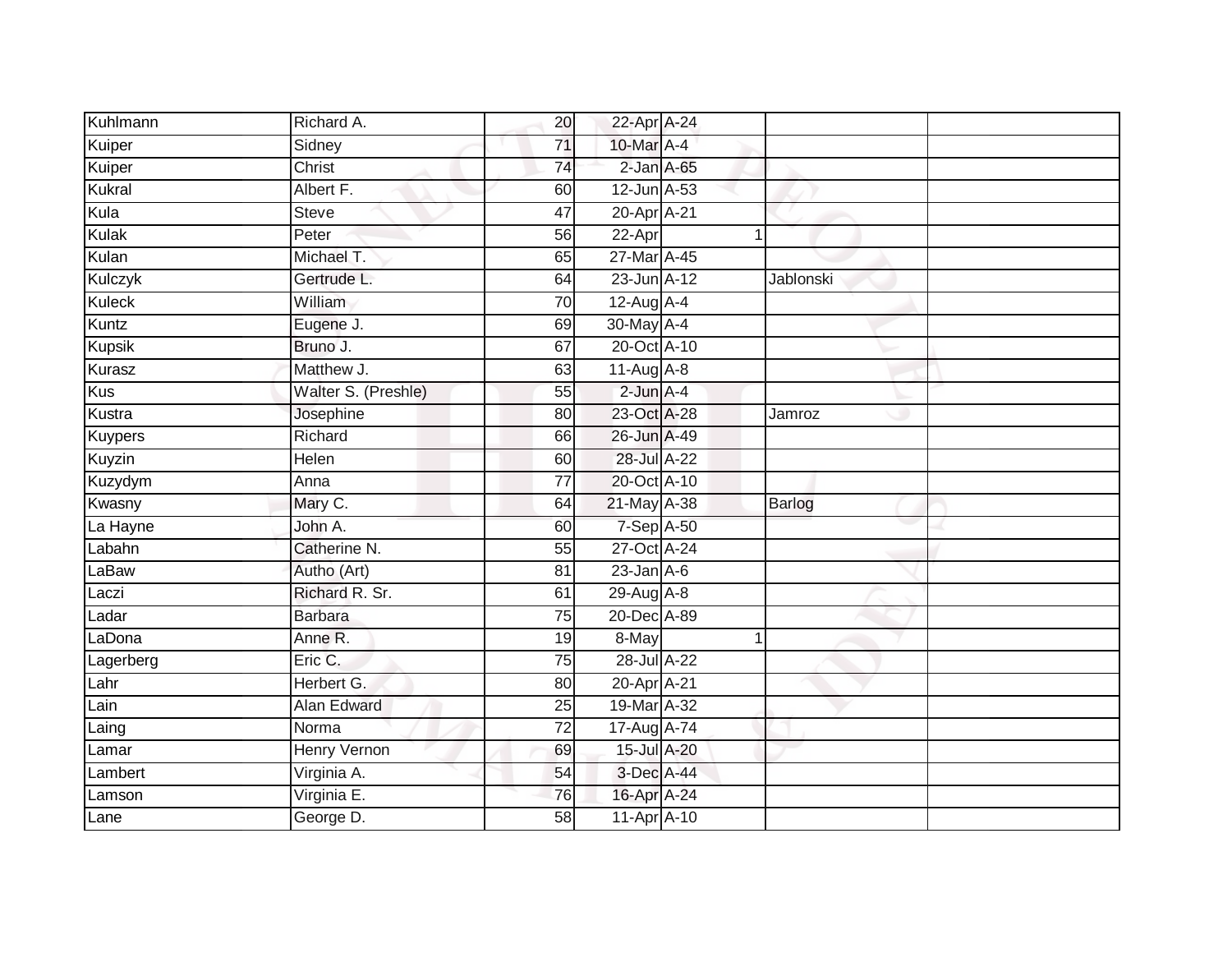| Lange     | Irving               | 67              | 7-Feb A-18       |                |           |  |
|-----------|----------------------|-----------------|------------------|----------------|-----------|--|
| Langel    | Ruth H.              | $\overline{71}$ | 7-May A-42       |                |           |  |
| Laning    | Gertrude             | 84              |                  | 4-Apr A-24     |           |  |
| Lape      | James W.             | 55              | 9-Nov A-53       |                |           |  |
| LaPeer    | Lawrence Victor      | 69              | 8-May A-32       |                |           |  |
| LaReau    | Guy John             | $\overline{7}$  |                  | 11-Jul 1, A-28 |           |  |
| LaRotonda | Charlotte L.         | 57              | 30-May A-4       |                | Strzempka |  |
| Larrance  | Madolyn D.           | 71              | 27-Aug A-43      |                |           |  |
| Larson    | John C.              | 76              | $2$ -Jan $A$ -65 |                |           |  |
| Larson    | Edwin R.             | 79              | 9-Mar A-14       |                |           |  |
| Lasater   | Alice G.             | 79              | 4-Sep A-30       |                |           |  |
| Lash      | Tillie               |                 | 4-Jun A-45       |                |           |  |
| Lasics    | <b>Ann Marie</b>     | 58              | 16-Dec A-10      |                |           |  |
| Last      | William C. Jr.       | 62              | 23-Mar A-26      |                |           |  |
| Last      | William C. F. Sr.    | 83              | $2$ -Jan $A$ -65 |                |           |  |
| Lator     | William Sr.          | 77              | 14-Jul A-6       |                |           |  |
| Lattanzi  | Henry A.             | $\overline{52}$ | 4-Apr A-24       |                |           |  |
| Laub      | George J.            | 20              | 27-Oct A-24      |                |           |  |
| Lauerman  | William (Bill)       | 84              | 3-Mar A-14       |                |           |  |
| Laumeyer  | Harmon W.            | $\overline{87}$ | 15-Apr A-27      |                |           |  |
| Laver     | Adolph               | 61              | 9-Nov A-53       |                |           |  |
| Lawell    | Bessie W.            | 79              | 27-May A-14      |                |           |  |
| Lawrence  | Julia C.             | 83              | 28-Oct A-28      |                |           |  |
| Lawrence  | Irene M.             | 84              | $2$ -Feb $A-32$  |                |           |  |
| Lawrence  | Coral E.             | 52              | 10-Oct A-21      |                | Yaselsky  |  |
| Lawson    | George A.            | 76              | 12-Aug A-4       |                |           |  |
| Lawvere   | <b>William Nevin</b> | 17              | 12-Jun A-53      |                |           |  |
| Lazar     | Olympia              |                 | 12-Feb A-54      |                |           |  |
| Lazarin   | Peter                | 62              | 25-Nov A-23      |                |           |  |
| Lazzell   | Lester O.            | 70              | 6-Nov A-6        |                |           |  |
| League    | Estelle A.           |                 | 26-Dec A-4       |                | McAver    |  |
| Leary     | Roxana B.            | $\overline{71}$ | 10-Apr A-32      |                |           |  |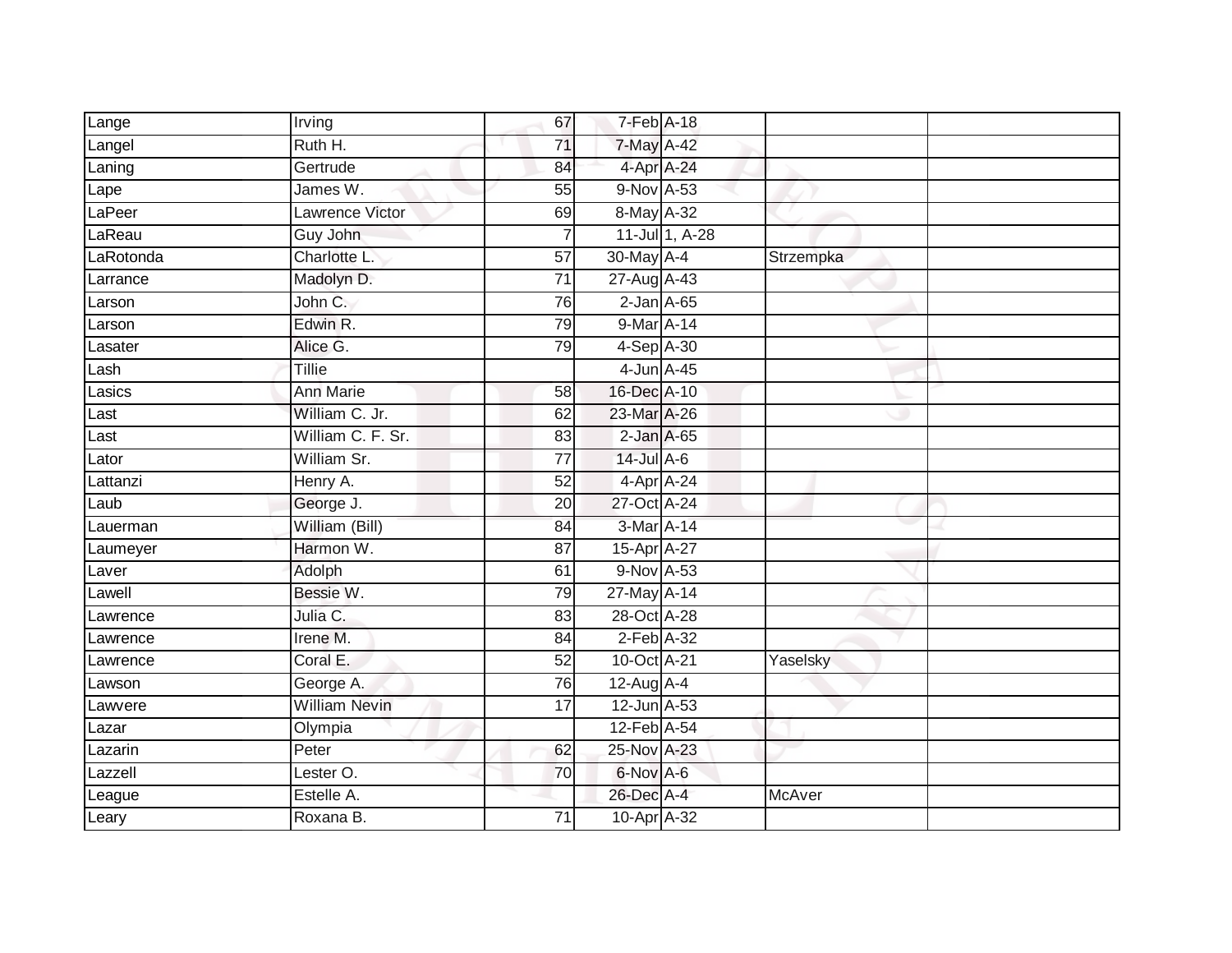| LeBel       | Ervin J.           | 70              | 19-Mar A-32       |                |            |
|-------------|--------------------|-----------------|-------------------|----------------|------------|
| Lee         | Irene              | 49              | 11-Apr A-10       |                |            |
| Lee         | Harold A.          | 53              | $28 - Jan$ A-4    |                |            |
| Leegwater   | Jacob              | 73              | 13-Jul A-67       |                |            |
| Leep        | Anthony (Bill)     | 67              | 28-Nov A-10       |                |            |
| Lehto       | Keven              | 18              | 5-Dec A-35        |                |            |
| Leitch      | John (Cole)        | 69              | 5-Jan A-64        |                |            |
| Lemmon      | Idella             | 69              | 19-Nov A-32       |                |            |
| Lenburg     | Alvina             | 78              | 6-Nov A-6         |                |            |
| Lenz        | Julius B.          | 62              | 6-Jul A-59        |                |            |
| Leonard     | Julia              | 71              | 23-Oct A-28       |                |            |
| Lepacek     | <b>Steve</b>       |                 | $7-Oct$ $A-6$     |                |            |
| Lesich      | John               | 63              | 28-Apr A-25       |                |            |
| Lesniak     | <b>Stella</b>      | 61              | $6$ -Mar $A-12$   |                | Antokowicz |
| Letsinger   | Arthur E.          | $\overline{78}$ | 5-May A-30        |                |            |
| Leu         | Ernestine A.       | 87              | 29-Jun A-85       |                |            |
| Levin       | Mary Jane          |                 | 6-Apr A-40        |                |            |
| Levin       | Lillian            | 85              | 24-Nov A-43       |                |            |
| Levin       | Ida                |                 | 4-Dec A-39        |                |            |
| Lewandowski | Frances            | 78              | 18-Nov A-4        |                | Gregorczyk |
| Lewandowski | Agnes S.           | 76              | 22-Oct A-18       |                | Kubacki    |
| Lewellen    | Anthony            | 15              | 26-Jan A-24       |                |            |
| Lewis       | <b>Vivian Jean</b> | 40              | 4-Mar A-4         |                |            |
| Lewis       | Margaretta         | $\overline{71}$ | 13-Mar A-12       |                |            |
| _ewis       | Julia              |                 | 12-Jan A-87       |                |            |
| Lewis       | Bernard P.         | 53              | 1-Oct A-32        |                |            |
| Lewis       | <b>Albert</b>      | 29              | $13 -$ Jul        | 1              |            |
| Lich        | <b>Bessie</b>      | 71              | <b>7-Nov A-36</b> |                |            |
| Lightsey    | Helen              | 41              | 21-Feb            | $\overline{1}$ |            |
| Lindberg    | Elda C.            | 82              | 20-May A-4        |                | Hallberg   |
| Lindeman    | Paul Sr.           | 53              | 14-Sep A-79       |                |            |
| Lindenmeyer | Frank J.           | $\overline{84}$ | 28-Apr A-25       |                |            |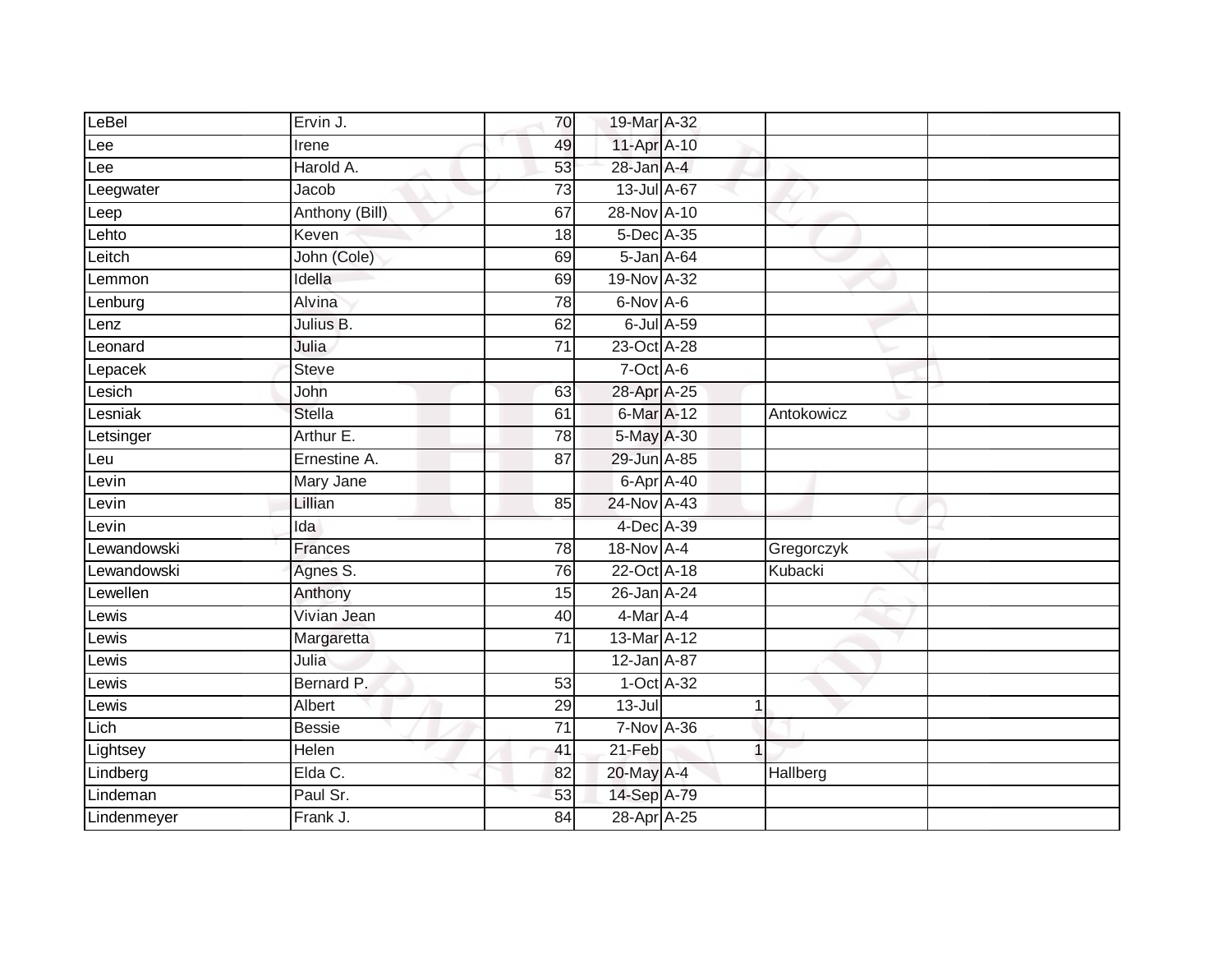| Lindley     | William             | $\overline{2}$  | $23 - Jun$      | 1            |          |  |
|-------------|---------------------|-----------------|-----------------|--------------|----------|--|
| Lindley     | Samantha            | $\overline{4}$  | 23-Jun          | 1            |          |  |
| Lindley     | Floyd               | $\overline{7}$  | $23 - Jun$      | $\mathbf{1}$ |          |  |
| Lindsay     | Armmie Lee          | 47              | 27-May A-14     |              |          |  |
| Lindsey     | Lottie              | 65              | 6-Oct A-18      |              |          |  |
| Lipcovich   | Michael S. Jr.      | 46              | $2$ -Feb $A-32$ |              |          |  |
| Lipkovitch  | John Sr.            | $\overline{73}$ | 4-Mar A-4       |              |          |  |
| Lise        | Ester               | 42              | 31-Mar A-33     |              |          |  |
| <b>Liss</b> | Selma               | 67              | 24-Mar A-33     |              | Sekulski |  |
| Litera      | Sam                 | 86              | 7-Oct A-6       |              |          |  |
| Little      | Myrtle E.           | 69              | 18-Dec A-54     |              |          |  |
| Little      | Floyd E.            | 62              | 8-Dec A-18      |              |          |  |
| Litts       | Bettie J.           | 55              | 27-Aug A-43     |              |          |  |
| Litwitz     | Betty T.            | 69              | $21$ -Jul $A-8$ |              |          |  |
| Lively      | Louis A. Sr.        | 84              | 18-Sep A-12     |              |          |  |
| Lobodinski  | Helen M.            | 55              | 14-Apr A-28     |              |          |  |
| Lochte      | Millie M.           | 78              | 28-Oct A-28     |              |          |  |
| Lock        | Edward D.           | 66              | 22-Sep A-33     |              |          |  |
| Loeffler    | Arnold              | $\overline{72}$ | 25-Feb A-27     |              |          |  |
| Lofay       | Leon M.             |                 | 4-Feb A-31      |              |          |  |
| Logan       | Willis N.           | $\overline{37}$ | $3 - Jan A - 6$ |              |          |  |
| Logan       | Sylvester (Buster)  | 65              | 14-Aug A-23     |              |          |  |
| Logsdon     | Floyd W.            | 68              | 17-Aug A-74     |              |          |  |
| Lohman      | Clarence            | 83              | 20-Mar A-32     |              |          |  |
| Loker       | Ruth L.             | 37              | $9-Sep$ A-12    |              |          |  |
| Loker       | John W.             | 38              | 9-Sep A-12      |              |          |  |
| Lombardi    | Joseph              | 18              | 27-Apr A-52     |              |          |  |
| Long        | <b>Thomas James</b> | 64              | $9$ -Dec $A$ -8 |              |          |  |
| Long        | Robert              | 86              | 30-Dec A-10     |              |          |  |
| Long        | Elizabeth Agnes     | 81              | 25-May A-36     |              |          |  |
| Longawa     | Walter J.           | 64              | 21-Nov A-29     |              |          |  |
| Loomis      | Rosella             | $\overline{77}$ | 6-Nov A-6       |              |          |  |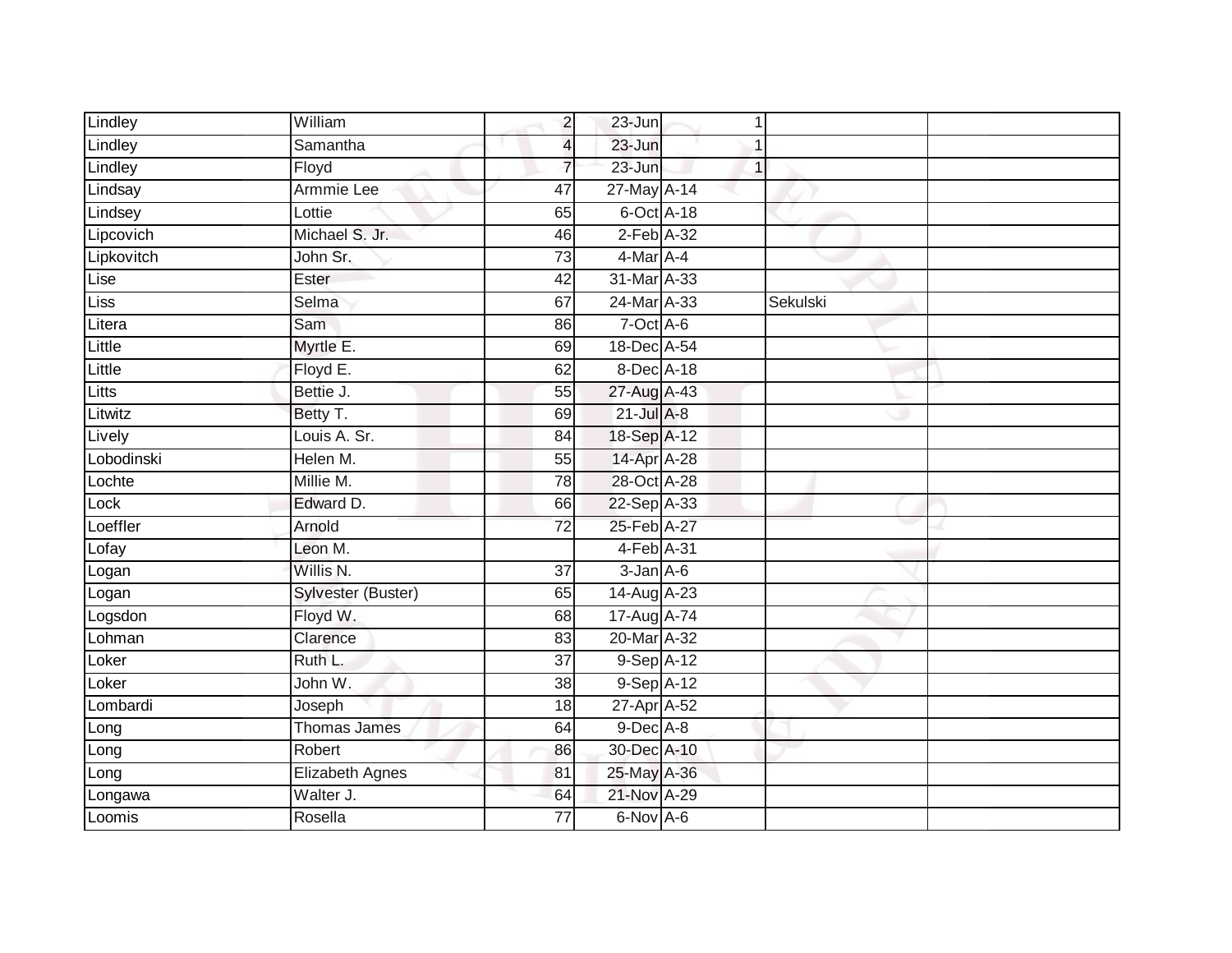| Loomis    | $\overline{AI}$       | 75              | 26-Aug A-8        |              |               |  |
|-----------|-----------------------|-----------------|-------------------|--------------|---------------|--|
| Loosemore | Joe                   | 63              | 28-Jan A-4        |              |               |  |
| Lopez     | <b>Mirian</b>         | 24              | 22-Sep            | $\mathbf{1}$ |               |  |
| Lopez     | Luis D.               | 49              | $10$ -Feb $A$ -8  |              |               |  |
| Lopez     | Lauri                 | 18              | 7-Apr             |              |               |  |
| Lopez     | Jose                  | 85              | 30-Dec A-10       |              |               |  |
| Lopez     | Joe F.                | 26              | 18-Jun A-45       |              |               |  |
| Lorenz    | Margaret              |                 | 10-Aug A-50       |              |               |  |
| Lorenz    | Frank Sr.             | 84              | $10$ -Jan $A-6$   |              |               |  |
| Lotz      | Lewis C. Sr.          | 74              | 13-Jun A-34       |              |               |  |
| Louches   | Tony                  | 83              | 2-May A-44        |              |               |  |
| Lovas     | Robert G.             | 44              | 28-Jul A-22       |              |               |  |
| Love      | <b>Helen Colander</b> |                 | 19-Aug A-4        |              |               |  |
| Lowe      | Mabel C.              | 89              | $24$ -Jun $A-6$   |              |               |  |
| Loy       | Arlie E.              | $\overline{72}$ | <b>7-Nov A-44</b> |              |               |  |
| Loyce     | Florence H.           | 64              | 13-Apr A-56       |              |               |  |
| Luchene   | Malvin R.             | 53              | 23-Sep A-8        |              |               |  |
| Lucht     | <b>Bertha</b>         | 86              | 29-Dec A-29       |              |               |  |
| Lucich    | Joseph R.             | 55              | 10-Nov A-4        |              |               |  |
| Ludders   | Pauline D.            | 55              | $2-Apr$ A-40      |              |               |  |
| Lukasik   | Walenty               | 89              | 9-Oct A-46        |              |               |  |
| Lukey     | Louis                 | 85              | 27-Jun A-28       |              |               |  |
| Lukich    | Sophie                | 88              | 23-Oct A-28       |              |               |  |
| Lumsden   | Dora Lee              | 68              | 18-Sep A-13       |              |               |  |
| Lund      | Morry A.              | 78              | $17 - Jan A-27$   |              |               |  |
| Lundin    | Erik V.               | 76              | 5-Jan A-64        |              |               |  |
| Lush      | Phyllis J.            | 44              | 11-Apr A-10       |              |               |  |
| Lutes     | Ira $C$ .             | 71              | 25-Jun A-22       |              |               |  |
| Lutgen    | Fred M. Sr.           | 71              | 18-Sep A-12       |              |               |  |
| Lynch     | Margaret F.           | 85              | 15-Sep A-18       |              | <b>Telkes</b> |  |
|           |                       |                 |                   |              |               |  |
|           |                       |                 |                   |              |               |  |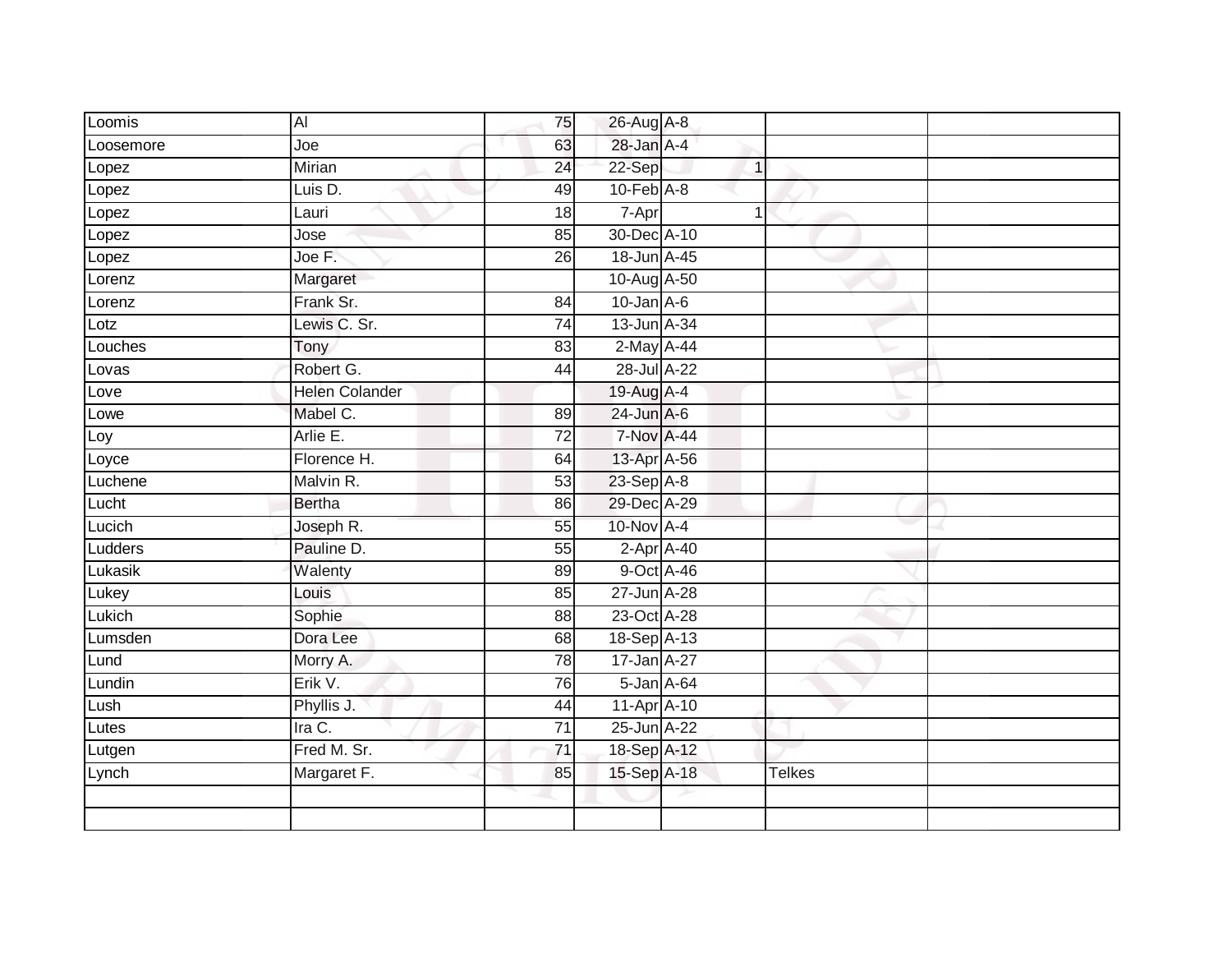| <b>Surname</b>    | <b>Given</b>        | Age             | <b>Date</b>        | Page       |        | <b>Maiden</b> | <b>Note</b> |
|-------------------|---------------------|-----------------|--------------------|------------|--------|---------------|-------------|
| Macak             | Mary                | 74              | 12-Aug A-4         |            | Bubnar |               |             |
| <b>MacFarlane</b> | Benedict (Ben)      | 68              | 10-Jul A-32        |            |        |               |             |
| Maciejack         | Leonard E.          | 54              | 12-May A-35        |            |        |               |             |
| <b>Mack</b>       | Hamilton S.         | 75              | 8-Dec A-18         |            |        |               |             |
| Mackie            | Margaret            | 89              | 6-May A-4          |            |        |               |             |
| Mackowiak         | William E.          | 55              | 12-Oct A-57        |            |        |               |             |
| Maday             | Conrad E.           | $\overline{51}$ |                    | 9-Jul A-33 |        |               |             |
| Madden            | Harry J.            | 64              | 10-Jun A-22        |            |        |               |             |
| Madderom          | Gertrude            | 69              | 24-Jan A-29        |            |        |               |             |
| Maddox            | Cecil P.            | $\overline{74}$ | $10$ -Feb $A$ -8   |            |        |               |             |
| <b>Madix</b>      | James W.            | 84              | $2$ -Jan $A$ -65   |            |        |               |             |
| Madlung           | Elmer J. (Anderson) | 69              | 12-May A-35        |            |        |               |             |
| Madura            | Andrew H.           | 82              | 29-Dec A-29        |            |        |               |             |
| Magdziak          | Michael M.          | 65              | 19-Feb A-48        |            |        |               |             |
| MaGee             | Luther              | 51              | 17-Oct A-14        |            |        |               |             |
| Maginot           | John J.             | 82              | $11-Aug$ A-8       |            |        |               |             |
| Magner            | James               | 26              | 7-Sep              |            | 1      |               |             |
| Mahalso           | Steve (Boots)       | 63              | 23-Nov A-81        |            |        |               |             |
| Maicher           | Stephen W.          | 63              | 5-Dec A-35         |            |        |               |             |
| Majchrowicz       | Anna                | 93              | 9-Nov A-53         |            |        |               |             |
| Majka             | David               | $\overline{24}$ | 29-Jun             |            | 1      |               |             |
| Majschak          | Agnes K.            | 69              | 27-Jun A-28        |            |        |               |             |
| Malara            | Paul                | $\overline{72}$ | 30-Nov A-30        |            |        |               |             |
| <b>Malish</b>     | Katarzyna Cichon    | 79              | 20-Apr A-21        |            |        |               |             |
| Malkewicz         | Walter              | 53              | 21-Nov A-29        |            |        |               |             |
| Malkewicz         | Tekla               | 84              | 20-Mar A-32        |            |        |               |             |
| Mallicote         | Margaret F.         | 50              | 19-Sep A-8         |            | Sopolo |               |             |
| <b>Malloy</b>     | Mildred             | 72              | 19-May A-29        |            |        |               |             |
| Malo              | Mary Ellen          | 46              | 11-Apr A-10        |            |        |               |             |
| Malone            | William E.          | 61              | 21-Sep A-56        |            |        |               |             |
| Malone            | Ned B.              | $\overline{74}$ | $30 - Jan$ $A - 8$ |            |        |               |             |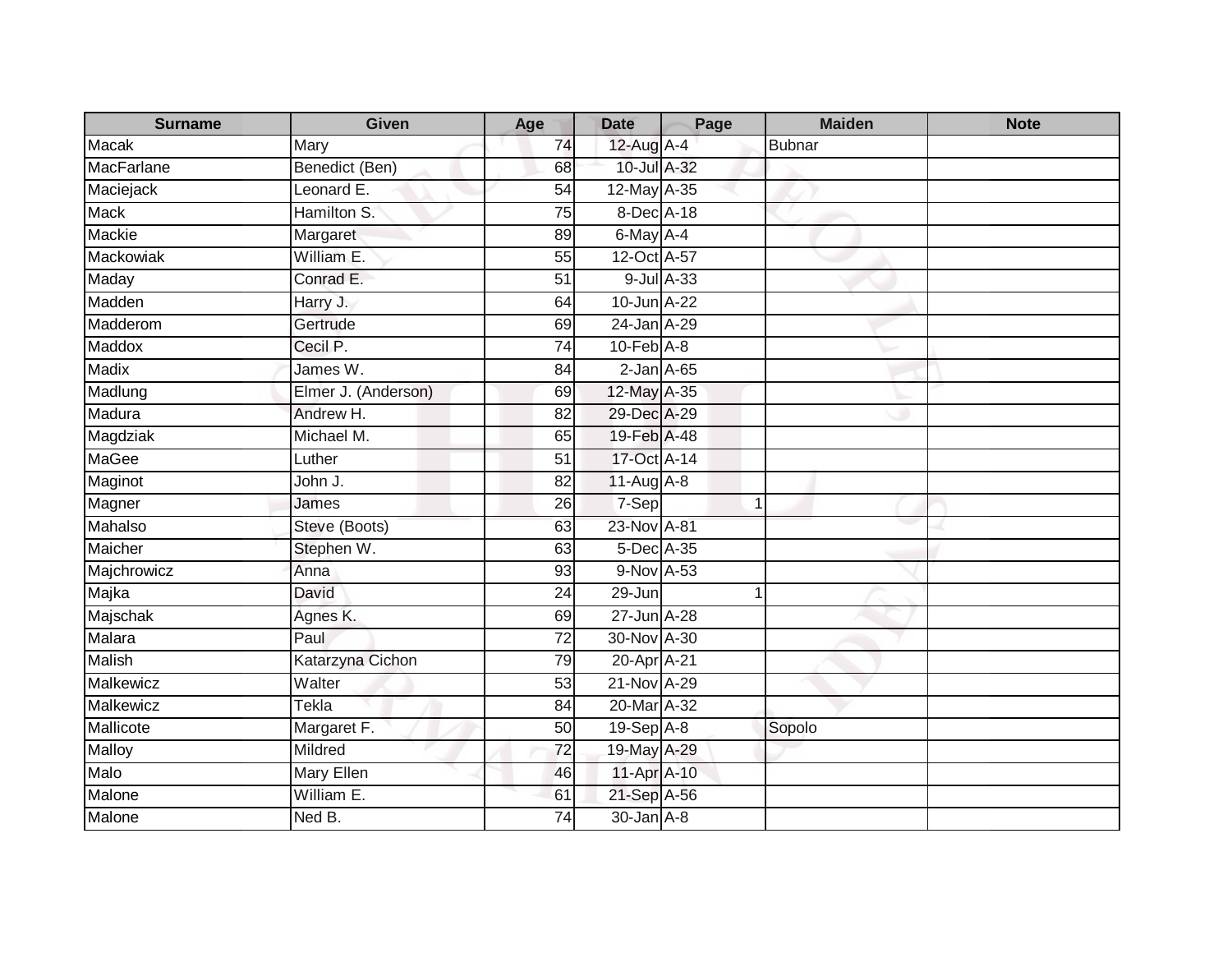| Malosh           | Luella Frances         | 67              | 9-Mar A-14       |            |           |  |
|------------------|------------------------|-----------------|------------------|------------|-----------|--|
| Malziola         | James                  | 51              | 28-Mar A-27      |            |           |  |
| Mamala           | Mary (Marlia Mamula)   | 89              | $2$ -Jan $A$ -65 |            |           |  |
| Mance            | Thomas                 | 61              | 3-Oct A-33       |            |           |  |
| Mandich          | Violet                 | $\overline{47}$ | 17-Feb A-10      |            |           |  |
| Mang             | Alfonso J. (Al)        | 68              | 19-Aug A-4       |            |           |  |
| Mann             | William H.             | 67              | $27 - Jan A - 6$ |            |           |  |
| Mann             | Kenneth L.             | 53              | 3-Sep A-55       |            |           |  |
| Mann             | Kenneth D.             | 68              | 23-Jun A-12      |            |           |  |
| Mann             | Florence M.            | 76              | 4-Sep A-30       |            |           |  |
| Mantich          | Andrew                 | 63              | $10$ -Feb $A$ -8 |            |           |  |
| Maravilla        | Jose                   | $\overline{77}$ | 31-Oct A-39      |            |           |  |
| <b>Marcinek</b>  | Hedwig                 | $\overline{72}$ | 13-Mar A-12      |            |           |  |
| <b>Mardiss</b>   | Bertha E.              | 83              | 22-Jan A-39      |            |           |  |
| Marhsall         | Joseph L. Sr. (Trojan) |                 | 3-Aug A-16       |            |           |  |
| Marin            | Katherine              | 67              | 21-Aug A-33      |            |           |  |
| Markovich        | Barbara                | 68              | 19-Aug A-4       |            |           |  |
| Markovich        | Andrew                 | 60              | 28-Apr A-25      |            |           |  |
| <b>Marks</b>     | Sylvestor              | 52              | $14$ -Jan $A$ -6 |            |           |  |
| <b>Marks</b>     | <b>Jean Ruth</b>       | 83              |                  | 6-Jul A-59 |           |  |
| Marlowe          | Paul L.                | 64              | 10-Nov A-4       |            |           |  |
| Marovich         | Eva                    | $\overline{91}$ | 13-Feb A-20      |            | Tandarich |  |
| <b>Marroulis</b> | Betty J.               | 56              | $23$ -Jan $A-6$  |            | Kaminski  |  |
| Marshall         | Forrest L. Sr.         | 63              | 20-Jan A-12      |            |           |  |
| Marshall         | Charles A.             | 74              | 14-Apr A-28      |            |           |  |
| Marszalek        | <b>Blanche</b>         | 68              | 14-May A-51      |            | Wadas     |  |
| Martin           | William                | 23              | $9$ -Dec $A$ -8  |            |           |  |
| Martin           | Wallace                | 85              | 30-Jun A-6       |            |           |  |
| <b>Martin</b>    | Virginia Lee (Ginny)   | 51              | $1-Apr$ A-8      |            |           |  |
| Martin           | Orrin R.               | 75              | $31$ -Jan $A-4$  |            |           |  |
| Martin           | Mary                   | 94              | 5-Sep A-38       |            |           |  |
| Martin           | Marcia                 | 24              | $9$ -Dec $A$ -8  |            |           |  |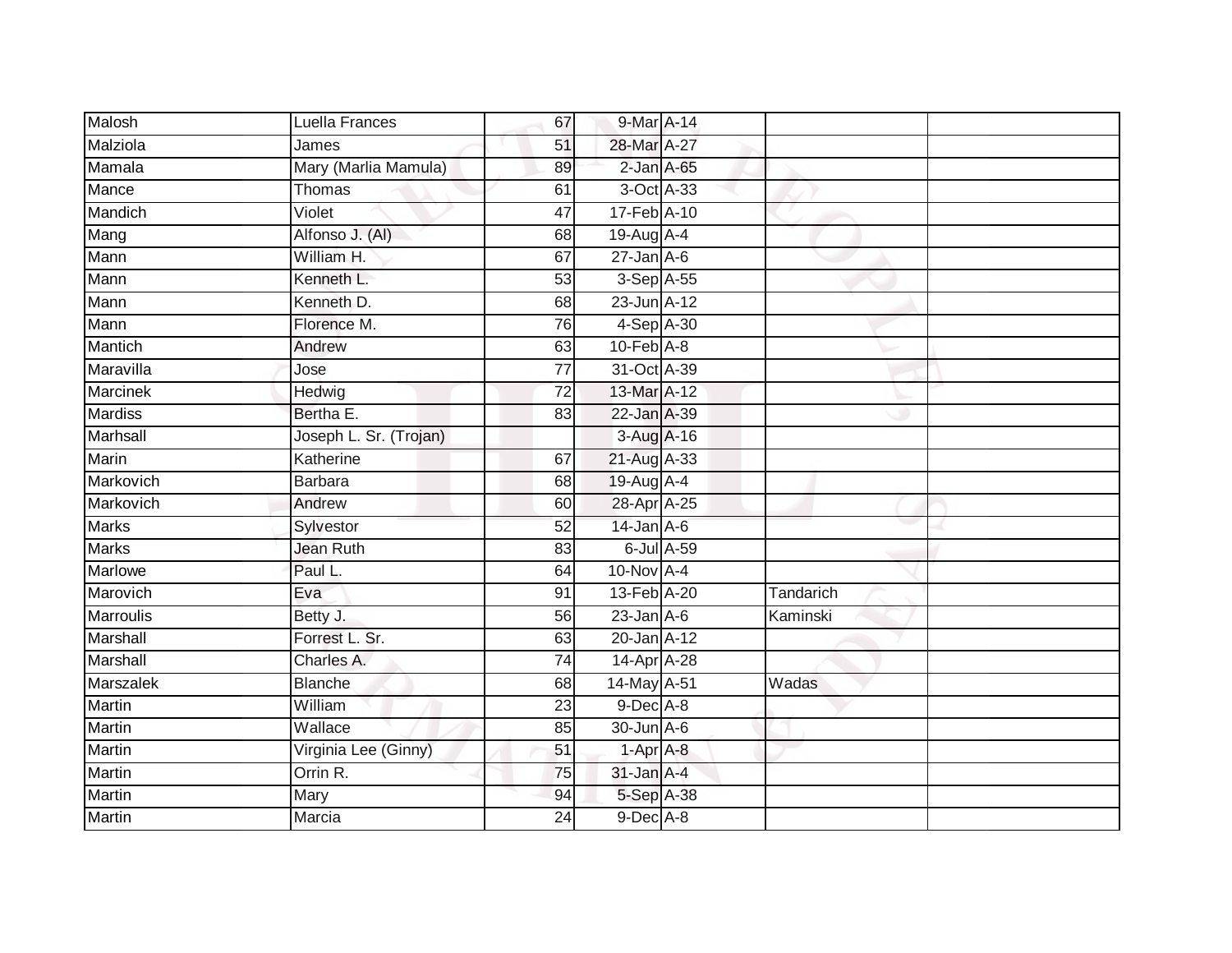| <b>Martin</b>    | Edward J.              | 68                | $9$ -Dec $A$ -8  |                  |                   |
|------------------|------------------------|-------------------|------------------|------------------|-------------------|
| Martin           | Angus H.               | 52                | 18-Apr A-12      |                  |                   |
| Martinez         | Maria Guerra           | 69                | 14-May A-51      |                  |                   |
| Mason            | Catherine Theresa      | 58                | $21-Sep$ A-56    |                  |                   |
| Massoth          | Vernon J.              | $\overline{52}$   | 12-May A-35      |                  |                   |
| Massoth          | Martha B.              | 70                |                  | $2$ -Jul $A$ -49 |                   |
| <b>Matalik</b>   | Andrew                 | 83                | 15-Jun A-46      |                  |                   |
| Matela           | Chester R. (Tom)       | 58                | $21$ -Jul $A-8$  |                  |                   |
| <b>Mathews</b>   | Henry                  | 21                | $2$ -Feb $A-32$  |                  |                   |
| <b>Matlones</b>  | Antoinette L.          | 65                | 8-Oct A-23       |                  |                   |
| Matovina         | Michael M.             | 67                | 16-Nov A-58      |                  | Picture included. |
| Matt             | John D.                |                   | $14$ -Jan $A$ -6 |                  |                   |
| <b>Matthews</b>  | Roy M.                 | 60                | 13-Apr A-56      |                  |                   |
| <b>Matthews</b>  | Nicole Lynn            | Infant            | 3-Jan A-6        |                  |                   |
| <b>Matthias</b>  | Tammie R.              | 6                 | 11-May A-57      |                  |                   |
| <b>Matthias</b>  | Steven L.              | 6 months          | 11-May A-57      |                  |                   |
| <b>Matthias</b>  | Jamie C.               | 2 yrs. 11<br>mos. | 11-May A-57      |                  |                   |
| Mattingly        | Thomas H.              | $\overline{71}$   | 8-Jan A-22       |                  |                   |
| Mattingly        | Charles A.             | 66                | 6-Feb A-24       |                  |                   |
| <b>Mattix</b>    | Dolores M.             | 46                | 30-Mar A-26      |                  |                   |
| Matuga           | Peter P.               | 60                |                  | 19-Nov 1, A-32   |                   |
| <b>Matusiak</b>  | Francis                | 62                | $15-Sep$ A-18    |                  |                   |
| <b>Mauck</b>     | Frances L.             | 67                | 12-May A-35      |                  |                   |
| Mauger           | Margaret I.            | 64                | 3-Sep A-55       |                  |                   |
| <b>Maurushis</b> | <b>John Frank</b>      | 60                | $9-Sep$ A-12     |                  |                   |
| Mavity           | Theodore R.            | 73                | 6-Jan A-31       |                  |                   |
| Max              | Edward                 | 75                | 28-Apr A-25      |                  |                   |
| Mayen            | Ruben II               | 1                 | 22-Dec A-4       |                  |                   |
| Mayer            | Fred G.                | 77                | 10-Sep A-36      |                  |                   |
| <b>Mayes</b>     | Linda $\overline{F}$ . | 25                | 25-Aug A-9       |                  |                   |
| Mayfield         | Vernon                 |                   | 25-May           | 1                |                   |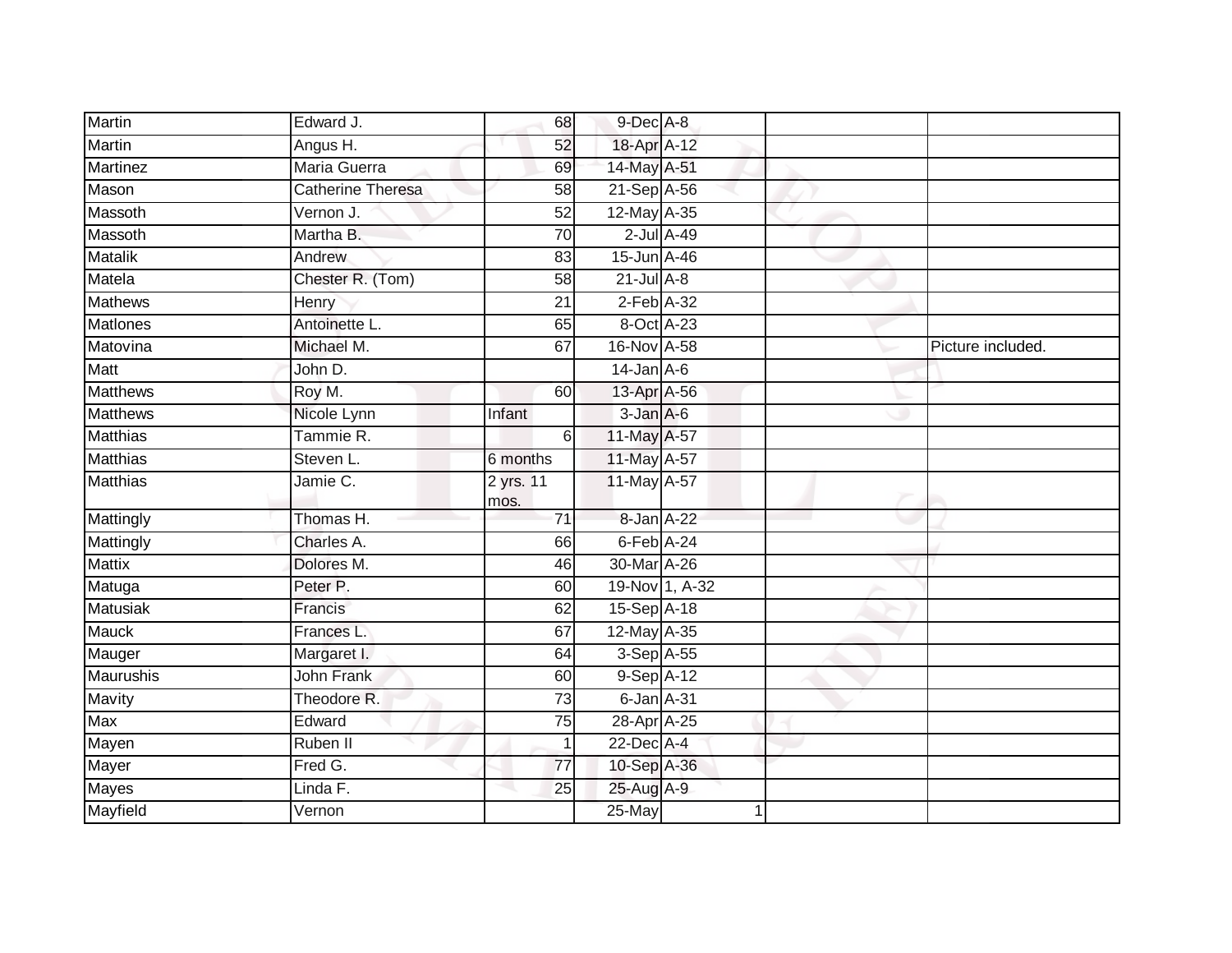| Mayton           | George (Buddy)      | 17              | 5-Dec A-35        |      |           |  |
|------------------|---------------------|-----------------|-------------------|------|-----------|--|
| Mazany           | Erwin J.            | 52              | 16-Oct A-26       |      |           |  |
| Mazur            | William             | 52              | 5-May A-30        |      |           |  |
| Mazur            | Sophie              | 56              | 8-Apr A-27        |      | Kaczerski |  |
| <b>McArty</b>    | <b>John Russell</b> | 66              | $9$ -Jun $A-8$    |      |           |  |
| McBurney         | Mary J.             | 74              | 22-Sep A-33       |      |           |  |
| <b>McCall</b>    | Robert J. Sr.       | 67              | $29$ -Aug $A$ -8  |      |           |  |
| <b>McCarter</b>  | Roscoe W.           | 58              | $2$ -Jan $A$ -65  |      |           |  |
| <b>McCarter</b>  | Donal L.            | 65              | 18-Sep A-12       |      |           |  |
| <b>McCarthy</b>  | Raymond             | 68              | 26-Dec A-32       |      |           |  |
| <b>McCarthy</b>  | Kathryn             |                 | 24-Dec A-24       |      | Hoffman   |  |
| <b>McCarthy</b>  | Craig A.            | 24              | 3-Mar A-14        |      |           |  |
| <b>McCauley</b>  | John A.             | 65              | 3-Jun A-27        |      |           |  |
| <b>McCauley</b>  | Evelyn M.           | 71              | 25-Jun A-22       |      | Schneider |  |
| McCausland       | Roger B.            | 58              | 19-Sep A-8        |      |           |  |
| <b>McClain</b>   | Connie              | $\overline{20}$ | 25-Aug A-9        |      |           |  |
| McClaughry       | Richard S.          |                 | 26-Jun A-49       |      |           |  |
| <b>McColley</b>  | Timothy A.          | 3 months        | 17-Aug A-74       |      |           |  |
| <b>McCormick</b> | Margaret M.         | 82              | 17-Aug A-74       |      |           |  |
| <b>McCoy</b>     | Frances M.          | $\overline{74}$ | 29-Sep A-36       |      |           |  |
| McCracken        | Jay W. Sr.          | 38              | 11-Dec A-59       |      |           |  |
| <b>McCrary</b>   | <b>Ethel Mae</b>    | 65              | 13-Apr A-56       |      | O'Neil    |  |
| <b>McCrillis</b> | Eugene J. (Mac)     | 59              | 23-Mar A-26       |      |           |  |
| McCristal        | Margaret            | 87              | 6-Aug A-41        |      |           |  |
| McCullough       | Hellen              |                 | 76 Novmeber<br>16 | A-58 |           |  |
| McCullum         | LeRoy C.            | $\overline{75}$ | 6-Nov A-6         |      |           |  |
| McDaniel         | Pauline             | 64              | 10-Sep A-36       |      |           |  |
| McDaniel         | Lucinda E.          | 81              | 19-Sep A-8        |      |           |  |
| McDonald         | John D.             | 86              | 15-Dec A-39       |      |           |  |
| McElhaney        | George E.           | 77              | 6-Oct A-18        |      |           |  |
| McFadden         | Thomas G.           | 59              | 12-Jan A-87       |      |           |  |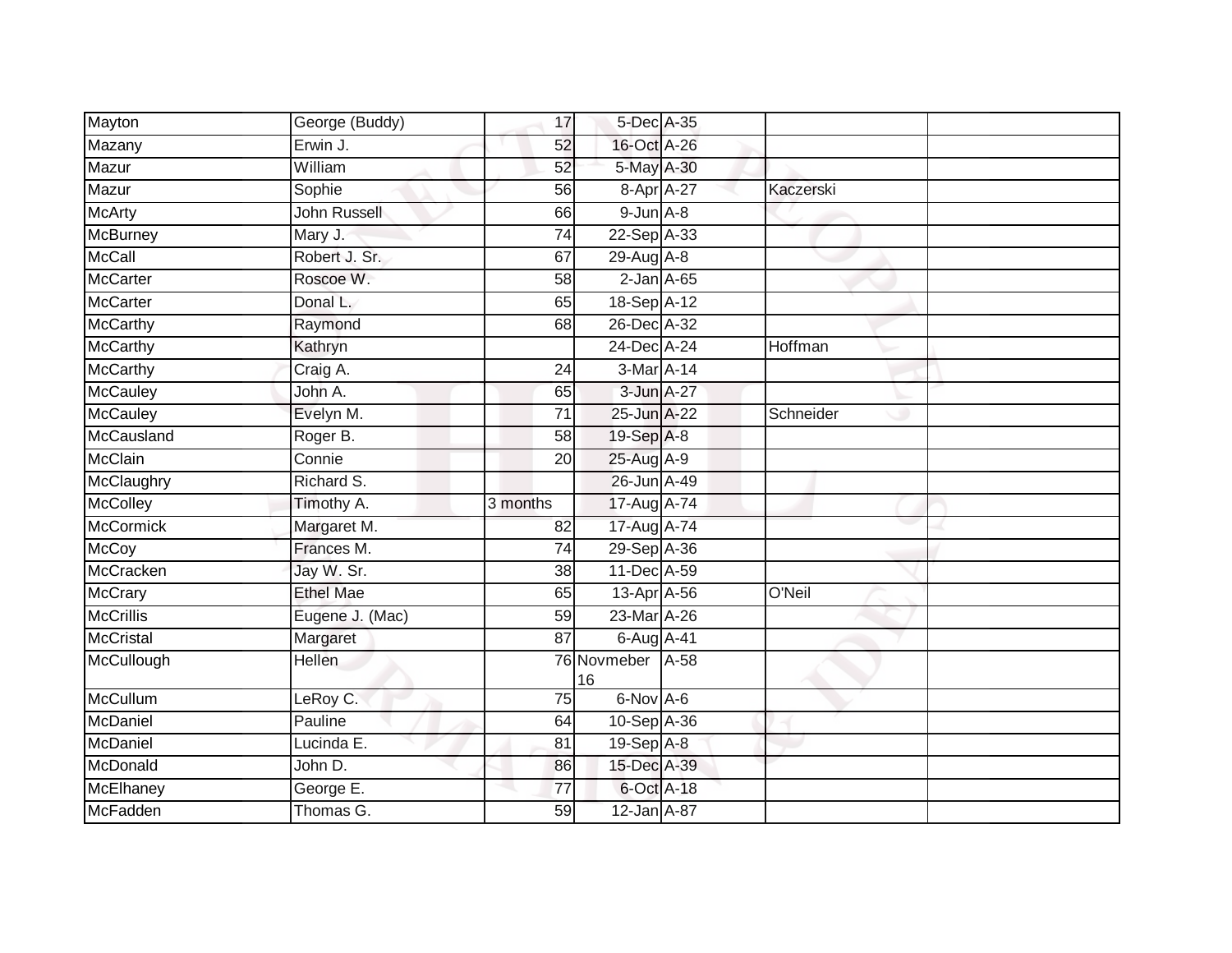| <b>McFall</b>     | Merrill B. (Rev.) | 69              | 7-Aug A-22                  |         |  |
|-------------------|-------------------|-----------------|-----------------------------|---------|--|
| McFearn           | Mary              | 85              | 22-Jan A-39                 |         |  |
| <b>McGee</b>      | Earl M.           | 68              | 8-Dec A-18                  |         |  |
| <b>McGrail</b>    | Mary              | 85              | 20-Oct A-10                 |         |  |
| <b>McGraw</b>     | Cherie L.         | 29              | $9$ -Jan $A$ -12            | Shannon |  |
| <b>McKay</b>      | Bernard L.        | 80              | 26-Dec A-4                  |         |  |
| <b>McKee</b>      | Lillian Anderson  | 85              | 30-Dec A-10                 |         |  |
| <b>McKee</b>      | Donald W.         | 61              | 15-Jan A-28                 |         |  |
| McKernan          | William M.        | 83              | 15-Apr A-27                 |         |  |
| McKernan          | Joseph M.         | 51              | $26-Sep$ A-6                |         |  |
| McKesson          | Lyle W.           | 60              | $6$ -Feb $\overline{A}$ -24 |         |  |
| <b>McKinney</b>   | Donald E.         | 24              | $2-Nov$ A-46                |         |  |
| <b>McKinnion</b>  | Gwendolyn         | 37              | 24-Feb A-12                 |         |  |
| McLaughlin        | Cecil M.          | 74              | 6-Nov A-6                   |         |  |
| McLean            | Harry B. Sr.      | 79              | 31-Mar A-33                 |         |  |
| McLeod            | Alexander         | 81              | 26-Nov A-21                 |         |  |
| McMahan           | Farrell           | 58              | 22-Jul A-12                 |         |  |
| McMahon           | Robert E.         | 58              | 28-Oct A-28                 |         |  |
| McMillan          | Claude H.         | 59              | 12-Mar A-57                 |         |  |
| <b>McMinds</b>    | Howard D.         | 67              | 12-Oct A-57                 |         |  |
| <b>McMorris</b>   | Christie          | 83              | 16-Jan A-30                 |         |  |
| <b>McNab</b>      | Sophia            | $\overline{87}$ | 14-May A-51                 |         |  |
| <b>McNees</b>     | Hobart E.         | 55              | $8 - Jan$ A-22              |         |  |
| <b>McWilliams</b> | Edwin F.          | $\overline{74}$ | 24-Feb A-12                 |         |  |
| <b>Meadows</b>    | Cecil Jep         | 73              | 23-Oct A-28                 |         |  |
| Means             | Harry             | 53              | $6-Nov$ A-6                 |         |  |
| Medina            | Antonio           | 81              | $2$ -Dec $A-8$              |         |  |
| Meding            | Rose Marie        | 57              | 23-Oct A-28                 | Zmuda   |  |
| Medley            | Edna              | 57              | 9-Feb A-50                  |         |  |
| Meduga            | Wladimir (Walter) | 76              | 5-Jun A-45                  |         |  |
| Mehmedov          | Norma J.          | 7 months        | 23-Dec A-4                  |         |  |
| Mehuron           | <b>Charles</b>    | 66              | 9-Nov A-53                  |         |  |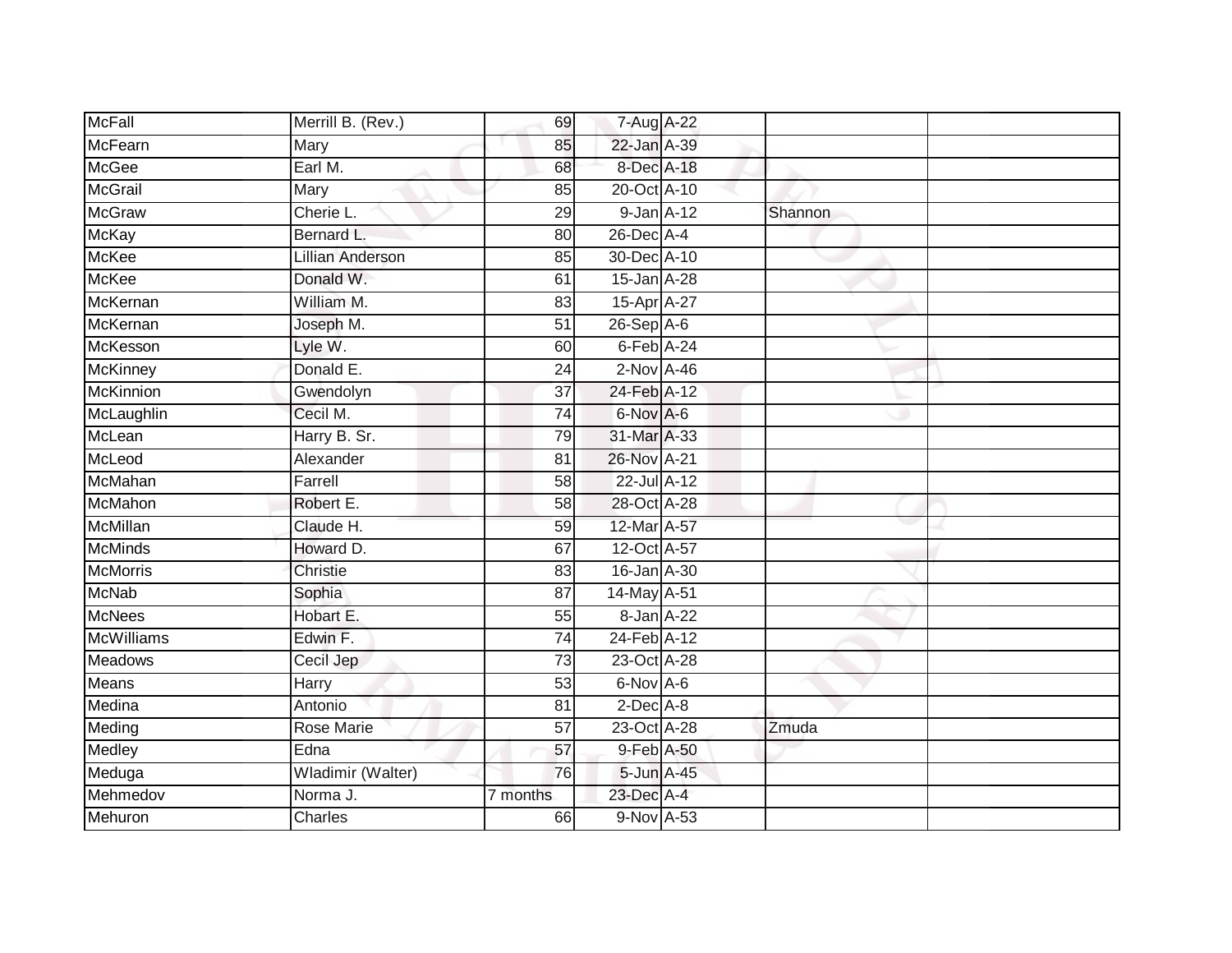| Meisel         | Raymond R. (Dr.) | 55              | 14-Oct A-6       |              |        |                          |
|----------------|------------------|-----------------|------------------|--------------|--------|--------------------------|
| Melcher        | <b>Betty Ann</b> | 46              | 10-Dec A-36      |              |        |                          |
| Melecio        | Ceferino Ventura | 67              | 28-Oct A-28      |              |        |                          |
| Melendez       | Santa            | 76              | 3-Jun A-27       |              |        |                          |
| Melendez       | Roberto M.       | $\overline{32}$ | 4-Sep A-30       |              |        |                          |
| Mellema        | Louis F:         | 51              | $1-Aug$ A-8      |              |        |                          |
| Meltzer        | Betty A.         | 49              | 24-Mar A-33      |              |        |                          |
| Mendelson      | Donald R.        | 43              | 9-Feb A-50       |              |        |                          |
| Mendenhall     | Frank C.         | 42              | 3-Nov A-36       |              |        |                          |
| Mendoza        | Augustina        | 82              | 9-Mar A-14       |              |        |                          |
| Meonski        | Leon P.          | 51              | $27$ -Jan $A$ -6 |              |        |                          |
| <b>Merneck</b> | Louis P.         | 65              | $1-Dec$ A-6      |              |        |                          |
| Merriam        | Eleanor L.       | 62              | $2$ -Jun $A-4$   |              |        |                          |
| <b>Merrick</b> | Rose Langeley    | 83              | 8-Aug A-20       |              |        |                          |
| <b>Merritt</b> | Laurie           | $\overline{20}$ | 19-May           | $\mathbf{1}$ |        |                          |
| Mertz          | Frances          | 94              | 9-Jul A-33       |              |        |                          |
| Mesbauer       | Carter           | 73              | 26-Mar A-38      |              |        |                          |
| Messmaker      | Andrew J.        | 65              | 22-Sep A-33      |              |        |                          |
| Metzcus        | Diane            | 34              | 21-Nov A-29      |              |        |                          |
| Meyer          | Ernest           | 90              | 20-Jan A-12      |              |        |                          |
| Meyer          | Clarence H.      | 67              | 8-Jun A-74       |              |        |                          |
| <b>Meyers</b>  | Roy F.           | $\overline{73}$ | 19-Feb A-48      |              |        |                          |
| Meyrer         | Emma             | 81              | $12-Sep$ A-6     |              |        |                          |
| Meyrer         | Eleanor A.       | 55              | 6-May A-4        |              |        |                          |
| Michalski      | Chester          | 70              | $13$ -Jan $A$ -6 |              |        |                          |
| Michna         | Thomas A.        | 62              | $2-Mar A-71$     |              |        |                          |
| Miecznikowski  | Rosemarie        | 62              | 5-Nov A-32       |              |        |                          |
| Mielnicki      | Alex             | 80              | 19-Jun A-28      |              |        | Also listed as Melnaeke. |
| Mihalo         | Anne L.          | 56              | 27-Mar A-45      |              | Murzyn |                          |
| Mika           | Mary             | 92              | 21-Nov A-29      |              |        |                          |
| Mikesell       | Ralph E.         |                 | 24-Feb A-12      |              |        |                          |
| <b>Miklosy</b> | Julius H.        | 68              | 20-Apr A-21      |              |        |                          |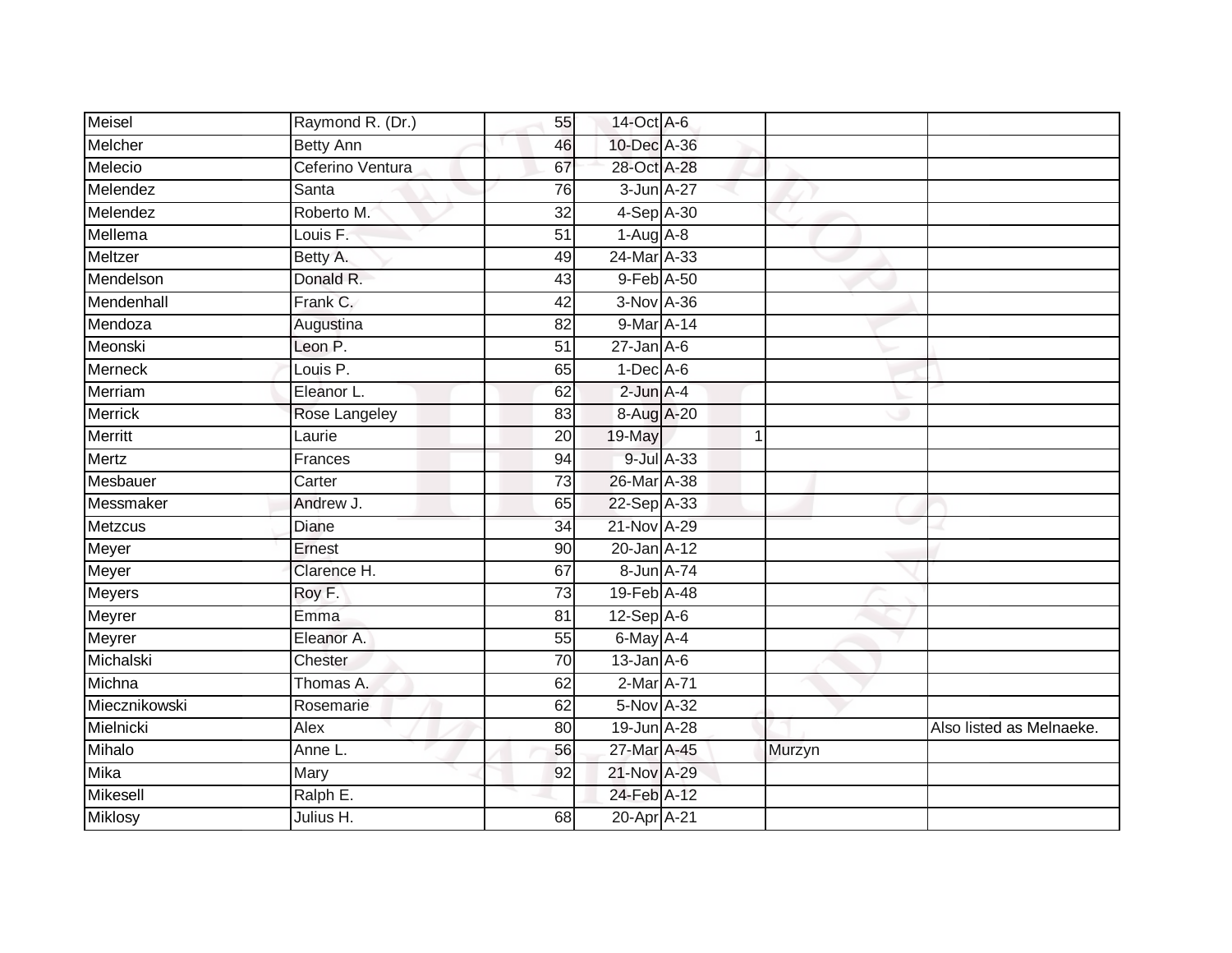| Miklusak        | Eugene J.      | 36              | 22-Jan A-39                 |   |       |  |
|-----------------|----------------|-----------------|-----------------------------|---|-------|--|
| <b>Mikulski</b> | Andrew         | 64              | 4-Aug                       | 1 |       |  |
| <b>Mikuly</b>   | John James     | 33              | 21-Apr A-26                 |   |       |  |
| Mikuta          | William J.     | 49              | 6-Oct A-18                  |   |       |  |
| Milakovic       | Sophia         | 85              | $10$ -Feb $\overline{A-8}$  |   |       |  |
| Milbrandt       | Emil           | 84              | $23 - Sep$ $A-8$            |   |       |  |
| <b>Miles</b>    | Merrill L. Sr. | 61              | 18-Mar A-4                  |   |       |  |
| <b>Miley</b>    | Frank R.       | 68              | 28-Aug A-53                 |   |       |  |
| <b>Miley</b>    | Cora Bell      | $\overline{71}$ | 20-Dec A-89                 |   | Reuhl |  |
| Mill            | Andrew         | $\overline{81}$ | 29-Jun A-85                 |   |       |  |
| Millender       | Essie          | $\overline{51}$ | 7-Feb A-18                  |   |       |  |
| Miller          | Roy R.         | $\overline{31}$ | 5-Mar A-52                  |   |       |  |
| <b>Miller</b>   | Robert V.      | 59              | 26-Sep A-6                  |   |       |  |
| Miller          | <b>Marie</b>   | 65              | 7-Mar A-27                  |   |       |  |
| <b>Miller</b>   | Hazel I.       | 75              | 17-Nov A-39                 |   |       |  |
| <b>Miller</b>   | Elizabeth L.   | 84              | 26-Aug A-8                  |   |       |  |
| Miller          | Earl H.        | 54              | 17-Nov A-39                 |   |       |  |
| <b>Miller</b>   | Donald         | 60              | 11-Aug A-8                  |   |       |  |
| <b>Miller</b>   | Clara M.       | 92              | $2$ -Nov A-46               |   |       |  |
| <b>Miller</b>   | Cecil G.       | 75              | 23-May A-20                 |   |       |  |
| Millikan        | Adelaide R.    |                 | 16-Oct A-26                 |   |       |  |
| <b>Millo</b>    | Anna           |                 | 16-Sep A-12                 |   |       |  |
| Mills           | Eugene         | 30              | 20-Dec                      | 1 |       |  |
| Mills           | Calvert R.     | 68              | 23-Feb A-20                 |   |       |  |
| Milne           | Lester A.      | 80              | $10$ -Mar $\overline{A}$ -4 |   |       |  |
| Milne           | Eva            | 78              | 6-Aug A-41                  |   |       |  |
| Minch           | Joseph         | $\overline{91}$ | 24-Oct A-10                 |   |       |  |
| Minch           | Ella I.        | 87              | 11-Dec A-59                 |   |       |  |
| <b>Minchuk</b>  | Elaine J.      | 32              | 16-Sep A-12                 |   |       |  |
| Mindala         | Julia          | 85              | 23-Sep A-8                  |   |       |  |
| Mirda           | Mike           | 75              | 7-Jul A-6                   |   |       |  |
| Mishler         | Daniel E.      | 21              | 6-Oct                       | 1 |       |  |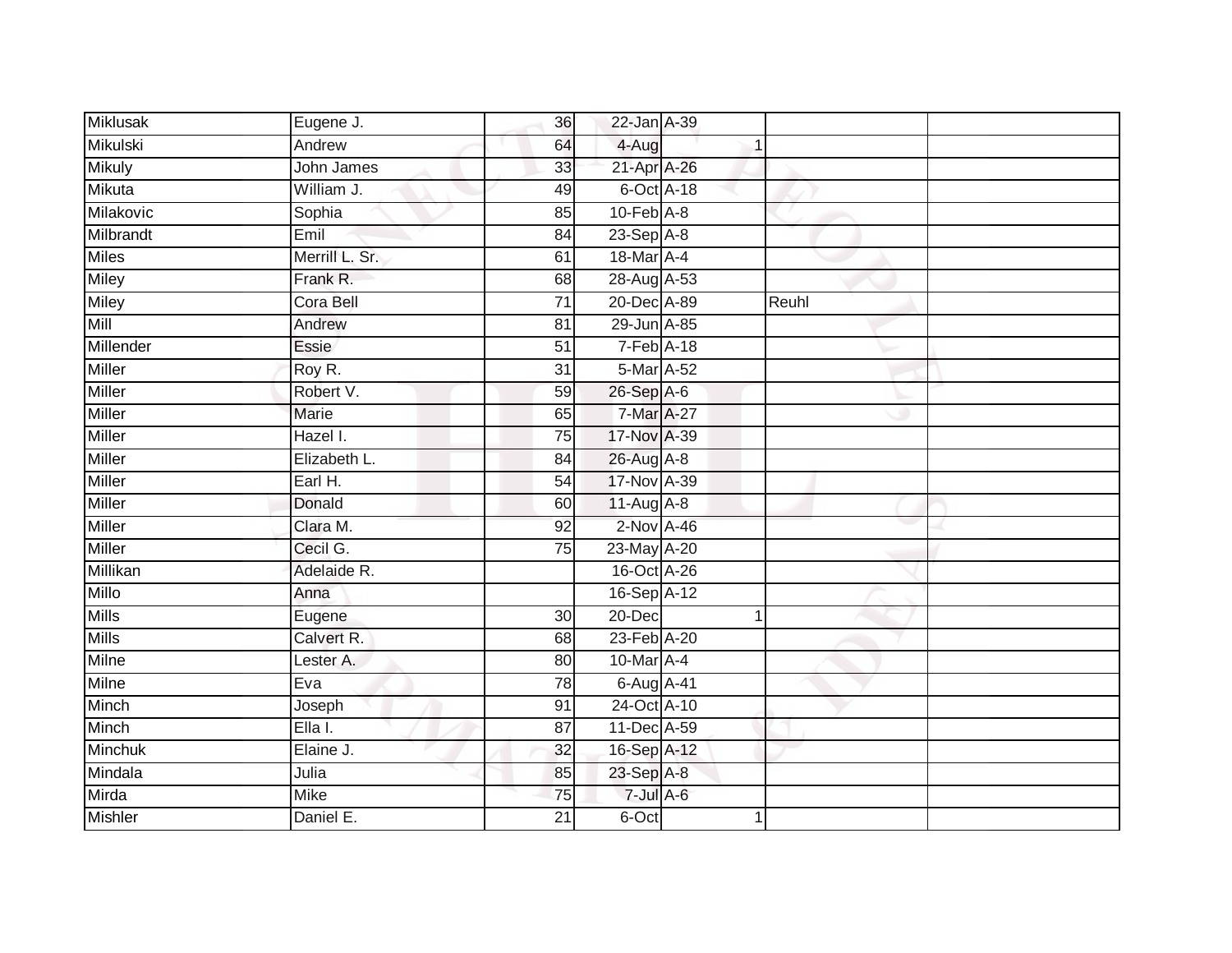| Misichko        | William                | 76              | 3-Mar A-14                    |      |      |  |
|-----------------|------------------------|-----------------|-------------------------------|------|------|--|
| <b>Misiolek</b> | Joseph J.              | 53              | $14$ -Jan $A$ -6              |      |      |  |
| Miskiewicz      | Chester J.             |                 |                               |      |      |  |
|                 |                        | 78              | 30-Apr A-32                   |      |      |  |
| Mitch           | George L.              | 78              | $11$ -Jun $A-24$              |      |      |  |
| Mitchell        | Matilda (Babe)         | $\overline{37}$ | 8-Dec A-18                    |      |      |  |
| Mitchell        | <b>Henry Louis</b>     |                 | $11$ -Feb $\overline{A-4}$    |      |      |  |
| Mitchell        | Harvey L.              | 63              | 17-Mar A-27                   |      |      |  |
| Mitchell        | Eldon W.               | 59              | 24-Feb <sup>A-12</sup>        |      |      |  |
| Mitchell        | Barbara Jean           | 30              | 23-Oct A-28                   |      | Reed |  |
| <b>Mitckess</b> | William (Billy)        | 47              | 26-Dec A-4                    |      |      |  |
| <b>Mizerik</b>  | George J.              | 51              | 16-Mar A-53                   |      |      |  |
| <b>Moats</b>    | <b>Gerald Edwin</b>    | 60              | 20-Dec A-89                   |      |      |  |
| <b>Molck</b>    | Dorothy Mae            | 54              | 5-Oct A-74                    |      |      |  |
| Moll            | Harry P. (D.D.S.)      | 49              | 22-Aug A-31                   |      |      |  |
| Molnar          | Andrew                 | 69              | 18-Aug A-6                    |      |      |  |
| Molsberger      | Evelyn E.              | 65              | $27 -$ Jul $\overline{A}$ -22 |      |      |  |
| Molson          | Mary M.                |                 | 4-Sep A-30                    |      |      |  |
| Monczka         | Donald                 | 39              | 26-Nov A-21                   |      |      |  |
| Mone            | Gerald F.              | 31              | 6-Aug A-41                    |      |      |  |
| Monsha          | Miles P.               | 79              | 25-Apr A-30                   |      |      |  |
| Moody           | <b>Lucille Mildred</b> | 61              | 16-Dec A-10                   |      |      |  |
| Moore           | Sandra A.              | 24              | 20-Dec                        | 1    |      |  |
| Moore           | Ruby Lee               | 56              | 8-Dec A-18                    |      |      |  |
| Moore           | Linda M.               | 72              | $14$ -Jan $A$ -6              |      |      |  |
| Moore           | Joyce A.               |                 | 22 Novmeber<br>30             | A-30 |      |  |
| Moore           | Ernest                 | 52              | 13-Apr A-56                   |      |      |  |
| Moran           | James H. Sr.           | 66              | 20-Dec A-89                   |      |      |  |
| Moran           | Edward J.              | 101             | $5$ -Jan A-64                 |      |      |  |
| Morenz          | Arthur W. Sr.          | 73              | 5-May A-30                    |      |      |  |
| Mores           | Mary                   | 84              | $2$ -Jun $A-4$                |      |      |  |
| Mores           | Agnes                  | 70              | 25-Jun A-22                   |      |      |  |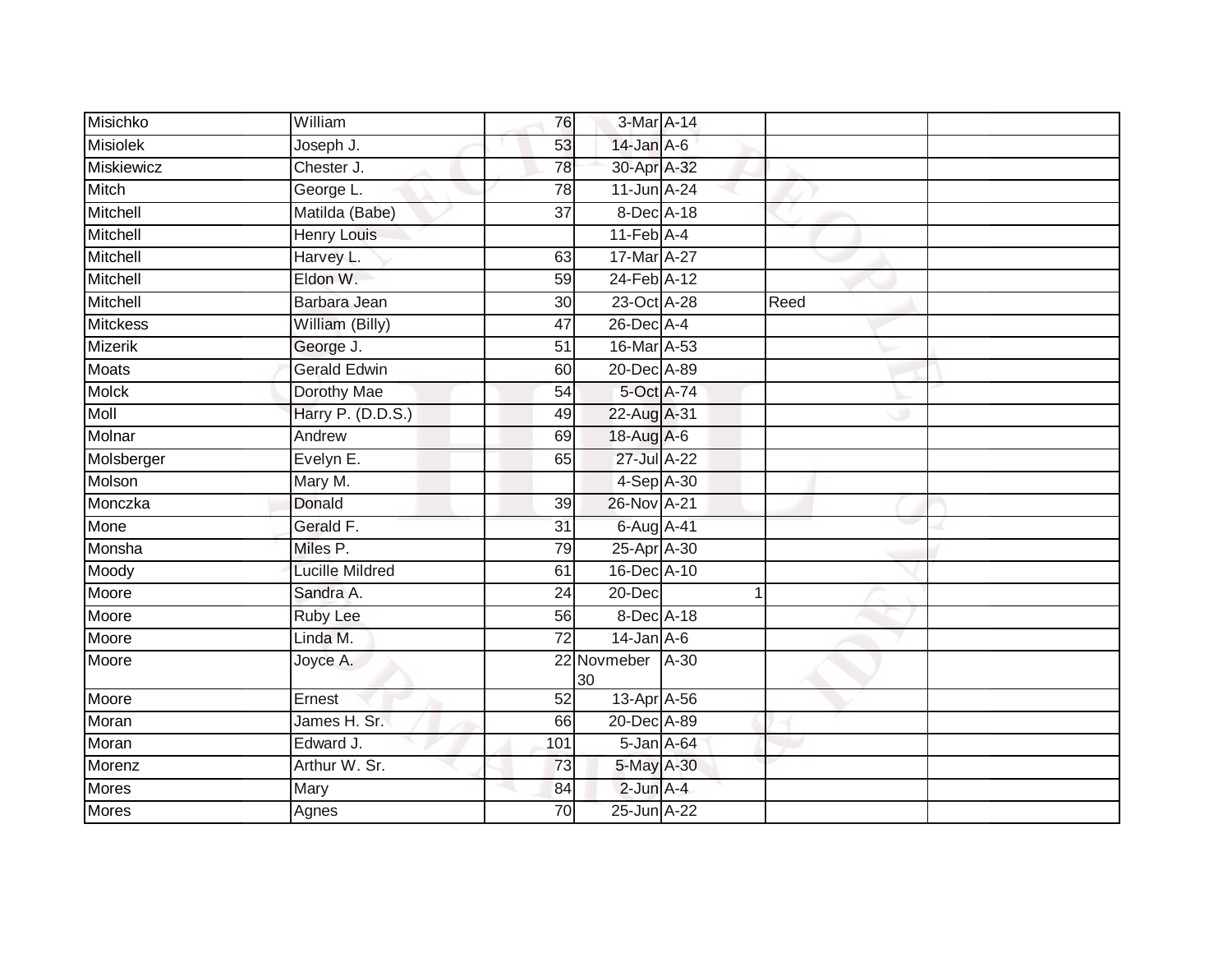| Morgan           | Nick G.             | 77              | 19-Jun A-28      |              |  |
|------------------|---------------------|-----------------|------------------|--------------|--|
| Morgan           | Leroy Jr.           | 43              | 28-Apr           |              |  |
| Morgan           | Ella Jean           |                 | 28-Apr           | $\mathbf{1}$ |  |
| Morgan           | Elinor A.           | 98              | 24-Oct A-10      |              |  |
| Moritz           | Charles A. (Sonny)  | $\overline{70}$ | 13-Apr A-56      |              |  |
| <b>Morris</b>    | Ralph J. (Jack)     | 69              | 19-Aug A-4       |              |  |
| Morris           | Lloyd (Rev.)        | 56              | 4-May A-87       |              |  |
| Morris           | <b>Earnest Lee</b>  | 51              | 19-Nov A-32      |              |  |
| Morris           | Dorsey              | 25              | 16-Sep A-12      |              |  |
| Morrissey        | Frances             | 74              | 17-Aug A-74      |              |  |
| Moses            | <b>Rose Marie</b>   | 43              | $7$ -May A-42    |              |  |
| Moses            | Jennie Knapp        | 59              | 28-Oct A-28      |              |  |
| Mosgrove         | Mary V.             | 75              | 3-Jun A-27       |              |  |
| <b>Moskalick</b> | Alphone E. (Hoffie) | 61              | $1$ -Jun $A$ -83 |              |  |
| Mosley           | Lamond              | 16              | 15-Oct           | $\mathbf 1$  |  |
| Mosley           | Katherine           | 32              | 14-Feb           | -1           |  |
| Mosora           | Joan A.             | 46              | 20-Dec A-89      |              |  |
| <b>Moss</b>      | Milton N.           | 55              | 28-Feb A-40      |              |  |
| Moss             | Benjamin (Ben)      | 83              | 25-Jun A-22      |              |  |
| Mossell          | Caroline            | 66              | 5-Jan A-64       |              |  |
| Motley           | Willie              |                 | 24-Nov A-43      |              |  |
| Moynihan         | Timothy             | 69              | 27-Apr A-52      |              |  |
| Mravinac         | Frank Sr.           | 84              | 18-Apr A-12      |              |  |
| <b>Mudlaff</b>   | Paul J.             | 78              | $1$ -Jun $A$ -83 |              |  |
| Muehlman         | Carl F. Sr.         | 69              | 20-Jan A-12      |              |  |
| Mulholland       | Marie T.            | 87              | 16-Sep A-12      |              |  |
| Mullen           | <b>Ethel Lena</b>   | 84              | $2$ -Dec $A-8$   |              |  |
| Muller           | Adela K.            | 83              | 12-Jun A-53      |              |  |
| Mulligan         | Mary V.             |                 | $21$ -Jan $A-4$  |              |  |
| <b>Mullins</b>   | Ray                 | 66              | 3-Oct A-33       |              |  |
| Mundo            | Margaret L.         | 58              | 18-May A-24      |              |  |
| Muniz            | Andrew              | $\overline{72}$ | $21$ -Jan $A-4$  |              |  |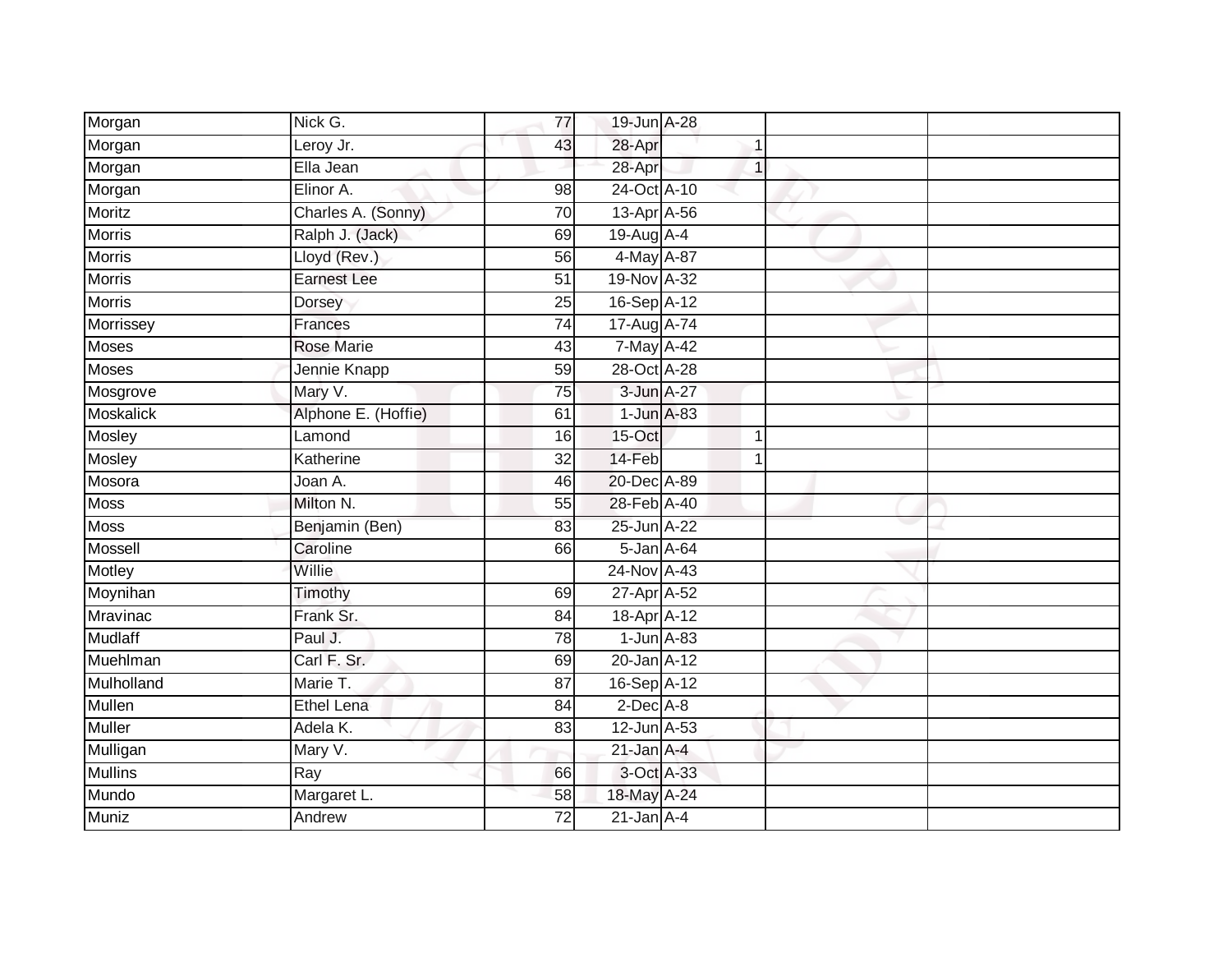| Murphy           | Thomas                | 51              | 4-Apr A-24      |            |          |  |
|------------------|-----------------------|-----------------|-----------------|------------|----------|--|
| Murphy           | Preston (Rev., C. M.) | 74              | 7-Feb A-18      |            |          |  |
| <b>Murphy</b>    | Margie R.             | 97              |                 | 6-Jul A-59 |          |  |
| Murphy           | Edward J.             | $\overline{73}$ | 16-Jan A-30     |            |          |  |
| <b>Murrow</b>    | William               | $\overline{15}$ | $24$ -Jun $A-6$ |            |          |  |
| <b>Muskin</b>    | George Sr.            | 58              | 12-Jan A-87     |            |          |  |
| <b>Mutke</b>     | Henry J.              |                 | 17-Apr A-24     |            |          |  |
| <b>Myers</b>     | Edsel V.              | 60              | 24-Nov A-43     |            |          |  |
| <b>Myers</b>     | <b>Charles Lynn</b>   | 76              | 25-Jun A-22     |            |          |  |
| <b>Mysliwiec</b> | <b>Helen Rose</b>     | $\overline{58}$ | 5-Feb A-30      |            |          |  |
| Nagy             | Zigmond               | 92              | $28$ -Jan $A-4$ |            |          |  |
| Nalezny          | Theodore A. Sr.       | 67              | 8-Sep A-10      |            |          |  |
| Nance            | Donald F.             | 61              | 23-Mar A-26     |            |          |  |
| Nauracay         | Edward A. Sr.         | $\overline{72}$ | 27-Apr A-52     |            |          |  |
| <b>Naus</b>      | Helen C.              | $\overline{54}$ | 23-Jun A-12     |            |          |  |
| Nava             | Pasquel Jr.           | 23              | 25-Aug A-9      |            |          |  |
| Nava             | Erasmo                | $\overline{27}$ | 5-Jun A-45      |            |          |  |
| Navarett         | Luis                  | 105             | 28-Dec          |            | 1        |  |
| Navarro          | Frolian               |                 | 26-Feb A-22     |            |          |  |
| <b>Nealis</b>    | James R.              | $\overline{21}$ | $24 - Aug$      |            | 1        |  |
| <b>Neary</b>     | Paul W.               | 75              | 13-Aug A-42     |            |          |  |
| Nedoff           | Nikola                | 79              | $7$ -Oct $A$ -6 |            |          |  |
| Nedzveckas       | Mary E.               |                 | 27-Feb A-18     |            | Walackis |  |
| Neeley           | Odell Sr.             | 49              | 8-Sep A-10      |            |          |  |
| Neill            | Loretta Riese         | 55              | 17-Jul A-22     |            |          |  |
| Nelson           | $\overline{V}$ erena  | 70              | 19-Jan A-36     |            |          |  |
| Nelson           | John                  | 89              | 16-Apr A-24     |            |          |  |
| Nelson           | James W.              | 59              | 5-Oct A-74      |            |          |  |
| Nelson           | Charles H.            | 62              | 17-Mar A-27     |            |          |  |
| Nelson           | Alice A.              | $\overline{71}$ | 27-Feb A-18     |            |          |  |
| Nemeth           | Joseph J. Sr.         | 66              | 12-Aug A-4      |            |          |  |
| Neri             | Tony M.               | $\overline{19}$ | 18-Sep A-12     |            |          |  |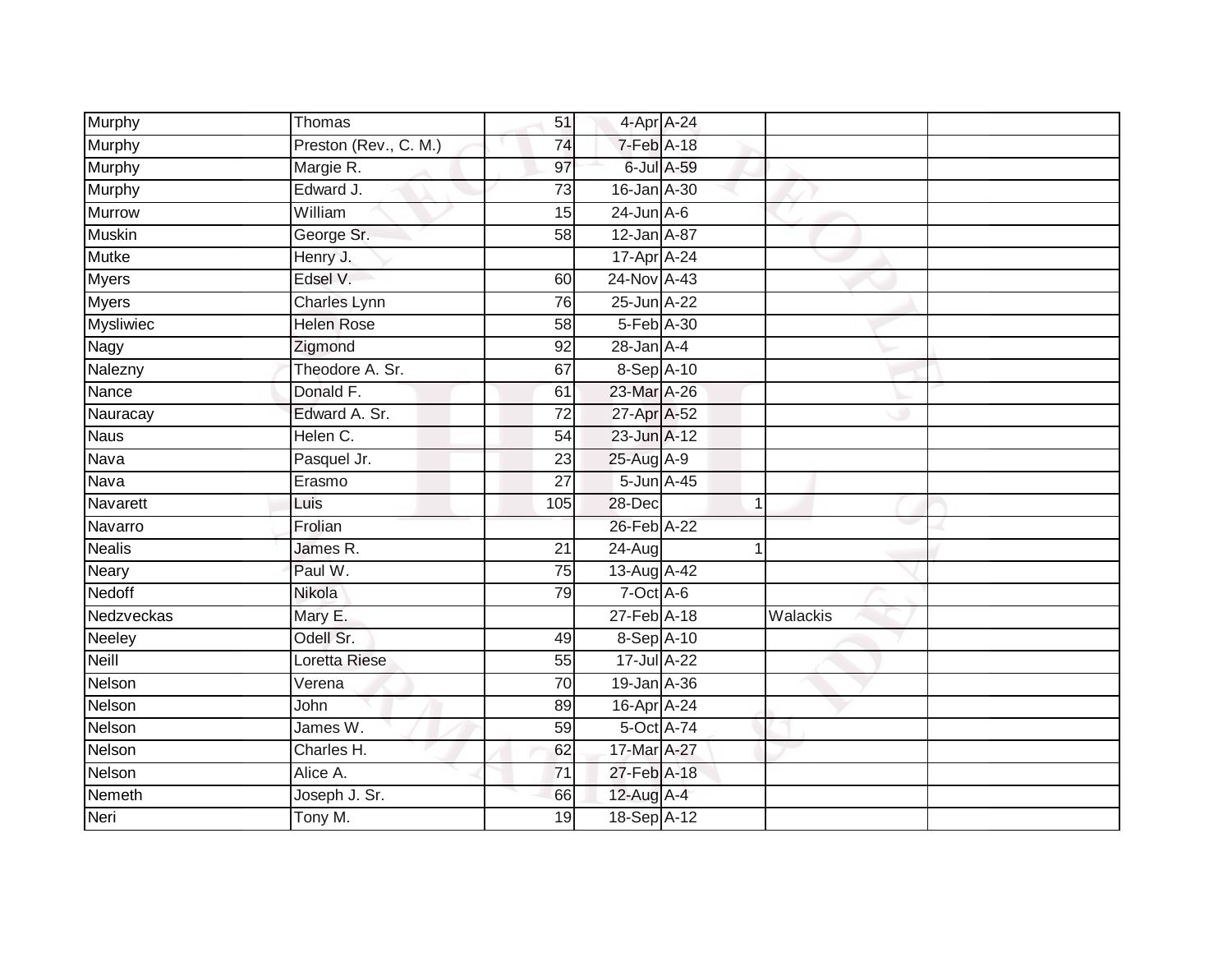| <b>Nestor</b>   | Michael (Mike)       | 86        | 17-Apr A-24      |             |                         |
|-----------------|----------------------|-----------|------------------|-------------|-------------------------|
| Neumann         | Joseph (Capt.)       | 82        | 1-Apr A-8        |             |                         |
| Nevicki         | <b>Balint</b>        | 88        | 18-Dec A-54      |             | Also listed as neviczky |
| Newcomb         | Shawn                | 18 months | 18-Aug           |             |                         |
| Newcomer        | Roscoe O.            | 74        | $11-Aug$ A-8     |             |                         |
| <b>Newell</b>   | Omer <sub>R</sub> .  | 83        | $20$ -Jun $A-8$  |             |                         |
| Newman          | Walter (Butch)       | 83        | 5-Feb A-30       |             |                         |
| Newnum          | Floyd (Bill) (Boots) | 42        | 25-Mar A-29      |             |                         |
| Newsome         | James R.             | 50        | 8-Oct A-23       |             |                         |
| <b>Nichols</b>  | <b>William Clay</b>  |           | 27-May A-14      |             |                         |
| <b>Nichols</b>  | Ellen                | 84        | $2$ -Apr $A$ -40 |             |                         |
| Nicholson       | Helen L.             | 89        | 26-Mar A-38      |             |                         |
| Nickoloff       | Elia                 | 83        | 14-Sep A-79      |             |                         |
| <b>Nickolos</b> | James T.             | 81        | 22-Jun A-78      |             |                         |
| Nicolaisen      | Gustav               | 56        | 4-Mar A-4        |             |                         |
| Niegos          | John                 | 77        | 7-Sep A-50       |             |                         |
| Niekraszewicz   | Antonina             | 75        | 16-Mar A-53      |             |                         |
| Niemeyer        | Clarence F.          | 62        | 8-Sep A-10       |             |                         |
| Niemiec         | Sophie               | 87        | 10-Oct A-21      |             |                         |
| Nietzel         | <b>Betty Ann</b>     | 50        | 29-Jan A-36      | Von Borstel |                         |
| Niezgoda        | Karolina             | 90        | 30-Mar A-26      |             |                         |
| <b>Nitz</b>     | Frank G.             | 49        | 19-Jan A-36      |             |                         |
| Nixon           | Virgus               |           | 16-Mar A-53      |             |                         |
| Noble           | <b>Morris</b>        | 62        | 8-Oct A-23       |             |                         |
| Noce            | John Peter           | 79        | $3-Aug$ A-16     |             |                         |
| Nogacki         | Frank M.             | 72        | $9$ -Dec $A$ -8  |             |                         |
| Noonan          | George Peter         | 83        | $9$ -Jun $A - 8$ |             |                         |
| Norden          | Kenneth R.           | 38        | 29-Jun A-85      |             |                         |
| Norinsky        | <b>Steven</b>        | 18        | 16-Jun 1, A-6    |             |                         |
| Norman          | Jeanette             | 82        | 30-Mar A-26      |             |                         |
| <b>Norris</b>   | Charles R.           | 44        | 26-Feb A-22      |             |                         |
| <b>North</b>    | George               |           | 26-Aug A-8       |             |                         |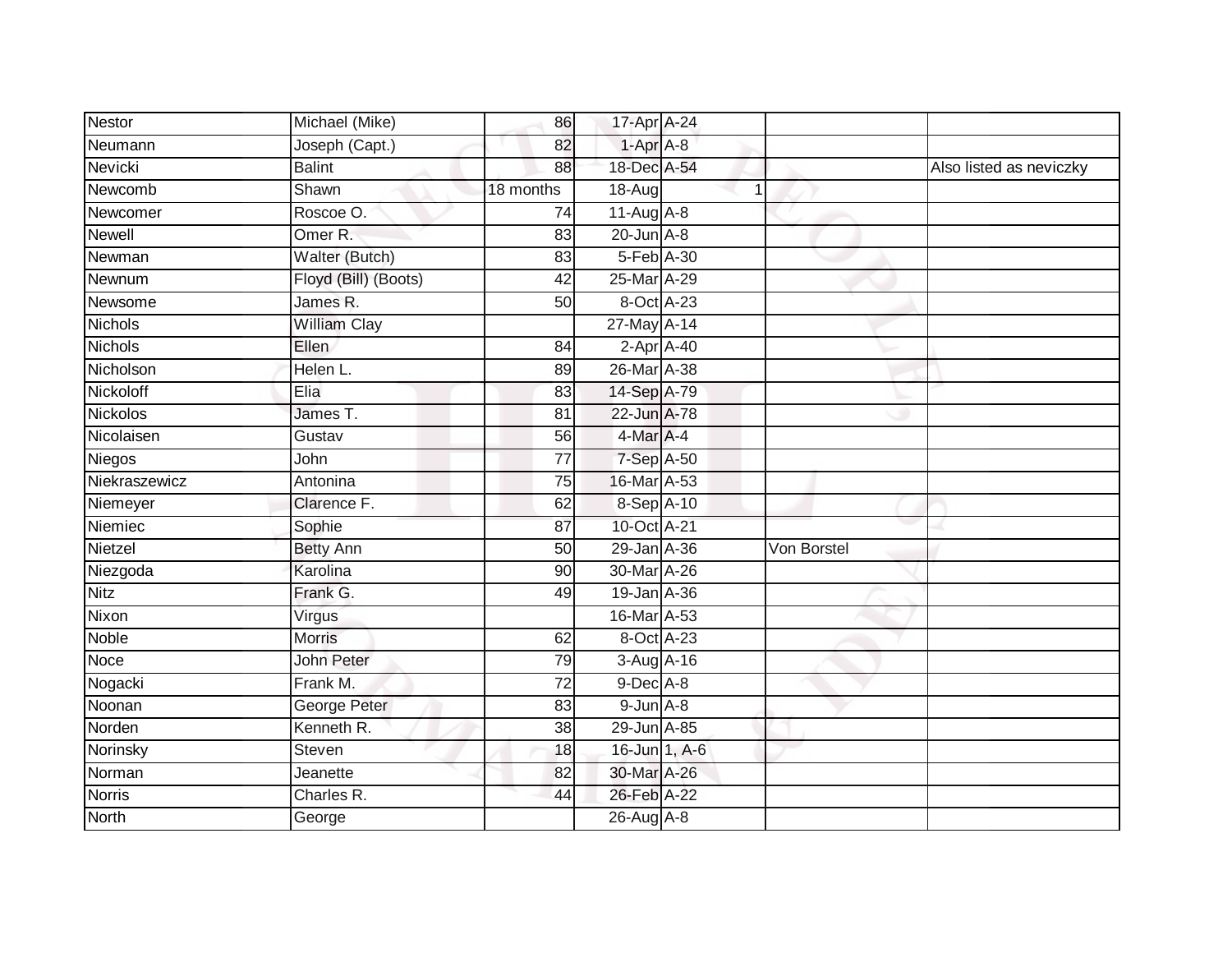| Norwich         | Paul P.           | 54              |                  | $1$ -Jun $A$ -83 |              |  |
|-----------------|-------------------|-----------------|------------------|------------------|--------------|--|
| Novak           | Monica (Minnie)   | 66              | 5-Dec A-35       |                  |              |  |
| <b>Novak</b>    | Lawrence          | 80              | 12-Jun A-53      |                  |              |  |
| Novak           | <b>Barbara</b>    | 56              | 12-Feb A-54      |                  | <b>Bobby</b> |  |
| Novalich        | James Sr.         | 63              | $2-Nov$ A-46     |                  |              |  |
| <b>Novis</b>    | William N. Jr.    | 68              | $24$ -Jun $A-6$  |                  |              |  |
| <b>Nowak</b>    | William N. (Bill) | 56              | 15-May A-30      |                  |              |  |
| Nowak           | DeLories F.       | 42              | 13-Jun A-34      |                  | <b>Budd</b>  |  |
| Nowicki         | Edward M.         | 58              | 29-Sep A-36      |                  |              |  |
| Nowicki         | Clara             | 73              |                  | 1-Oct A-32       | Cirzan       |  |
| <b>Nunn</b>     | Mary J.           | 76              | 24-Apr A-22      |                  |              |  |
| <b>Nutini</b>   | Peter             | 75              | $1-Dec$ A-6      |                  |              |  |
| <b>Nutt</b>     | Della J.          | 52              |                  | 18-May 1, A-24   |              |  |
| Nyland          | Grace (Bea)       | 74              | $10$ -Jan $A$ -6 |                  |              |  |
| Oakley          | Alan E.           | $\overline{21}$ |                  | 18-Apr 1, A-12   |              |  |
| O'Bannon        | David Wayne       | $\overline{27}$ |                  | 10-Dec 1, A-36   |              |  |
| O'Barski        | Harriet           | 75              |                  | 5-Oct A-74       |              |  |
| Oberla          | Lawrence          | 75              | 5-May A-30       |                  |              |  |
| Oberlin         | Adrian F. (Hap)   | 69              | 3-Sep A-55       |                  |              |  |
| Oboy            | Thaddeus J.       | $\overline{74}$ | 13-Jun A-34      |                  |              |  |
| O'Brien         | Lawrence F.       | 59              | 6-Jan A-31       |                  |              |  |
| Ochoa           | Angelina          | 73              | 31-Mar A-33      |                  |              |  |
| O'Connor        | David W.          | 2 days          | $21$ -Oct $A-8$  |                  |              |  |
| O'Dell          | Robert L.         | 54              | 18-Jul A-41      |                  |              |  |
| O'Donnell       | Evelyn M.         | 56              | 10-Jul A-32      |                  |              |  |
| O'Drobinak      | Elizabeth C.      | $\overline{71}$ | 30-Oct A-47      |                  |              |  |
| Oedzes          | Edward            | 80              | 17-Mar A-27      |                  |              |  |
| O'Halla         | Stanley J.        | 72              | 31-Dec A-28      |                  |              |  |
| O'Keefe         | Jennie            | 37              |                  | 9-Jan A-12       |              |  |
| <b>O'Kelley</b> | James III         | 27              | 11-Dec           |                  | 1            |  |
| Okraj           | Mary M.           | 60              | 2-Oct A-24       |                  |              |  |
| Olds            | John              | 59              | 15-Aug A-31      |                  |              |  |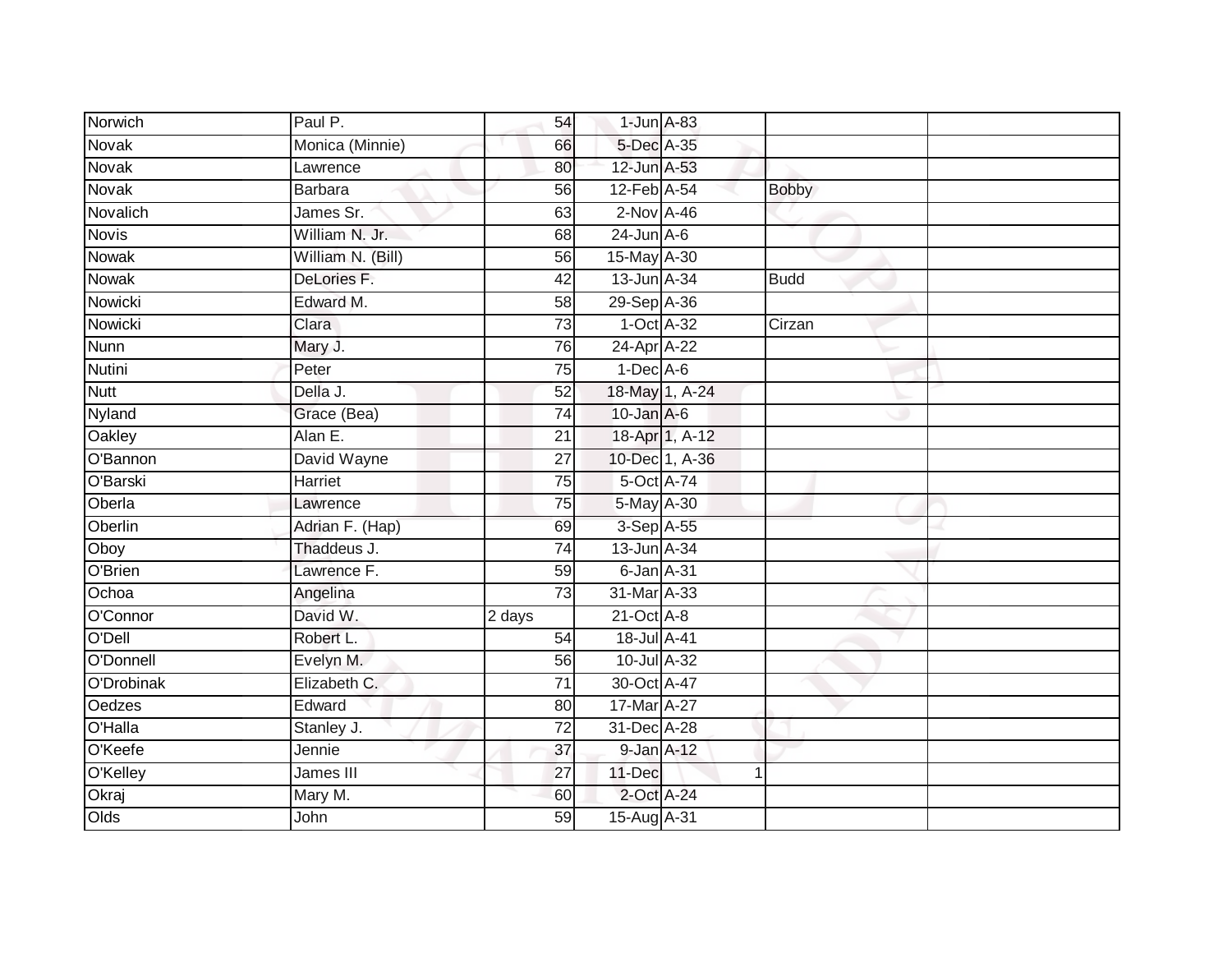| Oliver      | Louis                | 57              | 6-Feb A-24       |  |  |
|-------------|----------------------|-----------------|------------------|--|--|
| Olsen       | Agnes                |                 | 22-Apr A-24      |  |  |
| Olson       | Harry(Red)           | 65              | 16-Dec A-10      |  |  |
| O'Malley    | John J. Sr.          | 61              | 15-May A-30      |  |  |
| Oman        | Anna S.              | 96              | 13-May A-21      |  |  |
| Onderko     | Mary                 | $\overline{71}$ | $10$ -Feb $A$ -8 |  |  |
| O'Neal      | Lester C.            |                 | 16-Mar A-53      |  |  |
| O'Neill     | Paul                 | 70              | 31-Oct A-39      |  |  |
| O'Neill     | Harry                | 83              | 18-Sep A-13      |  |  |
| Oner        | Mae Joyce            | 41              | 4-Nov A-16       |  |  |
| O'Niones    | Dolly L.             | 81              | 8-May A-32       |  |  |
| Opatkiewicz | <b>Stella</b>        | 64              | 9-Apr A-34       |  |  |
| Oppolo      | Catherine            | 74              | 19-Aug A-4       |  |  |
| Orban       | Peter A.             | 66              | 18-Nov A-4       |  |  |
| Orfanos     | Thomas               |                 | $27$ -Jan A-6    |  |  |
| Orich       | Ann                  | 55              | 15-Jan A-28      |  |  |
| Orlowski    | Helen M.             | 56              | 18-Apr A-12      |  |  |
| Orth        | Frank Sr.            | 97              | 29-May A-12      |  |  |
| Ortiz       | Vivian L.            |                 | $31$ -Jan $A-4$  |  |  |
| Ortiz       | Pablo Jr.            | $\overline{21}$ | $21$ -Oct $A-8$  |  |  |
| Osburn      | James Edward         | 53              | 6-Feb A-24       |  |  |
| Osmulski    | Agnes A.             | 78              | 16-Mar A-53      |  |  |
| Ostaszewski | Virginia             | 55              | 30-Jun A-6       |  |  |
| Ostaszewski | <b>Stanley</b>       | 82              | $24$ -Jun $A-6$  |  |  |
| Osterman    | Nellie V.            | 67              | 31-Dec A-28      |  |  |
| Ostrowski   | Matthew J.           | $\overline{78}$ | $1-Dec$ A-6      |  |  |
| Ostrowski   | Chester B.           | 62              | 17-Feb A-10      |  |  |
| O'Sullivan  | <b>Thomas Marvin</b> | 60              | 15-Dec A-39      |  |  |
| Otto        | Harold M.            | 73              | $2$ -Sep $A-26$  |  |  |
| Otvos       | <b>Bertha</b>        | 77              | 18-Nov A-4       |  |  |
| Outler      | <b>Bruce</b>         | 23              | 23-Nov A-81      |  |  |
| Overman     | Lemoine Emerson      | 65              | 4-Apr A-24       |  |  |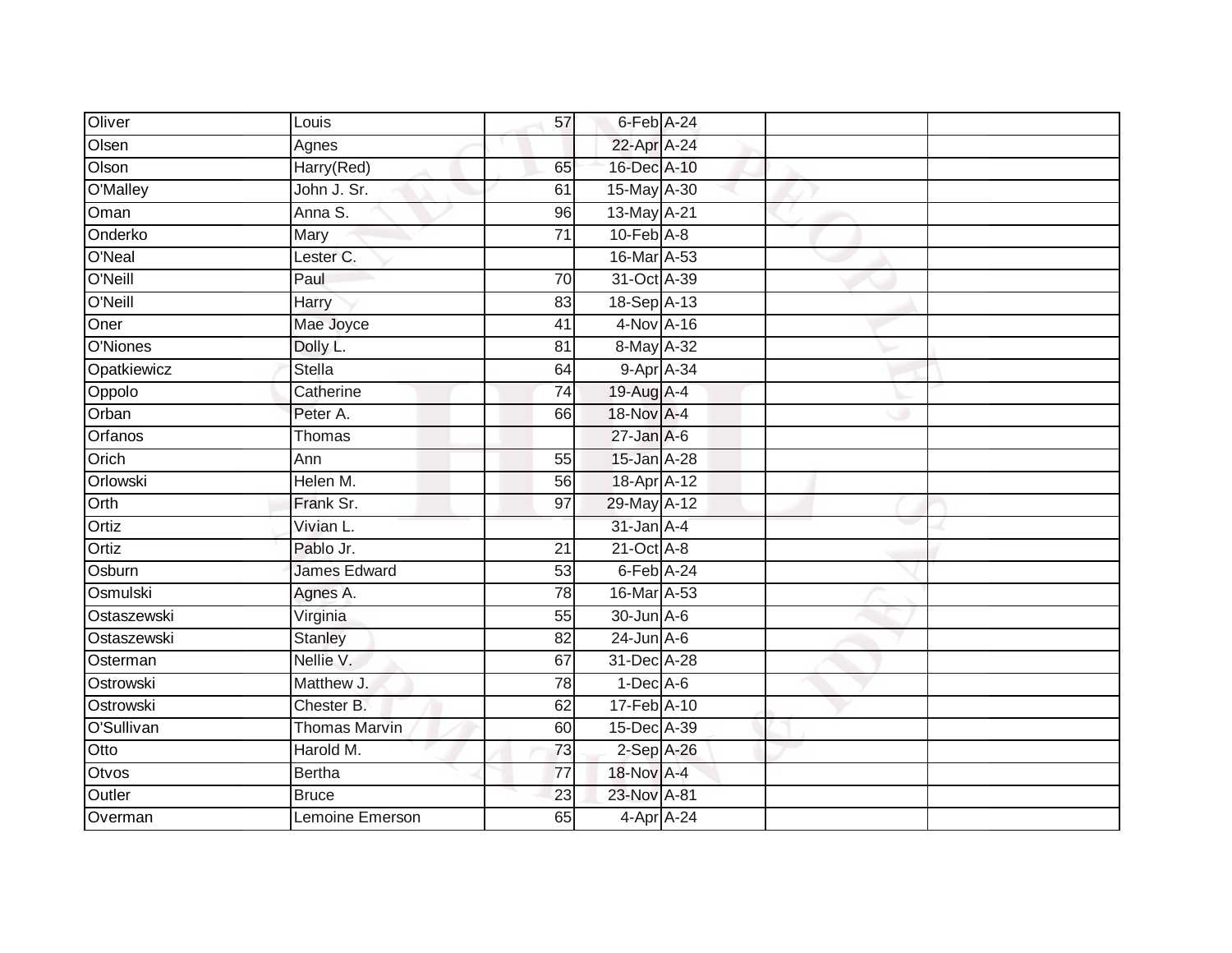| Owanek      | Mary                  | 85              | 13-Nov A-51      |   |             |                   |
|-------------|-----------------------|-----------------|------------------|---|-------------|-------------------|
| Owen        | Wallace V.            | 54              | $2$ -Feb $A-32$  |   |             |                   |
| Owen        | <b>Netta Caroline</b> |                 | 6-Aug A-41       |   | Watts       |                   |
| Owens       | Thomas F.             | 70              | $21$ -May A-38   |   |             | Picture included. |
| Owens       | Gilbert Jr.           | $\overline{45}$ | 17-Feb A-10      |   |             |                   |
| Owens       | <b>Betty</b>          | 82              | 16-Oct A-26      |   |             |                   |
| Oxley       | Marie P.              | 82              | 17-Apr A-24      |   |             |                   |
| Pace        | Jerry A.              | 12              | 26-Jun           | 1 |             |                   |
| Pacific     | Margaret              | 68              | 13-Mar A-12      |   | Kovach      |                   |
| Paczkowski  | <b>Edward John</b>    | 52              | 26-Oct A-84      |   |             |                   |
| Padgett     | Craig                 | 18              | 30-Jul           | 1 |             |                   |
| Pagrazinski | Teofil (Tony)         | 67              | 12-Jan A-87      |   |             |                   |
| Pajak       | Michael               | 56              | $10$ -Feb $A-8$  |   |             |                   |
| Palagyi     | Andy                  | $\overline{73}$ | $13$ -Jan $A-6$  |   |             |                   |
| Paliga      | Ernest F.             | 66              | 25-Aug A-9       |   |             |                   |
| Palmateer   | Mary H.               | 59              | 14-Sep A-79      |   |             |                   |
| Palmer      | <b>Myrtice Brown</b>  | 68              | $2$ -Jan $A$ -65 |   |             |                   |
| Palmer      | <b>Barlow</b>         | 61              | 29-Sep A-36      |   |             |                   |
| Paloney     | William (Bill)        | 44              | $30$ -Jun $A$ -6 |   |             |                   |
| Panka       | Wallace F.            | 67              | 28-May A-45      |   |             |                   |
| Pankovich   | Millicent             | 59              | $7$ -Apr $A$ -23 |   | Crnokrak    |                   |
| Panozzo     | Henry J. (Hank)       | 48              | 21-Apr A-26      |   |             |                   |
| Pappas      | Gust                  | 62              | 21-Oct A-8       |   |             |                   |
| Paprocki    | Emma                  | 74              | 3-Oct A-33       |   |             |                   |
| Parise      | Reno B.               | 72              | $3-Apr$ A-26     |   |             |                   |
| Parish      | Francis E.            | 60              | 14-Mar A-16      |   |             |                   |
| Parker      | John R.               | 43              | 9-Sep A-12       |   |             |                   |
| Parnell     | James                 | $\overline{77}$ | 4-Feb A-31       |   |             |                   |
| Passage     | Genevieve             | 64              | 12-Aug A-4       |   | Niedzielski |                   |
| Pasterczyk  | Marie                 | 80              | 7-Feb A-18       |   |             |                   |
| Pasternak   | Henry                 | $\overline{53}$ | 28-Jul A-22      |   |             |                   |
| Pasyk       | Sophie                | $\overline{78}$ | 14-Oct A-6       |   |             |                   |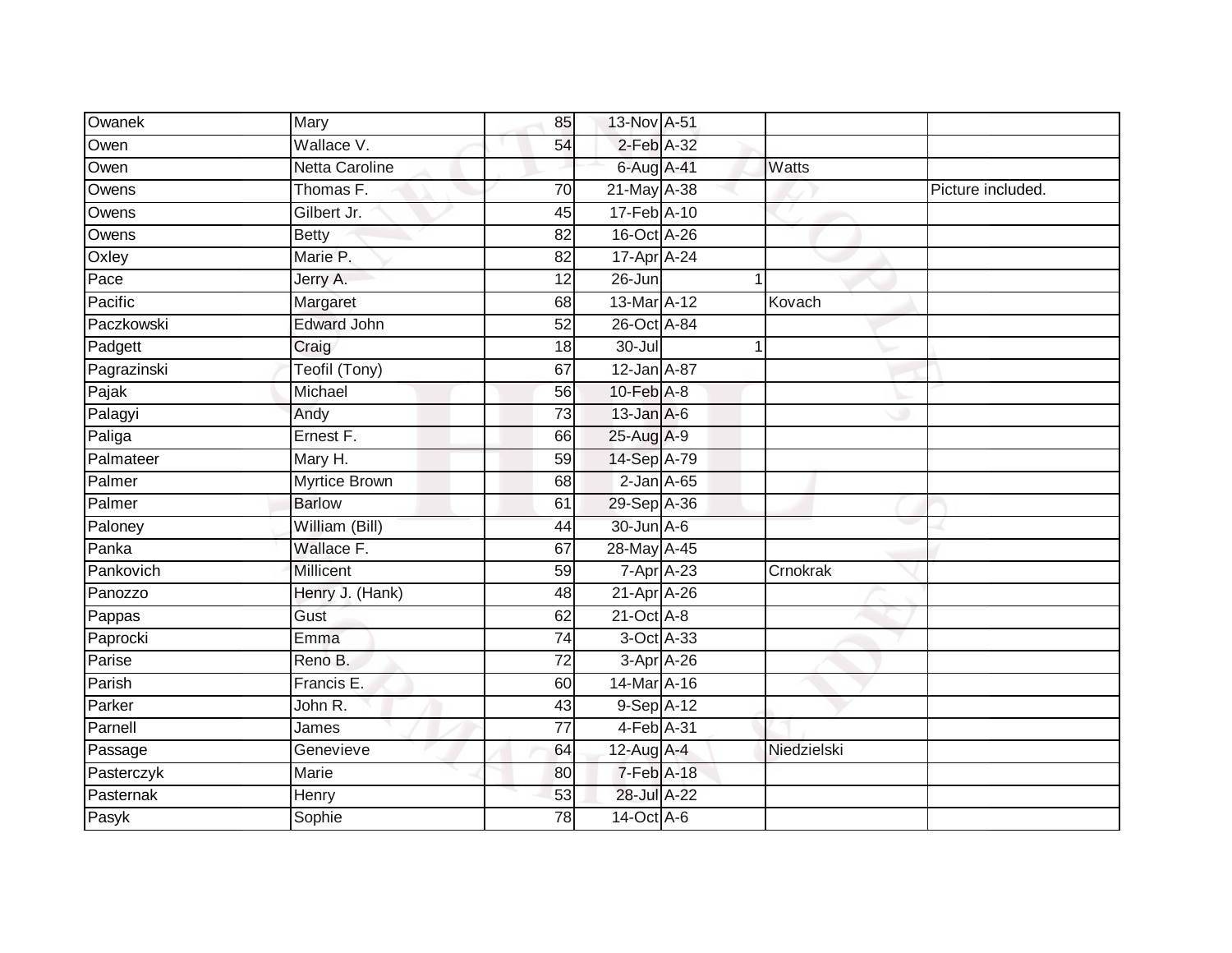| Pasymowski     | Katherine               | 75              | 28-Aug A-53      |                |         |                       |
|----------------|-------------------------|-----------------|------------------|----------------|---------|-----------------------|
| Paszko         | John J.                 | 65              | 24-Oct A-10      |                |         | Also listed as Pasko. |
| <b>Patrick</b> | <b>August (Petrick)</b> | 74              | $27$ -Jan $A-6$  |                |         |                       |
| Pattee         | Mary Katherine          | 42              | 16-Mar A-53      |                |         |                       |
| Patterson      | Jessie L.               | $\overline{24}$ | 29-Sep A-36      |                |         |                       |
| Paul           | Caroline (Lena)         | 78              | 4-Dec A-39       |                |         |                       |
| Pauley         | Jesse L.                | 65              | 18-Jul A-41      |                |         |                       |
| Paulus         | LaVerne P.              | 46              | 21-Sep A-56      |                |         |                       |
| Pavcak         | Mary E.                 |                 | 18-Sep A-12      |                | Weigand |                       |
| Pavich         | John Sr.                | 89              | 8-Aug A-20       |                |         |                       |
| Pavlik         | Michael                 | 20              | 6-Nov            |                |         |                       |
| Payton         | Pearl                   | 67              | $10$ -Nov $A-4$  |                |         |                       |
| Payton         | Mary E.                 | 65              | 23-Oct A-28      |                |         |                       |
| Payton         | Clifton Sr. (Elder)     | 66              | 23-Oct A-28      |                |         |                       |
| Pazanin        | Filip                   | 78              | 29-Jun A-85      |                |         |                       |
| Pazdur         | Joseph M.               | 86              | 31-Dec A-28      |                |         |                       |
| Pearson        | Loretta                 | 25              | $28 -$ Jul       |                | 1       |                       |
| Pearson        | Leonard                 | 5               | $28 -$ Jul       |                |         |                       |
| Pearson        | Leandre                 | $\overline{5}$  | $28 -$ Jul       |                |         |                       |
| Pearson        | Latricia                | $\overline{2}$  | $28 -$ Jul       |                |         |                       |
| Pearson        | Larry                   | $6\,$           | $28 -$ Jul       |                |         |                       |
| Pearson        | Josephine               | 63              | $15 - Jun$       |                |         |                       |
| Pearson        | Anna                    | 81              | 25-Jul A-18      |                |         |                       |
| Pecinka        | Modesta H.              | 79              | 28-Oct A-28      |                | Heide   |                       |
| Peddy          | Ronald R.               | 65              | 5-Aug A-23       |                |         |                       |
| Pedersen       | Elizabeth               | $\overline{77}$ |                  | $3-Apr$ $A-26$ |         |                       |
| Peeler         | Maryellen               | 59              | 13-Jul A-67      |                | Wilder  |                       |
| Peffer         | Elizabeth A.            | 60              | 23-Nov A-81      |                |         |                       |
| Pekarsky       | Morris C.               | 70              | 5-Nov A-32       |                |         |                       |
| Pelcher        | Fred A.                 | 71              | 14-Nov A-32      |                |         |                       |
| Pelczar        | Stanley                 | 64              | 21-Feb A-14      |                |         |                       |
| Pendley        | Virgil T.               | 83              | $10$ -Feb $A$ -8 |                |         |                       |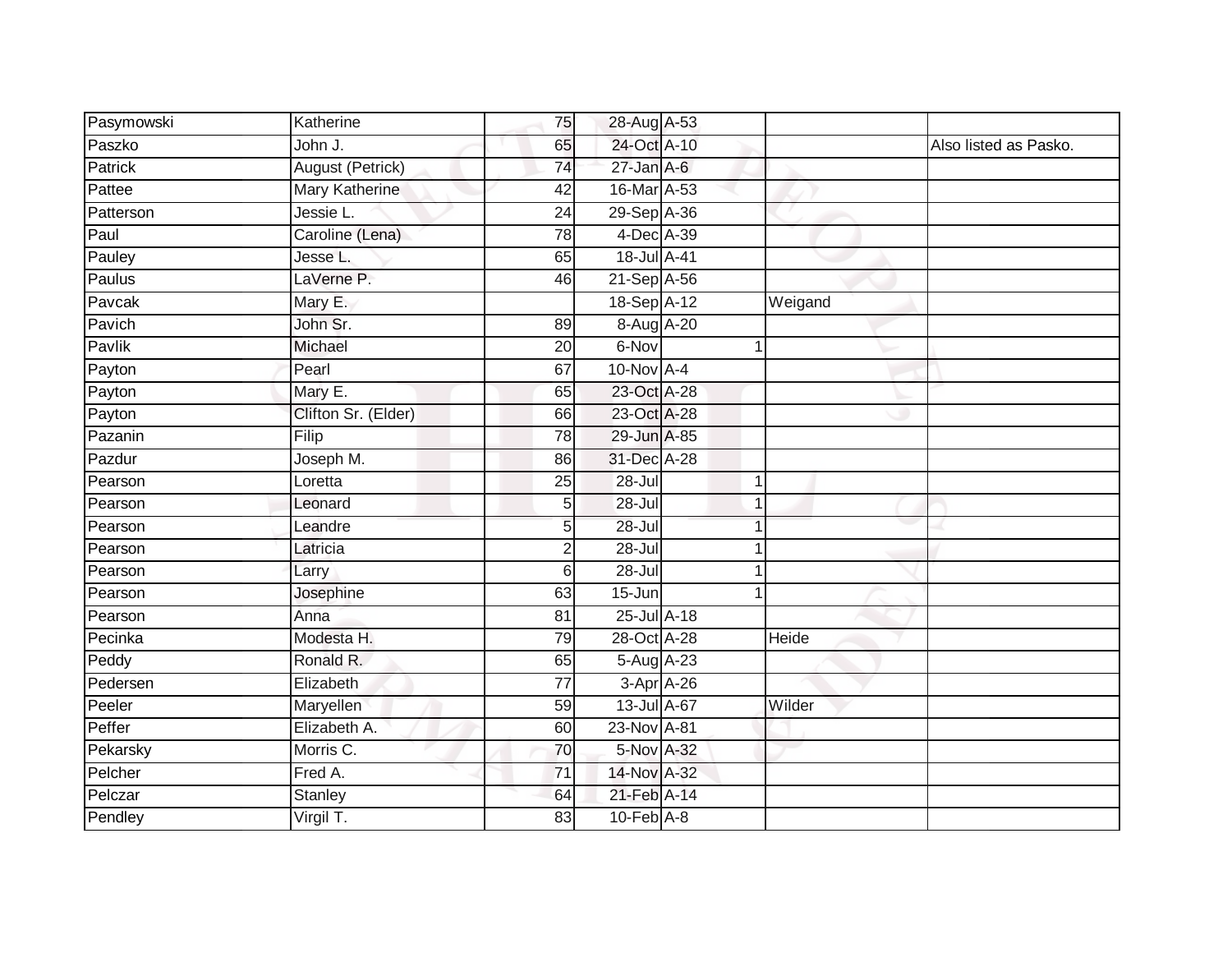| Pennington | <b>Mary Gladis</b> | 58              | 29-Dec A-29       |            | Maddox |  |
|------------|--------------------|-----------------|-------------------|------------|--------|--|
| Perez      | Meliton            | 69              | $13$ -Jan $A-6$   |            |        |  |
| Perez      | Martha             | 21/2<br>months  | 5-Jan A-64        |            |        |  |
| Perkins    | Robert L.          | $\overline{24}$ | $2$ -Oct $A-24$   |            |        |  |
| Perkins    | John W.            | 73              | 2-Mar A-71        |            |        |  |
| Perry      | <b>Willie</b>      |                 | 3-Oct A-33        |            |        |  |
| Perry      | Richard R.         | 59              | 10-Dec A-36       |            |        |  |
| Perry      | Rachel             | $\overline{81}$ | 19-Jan A-36       |            |        |  |
| Perymon    | <b>Helouise</b>    | 69              | 22-Apr A-24       |            |        |  |
| Perzo      | John Jr.           | 68              | 18-Dec A-54       |            |        |  |
| Pesavento  | Angelo             | 58              | $15$ -Jan $A$ -28 |            |        |  |
| Peters     | Ralph H.           | 62              |                   | 3-Jul A-35 |        |  |
| Peters     | Jennie             | 92              |                   | 8-Jul A-23 |        |  |
| Peters     | Herschel O.        | 63              | 4-Mar A-4         |            |        |  |
| Peters     | Frank J.           |                 | 29-Jul A-6        |            |        |  |
| Peters     | Ernest R.          | 67              | 30-Jun A-6        |            |        |  |
| Peterson   | Elva M.            | 61              | 24-Dec A-24       |            |        |  |
| Petho      | Julia              | 84              | 20-Mar A-32       |            |        |  |
| Petricska  | Eva                | 82              | 27-Aug A-43       |            |        |  |
| Petroff    | Mary               | 80              | $7 - Apr$ $A-23$  |            |        |  |
| Petrus     | Steve              | 61              | $2-Nov$ A-46      |            |        |  |
| Petrus     | Kenneth M.         |                 | 30-Nov A-30       |            |        |  |
| Petties    | Warren             | $\overline{21}$ | 3-Mar             | 1          |        |  |
| Pfeffer    | Margaret V.        | 71              | 29-May A-12       |            |        |  |
| Pharms     | <b>David</b>       | 38              | 20-Dec A-89       |            |        |  |
| Phelps     | Darrell            | 25              | 5-Oct             | 1          |        |  |
| Philebaum  | Herbert M.         | $\overline{73}$ | $17-Sep$ A-8      |            |        |  |
| Phillips   | Lewis E.           | 26              | 16-Apr            | 1          |        |  |
| Phillips   | Harold J.          | $\overline{72}$ | 7-Mar A-27        |            |        |  |
| Phillips   | Flora              | 86              | 28-Nov A-10       |            |        |  |
| Phillips   | Barbara E. (Betty) | 55              | 29-Sep A-36       |            |        |  |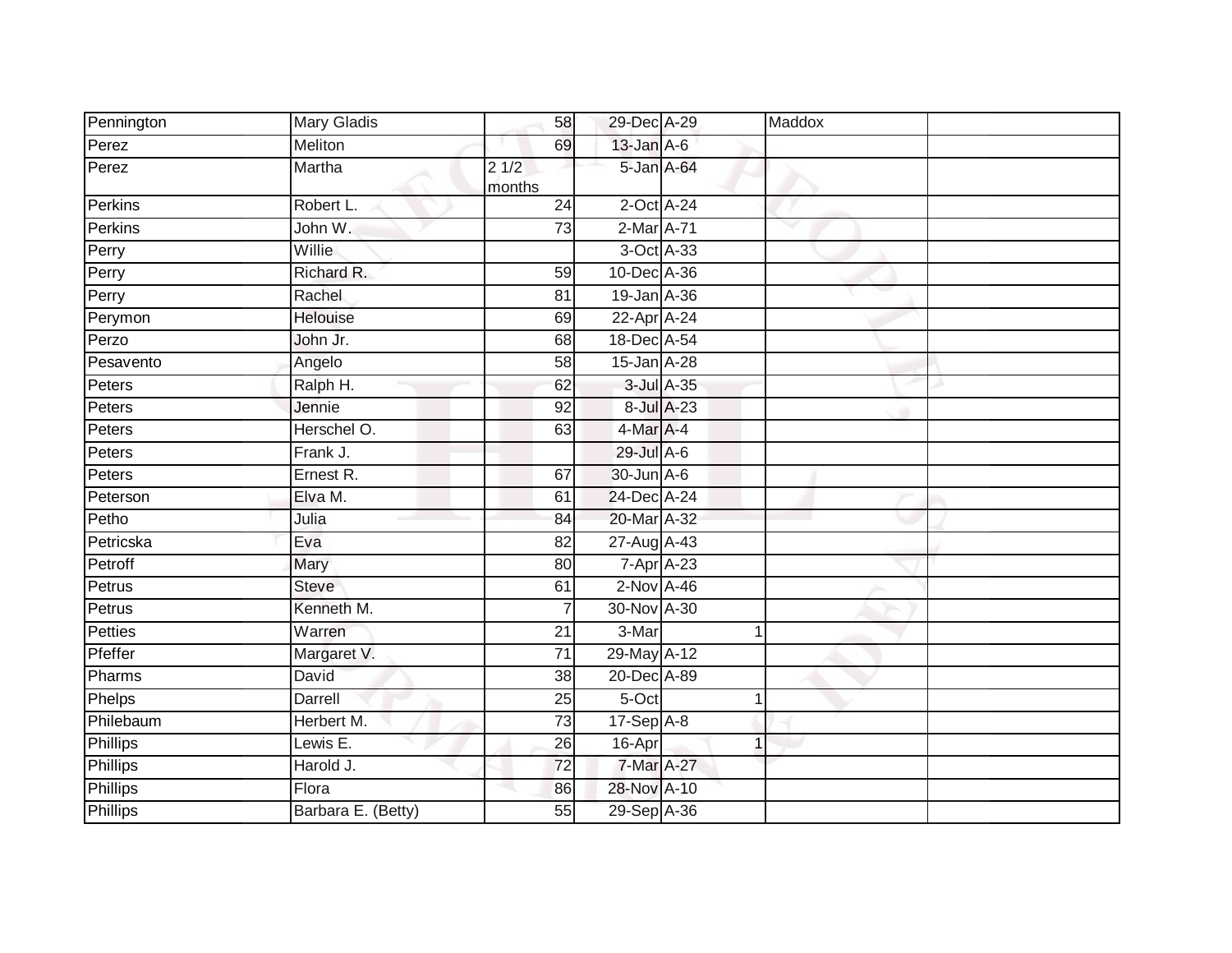| Piccirilli | Dorothy A.            | 56              | 18-Apr A-12       |            |            |  |
|------------|-----------------------|-----------------|-------------------|------------|------------|--|
| Piech      | Irene C.              | 55              | 11-Jun A-24       |            | Gurczewski |  |
| Piekarczyk | Stanley (Pete)        | 49              | 18-Aug A-6        |            |            |  |
| Piekarski  | Richard               | 18              | 16-Jun 1, A-6     |            |            |  |
| Pieniazek  | John                  | 62              | 25-Apr A-30       |            |            |  |
| Piepho     | Gilbert A.            | 63              | 5-Oct A-74        |            |            |  |
| Pierce     | Signe M.              | 73              |                   | 6-Jul A-59 |            |  |
| Piest      | Minnie G.             | 91              | 15-Jan A-28       |            |            |  |
| Pieszchala | Frank J.              | 90              | $23-SepA-8$       |            |            |  |
| Pietrzak   | Albert                | $\overline{81}$ | 14-May A-51       |            |            |  |
| Piffiritti | John                  | 11              | 7-Apr             |            |            |  |
| Piffiritti | David                 | 6               | 7-Apr             |            |            |  |
| Pilipovich | George A.             | 24              |                   | 9-Jul A-33 |            |  |
| Pinarski   | Joseph F.             | 65              | 20-May A-4        |            |            |  |
| Pinkowski  | Max L.                | 67              | 13-Feb A-20       |            |            |  |
| Pinsak     | Frank                 | $\overline{74}$ | 27-Feb A-18       |            |            |  |
| Piotrowski | John                  | $\overline{87}$ | 18-Feb A-29       |            |            |  |
| Piper      | Frank J.              | 75              | 14-Apr A-28       |            |            |  |
| Pittman    | Jack D.               | 43              | 2-Oct A-24        |            |            |  |
| Pityer     | Gabriel               |                 | $11$ -Feb $A$ -4  |            |            |  |
| Pitzer     | Harold L.             | 73              | 3-Dec A-44        |            |            |  |
| Planer     | Edward E.             | $\overline{72}$ | 4-Nov A-16        |            |            |  |
| Platz      | Vernon N.             | 61              | $9 - Jun A - 8$   |            |            |  |
| Plemons    | Carrie L.             | 73              | 31-Jul A-24       |            |            |  |
| Plotka     | John F.               | 82              | 10-Dec A-36       |            |            |  |
| Pluymert   | Jennie                | 67              | $2-Sep$ A-26      |            |            |  |
| Pocci      | Carmella              | 59              | 21-Mar A-22       |            |            |  |
| Pociask    | <b>Stanley (Stas)</b> | 51              | $3 - Jan$ $A - 6$ |            |            |  |
| Poczatek   | Leo $F.$              | 63              | 20-Jun A-8        |            |            |  |
| Poczontek  | Paul M.               | 43              | 20-Nov A-32       |            |            |  |
| Podkul     | Edward (Potts)        | 63              | 2-Oct A-24        |            |            |  |
| Poe        | Catherine R.          | 86              | 7-Nov A-36        |            |            |  |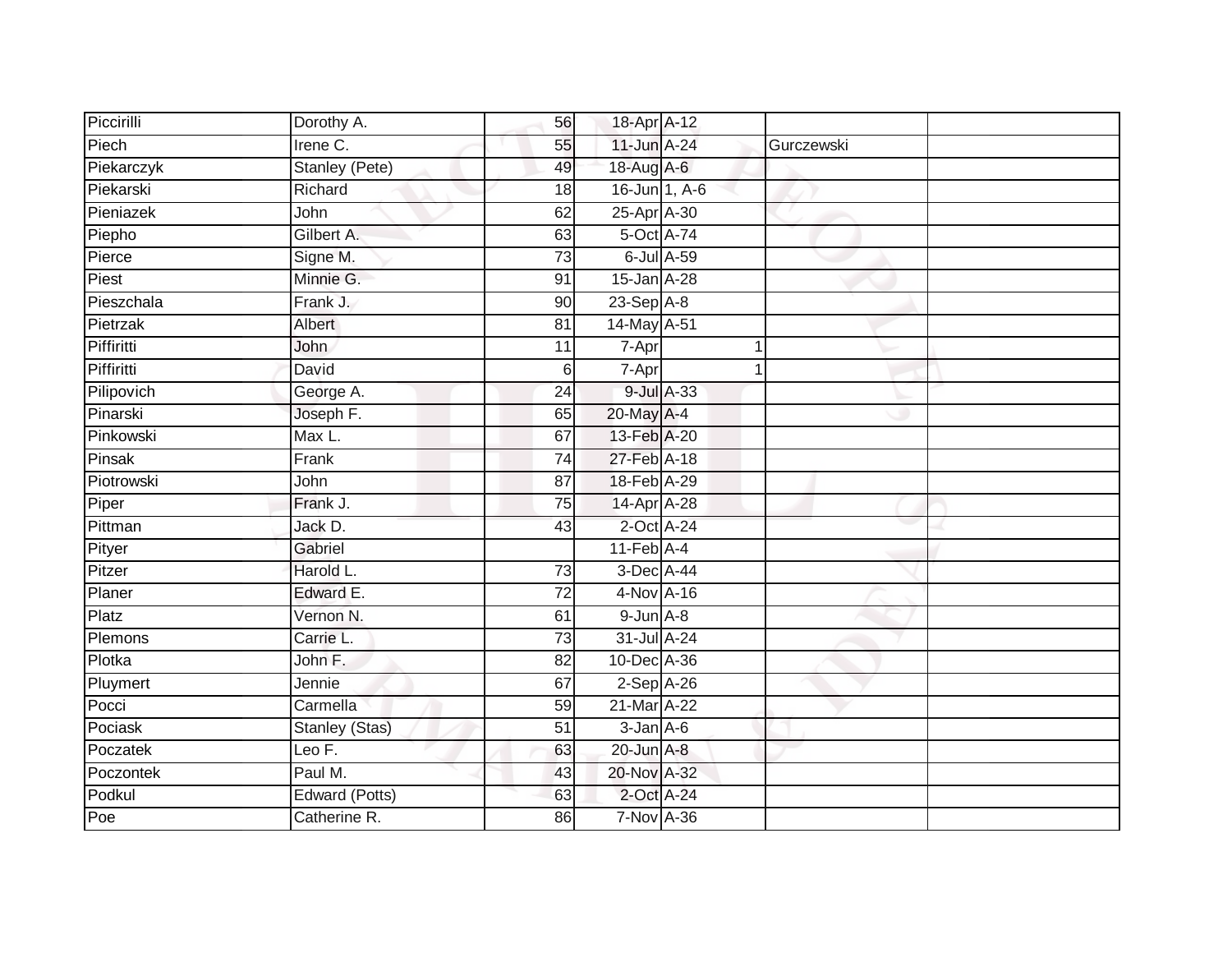| Poland      | Susan Alice           | 86              | 5-Aug A-23                   |                |         |  |
|-------------|-----------------------|-----------------|------------------------------|----------------|---------|--|
| Pollard     | Sam                   | 75              | 28-Nov A-10                  |                |         |  |
| Polson      | Eric W.               | 52              | 15-Oct A-44                  |                |         |  |
| Polus       | Albert K.             | 76              | 28-Jul A-22                  |                |         |  |
| Polys       | Rose                  | 85              | 19-Jun A-28                  |                |         |  |
| Poole       | Naomi L.              | $\overline{71}$ | 14-Dec A-16                  |                |         |  |
| Poole       | <b>Bessie Mae</b>     | $\overline{73}$ | 31-Dec A-28                  |                |         |  |
| Poore       | Duane Donald (Specks) | 64              | 8-Jun A-74                   |                |         |  |
| Popovich    | Elizabeth             | 86              | 20-Mar A-32                  |                |         |  |
| Popp        | Lewis                 | 56              | 10-Mar A-4                   |                |         |  |
| Poprick     | Michael               | 67              | $14$ -Dec $\overline{A}$ -16 |                |         |  |
| Porte       | Cornelia              | 86              | $16$ -Jun $A-6$              |                |         |  |
| Porter      | Rex                   | 51              | 19-Jun A-28                  |                |         |  |
| Porter      | Joe                   | 62              | $2-Sep$ A-26                 |                |         |  |
| Porter      | James H.              | 92              | 4-Jun A-45                   |                |         |  |
| Porter      | Cordalia              | 69              | 15-Sep A-18                  |                | Gouwens |  |
| Portz       | William               | 79              | $9$ -Jan $A$ -12             |                |         |  |
| Postlewaite | <b>Beulah</b>         | 86              | 28-Mar A-27                  |                |         |  |
| Potis       | Susan                 |                 | 17-Jul A-22                  |                |         |  |
| Potter      | Wade H.               | 68              | 21-Apr A-26                  |                |         |  |
| Potts       | Ruth J.               |                 | 15-Jun A-46                  |                |         |  |
| Pouch       | Eva                   | 83              | 31-Dec A-28                  |                |         |  |
| Pouliot     | William O.            | 82              | 4-Feb A-31                   |                |         |  |
| Powell      | William               | 49              | 22-Jul A-12                  |                |         |  |
| Powell      | Patty                 | $9\,$           | 9-Jul                        |                |         |  |
| Powell      | Nancy A.              | 11              | $7 -$ Jul                    |                |         |  |
| Powell      | Martha E.             | 55              | $5 - Jan A - 64$             |                |         |  |
| Powers      | Jimmy                 | 30              |                              | 16-Mar 1, A-53 |         |  |
| Powers      | Bertha J.             | 72              | 23-May A-20                  |                |         |  |
| Powers      | Addie M.              | 68              | 3-Feb A-8                    |                |         |  |
| Prahlow     | Ruth C.               | 75              | 26-Oct A-84                  |                |         |  |
| Pranger     | Herman                | 50              | 28-Oct A-28                  |                |         |  |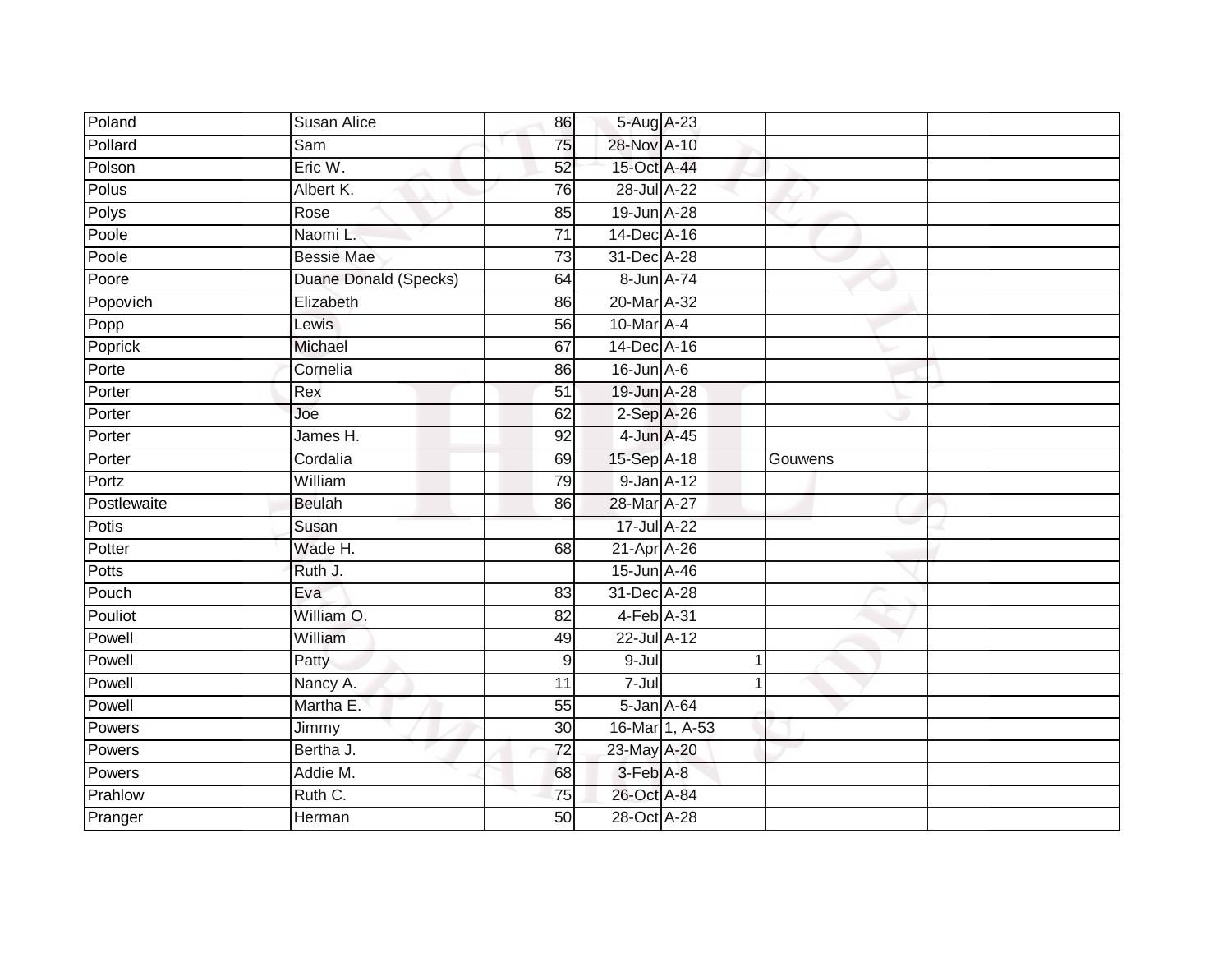| Prehn        | Josephine W.           | 70              | 19-Jun A-28      |                  |         |  |
|--------------|------------------------|-----------------|------------------|------------------|---------|--|
| Press        | <b>Ricky Allen</b>     | 21              | 29-Jun A-85      |                  |         |  |
| Press        | <b>Burdell Winston</b> | $\overline{51}$ | 7-Jan A-4        |                  |         |  |
| Pressley     | Pauline P. (Margaret)  | 50              | 3-Aug A-16       |                  |         |  |
| Preston      | Evelyn                 | 67              | 26-Aug A-8       |                  |         |  |
| Price        | Dorothy                | 57              | $21$ -Jan $A-4$  |                  |         |  |
| Prince       | Edward J.              | 47              | $31$ -Jan A-4    |                  |         |  |
| Prokocki     | Angeline K.            | 87              |                  | $2$ -Jul $A$ -49 |         |  |
| Pruit        | Bethel D.              | 69              | 18-May A-24      |                  |         |  |
| Prunko       | Mary Ann               | $\overline{54}$ | $7 - Apr$ $A-23$ |                  | Vasilak |  |
| Prusiecki    | Anna                   | 69              | $26-Sep$ A-6     |                  |         |  |
| Przybylowicz | Adam S. (Preston)      | 79              | 19-Jun A-28      |                  |         |  |
| Przybylowski | <b>Mark Steven</b>     | 18              | 23-Apr A-22      |                  |         |  |
| Puaca        | Waltraut               | 55              | 15-Jul A-20      |                  |         |  |
| Puaca        | Milka                  | 46              | 16-Jun A-6       |                  |         |  |
| Puchalski    | Anthony M.             | $\overline{55}$ | 27-May A-14      |                  |         |  |
| Pukac        | Anna                   | $\overline{74}$ | 21-May A-38      |                  |         |  |
| Puleo        | Joann                  | 59              | $2$ -Apr $A$ -40 |                  | Scesney |  |
| Pulkowski    | Edward A.              | 53              | 31-Jul A-24      |                  |         |  |
| Puplava      | Stephen Sr.            | 82              | 29-Dec A-29      |                  |         |  |
| Purnick      | Constance H.           | 80              |                  | 6-Jul A-59       |         |  |
| Puskarich    | Samuel                 | 79              | 27-May A-14      |                  |         |  |
| Puskos       | Mary Jane              | 60              | 16-Jan A-30      |                  |         |  |
| Pustelnik    | Stella                 | 62              | 20-Aug A-38      |                  | Krupa   |  |
| Queer        | Victor J.              | 57              | 8-Jan A-23       |                  |         |  |
| Quillin      | Johnnie                | 59              | 10-Sep A-36      |                  |         |  |
| Quinn        | William A. J.          | 83              | 18-Sep A-12      |                  |         |  |
| Quinn        | <b>Raymond Leroy</b>   | 66              | $19-Sep$ A-8     |                  |         |  |
| Quinn        | Mildred                | $\overline{72}$ | 22-May A-28      |                  |         |  |
| Quinn        | Estelle (Stella)       | 77              | 2-Feb A-32       |                  |         |  |
| Radbel       | Minnie                 |                 | 28-Dec A-73      |                  | Kubey   |  |
| Radcliffe    | Fred J. (Pete)         | 59              | $2$ -Dec $A$ -8  |                  |         |  |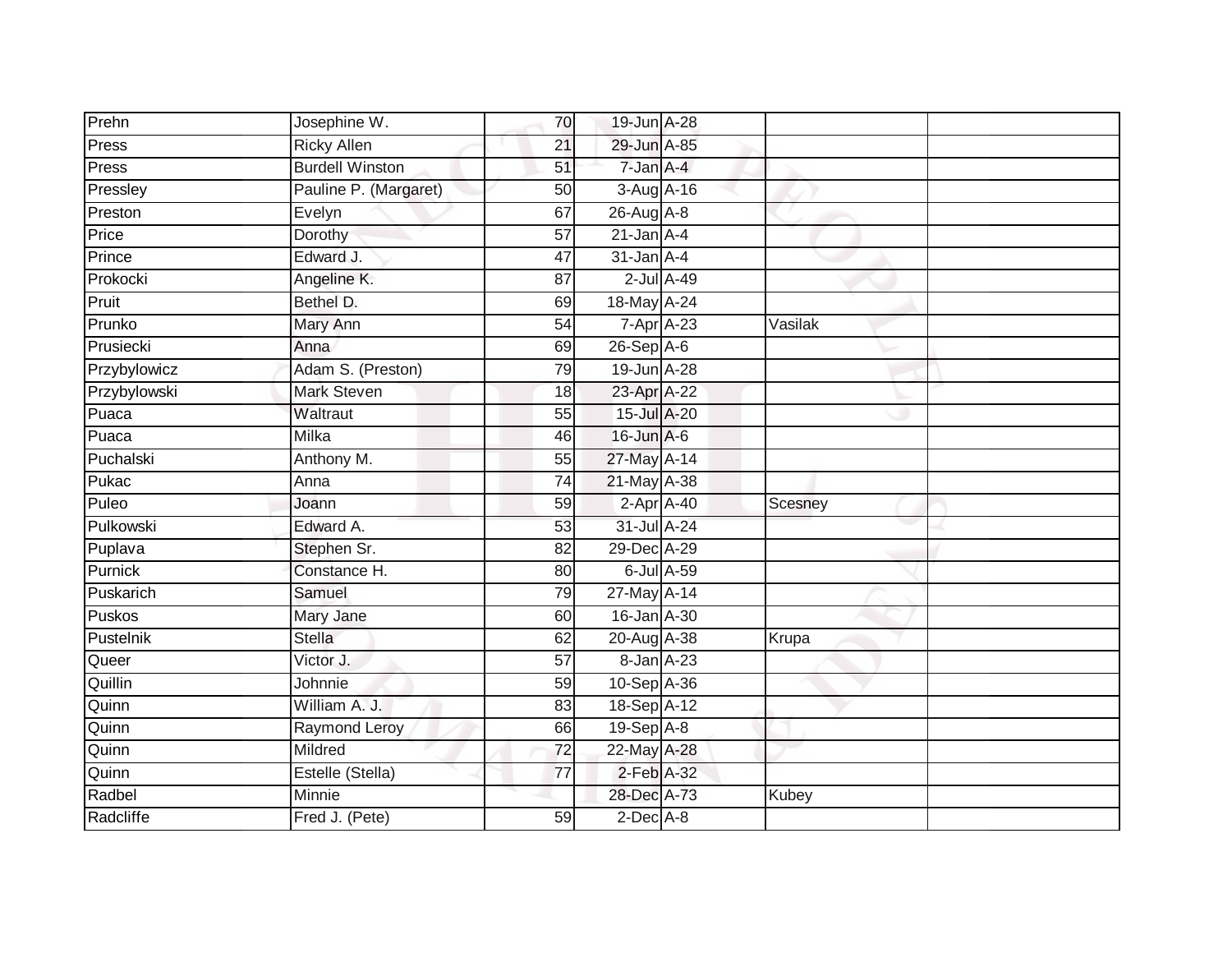| Radecki       | Edward J.           | 46              |                   | 1-Oct A-32 |       |  |
|---------------|---------------------|-----------------|-------------------|------------|-------|--|
| Radford       | Denise              | 21              | 28-Dec            |            |       |  |
| Radilyack     | Anna M.             | 78              | 9-Nov A-53        |            |       |  |
| Radnick       | Fred E. Sr.         | 60              | $7-Feb$ A-18      |            |       |  |
| Radziejewski  | Stella P.           | $\overline{87}$ | 9-Sep A-12        |            |       |  |
| Rahmoeller    | William A.          | 84              | 28-May A-45       |            |       |  |
| Rahn          | Anna                | 89              | 26-Jan A-24       |            |       |  |
| Rajchel       | Mary                | 79              | $9$ -Jan $A-12$   |            |       |  |
| Ramey         | <b>Scott Allen</b>  | 19              | 25-Mar            |            |       |  |
| Ramsey        | Richard John (Rev.) | 52              | 4-Feb A-31        |            |       |  |
| Ramsey        | Earl R.             | 73              | <b>7-Nov A-44</b> |            |       |  |
| Ramsey        | Dorothy             | 50              | $2$ -Feb $A-32$   |            | Lewis |  |
| Ramthun       | Paul L.             | 78              | 19-Jan A-36       |            |       |  |
| Randolph      | Jerome              | 29              | $26$ -Jun         | 1          |       |  |
| Randolph      | Eunice              | 49              | 24-Mar A-33       |            |       |  |
| Randuk        | Sam J.              | 79              | 13-Jun A-34       |            |       |  |
| Rarick        | Jack A.             | 58              | 3-Sep A-55        |            |       |  |
| Rasberry      | Clyde               | 75              | 23-Jul A-32       |            |       |  |
| Rasheta       | Mike (Milan)        | 82              | 3-Dec A-44        |            |       |  |
| Rastovski     | George P.           | 62              | 9-Sep A-12        |            |       |  |
| Rastovsky     | <b>John</b>         | 61              | 5-Dec A-35        |            |       |  |
| Ratke         | Ben D.              |                 | 3-Mar A-14        |            |       |  |
| Ratliff       | Haywood             | 60              | 14-Mar A-16       |            |       |  |
| Rau           | Arthur F. Sr.       | 67              | 17-Nov A-39       |            |       |  |
| Rauchenberger | Lawrence L.         | 72              | $23$ -Jan $A$ -6  |            |       |  |
| Raver         | Vera M.             | 88              | 20-Jan A-12       |            |       |  |
| Ray           | John J.             | 75              | 26-Oct A-84       |            |       |  |
| Ray           | James R.            | 58              | 25-May A-36       |            |       |  |
| Rayski        | Walter              | $\overline{72}$ | 31-Oct A-39       |            |       |  |
| Read          | Martha E.           | 82              | 7-Sep A-50        |            |       |  |
| Reato         | Bert                | 78              | 7-May A-42        |            |       |  |
| Rebenok       | Louis               | 86              | 22-Dec A-4        |            |       |  |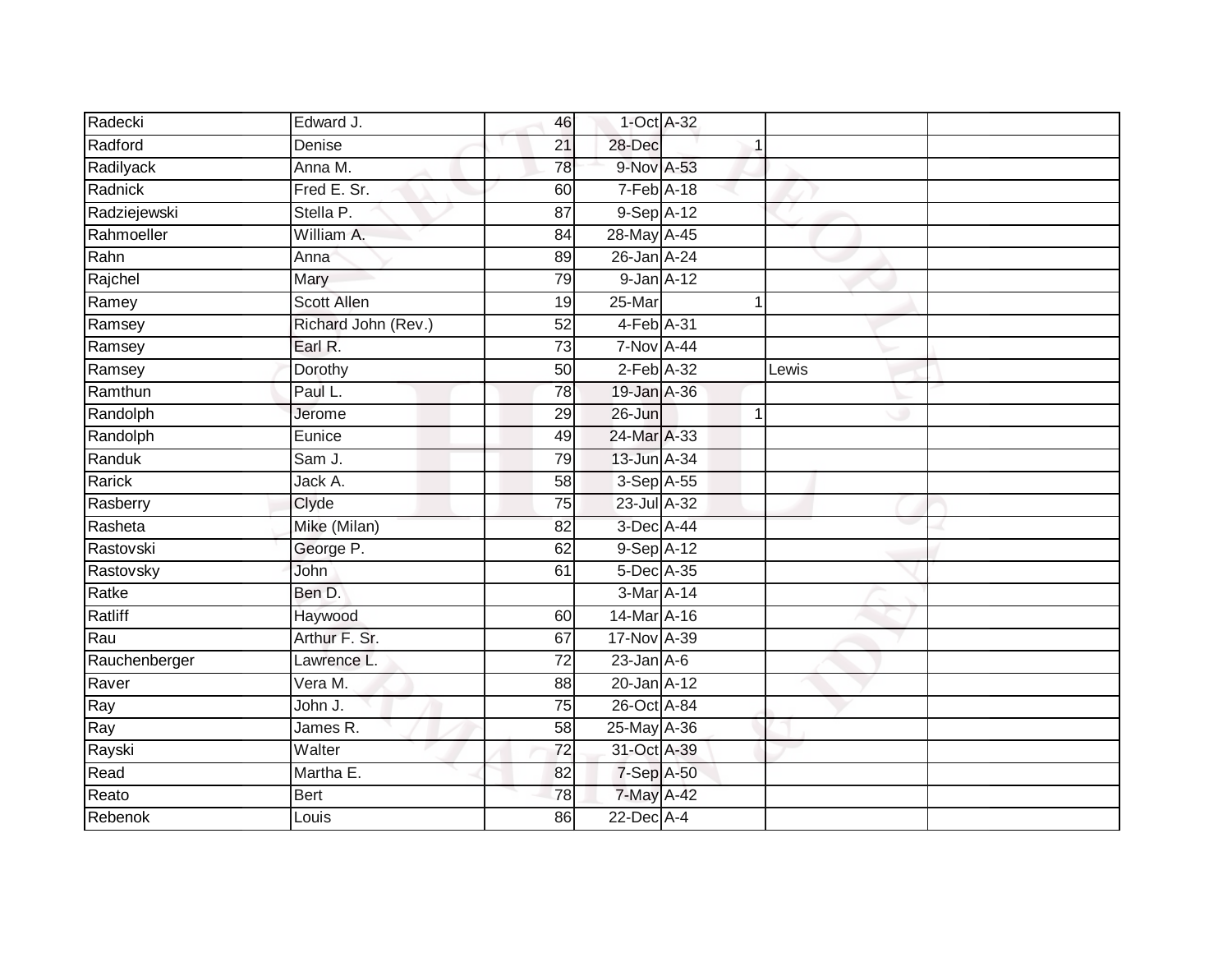| Reed        | Russell E.         | 35              |                  | 22-Jun 1, A-78 |  |
|-------------|--------------------|-----------------|------------------|----------------|--|
| Reed        | Agnes M.           | 76              | 12-Jan A-87      |                |  |
| Rehder      | Fred J.            | 49              | 25-Apr A-30      |                |  |
| Rehm        | Eric Shane         | 5 months        | $2$ -Dec $A-8$   |                |  |
| Reichelt    | Dorothy            | $\overline{58}$ | 18-Nov A-4       |                |  |
| Reid        | Marion M.          | 81              | 9-Feb A-50       |                |  |
| Reid        | Ellen <sup>®</sup> | 89              | 20-Jul A-57      |                |  |
| Reigert     | Jake               | 76              | 23-Mar A-26      |                |  |
| Reilly      | Mary H.            | 75              | $2-Sep$ A-26     |                |  |
| Reinsma     | <b>Martin</b>      | $\overline{75}$ | 6-Oct A-18       |                |  |
| Remlinger   | Barry              | 20              | 6-May A-4        |                |  |
| Renick      | Mary F.            | 84              | 4-Mar A-4        |                |  |
| Renning     | Selma O.           | 92              | $12$ -Sep $A$ -6 |                |  |
| Retegan     | Gligor (George)    | 79              | 24-Feb A-12      |                |  |
| Retzloff    | Anna               | 99              | 17-Jan A-27      |                |  |
| Rex         | Asa                | 48              | 13-Nov A-51      |                |  |
| Reyna       | $l$ nez M.         | $\overline{44}$ | 13-Mar A-12      |                |  |
| Reynolds    | Floyd E.           | 70              | 24-Nov A-43      |                |  |
| Rice        | John F.            | 86              | 6-Oct A-18       |                |  |
| Richard     | Robert R.          | 16              | $26-Sep$ A-6     |                |  |
| Richardson  | Mary Lee           | 57              | 22-May A-28      |                |  |
| Richardson  | <b>Bessie</b>      | $\overline{73}$ | $7 - Jan A - 4$  |                |  |
| Richey      | John               | 50              | 12-Aug           | 1              |  |
| Riebe       | Andrew J.          | 60              | 5-Oct A-74       |                |  |
| <b>Ries</b> | Elsie M.           | 89              | 12-Jan A-87      |                |  |
| Rietman     | John               | 33              | 3-Aug A-16       |                |  |
| Rife        | Harold M.          | 67              | 20-Mar A-32      |                |  |
| Riffer      | Ada                | 89              | 9-Feb A-50       |                |  |
| Rincon      | George O.          | 52              | 13-Oct A-28      |                |  |
| Ringler     | Chester L.         | 69              | 17-Sep A-8       |                |  |
| Rinkenberg  | Hazel J.           | 75              | 30-Mar A-26      |                |  |
| Rippe       | John A.            | $\overline{82}$ | 29-Sep A-36      |                |  |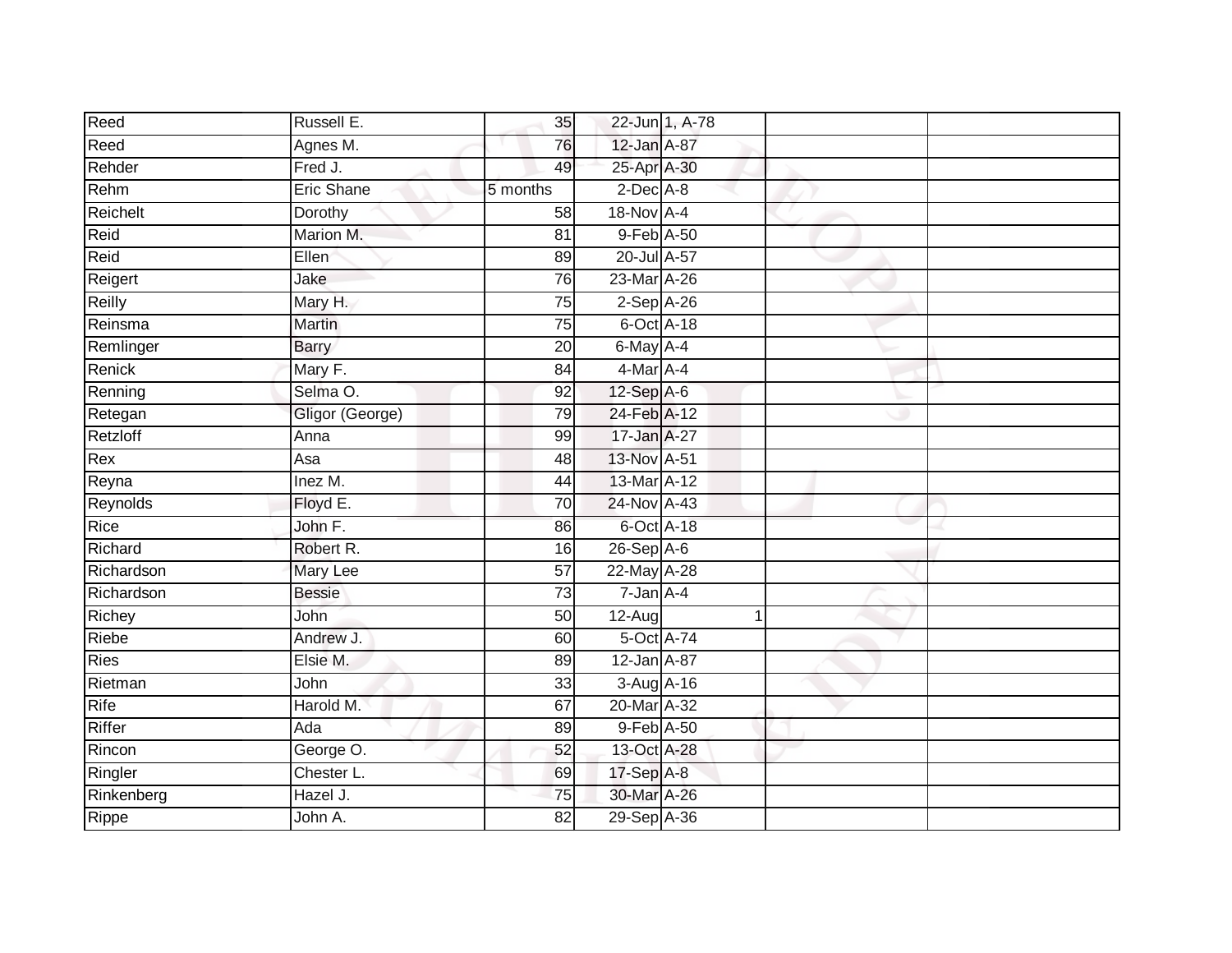| Rippe         | $\overline{C}$ ora A. | 80              | $21$ -Jul A-8    |               |        |  |
|---------------|-----------------------|-----------------|------------------|---------------|--------|--|
| Ritchey       | Margaret R.           | 59              | 28-May A-45      |               |        |  |
| Ritchie       | Nancy F.              | $\overline{30}$ | 9-Sep A-12       |               |        |  |
| Ritter        | Walter                | 84              | 22-Jul A-12      |               |        |  |
| Rivera        | Lazaro                | 29              | $24-Feb$         |               | 4      |  |
| Rivera        | <b>Betty</b>          | $\overline{31}$ | $22-Sep$         |               |        |  |
| Robb          | Cyril B.              | 76              | 28-Oct A-28      |               |        |  |
| Robenhorst    | Paul W.               | 76              |                  | 9-Jul A-33    |        |  |
| Roberson      | Mattie                | 85              | 22-Jul A-12      |               |        |  |
| Roberson      | Anna F.               | 63              | 24-Mar A-33      |               | Shultz |  |
| Roberts       | Allen C.              | 76              | $2$ -Nov $A-46$  |               |        |  |
| Robertson     | James F.              | $\overline{92}$ |                  | 7-Dec A-102   |        |  |
| Robinette     | Gifford S. Jr.        | 65              | 9-Mar A-14       |               |        |  |
| Robinson      | Swaney J.             | 93              | 19-May A-29      |               |        |  |
| Robinson      | Rosie B.              | 45              | 18-Jul A-41      |               |        |  |
| Robinson      | <b>McArthur</b>       | 29              | 17-Aug           |               | 1      |  |
| Robinson      | Edward L. (Gates)     | 46              |                  | 7-Dec A-102   |        |  |
| Robinson      | Bernard G.            | 59              | 24-Nov A-43      |               |        |  |
| Robinson      | Archie                | 90              | 18-Jun A-45      |               |        |  |
| <b>Robles</b> | <b>Angel Luis</b>     | 28              | $2$ -Apr $A$ -40 |               |        |  |
| Rocoff        | Rita                  | 41              | 23-Apr           |               |        |  |
| Rodda         | Gladys E.             | 78              | $3 - Jan A - 6$  |               |        |  |
| Rodeghier     | Fred                  | 77              | 21-Sep A-56      |               |        |  |
| Rodgers       | Opal L.               | 62              |                  | $3-AprA-26$   |        |  |
| Rodin         | Iris                  | 79              | 30-Apr A-32      |               |        |  |
| Rodriguez     | Peter H.              | 56              | 16-Jul A-49      |               |        |  |
| Rodriguez     | Guadalupe H.          | 59              | 24-Nov A-43      |               |        |  |
| Rodriguez     | Abraham               | 67              | $27$ -Jan $A-6$  |               |        |  |
| Roe           | <b>Luther Norman</b>  | 43              | $1$ -Jul $A$ -4  |               |        |  |
| Roe           | Gregory H.            | 22              |                  | 2-Nov 1, A-46 |        |  |
| Rogala        | Walter                | 58              | 6-May A-4        |               |        |  |
| Rogers        | <b>Stella</b>         | 73              | 25-Apr A-30      |               |        |  |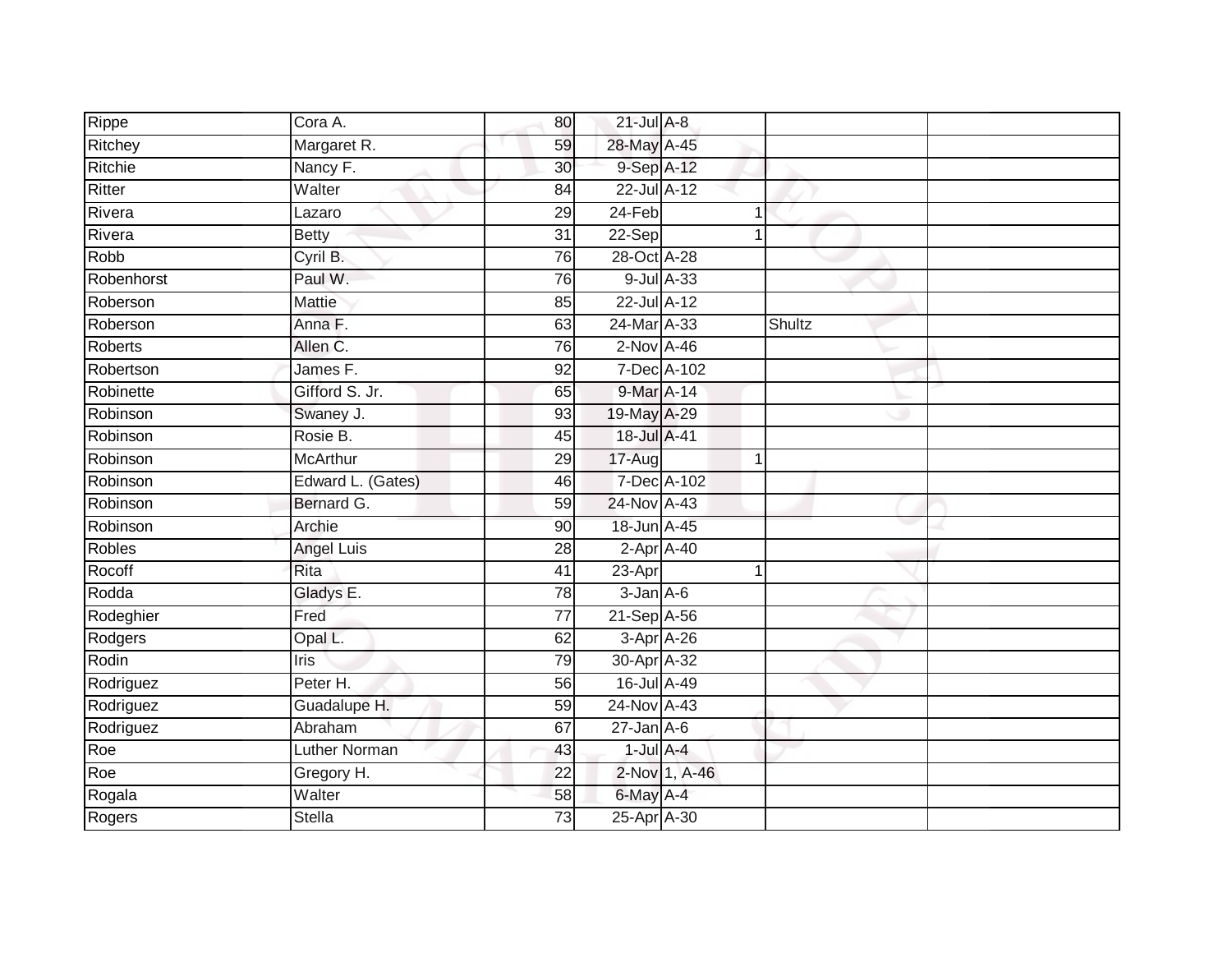| Rogers      | Juanita H.         | 52              | 13-Oct A-28     |              |         |  |
|-------------|--------------------|-----------------|-----------------|--------------|---------|--|
| Rogers      | Charles            | 15              | 28-Apr          |              |         |  |
| Rogers      | Agnes D.           | 66              | 18-Aug A-6      |              |         |  |
| Rojahn      | Charles S. (Brown) | 46              | 3-Dec A-44      |              |         |  |
| Rojkowski   | Stanley J.         | $\overline{80}$ | 14-Dec A-16     |              |         |  |
| Roman       | Marie              | 61              | 11-Dec A-59     |              |         |  |
| Romero      | Refugio            | 68              | 18-Dec A-54     |              |         |  |
| Roney       | Charles F.         | 56              | 17-Oct A-14     |              |         |  |
| Ronschke    | Edward W.          | 74              | 27-Jun A-28     |              |         |  |
| Root        | Anna S.            | 86              | 16-Sep A-12     |              |         |  |
| Roper       | A. W.              | 65              | 5-Mar A-52      |              |         |  |
| Rosario     | Felipe Escobar     | 63              | $20$ -Jun $A-8$ |              |         |  |
| Rosas       | Guadalupe A.       | 54              | 2-May A-44      |              |         |  |
| Rosdil      | William            | 59              | 10-Dec A-36     |              |         |  |
| Rose        | Thurman E. (Jack)  | 55              | 1-Apr A-8       |              |         |  |
| Rosenak     | Leah               | 89              | 16-Apr A-24     |              |         |  |
| Rosenwinkel | Norma L.           | 59              | $27$ -Jan $A-6$ |              |         |  |
| Ross        | Mattie L.          | 68              | 16-Feb A-42     |              |         |  |
| Ross        | Mabel Juanita      | 67              | 31-Mar A-33     |              |         |  |
| <b>Ross</b> | Lela K.            | 62              | 25-Jul A-18     |              | Kistler |  |
| Ross        | Jamie              | 46              | $21-Feb$        | $\mathbf 1$  |         |  |
| Rosta       | Anthony F.         | 61              | 10-Jun A-22     |              |         |  |
| Rotenberg   | Joseph L.          | 61              | $14-Oct$ $A-6$  |              |         |  |
| Rothfuchs   | Laura R.           | 86              | 20-Jan A-12     |              |         |  |
| Rothgangel  | Rudy E.            | 60              | 6-Nov A-6       |              |         |  |
| Rothgangel  | Carl A.            | 19              | 20-Nov A-32     |              |         |  |
| Rottet      | Richard            | 29              | 10-Aug          | $\mathbf{1}$ |         |  |
| Rovai       | Nicholas (Nick)    | 84              | 8-Oct A-23      |              |         |  |
| Rowan       | Pierce (Pete)      | 76              | 29-Sep A-36     |              |         |  |
| Rowe        | Adalbert           | 87              | 18-Jul A-41     |              |         |  |
| Rowen       | Laurine W.         | 56              | 10-Jun A-22     |              |         |  |
| Royse       | Frank              | $\overline{83}$ | 6-Feb A-24      |              |         |  |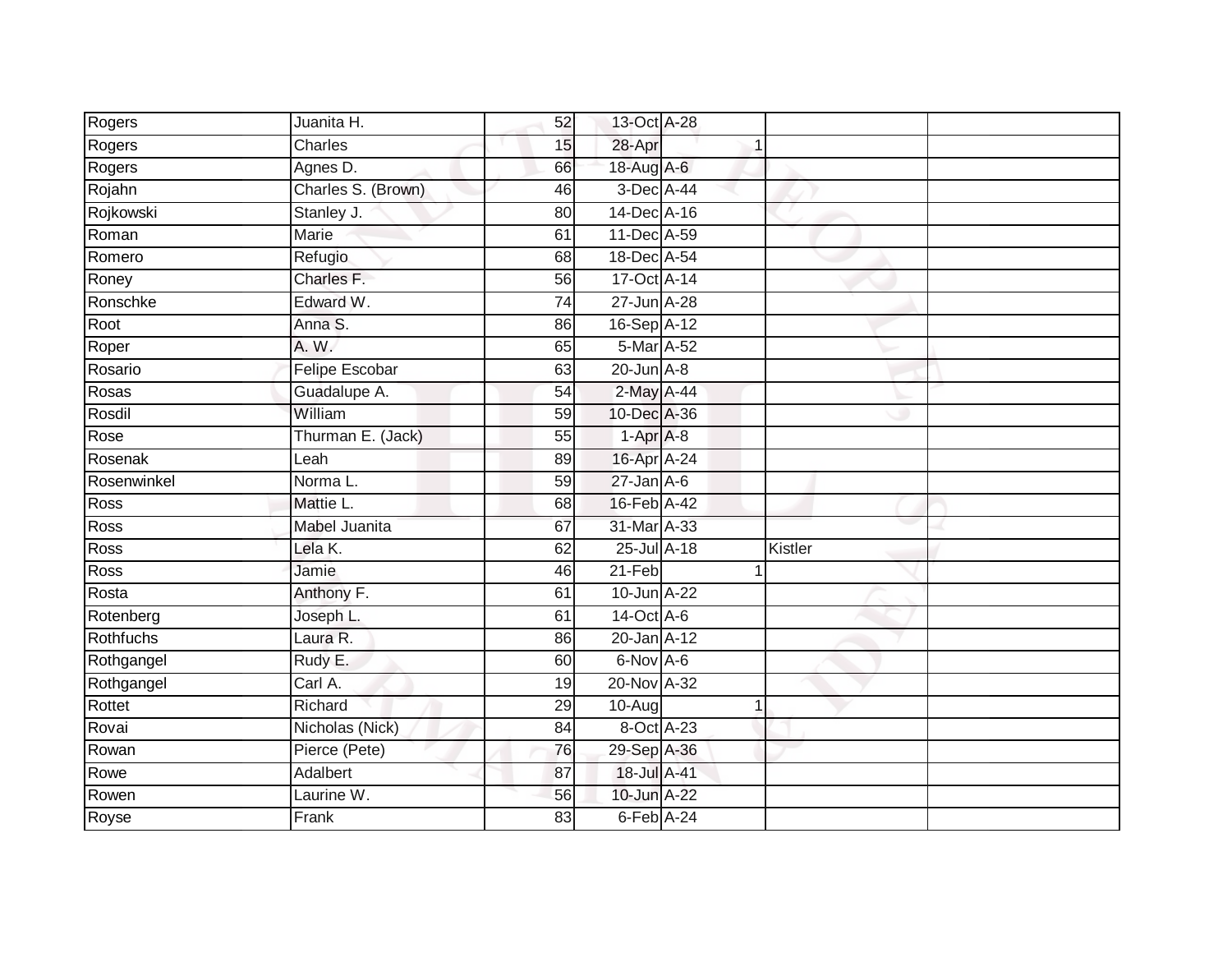| Rozewski     | Joseph J. (Chauncey) | 62              | 24-Feb A-12      |                |                |                           |
|--------------|----------------------|-----------------|------------------|----------------|----------------|---------------------------|
| Rozga        | Phillip              | 80              | 9-Jan A-12       |                |                |                           |
| Rozhon       | Ernestine            |                 | 19-Oct A-85      |                | <b>Kitts</b>   |                           |
| Rubino       | Michael R.           | 20              | 20-Apr A-21      |                |                |                           |
| <b>Ruble</b> | Agnes                | $\overline{73}$ | 20-Apr A-21      |                | <b>Bates</b>   |                           |
| Rude         | Aleein A.            | 61              | 12-Jun A-53      |                |                |                           |
| Rudeski      | Lillian A.           | 64              | 18-May A-24      |                | <b>Kryszak</b> |                           |
| Ruehl        | August               | 72              | 26-Oct A-84      |                |                |                           |
| Ruge         | Randall R.           | 33              | 10-Sep A-36      |                |                |                           |
| Runick       | Margaret M.          | 57              | 25-Apr A-30      |                |                |                           |
| Rusaw        | Mose                 | 66              | $4$ -Aug $A$ -8  |                |                |                           |
| Rush         | Zada M.              | 65              | 28-Mar A-27      |                |                |                           |
| Rusin        | Paul J.              | 84              | 2-Nov A-46       |                |                |                           |
| Russell      | Wayne                | 19              | 16-Jun           |                | 1              |                           |
| Ruthrauff    | Clifford B.          | $\overline{84}$ | 31-Dec A-28      |                |                |                           |
| Ryan         | Kathryn M.           | 67              | 10-Mar A-4       |                |                |                           |
| Ryan         | Juanita A.           | 56              | 30-May A-4       |                |                |                           |
| Ryan         | Ann                  |                 | 23-Sep A-8       |                |                |                           |
| Ryba         | Chester W.           |                 | 5-Feb A-30       |                |                |                           |
| Rybowiak     | Joseph               | 87              | 19-Nov A-32      |                |                |                           |
| Ryder        | Nora J.              | 90              | $31$ -Jan $A-4$  |                |                |                           |
| Saban        | <b>Nick</b>          | 59              | 6-Feb A-24       |                |                |                           |
| Sabatino     | Josephine P.         | 66              | 29-Jan A-36      |                |                |                           |
| Sabau        | <b>Nicholas</b>      | 48              | 28-Oct A-28      |                |                |                           |
| Sabinske     | Gustave              | 76              |                  | 25-Apr 1, A-30 |                |                           |
| Sabo         | William J.           | 67              | $1$ -Jun $A$ -83 |                |                |                           |
| Sabo         | Stephen              | 82              | 15-Dec A-39      |                |                |                           |
| Sadler       | Albin W.             |                 | 20-Nov A-32      |                |                |                           |
| Saesan       | John                 | 75              | 28-Mar A-27      |                |                |                           |
| Sajek        | Matt E.              | 58              | 19-Sep A-8       |                |                |                           |
| Sakellariou  | George D.            | 85              | 8-Jan A-23       |                |                | Also listed as Sakelaris. |
| Sako         | Andrew W. Jr.        | 63              | 17-Jul A-22      |                |                |                           |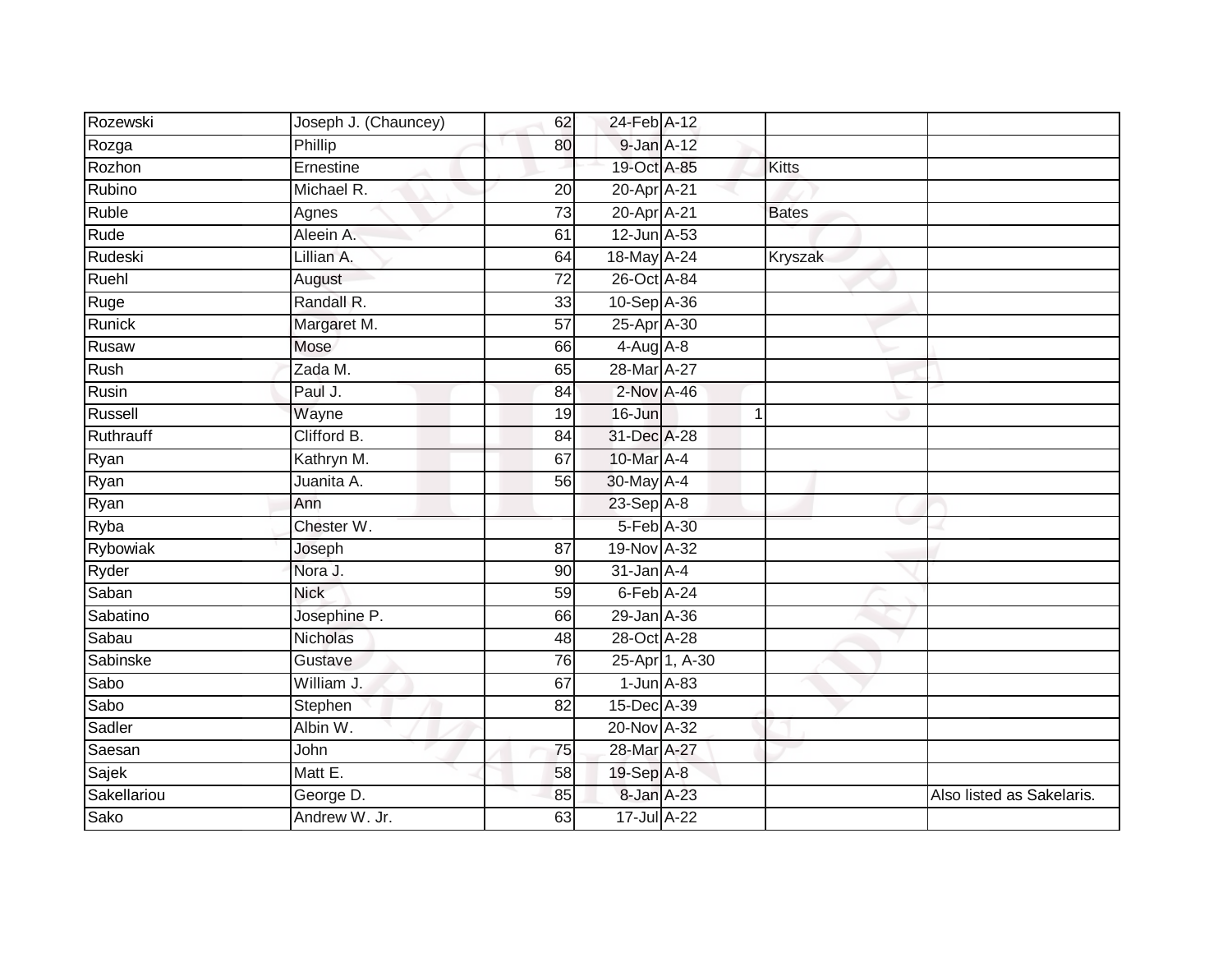| Salczynski     | Valentine             | 99              | 29-Oct A-47      |             |  |
|----------------|-----------------------|-----------------|------------------|-------------|--|
| Sallee         | James E.              | 32              | 31-Oct A-39      |             |  |
| Salomon        | Joseph L.             | 64              | 15-May A-30      |             |  |
| Salow          | Anna                  | 82              | 20-Jul A-57      |             |  |
| Saltzman       | Nathan                | $\overline{82}$ | 28-May A-45      |             |  |
| Samis          | John                  | 78              | 21-Sep A-56      |             |  |
| Samsel         | Clara                 | $\overline{75}$ | 18-Nov A-4       |             |  |
| Samuels        | Derrick L.            | 29              | 10-Oct A-21      |             |  |
| Sanbers        | Henrietta             | 86              | 3-Apr A-26       |             |  |
| Sanchez        | <b>Steven Michael</b> | 4               | 27-May 1, A-14   |             |  |
| Sanchez        | Henry B.              | 18              | $1-Dec$ $A-6$    |             |  |
| Sandalic       | Samuel                | 82              | $10$ -Feb $A-8$  |             |  |
| Sanders        | Sabrina               | 7               | 16-Mar           | 1           |  |
| <b>Sanders</b> | Marsha                | 31              | 16-Mar           | 1           |  |
| Sanders        | Kevin                 | 10              | 16-Mar           | 1           |  |
| Sanders        | George C.             | 82              | 9-Feb A-50       |             |  |
| Sanders        | Cory                  | 3               | 16-Mar           | $\mathbf 1$ |  |
| Sanderson      | Richard K.            | 49              | $11$ -Feb $A$ -4 |             |  |
| Sangalis       | Theodore K.           | 86              | 19-May A-29      |             |  |
| Santana        | Isidora               | 68              | 31-Oct A-39      |             |  |
| Sarbenoff      | Peter A.              | 80              | $9 - Jun A - 8$  |             |  |
| Sarber         | Chester               | 65              | 17-Feb A-10      |             |  |
| Sargent        | Chester F.            | 72              | 20-Apr A-20      |             |  |
| Sargovetz      | Walter                | 59              | 13-Oct A-28      |             |  |
| Sargovetz      | Marie                 | 52              | 10-Sep A-36      |             |  |
| Sartori        | David                 | 19              | $18 -$ Jul       | 1           |  |
| Scammerhorn    | James <sub>P.</sub>   | 43              | 10-Oct A-21      |             |  |
| Scent          | Thomas                | 54              | 3-Sep A-55       |             |  |
| Schabel        | Joseph Edward         | 65              | $4$ -Mar A-4     |             |  |
| Schaeffer      | John B. (Rev.)        | 74              | 13-Nov A-51      |             |  |
| Schaller       | Anna                  | 84              | 11-Jul A-28      |             |  |
| Scharlach      | George W.             | $\overline{52}$ | 5-Nov A-32       |             |  |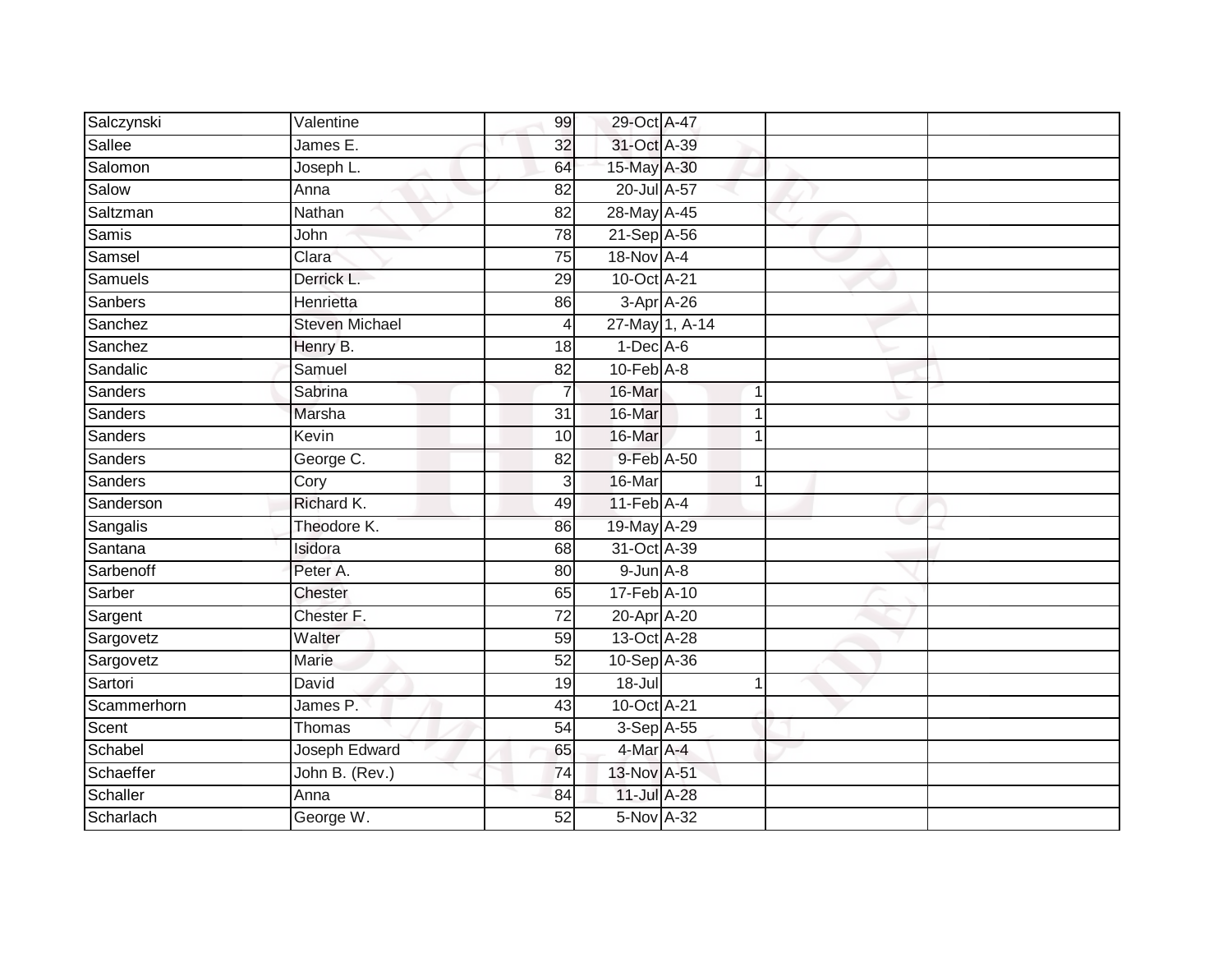| Scharlach      | George H.             | 75              | 12-Nov A-61      |          |                                  |
|----------------|-----------------------|-----------------|------------------|----------|----------------------------------|
| Schau          | Henry (Duke)          | 67              | 25-Jul A-18      |          |                                  |
| Scherer        | Peter J. (Rev., S.J.) | 91              | 3-Aug A-16       |          |                                  |
| Schilling      | Thomas P.             | 23              | 30-Mar A-26      |          |                                  |
| Schillo        | Irene M.              | 63              | $9$ -Dec $A$ -8  |          |                                  |
| Schleicher     | Paul E.               | 49              | 8-Oct A-23       |          |                                  |
| Schloer        | Stella E.             |                 | $13$ -Jan $A$ -6 |          |                                  |
| Schloer        | Lillian C.            | 85              | 3-Aug A-16       |          |                                  |
| Schmidt        | Vera A.               | 82              | $2$ -Feb $A-32$  |          |                                  |
| Schmidt        | lla J.                | 64              | 8-Dec A-18       |          |                                  |
| Schmidt        | Gladys I.             | $\overline{72}$ | 4-Mar A-4        |          |                                  |
| Schmidt        | Frank W.              | 81              | $11-Apr$ A-10    |          |                                  |
| Schmidt        | <b>Billy Jo</b>       | 33              | 21-May A-38      |          |                                  |
| Schmitz        | Joseph                | 67              | 24-Apr A-22      |          |                                  |
| Schneider      | Walter                | 47              | $2$ -Jan $A$ -65 |          |                                  |
| Schneider      | Irene                 | 68              | 19-Jun A-28      |          |                                  |
| Schomber       | Aaron                 | 60              | $3-Feb$ $A-8$    |          |                                  |
| Schoon         | Jacob J.              | 101             | $30$ -Jan $A-8$  |          |                                  |
| Schreiber      | William A.            | 85              | 9-Sep A-12       |          |                                  |
| Schreiber      | Charlotte E.          | $\overline{75}$ | 4-Apr A-24       | Barnings |                                  |
| Schreibert     | Edward M.             | 82              | 26-Jan A-24      |          |                                  |
| Schreier       | Agnes                 | $\overline{76}$ | 5-Nov A-32       |          |                                  |
| Schreiner      | Raymond W.            | 64              | 23-Nov A-81      |          |                                  |
| Schreiner      | John J.               | 62              | 15-Jul A-20      |          |                                  |
| <b>Schrock</b> | Milton                | 56              | 10-Sep           |          | Picture of incident<br>included. |
| Schroeder      | Ruth                  |                 | 10-Nov A-4       |          |                                  |
| Schroeder      | John H.               | $\overline{71}$ | 5-Jan A-64       |          |                                  |
| Schroeder      | Harry R.              | 60              | 10-Apr A-32      |          |                                  |
| Schubert       | Joseph T.             | 65              | 29-Jun A-85      |          |                                  |
| Schubert       | Cecil                 | 69              | 29-May A-12      |          |                                  |
| Schuenke       | Frieda                | 85              | 12-Mar A-57      |          |                                  |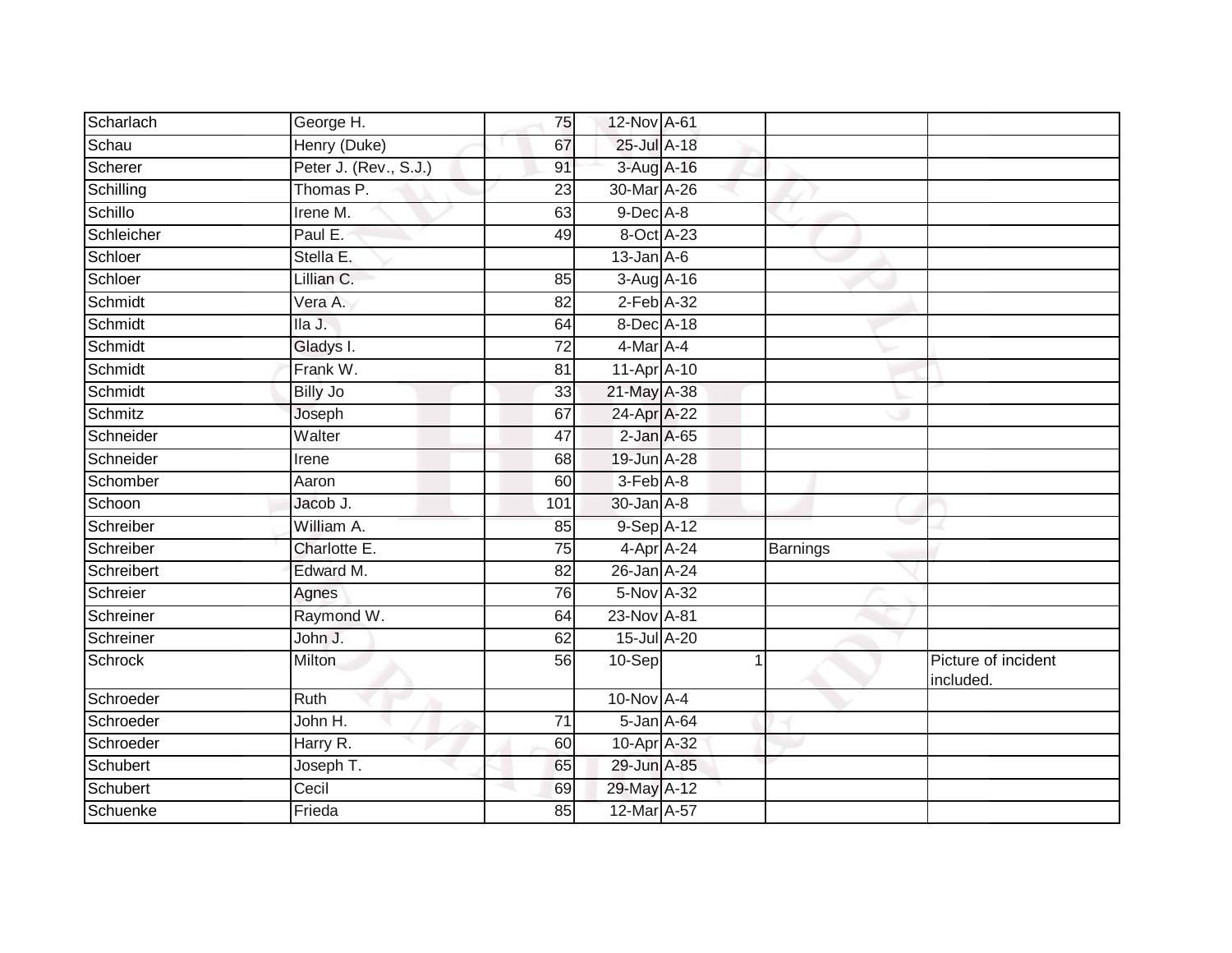| Schulte    | Sylvester (Vess)     | 54              | 16-Jan A-30       |               |                   |
|------------|----------------------|-----------------|-------------------|---------------|-------------------|
| Schultz    | Roy H.               | 63              | 28-Feb A-40       |               |                   |
| Schultz    | Robert V.            | 53              | 23-Dec            | $\mathbf{1}$  |                   |
| Schultz    | Mae Ruth             | 64              | 28-Oct A-28       |               |                   |
| Schultz    | John                 | $\overline{81}$ | 24-Nov A-43       |               |                   |
| Schultz    | Hattie               | $\overline{77}$ | 18-Sep A-12       |               |                   |
| Schultz    | Goldie               | 60              | 19-Dec A-41       | Uranka        |                   |
| Schultz    | Fred G.              | 75              | 15-Dec A-39       |               |                   |
| Schultz    | Fermon A.            | 79              | 23-Oct A-28       |               |                   |
| Schultz    | Elmer T.             | 53              | 23-Nov A-81       |               |                   |
| Schulz     | Akwila               | 73              | 14-Oct A-6        | <b>Miksis</b> |                   |
| Schumann   | Erwin E. (Dutch)     | 60              | 30-Nov A-30       |               |                   |
| Schuster   | Mary E.              | 63              | 13-Oct A-28       |               |                   |
| Schutz     | Angela J. (Dolly)    | 67              | 15-Oct A-44       |               |                   |
| Schutz     | Alvera M.            | 58              | 11-May A-57       |               |                   |
| Schwandt   | Lawrence             | 58              | 12-Mar A-57       |               |                   |
| Scott      | James J.             | 39              | $1-Apr$ A-8       |               |                   |
| Scott      | Iris M.              | 77              | 3-Dec A-44        | Winkler       |                   |
| Seaborg    | Ruth S.              | 67              | 20-Apr A-20       |               |                   |
| Seamon     | Robert M. (Mike)     | $\overline{30}$ | $6$ -Oct $A$ -18  |               |                   |
| Searle     | Zella                | 67              | 16-Jan A-30       |               |                   |
| Searle     | Louis G.             | 76              | 7-Dec A-102       |               |                   |
| Searle     | Joseph F.            | 70              | 18-Sep A-13       |               |                   |
| Sebben     | Scot                 | 18 months       | 14-Mar A-16       |               |                   |
| Seberger   | Ralph P.             | 58              | 24-Jan A-29       |               |                   |
| Seberger   | Beatrice A.          | 49              | 28-Dec A-73       | Lear          |                   |
| Seehan     | Thomas Jr.           | $\overline{2}$  | 16-Nov A-58       |               |                   |
| Seeley     | Clifford (McCormick) | 75              | $12$ -Jun $A$ -53 |               |                   |
| Seliger    | Frank H.             | 83              | 29-Aug A-8        |               | Picture included. |
| Sembrzuski | <b>Bruno</b>         | 82              | 13-Apr A-56       |               |                   |
| Sencaj     | Julia R.             | 62              | 23-Nov A-81       |               |                   |
| Serdar     | Anna                 | $\overline{82}$ | $13$ -Jan $A-6$   |               |                   |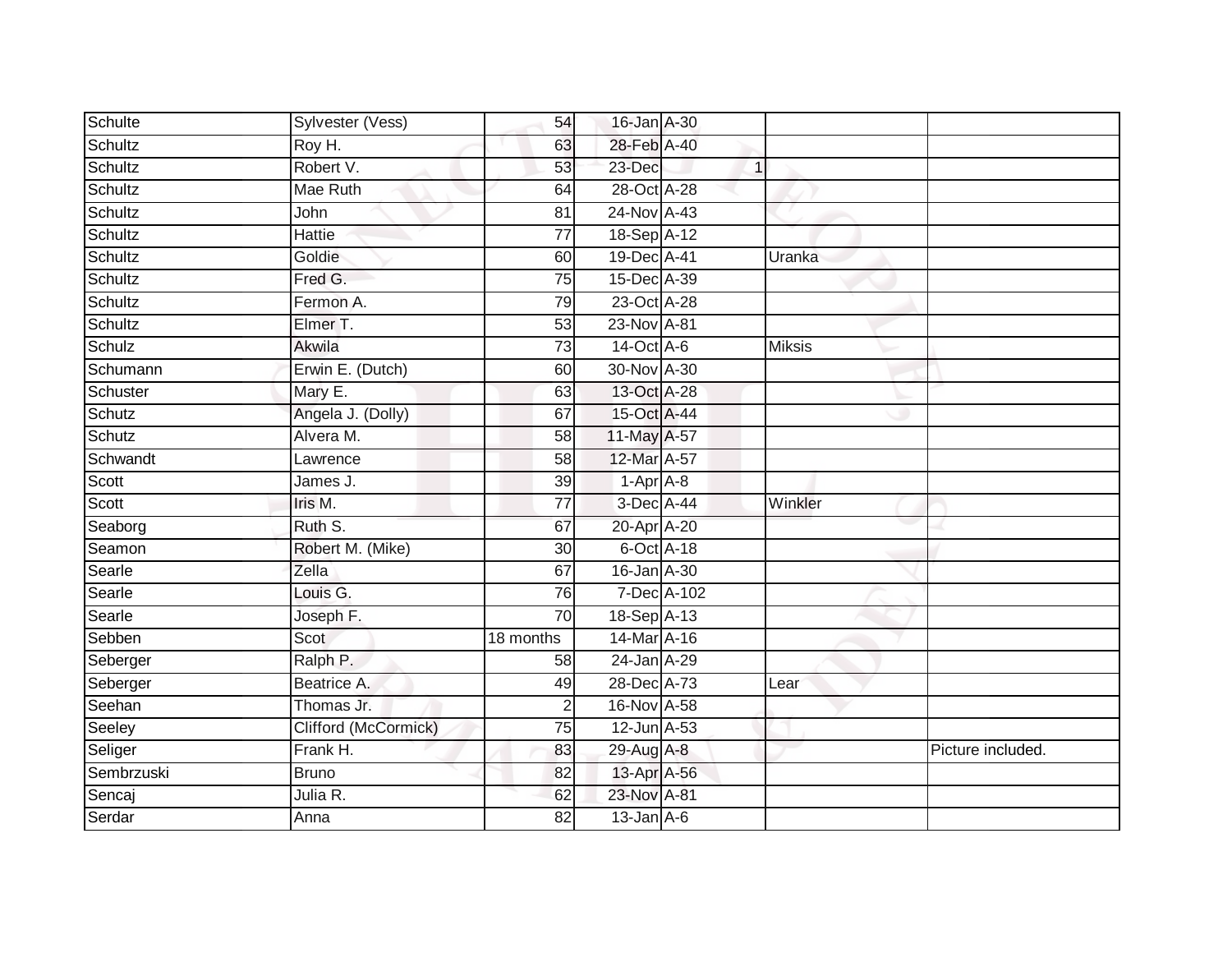| Sereci        | Luciano C.           | 67              | 21-May A-38                  |       |       |  |
|---------------|----------------------|-----------------|------------------------------|-------|-------|--|
| Serrato       | Steven R.            | $\overline{7}$  | 26-Jun A-49                  |       |       |  |
| Seth          | <b>Harry William</b> | $\overline{57}$ | 14-Dec A-16                  |       |       |  |
| <b>Setlak</b> | Mary                 | 75              | $19$ -Feb $\overline{A}$ -48 |       | Lorek |  |
| Setmajer      | Joseph Sr.           | 67              | 31-Mar A-33                  |       |       |  |
| Setters       | Elbert L.            | 66              | 25-Nov A-23                  |       |       |  |
| Seymour       | Anna C.              | 82              | 6-Jul A-59                   |       |       |  |
| Sfura         | John Jr.             | 63              | 23-Nov A-81                  |       |       |  |
| Shadowen      | Kevin P.             | 20              | 9-Nov                        |       |       |  |
| Shadwell      | Walter E.            | 80              | $7 - Jan A - 4$              |       |       |  |
| Shaffer       | Helen                | 59              | 28-Feb A-40                  |       |       |  |
| Shanks        | Alma                 | 69              | $21$ -Aug $A$ -33            |       |       |  |
| Shanley       | Thomas J.            | 55              | 19-Nov A-32                  |       |       |  |
| Sharpley      | Amanda (Aunt Annie)  |                 | 89 Feburary<br>24            | $D-5$ | ت     |  |
| Shaw          | Wayne E.             | 67              | 27-May A-14                  |       |       |  |
| <b>Sheets</b> | Milton A.            | $\overline{78}$ | $7 -$ Jul $A - 6$            |       |       |  |
| Sheets        | Maude                | 80              | 6-Apr A-40                   |       |       |  |
| <b>Sheets</b> | Kenneth A.           | 86              | $21$ -Jan $A-4$              |       |       |  |
| Shelton       | Preston              |                 | 10-Dec A-36                  |       |       |  |
| Sherley       | Helen                | 65              | 28-Apr A-25                  |       |       |  |
| Shifley       | Robert C.            | 62              | 26-Aug A-8                   |       |       |  |
| Shike         | <b>William Ray</b>   | 69              | 19-Aug A-4                   |       |       |  |
| Shimala       | Charles J.           | 67              | 30-Apr A-32                  |       |       |  |
| Shirey        | Violet               |                 | $25$ -Aug $A-9$              |       |       |  |
| Shoemaker     | Rose                 |                 | 17-Nov A-39                  |       |       |  |
| Shotliff      | John H. Sr. (Jack)   | 58              | 13-Apr A-56                  |       |       |  |
| Shoue         | John Edward          |                 | 3-Mar A-14                   |       |       |  |
| Shoulders     | Evelyn M.            | 60              | 1-Apr A-8                    |       |       |  |
| Shoulty       | C. Gordon            |                 | 13-Aug A-42                  |       |       |  |
| Shreve        | Paula                | 15              | 29-Jan A-36                  |       |       |  |
| Shreve        | Joseph P.            | 53              | 24-Feb A-12                  |       |       |  |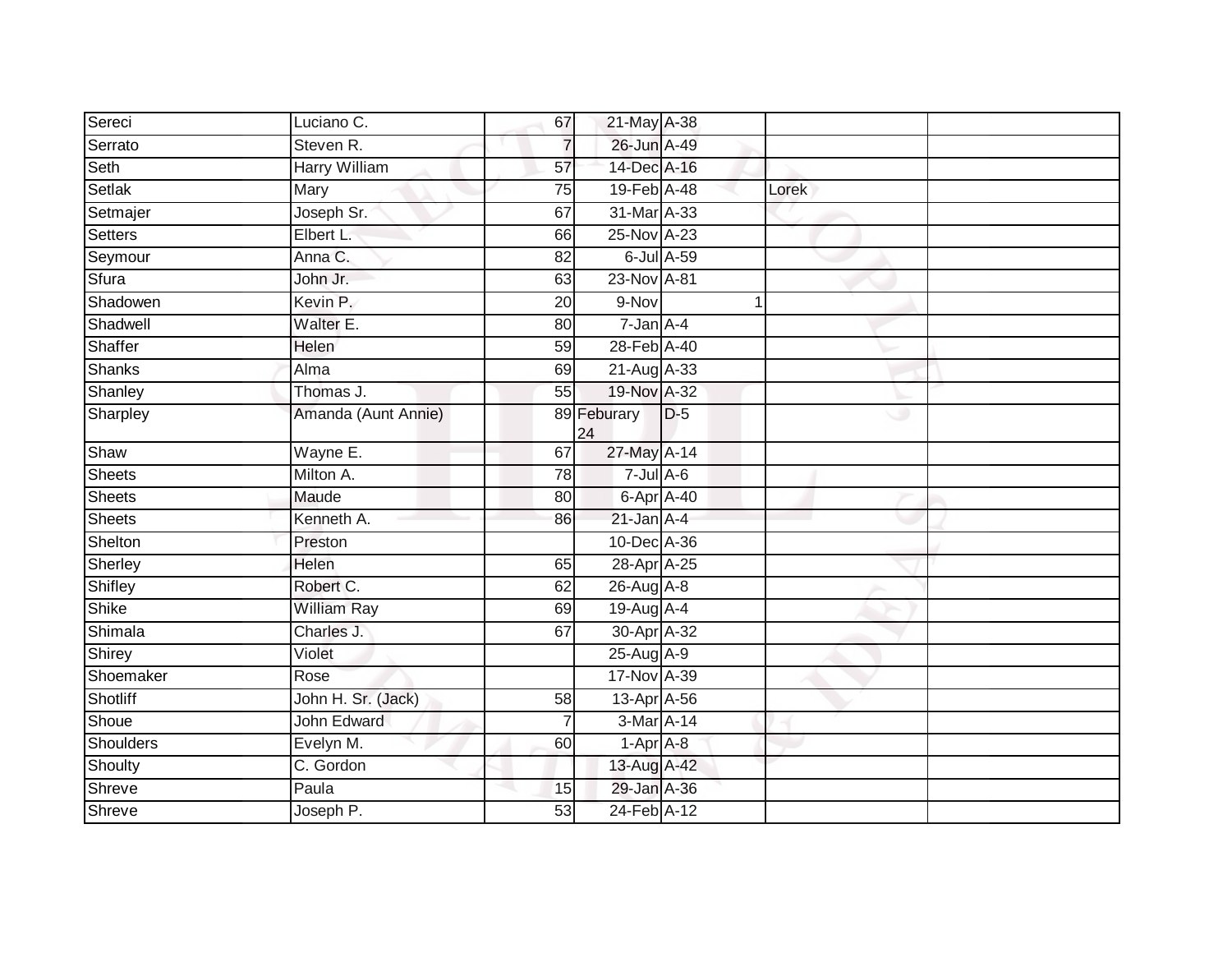| Shultz        | Mae Ruth         | 64              | 28-Oct A-28      | <b>Bostian</b> |  |
|---------------|------------------|-----------------|------------------|----------------|--|
| Shupryt       | Teofil A.        | 79              | 6-Nov A-57       |                |  |
| Shurman       | Thomas B.        | 40              | 23-Jul A-32      |                |  |
| Sicinski      | Loretta          | 53              | 13-Apr A-56      |                |  |
| Sikirich      | Marko            | $\overline{75}$ | 31-Mar A-33      |                |  |
| Sikora        | Alfred C. (Fred) | 46              | $14$ -Jul A-6    |                |  |
| Sikora        | Adam J.          | 62              | 17-Apr A-24      |                |  |
| Sikorski      | Marion P.        | 68              | 5-Nov A-32       |                |  |
| Silvasi       | Helen            | 68              | $21$ -Jan $A-4$  |                |  |
| Simanson      | Thomas A.        | 81              | 10-Jul A-32      |                |  |
| Simchak       | Anthony L.       | 85              | 17-Apr A-24      |                |  |
| Simko         | Dorothy A.       | 48              | 17-Feb A-10      |                |  |
| Simons        | George B.        | 85              | 28-Aug A-53      |                |  |
| Singer        | Donald D.        | 56              | $2$ -Jan $A$ -65 |                |  |
| Sipkowski     | John F.          | 67              | 20-Dec A-89      |                |  |
| Sipple        | Sadie            | 84              | 19-Sep A-8       |                |  |
| Sirbu         | Mary             | 79              | 22-Oct A-18      |                |  |
| Siska         | Frank W.         | 46              | $21$ -Jan $A-4$  |                |  |
| Sitko         | Joseph           | 81              | 13-Nov A-51      |                |  |
| Skaggs        | Sidney           | 67              | 5-Jun A-45       |                |  |
| Skalba        | John             | 83              | 7-Mar A-27       |                |  |
| Skarbek       | Anne             | 58              | 1-May A-30       | <b>Hylek</b>   |  |
| <b>Skibo</b>  | John W.          | 88              | 8-Jun A-74       |                |  |
| Skinner       | Robert Sr.       | 61              | 1-Apr A-8        |                |  |
| <b>Skirba</b> | Anna             | 90              | 9-Feb A-50       |                |  |
| Skoczen       | Peter            | 66              | $11-Sep$ A-6     |                |  |
| Skough        | Peter            | 68              | 13-Oct A-28      |                |  |
| Skurka        | Mary             | 83              | 17-Feb A-10      |                |  |
| <b>Skurka</b> | Clement J.       | 52              | $13$ -Jan $A-6$  |                |  |
| Skvara        | Mary Ann         | 57              | 4-Nov A-16       | Luniewski      |  |
| Skwierczynski | Mieczyslaw       | 65              | 25-May A-36      |                |  |
| Sladich       | <b>Mary Ann</b>  | 46              | 3-Apr A-26       | Schuliak       |  |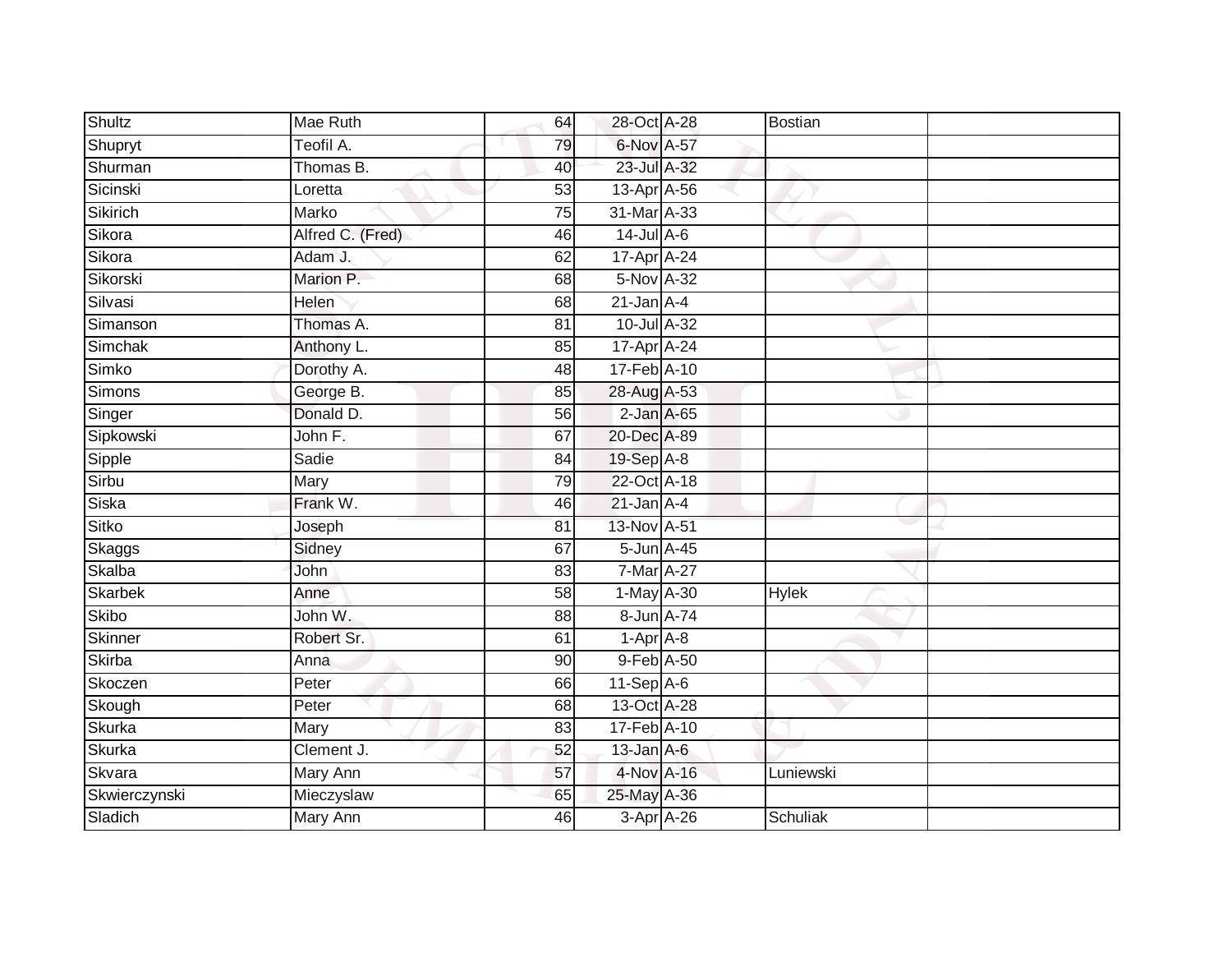| Slager     | Jennie                | 61              | 23-May A-20      |            |  |
|------------|-----------------------|-----------------|------------------|------------|--|
| Slager     | Cora                  | 46              | 30-Jun A-6       |            |  |
| Slamkowski | John J.               | 47              | 4-Mar A-4        |            |  |
| Slaney     | Ronald                | 21              | $10$ -Feb $A$ -8 |            |  |
| Slenczka   | Louise                |                 | 8-Oct A-23       |            |  |
| Sley       | Jake II               |                 | 18-Feb A-29      |            |  |
| Slivka     | Lillian T.            |                 | 22-May A-28      |            |  |
| Slivka     | James R.              | 25              | 10-Jul A-32      |            |  |
| Slowiak    | Paulina               |                 | 26-Oct A-84      |            |  |
| Smalley    | Agnes                 | 64              | $9$ -Jan $A-12$  |            |  |
| Smedley    | Lewis F.              | $\overline{71}$ | 13-Feb A-20      |            |  |
| Smelko     | Sue A.                | 77              | 9-Mar A-14       |            |  |
| Smierciak  | Frank M. (Kess)       | 55              | 28-Mar A-27      |            |  |
| Smith      | Thomas (Scotty)       | 48              | 9-Mar A-14       |            |  |
| Smith      | <b>Thelma Lucille</b> | $\overline{54}$ | 8-Aug A-20       |            |  |
| Smith      | <b>Surry Sim</b>      | 56              | 26-Sep A-6       |            |  |
| Smith      | Rose                  | 93              | $2$ -Feb $A-32$  |            |  |
| Smith      | Robert K.             | 49              | 26-Mar A-38      |            |  |
| Smith      | Robert J.             | 36              | 5-Sep A-38       |            |  |
| Smith      | Robert G.             | $\overline{26}$ | 15-Dec A-39      |            |  |
| Smith      | Robert                | 52              | 12-Mar A-57      |            |  |
| Smith      | Richard J.            | 59              | 22-Jan A-39      |            |  |
| Smith      | Martin S.             |                 | 9-Sep A-12       |            |  |
| Smith      | Marian F.             | 70              | 17-Nov A-39      |            |  |
| Smith      | Loretta               | 52              | 19-Nov A-32      |            |  |
| Smith      | Leo A.                | $\overline{72}$ |                  | 8-Jul A-23 |  |
| Smith      | Karen                 | 14              | 5-Sep A-38       |            |  |
| Smith      | Helen                 | 67              | 20-Jan A-12      |            |  |
| Smith      | <b>Glen Ray</b>       | 59              | $9$ -Jun $A-8$   |            |  |
| Smith      | George                |                 | 23-Apr A-22      |            |  |
| Smith      | Fay C.                | 69              | 26-Jun A-49      |            |  |
| Smith      | Elbert                |                 | 21-Feb A-14      |            |  |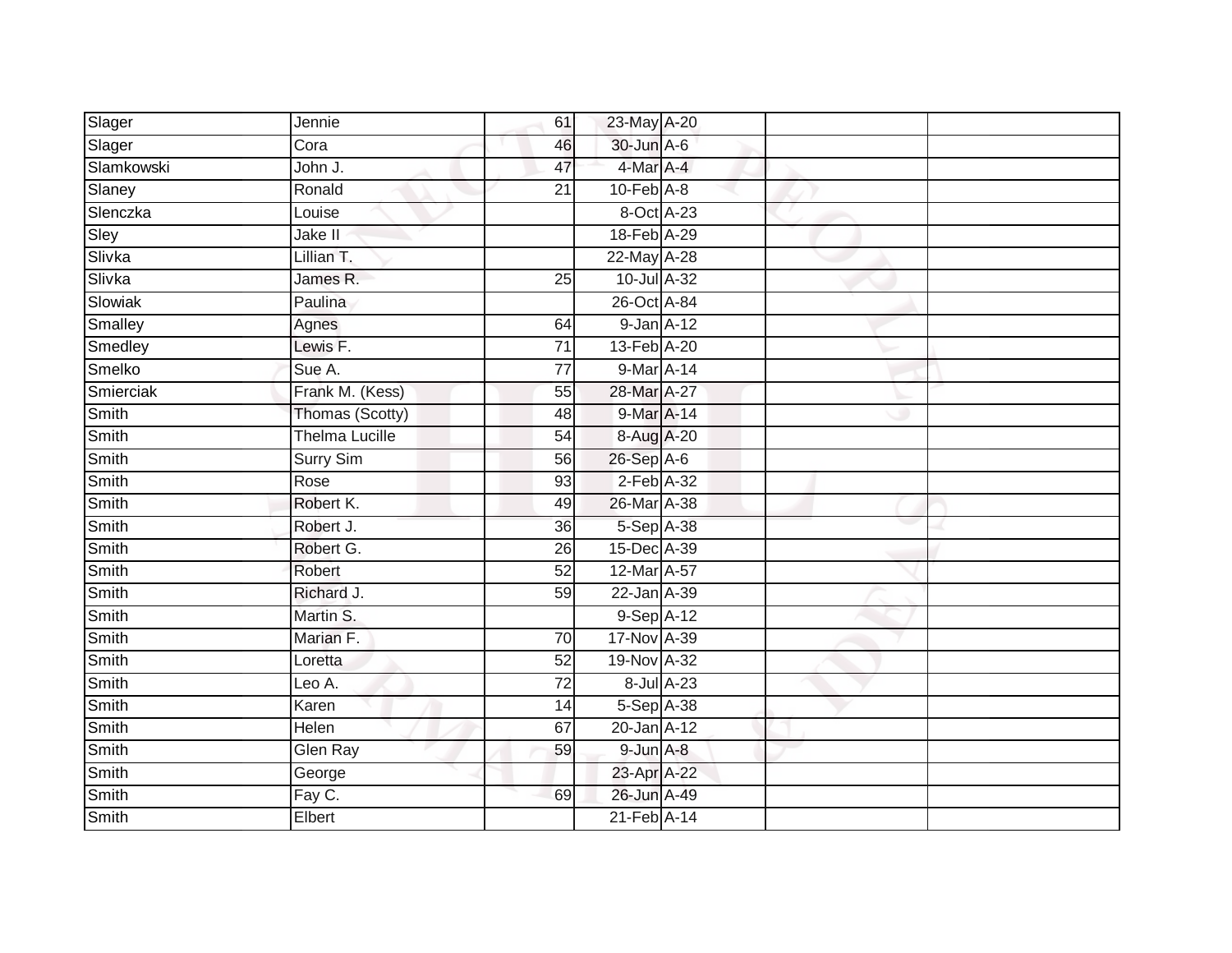| Smith        | <b>Eddie Charles</b>   |                 | 29-Jan A-36       |                |  |
|--------------|------------------------|-----------------|-------------------|----------------|--|
| Smith        | Bette L.               | 52              | 26-Jan A-24       |                |  |
| <b>Smith</b> | Bessie M.              | 89              | 24-Apr A-22       |                |  |
| Smolar       | Andrew                 | 83              | $3-Feb$ $A-8$     |                |  |
| Smutniak     | Betty D.               | 59              | 29-Sep A-36       |                |  |
| Smyth        | Exel R.                | 78              | 3-Feb A-8         |                |  |
| Snider       | <b>Foster Gordon</b>   | 62              | 31-Jul A-24       |                |  |
| Snyder       | Wilhalmina (Billie)    | 67              | 19-Dec A-41       |                |  |
| Snyder       | John C.                | 19              | 21-Aug A-33       |                |  |
| Sobczyk      | John (Bosun)           | 49              | 29-Jun A-85       |                |  |
| Sohacki      | Jean                   | $\overline{57}$ |                   | 4-Jul A-14     |  |
| Solon        | Leona                  | 82              | $31$ -Jan $A-4$   |                |  |
| Soltwisch    | <b>Beatrix Lillian</b> | 84              | 22-Jun A-78       |                |  |
| Sommerfeld   | Elmer C.               | 46              | 11-Sep A-6        |                |  |
| Sons         | William                | $\overline{77}$ | 18-Mar A-4        |                |  |
| Sorogovetz   | Christian              | 76              | 12-May A-35       |                |  |
| Sosa         | Thomas A.              | 28              | 20-Nov 1 A-32     |                |  |
| Sostik       | Kondrat                | 78              | $28$ -Jan $A-4$   |                |  |
| Sovinski     | Anthony J.             | 68              | 27-Feb A-18       |                |  |
| Sowa         | Martin Sr.             | $\overline{88}$ | 25-Jul A-18       |                |  |
| Spak         | Mary                   | 75              | $2-Sep$ A-26      |                |  |
| Spataro      | Angeline               | 63              | 19-Dec A-41       |                |  |
| Spates       | Alan Earl              | 24              | 2-Mar A-71        |                |  |
| Spaulding    | <b>Charles Miner</b>   | $\overline{73}$ | 8-Dec A-18        |                |  |
| Spencer      | Pauline W.             | 59              | $7 -$ Jul $A - 6$ |                |  |
| Spencer      | Max J.                 | 61              |                   | 29-Oct 1, A-47 |  |
| Spencer      | Mary                   |                 | 3-Mar A-14        |                |  |
| Spencer      | Malaita                | 91              | 29-Oct A-47       |                |  |
| Spenser      | Lillian                | 56              | 30-Mar A-26       |                |  |
| Spiccia      | Sebastiano (Sam)       | 84              | 17-Nov A-39       |                |  |
| Spicer       | Howard Lloyd           | 60              | 22-Dec A-4        |                |  |
| Spindler     | John J. Sr.            | 89              | $7$ -Oct $A$ -6   |                |  |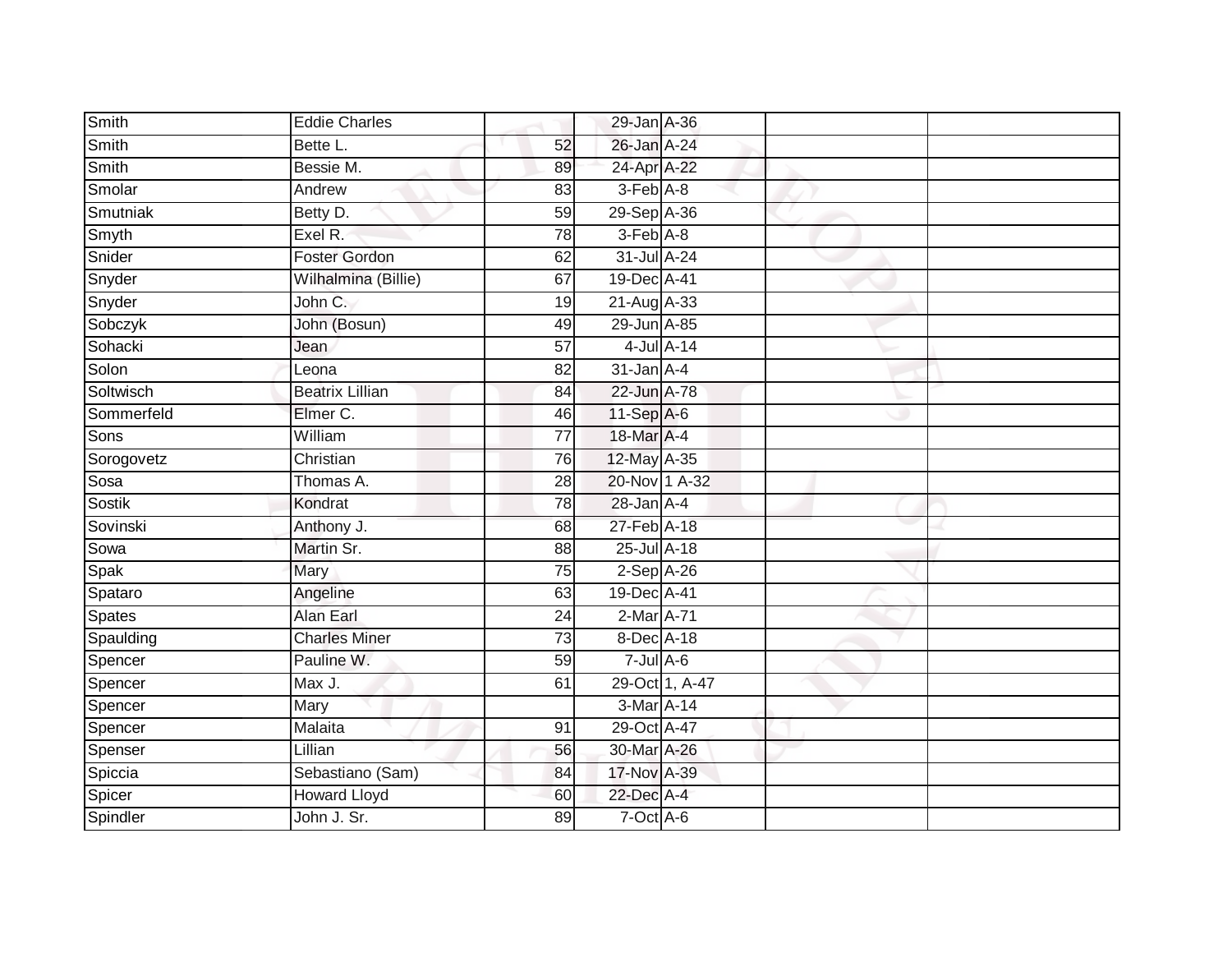| Spitz           | John P.               | 84              | 30-May A-4       |         |  |
|-----------------|-----------------------|-----------------|------------------|---------|--|
| Spletzer        | <b>Jeffrey Scott</b>  | 4               | 5-Mar A-52       |         |  |
| Spoerner        | Ruth B.               | 65              | 28-Aug A-53      |         |  |
| Spolarich       | <b>Betty</b>          | 52              | 17-Mar A-27      |         |  |
| Sroka           | Michael J.            | 65              | 26-Dec A-4       |         |  |
| Sroka           | Martha                | 84              | 3-Oct A-33       |         |  |
| St. Arnaud      | Patrick               | 19              | 29-Jul 1, A-6    |         |  |
| St. Arnaud      | Le Roy                | 45              | 29-Jul 1, A-6    |         |  |
| St. James       | Carl                  | 23              | 20-Nov           |         |  |
| Staal           | Sake                  | $\overline{70}$ | 5-Sep A-38       |         |  |
| Stachowicz      | Emily                 | 83              | 31-Dec A-28      |         |  |
| Stachowicz      | Edmund P.             | 53              | 18-Aug A-6       |         |  |
| Stachura        | Joseph F.             | 78              | 28-Oct A-28      |         |  |
| Stachura        | Dolores A.            | 42              | 7-Aug A-22       | Pociask |  |
| Stahl           | Roy                   | 63              | 9-Mar A-14       |         |  |
| Stahlhut        | Olga (Ola)            | 65              | 28-Aug A-53      |         |  |
| Stamp           | Elsie M.              | 86              | 26-Sep A-6       |         |  |
| Stanish         | Frank                 | 76              | $1-Apr$ $A-8$    |         |  |
| Stanley         | Ramona J.             | 42              | 14-Aug A-23      |         |  |
| Stanton         | Raymond L.            | 27              | 16-Apr A-24      |         |  |
| Stanula         | Helen T.              | 54              | 5-Sep A-38       | Skorupa |  |
| Starcevich      | Mary B.               | 52              | 20-Apr A-20      |         |  |
| Starcevich      | Charlotte             | 81              | 23-May A-20      |         |  |
| <b>Stark</b>    | William               | $\overline{73}$ | 28-Nov A-10      |         |  |
| <b>Stark</b>    | <b>Katherine Anne</b> | 16              | 19-Mar A-32      |         |  |
| <b>Stark</b>    | Helen                 | 73              | 17-Feb A-10      |         |  |
| <b>Starke</b>   | Adrian S.             | 65              | 7-Sep A-50       |         |  |
| Starosta        | Pauline               | 81              | $10$ -Jan $A$ -6 |         |  |
| <b>Starrett</b> | Leonard               | 55              | 18-Jun A-45      |         |  |
| Starzynski      | Helen                 | 56              | $2$ -Jul $A$ -49 | Solay   |  |
| Stasiak         | Anna                  | 80              | 10-Feb A-8       |         |  |
| <b>Staub</b>    | <b>Matthew</b>        |                 | $1-Aug$          | 1       |  |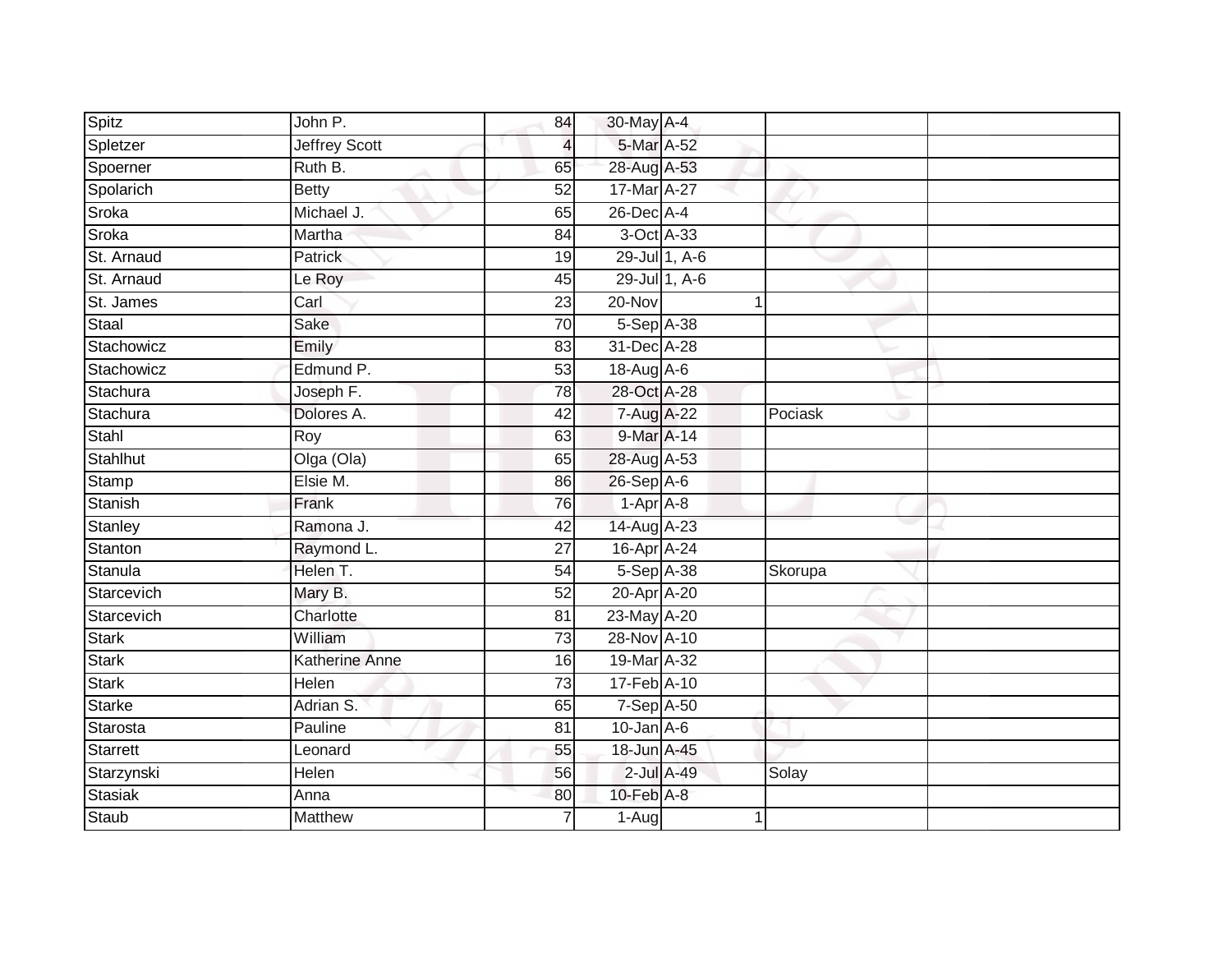| Steapleton      | Jennie I.           | 48              | 1-Oct A-32        |            |         |  |
|-----------------|---------------------|-----------------|-------------------|------------|---------|--|
| <b>Steele</b>   | Clarence R.         | 38              | 14-May A-51       |            |         |  |
| Stefan          | Herman              | $\overline{72}$ | 13-Apr A-56       |            |         |  |
| Stefanovic      | <b>Branislav</b>    | 64              | 24-Apr A-22       |            |         |  |
| <b>Steif</b>    | Florence C.         | $\overline{47}$ | 29-Jul A-6        |            | Kubacki |  |
| Steikunas       | Vytautas            | 26              | 29-Aug A-8        |            |         |  |
| Stein           | John W.             | 70              | 12-Jun A-53       |            |         |  |
| Stein           | Gust J.             | 73              | 14-Mar A-16       |            |         |  |
| Stepancevich    | Stanley             | 81              | 12-Jun A-53       |            |         |  |
| Stephan         | Margaret (Rita)     | 62              | $9$ -Jan $A-12$   |            |         |  |
| <b>Sterk</b>    | Richard             | $\overline{75}$ | <b>7-Nov A-44</b> |            |         |  |
| Sterk           | Effie               | 75              | 24-Oct A-10       |            |         |  |
| Stetson         | Emma M.             | 63              | 19-Oct A-85       |            |         |  |
| Stevens         | Sara                | 69              | 25-Jun A-22       |            |         |  |
| Stevens         | Samuel E.           | $\overline{73}$ | 14-Oct A-6        |            |         |  |
| Stevenson       | Robert              | $\overline{77}$ | 13-May A-21       |            |         |  |
| Stevenson       | Michael B.          | $\overline{24}$ |                   | 8-Jul A-23 |         |  |
| Stevenson       | David J.            | 69              | 15-Apr A-27       |            |         |  |
| Steward         | Emma                | 79              | 27-Feb A-18       |            |         |  |
| Stewart         | Paul E.             | 68              | 19-Nov A-32       |            |         |  |
| Stidham         | <b>Willie Lee</b>   | 60              | 16-Jul A-49       |            |         |  |
| Stiglitz        | Linda               | $\overline{25}$ | 19-Oct A-85       |            |         |  |
| <b>Stiles</b>   | Lloyd               | 68              | 16-Mar A-53       |            |         |  |
| Stilp           | Donald E.           | 43              | 15-May            |            |         |  |
| Stinson         | Mabel J.            |                 | 22-Dec A-4        |            |         |  |
| Stinson         | Iona Fern           | 82              | 13-Feb A-20       |            |         |  |
| <b>Stirchak</b> | William             | $\overline{88}$ | 25-Aug A-9        |            |         |  |
| Stob            | Ruth                | 51              | 20-Aug A-38       |            |         |  |
| Stocker         | Gordon H.           | 58              | $1$ -Jul $A - 4$  |            |         |  |
| Stockhouse      | Raymond J.          | 54              | 5-Aug A-23        |            |         |  |
| Stoddard        | Michael George      | 20              | 16-Mar A-53       |            |         |  |
| Stoddart        | <b>Walter David</b> | 80              | 30-Dec A-10       |            |         |  |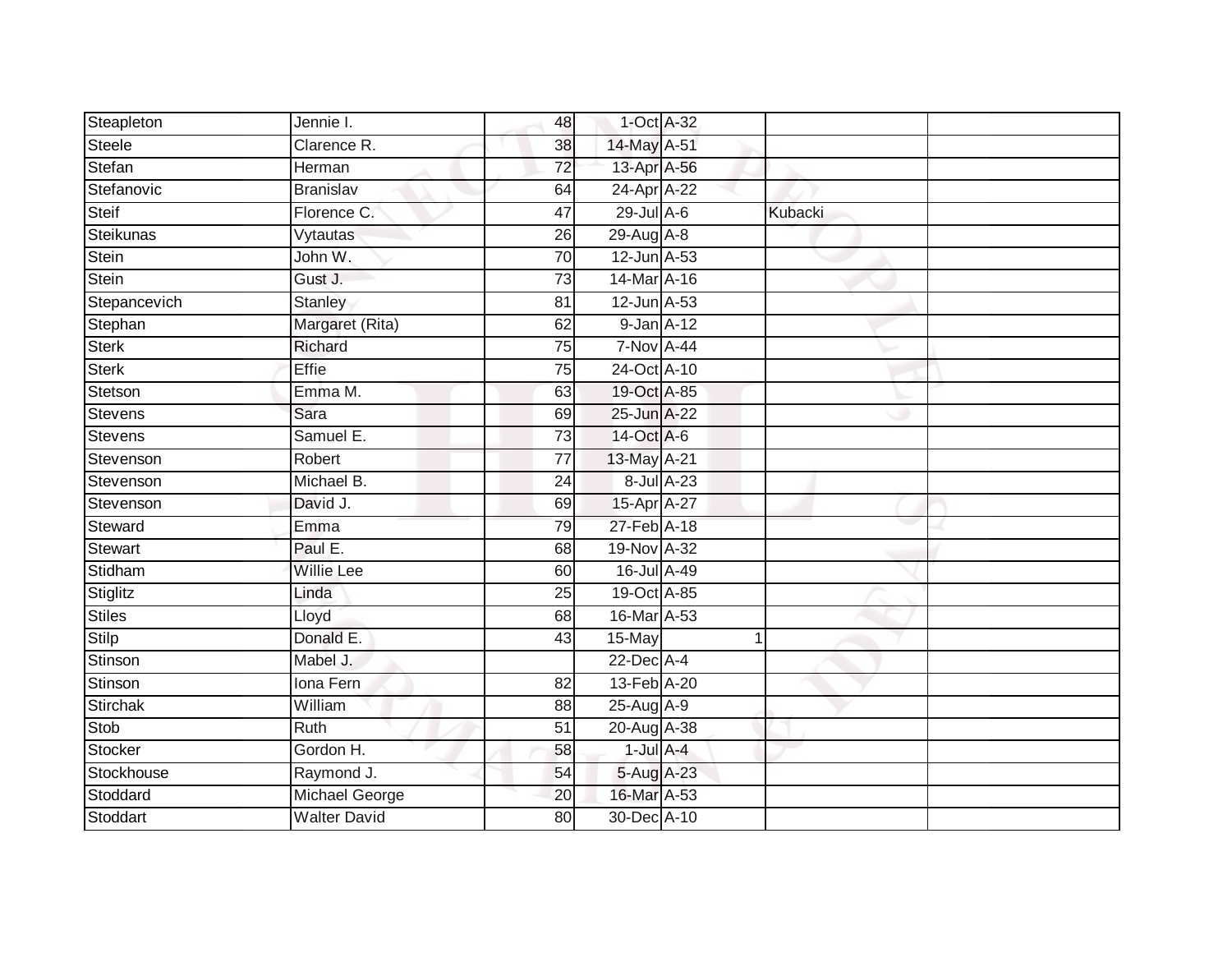| Stodola       | Ethel                |                 | 20-Feb A-28      |             |                |                   |
|---------------|----------------------|-----------------|------------------|-------------|----------------|-------------------|
| Stojkovich    | Peter                | 86              | 9-Apr A-34       |             |                |                   |
| Stokes        | Trazo                | $\overline{2}$  | 23-Sep A-8       |             |                |                   |
| <b>Stokes</b> | <b>Brian</b>         | $\overline{4}$  | $23-Sep$ A-8     |             |                |                   |
| Stonebraker   | Kenneth A. (Lt. Col) |                 | 13-Aug A-42      |             |                | Picture included. |
| Stout         | Oliver R. (Ross)     | 67              | 28-Aug A-53      |             |                |                   |
| Stowasser     | Dorothy              | 62              | 8-May A-32       |             | <b>Mysliwy</b> |                   |
| Strack        | Marjorie J.          | 60              | 27-Oct A-24      |             |                |                   |
| Strand        | Ragna H.             | 94              | 23-Oct A-28      |             |                |                   |
| Strasburg     | Jean W.              | 55              | 23-Jul A-32      |             |                |                   |
| Strasser      | La Jeune             | 57              | 4-Apr A-24       |             |                |                   |
| Stratten      | Effie                | 83              | 28-Mar A-27      |             |                |                   |
| Stratton      | Robert T.            | 69              | 29-Jan A-36      |             |                |                   |
| Street        | Lawrence A. Jr.      | 48              | 10-Jun A-22      |             |                |                   |
| Streeter      | Willie               | 55              | 31-Dec A-28      |             |                |                   |
| Strickland    | Ralph M.             | 61              | $2$ -Jan $A$ -65 |             |                |                   |
| Strnatka      | Margaret             | $\overline{87}$ | 18-Apr A-12      |             |                |                   |
| Stromberg     | Arthur B.            | 81              | 23-Dec A-4       |             |                |                   |
| Stromp        | Margaret             | 67              | $12$ -Sep $A$ -6 |             |                |                   |
| Stromp        | Joseph F.            | 68              | 7-Feb A-18       |             |                |                   |
| Stromquist    | Virgil               | 65              | 16-Dec A-10      |             |                |                   |
| Strong        | Charles T. Sr.       |                 | 5-Aug A-23       |             |                |                   |
| <b>Struhs</b> | Helen Jane (Susie)   |                 | 21-Mar A-22      |             | Thomas         |                   |
| Stuart        | Harry C.             | 87              | 11-Nov A-8       |             |                |                   |
| <b>Stuart</b> | Florence J.          | 85              | 26-Oct A-84      |             |                |                   |
| Stumpf        | Charles A.           | 63              | 11-Jun A-24      |             |                |                   |
| Styburski     | Lottie R.            | 64              | 7-Nov A-36       |             |                |                   |
| Suarez        | Juan F.              | 32              | 6-Jun A-28       |             |                |                   |
| Sucec         | Mirko James          | 86              |                  | 7-Dec A-102 |                |                   |
| Suchak        | Helen                | 67              | 2-Apr A-40       |             |                |                   |
| Suchak        | Ellen                |                 | 10-Oct A-21      |             |                |                   |
| Suciu         | Eli                  | 92              | 20-Nov A-32      |             |                |                   |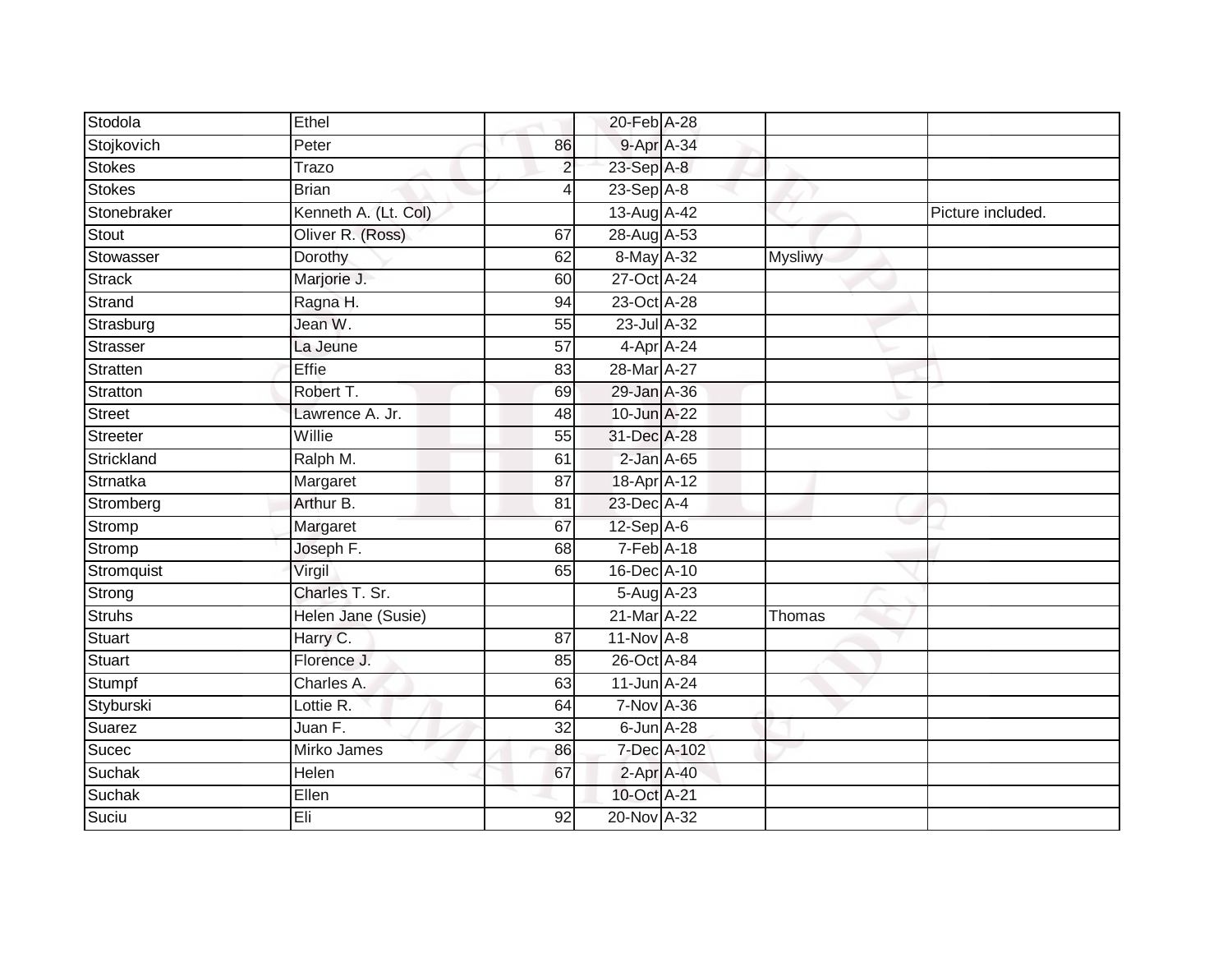| Sullivan       | Letha J.                 | 77              | 3-Aug A-16        |                  |            |  |
|----------------|--------------------------|-----------------|-------------------|------------------|------------|--|
| Sullivan       | Eugene P. Jr.            | 51              | 21-Nov A-29       |                  |            |  |
| Sulski         | Eleanore M.              | 59              | 13-Aug A-42       |                  |            |  |
| Sum            | Anna                     | 61              | 24-Dec A-24       |                  |            |  |
| Summers        | Patricia A.              | $\overline{40}$ | 10-Dec A-36       |                  |            |  |
| <b>Summers</b> | Mary O.                  | 78              |                   | $8$ -Jul $A$ -23 |            |  |
| Sumner         | Robert P.                | 81              | $2$ -Jan $A$ -65  |                  |            |  |
| Superits       | Adele                    | 56              | $10$ -Feb $A$ -8  |                  |            |  |
| Surma          | Edward J.                | 54              | 7-Aug A-22        |                  |            |  |
| Suroviak       | Emil J.                  | 62              | 23-Oct A-28       |                  |            |  |
| Surrena        | Evelena Iona             | 53              | 13-Oct A-28       |                  |            |  |
| Sus            | Teofila                  | 85              | 8-Apr A-27        |                  |            |  |
| Suszek         | Joseph                   | 84              | $1$ -Jul $A-4$    |                  |            |  |
| Sutka          | James W.                 | 28              | 8-Oct A-23        |                  |            |  |
| Sutkowski      | Walter                   | 61              | 2-Mar A-71        |                  |            |  |
| Suto           | Louis                    | $\overline{77}$ | 16-Oct A-26       |                  |            |  |
| Suttles        | Dollie N.                | $\overline{26}$ | 30-Sep A-8        |                  |            |  |
| Sutton         | Clarence B.              | 62              | 4-Apr A-24        |                  |            |  |
| Swan           | David E.                 | 72              | 21-Sep A-56       |                  |            |  |
| Swank          | <b>Maudie Ellen</b>      | 62              | 5-May A-30        |                  | Rohr       |  |
| Swanson        | Ruby E.                  | 65              | $30 - Jan$ A-8    |                  |            |  |
| Swanson        | Margaret E.              | 70              | 19-Jan A-36       |                  |            |  |
| Swantko        | Alexander                | 61              | 30-Oct A-47       |                  |            |  |
| Swets          | Walter                   | 81              | 16-Apr A-24       |                  |            |  |
| <b>Swets</b>   | Henry                    | 65              | 3-Dec A-44        |                  |            |  |
| Swiatkowski    | Michael J.               | $\overline{57}$ | $21$ -Jul A-8     |                  |            |  |
| Swint          | Matilda                  | 92              | 28-Feb A-40       |                  | Winterhoff |  |
| Swire          | Cel (Bolda)              | 71              | $25 - Jun$ $A-22$ |                  |            |  |
| Swisher        | Minnie A.                | 86              | 9-Apr A-34        |                  |            |  |
| Swisshelm      | Alice L. (Bonny Johnson) | 69              | 15-Jun A-46       |                  |            |  |
| Szabo          | George A.                | 56              | 16-Mar A-53       |                  |            |  |
| Szabo          | Frank                    | 88              | 14-Oct A-6        |                  |            |  |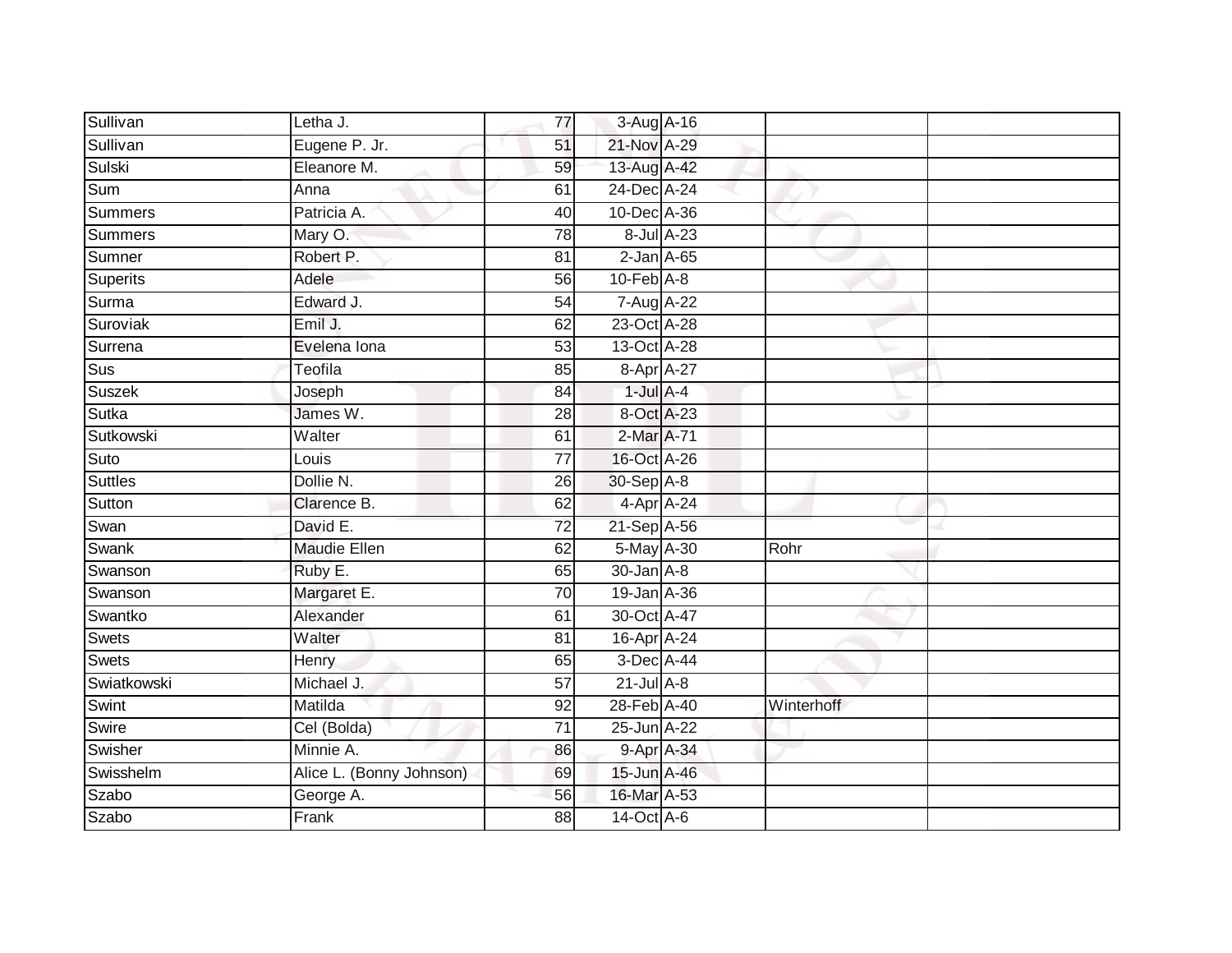| Szajkowski     | Frank T. (Cieply)               | 53              | 30-May A-4      |          |  |
|----------------|---------------------------------|-----------------|-----------------|----------|--|
| Szalony        | John                            | 75              | 28-Mar A-27     |          |  |
| Szczepanowski  | Robert S. (Rev.)                | 45              | 11-Jul A-28     |          |  |
| Szczepanski    | Thomas                          | Infant          | 10-Oct A-21     |          |  |
| Szczepanski    | Mary                            | 85              | $9$ -Jun $A-8$  | Sajdyk   |  |
| Szczesney      | Josephine                       | 86              | 1-May A-30      |          |  |
| Szeremeta      | Walter                          | 88              | 24-Apr A-22     |          |  |
| Szostak        | Bruno A.                        | 58              | 20-Aug A-38     |          |  |
| Szot           | Frank S. Sr.                    | 67              | 18-May A-24     |          |  |
| Szulczewski    | Mary H.                         |                 | 23-Feb A-20     | Podgorny |  |
| Szymonik       | Anthony Sr.                     | 83              | 14-Sep A-79     |          |  |
| Taborski       | Antonina                        | 81              | $2$ -Dec $A-8$  |          |  |
| <b>Tackett</b> | James F.                        | 63              | $4$ -Aug A-8    |          |  |
| Tadich         | <b>Steve</b>                    | 56              | 10-Jun A-22     |          |  |
| Tadich         | Jela                            | $\overline{73}$ | 9-May A-40      |          |  |
| Taglieb        | Edward A. (Uncle)               | 84              | 6-Jun A-28      |          |  |
| <b>Takacs</b>  | Anna                            | 91              | 26-Jun A-49     |          |  |
| <b>Takish</b>  | Helen                           | $\overline{70}$ | 11-Dec A-59     |          |  |
| Tammany        | Mary E.                         | 75              | $21$ -Jan $A-4$ |          |  |
| Tannis         | Robert N. (Dr.; D.D.S.,<br>M.D. | 59              | 13-Jun A-34     |          |  |
| Tapper         | Norman Jr.                      | 50              | 19-Dec A-41     |          |  |
| Tare           | Catherine                       | 71              | 24-Feb          | 1        |  |
| Tarver         | Daisy L.                        |                 | 16-Apr A-24     |          |  |
| Taylor         | Zackary E.                      | 28              | 15-Apr A-27     |          |  |
| Taylor         | <b>Thomas Edward</b>            | 10              | 16-Apr A-24     |          |  |
| Taylor         | Mary A.                         | 67              | 13-Mar A-12     |          |  |
| Taylor         | Henry                           | 76              | 7-Aug A-22      |          |  |
| Taylor         | Delia Clark                     | 81              | 21-Oct A-8      |          |  |
| Taylor         | Bernard E.                      | 65              | 29-Sep A-36     |          |  |
| Teanby         | Alice B.                        | 69              | 29-Sep A-36     |          |  |
| Teeling        | George E.                       | 67              | 17-Dec A-46     |          |  |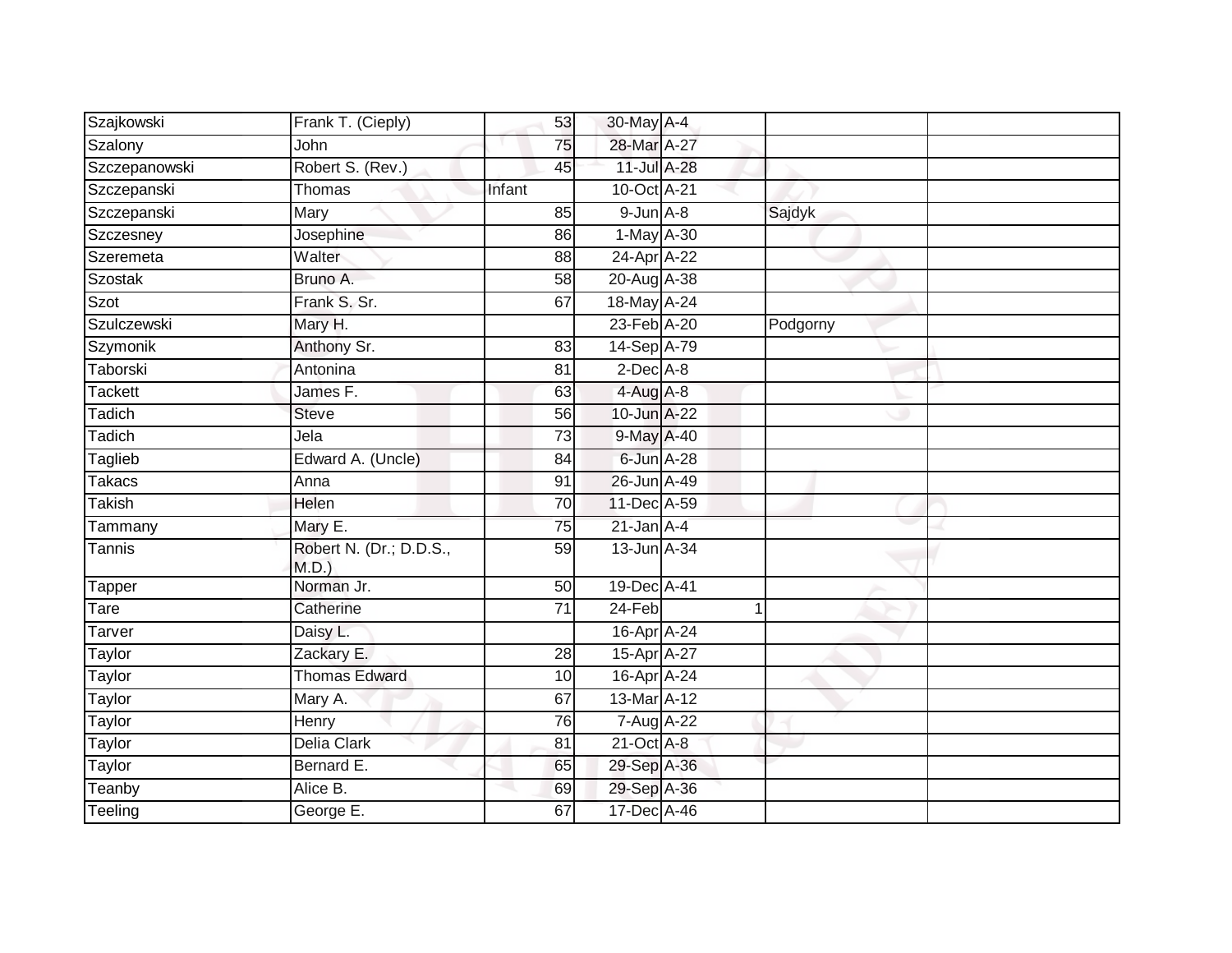| <b>Teeuws</b> | William           | 31              | $15-Aug$         | 1              |      |  |
|---------------|-------------------|-----------------|------------------|----------------|------|--|
| Tellinger     | Ann               | 74              | 19-Nov           |                |      |  |
| Templeton     | Lloyd Earl        | 58              | 8-Sep A-10       |                |      |  |
| Tenkely       | Margaret          | 64              | $12-SepA-6$      |                |      |  |
| Ter Haar      | Andrew            | 63              | 28-Dec A-73      |                |      |  |
| Terpstra      | Minnie            | 85              |                  | 8-Jul A-23     |      |  |
| Terrell       | Louise R.         | $\overline{50}$ | 16-Feb A-42      |                |      |  |
| Tesch         | Lena              | 79              | $1$ -Jun $A$ -83 |                |      |  |
| Tessmann      | George            | 72              | 31-Mar A-33      |                |      |  |
| Tharp         | <b>Phyliss</b>    | 14              | 28-May           |                |      |  |
| Thayer        | Olive             | 73              | 13-Feb A-20      |                |      |  |
| Thiel         | Rosalie A.        | 63              | $1$ -Jun $A$ -83 |                |      |  |
| Thomas        | Melissa           | 48              | $10 - Jan$       | 1              |      |  |
| Thomas        | <b>Mary Alice</b> | 86              | 22-Sep A-33      |                |      |  |
| Thomas        | Kelsey L. (Champ) | 45              | 9-Feb A-50       |                |      |  |
| Thomas        | Helen T.          | 48              | 5-Mar A-52       |                | Paul |  |
| Thomas        | Greta             | 82              | $23$ -Jan $A-6$  |                |      |  |
| Thomas        | Edward            | 68              | $14$ -Jul A-6    |                |      |  |
| Thomas        | Anthony Lee       | 17              |                  | 30-Nov 1, A-30 |      |  |
| Thomas        | Alberta           | 72              | 16-May A-29      |                |      |  |
| Thompson      | Steven            | 3               | 17-Dec A-46      |                |      |  |
| Thompson      | Richard F.        | 65              |                  | 8-Jul A-23     |      |  |
| Thompson      | Juanita Jane      | 46              | $6$ -Aug $A$ -41 |                |      |  |
| Thompson      | Charlie P.        | 64              | 13-Jun A-34      |                |      |  |
| Thompson      | Carmen            | 67              | 17-Mar A-27      |                |      |  |
| Thompson      | Basco T.          | 69              | $5-Aug$ A-23     |                |      |  |
| Thomsen       | Philip            | 9               | $27$ -May        | 1              |      |  |
| Thorne        | David B.          | 20              | 19-Dec A-41      |                |      |  |
| Thornton      | Sadie Mae         | 48              | 29-Jun A-85      |                |      |  |
| Thornton      | May               | 87              | 23-Jun A-12      |                |      |  |
| <b>Tibbs</b>  | Ralph O. Jr.      | 28              | $13$ -Jan $A-6$  |                |      |  |
| Tichgelaar    | Richard           | 46              | 20-Aug A-38      |                |      |  |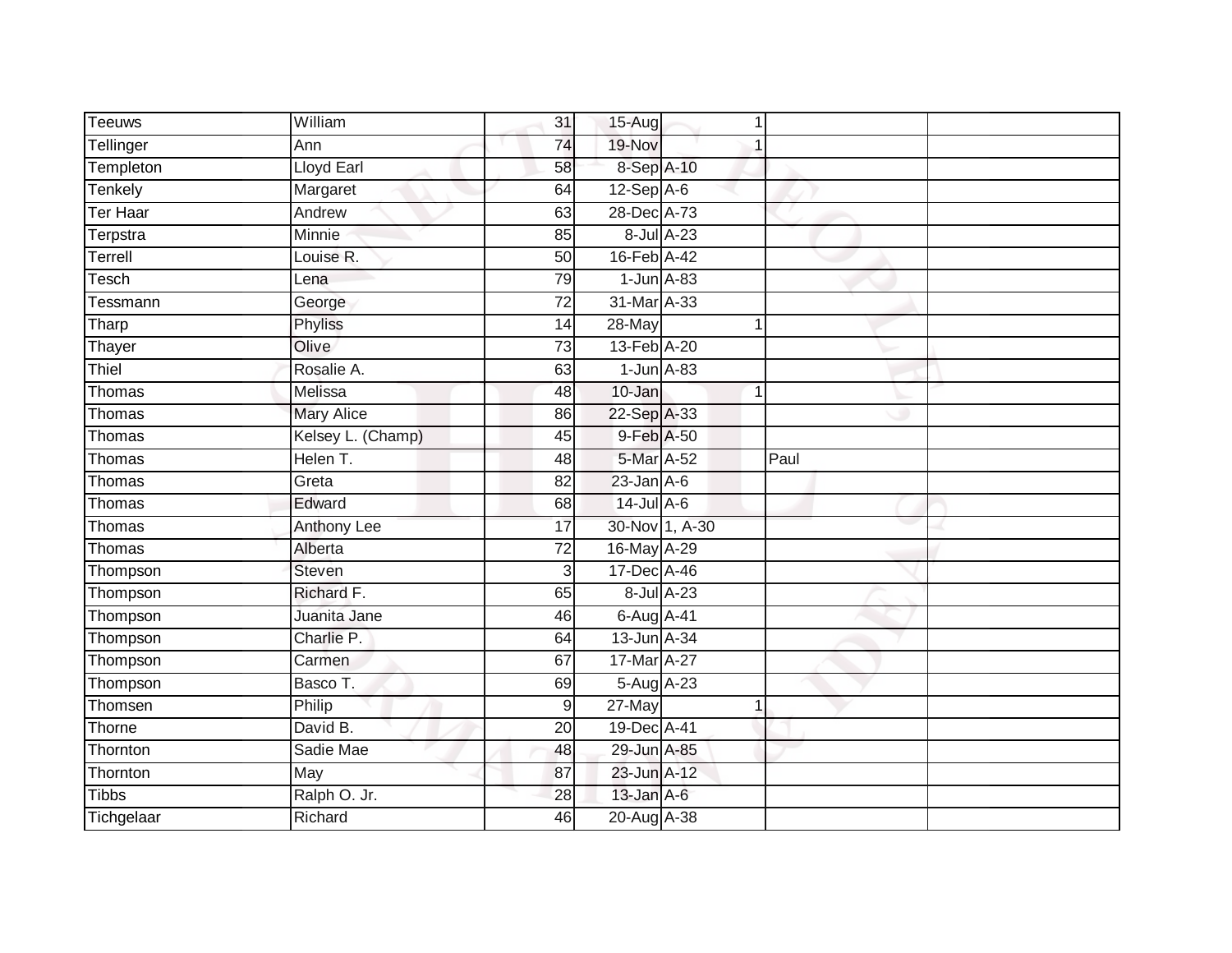| Tiemens      | Gerrit                    | 62              | 15-Sep A-18     |                |          |                        |
|--------------|---------------------------|-----------------|-----------------|----------------|----------|------------------------|
| Tilak        | George                    | 87              | 16-May A-29     |                |          |                        |
| Tiltges      | Donelle Michelle (Shelby) | 11              | 10-Aug A-50     |                |          |                        |
| Tiplic       | George Jr.                | 50              | 28-Dec A-73     |                |          |                        |
| Tishey       | Blaise F.                 | 40              | 8-May A-32      |                |          |                        |
| Tissing      | William                   | 81              | 31-Dec A-28     |                |          |                        |
| Titus        | Lawrence V.               | 64              | 8-Dec A-18      |                |          |                        |
| Tkacz        | Phillip                   | 22              | 23-Jul A-32     |                |          |                        |
| Tokarz       | Chester W.                | 58              | $7 - Jan A - 4$ |                |          |                        |
| Tolf         | Harry C.                  | 80              | 3-Dec A-44      |                |          |                        |
| Tolley       | George                    | 22              | 25-Jul A-18     |                |          |                        |
| Tomaszewski  | John E.                   | 64              | $28$ -Jan $A-4$ |                |          |                        |
| Tomcsi       | Mary                      | 83              | 30-Apr A-32     |                |          | Also listed as Tomcik. |
| Tomeko       | Ann M.                    | 56              | 12-Jun A-53     |                | Pechi    |                        |
| Tomy         | Anna J.                   |                 | 23-Apr A-22     |                | Schuster |                        |
| Toney        | Gilbert W.                | 70              | 21-Mar A-22     |                |          |                        |
| Tonkovich    | Richard                   | 50              | 18-Sep A-13     |                |          |                        |
| Tonkovich    | Pauline                   | 83              | 29-Oct A-47     |                |          |                        |
| Tonkovich    | Katherine M.              |                 | 13-Jul A-67     |                |          |                        |
| Toomire      | Rhonda S.                 | $\overline{12}$ | 12-Feb A-54     |                |          |                        |
| Toomire      | Edward                    | 15              | 7-Apr           | 1              |          |                        |
| Toosovich    | Joseph F.                 | 21              | 31-Jul A-24     |                |          |                        |
| Torees       | Feliciano Jr.             |                 | 17-Jul A-22     |                |          |                        |
| Torres       | Vidal S.                  | 42              |                 | 14-Feb 1, A-18 |          |                        |
| Torrisi      | Michael                   | 14              | 19-Mar A-32     |                |          |                        |
| Toth         | Katherine                 | 77              | 20-Oct A-10     |                |          |                        |
| Toth         | Anna                      | 88              | 19-Sep A-8      |                |          |                        |
| Trachtenberg | Ruth B.                   | 75              | 12-May A-35     |                |          |                        |
| Trajkovich   | Lillian                   | 31              | 30-Mar A-26     |                |          |                        |
| Trajkovich   | Ivan                      | 45              | 30-Mar A-26     |                |          |                        |
| Treadway     | Eldridge                  | 63              | 15-Oct A-44     |                |          |                        |
| Trem         | William F.                | $\overline{39}$ | 7-Sep A-50      |                |          |                        |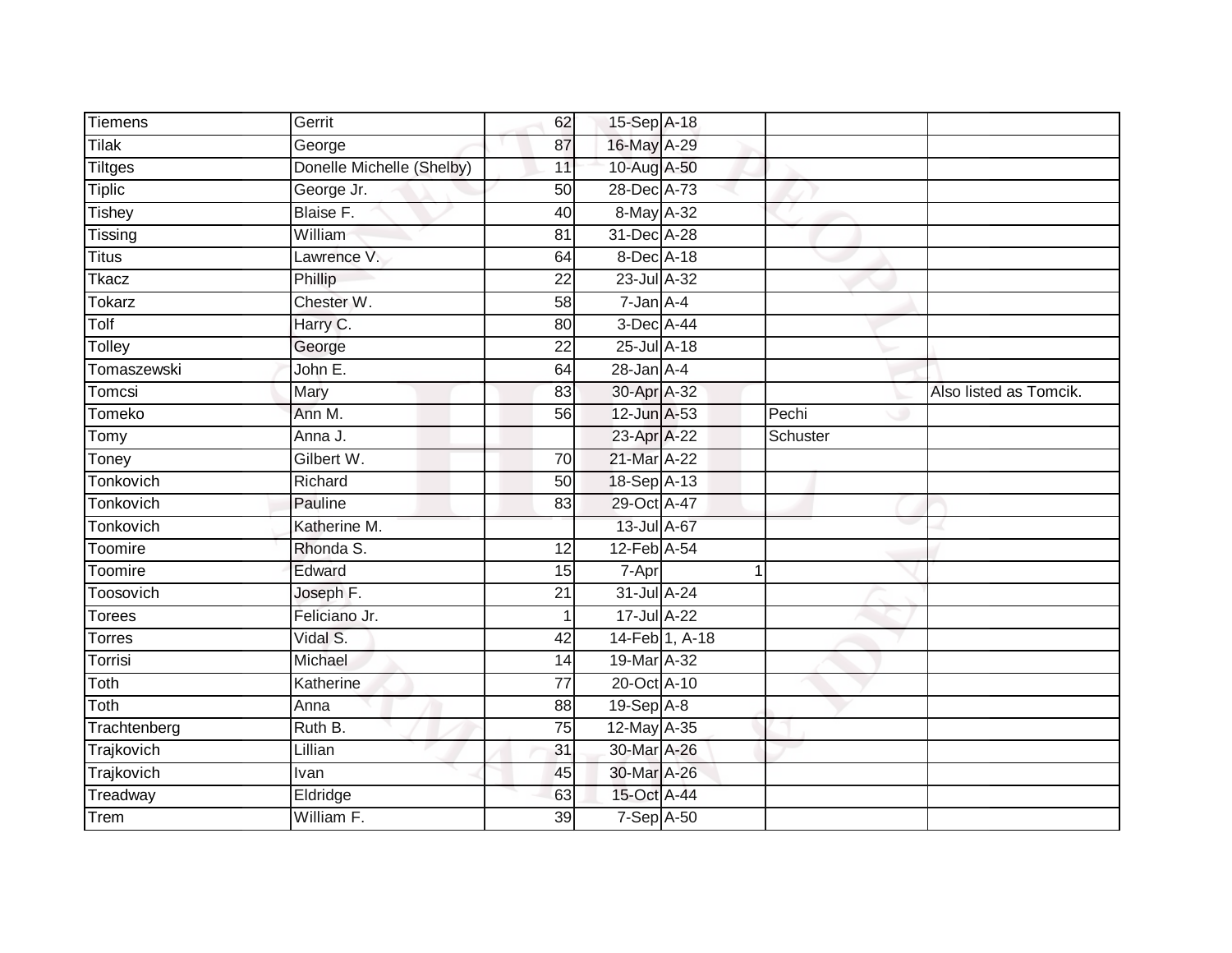| Trevino                        | Emma                | 62              | 22-Jul A-12                |   |          |                   |
|--------------------------------|---------------------|-----------------|----------------------------|---|----------|-------------------|
| Trinidad                       | Enriqueta R.        | 45              | 28-May A-45                |   |          |                   |
| Trinkle                        | Genevieve L.        | $\overline{51}$ | 25-Mar A-29                |   |          |                   |
| Troehler                       | Carl J.             | 76              | 24-Jan A-29                |   |          |                   |
| Trogden                        | Everett (Ted)       | 63              | 16-Jan A-30                |   |          |                   |
| Tropsic                        | Dora                | 88              | 14-Feb A-18                |   |          |                   |
| Trost                          | Edna L.             | 69              | 21-Mar A-22                |   |          |                   |
| $\overline{\text{Troy}}$       | John J. (Jimmy)     | 56              | 1-Dec                      |   |          |                   |
| Trump                          | <b>Phoebe Mae</b>   | 92              | 12-Oct A-57                |   |          |                   |
| Tryon                          | Margaret L.         | 56              | 20-May A-4                 |   | Gambill  |                   |
| Trzcinski                      | Mary F.             | 70              | 12-May A-35                |   | Rossa    |                   |
| Trzebiatowski                  | Felix               | 78              | 15-May A-30                |   |          |                   |
| <b>Trzupek</b>                 | Helen               | 86              | 10-Sep A-36                |   |          |                   |
| Tucker                         | Michael L.          | 20              | 13-Aug                     | 1 |          |                   |
| Tucker                         | Max A.              | 79              | 6-May A-4                  |   |          |                   |
| <b>Tucker</b>                  | Edward L.           | 81              | 12-May A-35                |   |          |                   |
|                                |                     |                 |                            |   |          |                   |
| Tuhy                           | Bohuslav D. (Rev.)  | 60              | $2$ -Feb $A-32$            |   |          | Picture included. |
| Tumbas                         | Kata                | $\overline{71}$ | 1-May A-30                 |   |          |                   |
| Tumiati                        | <b>Betty</b>        | 58              | 11-Aug A-8                 |   |          |                   |
| Tumidalsky                     | Anna                | 70              | $1$ -Jul $A-4$             |   | Hlebasko |                   |
| Turner                         | Mable E.            | 86              | $3-AugA-16$                |   |          |                   |
| Turner                         | Lawrence D. (Larry) | $\overline{33}$ | 12-Dec A-32                |   |          |                   |
| Turner                         | James E.            | 70              | 17-Feb A-10                |   |          |                   |
| Turner                         | Emma E.             | 85              | $23$ -Jan $A-6$            |   |          |                   |
| Turpin                         | Valpo               | 57              | $11-Sep$ A-6               |   |          |                   |
| Turpin                         | George              | 66              | 26-Aug A-8                 |   |          |                   |
| Turpin                         | <b>Bessie</b>       | $\overline{55}$ | 3-Dec A-44                 |   |          |                   |
| <b>Tussey</b>                  | Marjoria            | 56              | 9-May A-40                 |   |          |                   |
| Tyler                          | $\overline{Paul}$   | 72              | 30-Sep A-8                 |   |          |                   |
| Tyrrell                        | Helen               | 46              | 21-Aug A-33                |   |          |                   |
| <b>Tzitz</b><br><b>Uhercik</b> | Delores M.<br>John  | 49              | 15-Jan A-28<br>23-Oct A-28 |   |          |                   |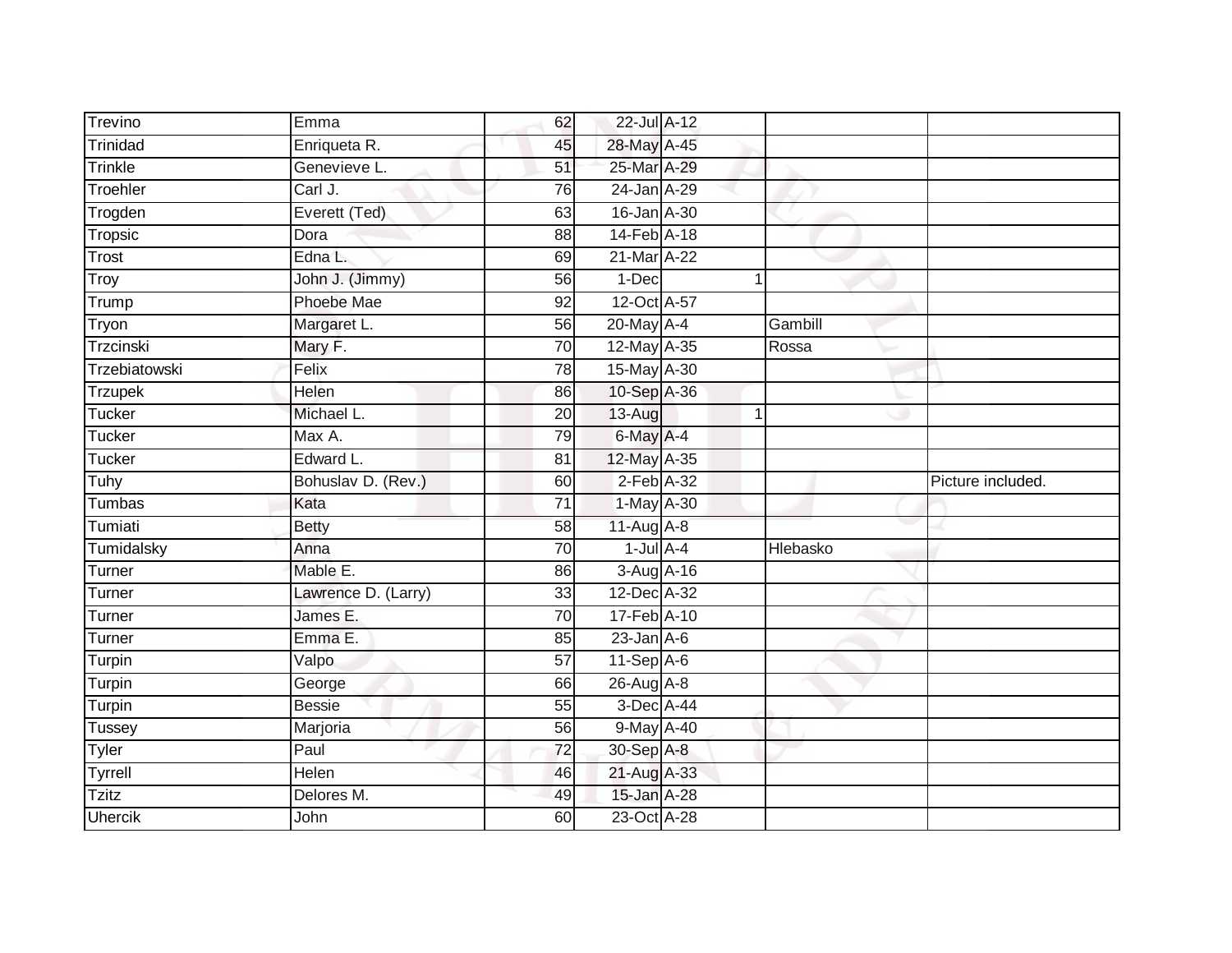| Uhter          | Herman B.            | 69              | 10-Nov A-4      |            |          |  |
|----------------|----------------------|-----------------|-----------------|------------|----------|--|
| Ujejski        | John                 | 88              | 23-Mar A-26     |            |          |  |
| <b>Ullrich</b> | Paul Y.              | $\overline{71}$ | 5-Jun A-45      |            |          |  |
| Ulrich         | Anna                 | 88              | 3-Aug A-16      |            |          |  |
| Upshaw         | <b>Bert</b>          | $\overline{42}$ | $2-Nov$ A-46    |            |          |  |
| <b>Utesch</b>  | Frank C.             | 70              | 24-Sep A-52     |            |          |  |
| Utley          | Charles H.           | 87              | 13-Jul A-67     |            |          |  |
| Utter          | Gerald               | 60              |                 | 9-Jul A-33 |          |  |
| Uzis           | Albina               | 79              | 19-Oct A-85     |            |          |  |
| Vajda          | <b>Frank Thomas</b>  | $\overline{20}$ | 24-Nov A-43     |            |          |  |
| Vajdulak       | Joseph               | 64              | 9-Mar A-14      |            |          |  |
| Valandingham   | Rube                 | 69              | 25-Mar A-29     |            |          |  |
| Valdez         | Guadalupe B.         | 64              | 30-Oct A-47     |            |          |  |
| Valdivia       | Angel                | $\overline{74}$ | 13-May A-21     |            |          |  |
| Valencik       | Ruth M.              | $\overline{53}$ | 16-Sep A-12     |            |          |  |
| Valentine      | Carl W. Jr.          | 57              | 28-Apr A-25     |            |          |  |
| Valich         | Ana                  |                 | 24-Oct A-10     |            |          |  |
| Valiska        | Andrew               | 61              | 23-Apr A-22     |            |          |  |
| Van Bruggen    | Edna                 | 84              | 8-Aug A-20      |            |          |  |
| Van Buskirk    | Edwin S.             | $\overline{81}$ | 3-Nov A-36      |            |          |  |
| Van Curen      | Paricia Lynn (Patty) | 24              | 27-Feb A-18     |            |          |  |
| Van Der Aa     | John J.              | $\overline{82}$ | 16-Nov A-58     |            |          |  |
| Van Drunen     | Martha               | 82              | 12-Mar A-57     |            |          |  |
| Van Gorp       | Harry                | 89              | 24-Apr A-22     |            |          |  |
| Van Houten     | Kenneth C.           | 44              | $23$ -Jan $A-6$ |            |          |  |
| Van Kley       | Mary                 | 87              | 25-Jul A-18     |            |          |  |
| Van Milligen   | Helen T.             | 83              | 8-Jan A-22      |            | Gilleran |  |
| Van Rockegham  | Alphonse             | 62              | 30-May A-4      |            |          |  |
| Van Weelden    | Peter                | 78              | 3-Dec A-44      |            |          |  |
| Van Zuidam     | Jennie               | 76              | 6-Feb A-24      |            |          |  |
| Vancurran      | Pattie               | 23              | 26-Feb          |            | 4        |  |
| Vander Heyden  | Cornelius            | $\overline{72}$ | 9-Feb A-50      |            |          |  |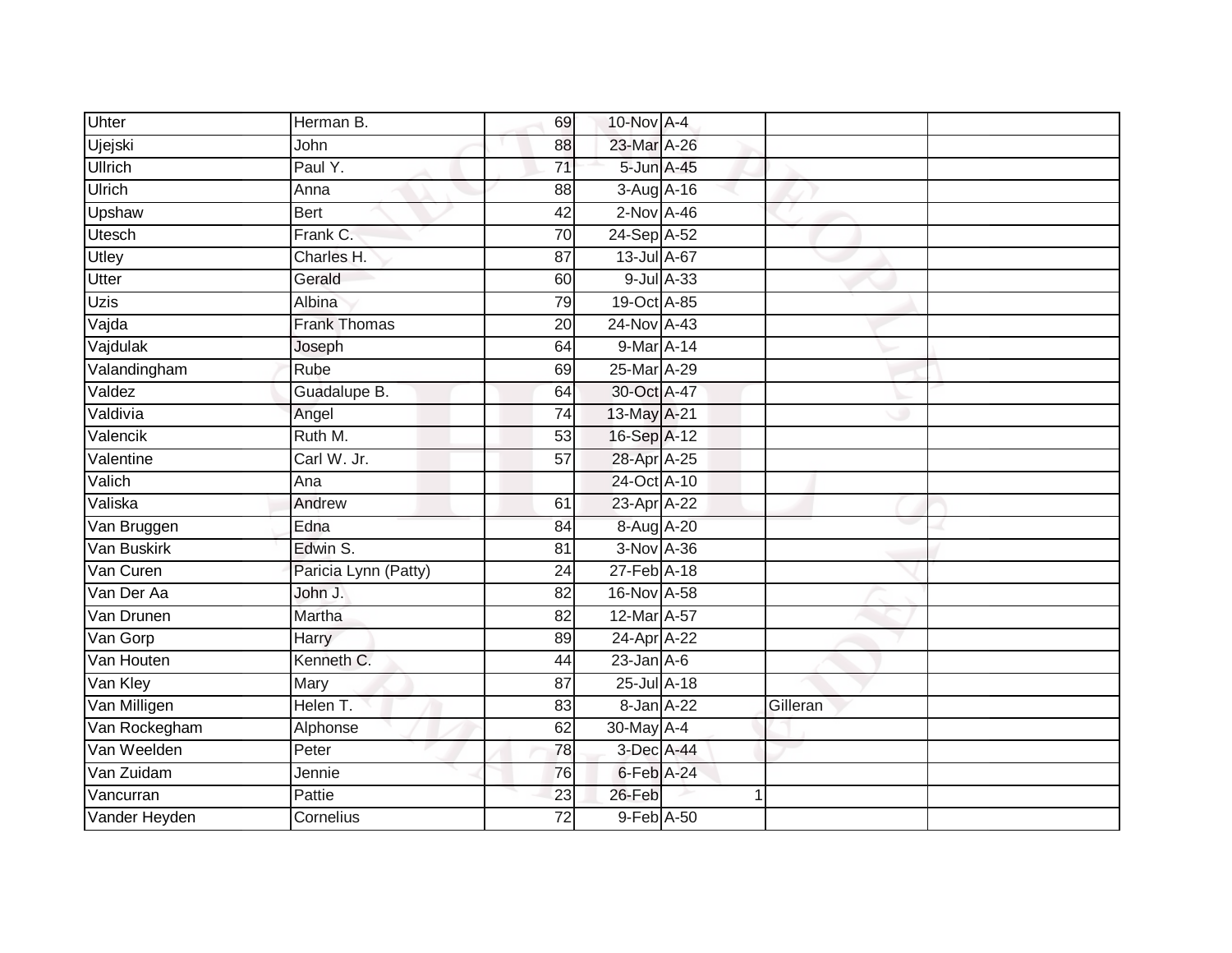| Vander Tuuk        | John E.               | 62              | $1$ -Jun $A$ -83 |          |                        |
|--------------------|-----------------------|-----------------|------------------|----------|------------------------|
| Vander Woude       | Johanna               | 87              | 9-Apr A-34       |          |                        |
| <b>VanDerNoord</b> | Nellie M.             | 50              | 17-Mar A-27      | Tamminga |                        |
| Vandiver           | Katherine M.          | 56              | $21$ -Jan $A-4$  |          |                        |
| VanRamshorst       | Annie                 | 94              | 3-Dec A-44       |          |                        |
| Vardalos           | Mary V.               | 85              | $16$ -Jun $A-6$  |          |                        |
| Vargo              | <b>Steve</b>          | 85              | 20-Apr A-20      |          |                        |
| Vargo              | Mary                  | 92              | 15-Jun A-46      |          |                        |
| Vargo              | Grace                 | 68              | 10-Aug A-50      |          |                        |
| Vargo              | Dale Robert Jr.       | 5               | 12-Jan A-87      |          |                        |
| Vargo              | Andy                  | 81              | 10-Oct A-21      |          |                        |
| Varney             | Lloyd                 | $\overline{71}$ | $4-Aug$ A-8      |          |                        |
| Vasek              | Sam                   | 62              | 11-Apr A-10      |          |                        |
| Vatterrodt         | Elaine                | 41              | 3-Jul A-35       |          |                        |
| Vaughn             | William B.            | 36              | 11-Nov A-8       |          |                        |
| Vaughn             | Kenneth R.            | 74              | 28-Feb A-40      |          |                        |
| Vaughn             | <b>Charles Hubert</b> | 38              | 9-Jul A-33       |          |                        |
| Vavrek             | John G.               | 65              | 20-Dec A-89      |          |                        |
| Vega               | Jose                  | 79              | 7-May A-42       |          |                        |
| Velez              | <b>Matilde</b>        | 58              | $17-Sep$ A-8     |          |                        |
| Velz               | Karl J.               | 80              | 18-Jul A-41      |          |                        |
| Vendlinger         | Mary                  | 65              | $2$ -Jan $A$ -65 |          |                        |
| Verbancsics        | Jewel                 |                 | 5-Oct A-74       |          |                        |
| Victor             | Sidney                | 53              | 29-Sep A-36      |          |                        |
| Victor             | <b>Jack</b>           | 41              | 26-Dec           |          |                        |
| $V$ illa           | Julian                | 76              | $11-Sep$ A-6     |          |                        |
| Villareal          | <b>Toribio Garza</b>  | $\overline{70}$ | 11-Dec A-59      |          |                        |
| Villarreul         | Quirino               | 49              | 5-May A-30       |          |                        |
| Villarruel         | Fernando              | 23              | 20-Apr A-20      |          |                        |
| Vincent            | <b>Edith Marie</b>    | 30              | 14-Dec           |          |                        |
| Vinovich           | Rose M.               | 67              | 15-Jun A-46      |          |                        |
| Vischak            | <b>Steve</b>          | 90              | 17-Aug A-74      |          | Also listed as Wiscak. |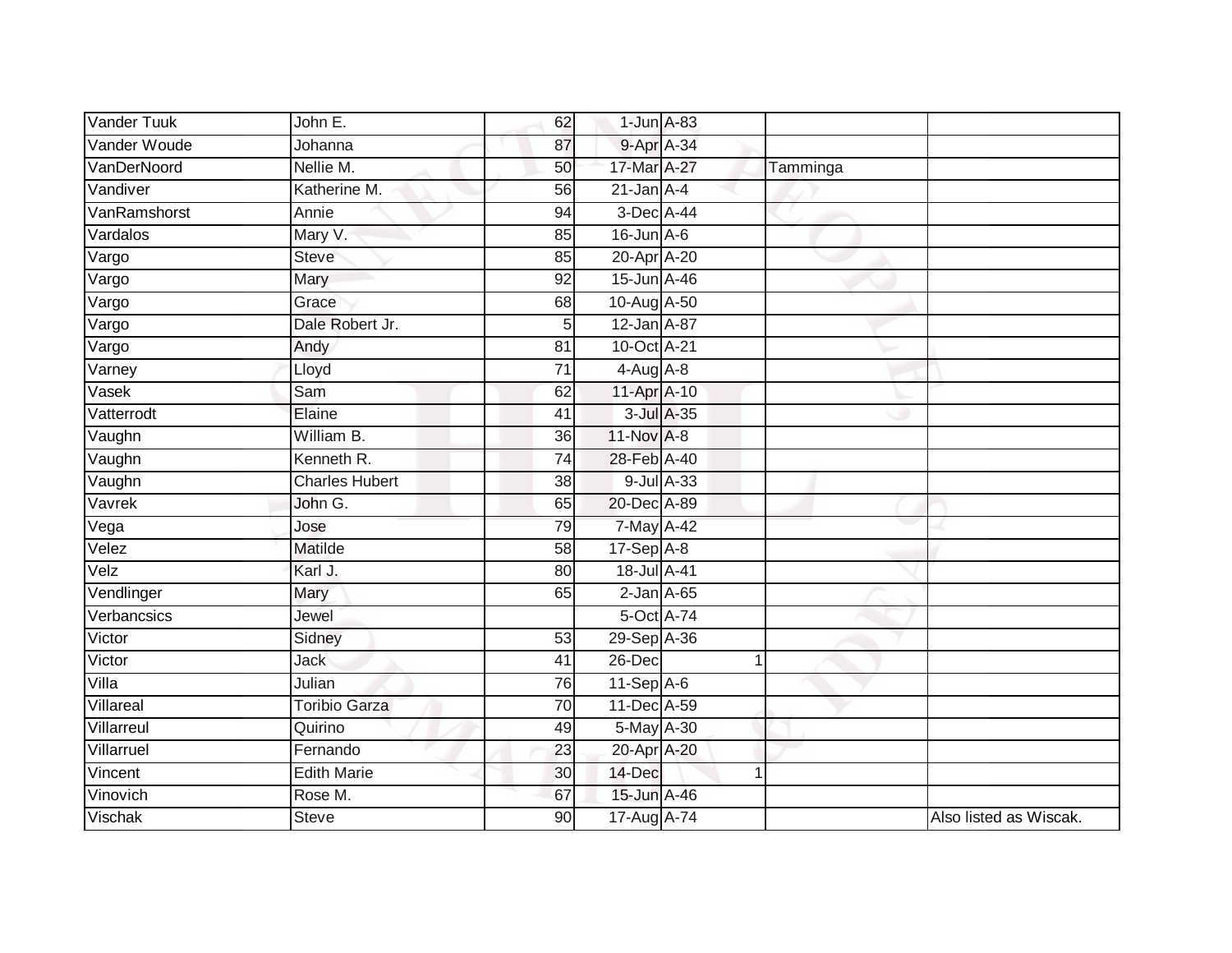| Vivian     | Berdie A.           | 69              | 22-Apr A-24                 |             |  |
|------------|---------------------|-----------------|-----------------------------|-------------|--|
| Vlahinich  | Angela              | 68              | 7-Sep A-50                  |             |  |
| Vlasic     | Magdaline           | 83              | 12-Aug A-4                  |             |  |
| Voight     | Beatrice R.         | 82              | 26-Dec A-4                  |             |  |
| Voros      | <b>Steve</b>        | $\overline{81}$ | 27-Feb A-18                 |             |  |
| Voss       | <b>Helen Marion</b> | 79              | $4-Aug$ $A-8$               |             |  |
| Voss Ambre | Elizabeth           | 86              | 8-Sep A-10                  |             |  |
| Vrehas     | Peter               | 90              | 5-Nov A-32                  |             |  |
| Vroman     | Gerald D.           | 64              | 19-May A-29                 |             |  |
| Vuchetich  | <b>Milan</b>        | 65              | $28$ -Jan $A-4$             |             |  |
| Wadsworth  | Anita D.            | 42              | 12-Jan A-87                 |             |  |
| Wadzita    | Mike                | 58              | 4-Dec A-39                  |             |  |
| Wagner     | Peter               |                 | 23-May A-20                 |             |  |
| Wagner     | Louise              | 89              | 19-Oct A-85                 |             |  |
| Wagner     | Lee J. Sr.          | 81              | 11-Dec A-59                 |             |  |
| Wagner     | Joyce               | 20              | 5-Jun                       | $\mathbf 1$ |  |
| Wagner     | James M.            | $\overline{51}$ | $7 - Jan A - 4$             |             |  |
| Wagner     | DeEtta I.           | 79              | 11-Dec A-59                 |             |  |
| Wahl       | Wilfred A. (Bud)    | 62              | 17-Nov A-39                 |             |  |
| Walczak    | <b>Bernard</b>      | 69              | 16-Feb A-42                 |             |  |
| Walden     | Richard S.          | 44              | 28-Oct A-28                 |             |  |
| Walker     | Sudie               | 72              | 18-Apr A-12                 |             |  |
| Walker     | Ritchie             | 17              | 31-Dec A-28                 |             |  |
| Walker     | Everline            |                 | 21-Mar A-22                 |             |  |
| Walker     | Carrie M.           | 83              | $10$ -Mar $\overline{A}$ -4 |             |  |
| Wall       | William T.          | 55              | 18-Feb A-29                 |             |  |
| Wall       | Thomas              | 78              | 28-Aug A-53                 |             |  |
| Walsh      | Catherine P.        |                 | 6-Jul A-59                  |             |  |
| Walters    | Jeanne              | 47              | 14-Jul A-6                  |             |  |
| Walters    | Dorothy M.          | 58              | 4-May A-87                  |             |  |
| Walters    | Charles             | $\overline{77}$ | $1-Dec$ A-6                 |             |  |
| Walton     | William J.          | $\overline{54}$ | 20-Oct A-10                 |             |  |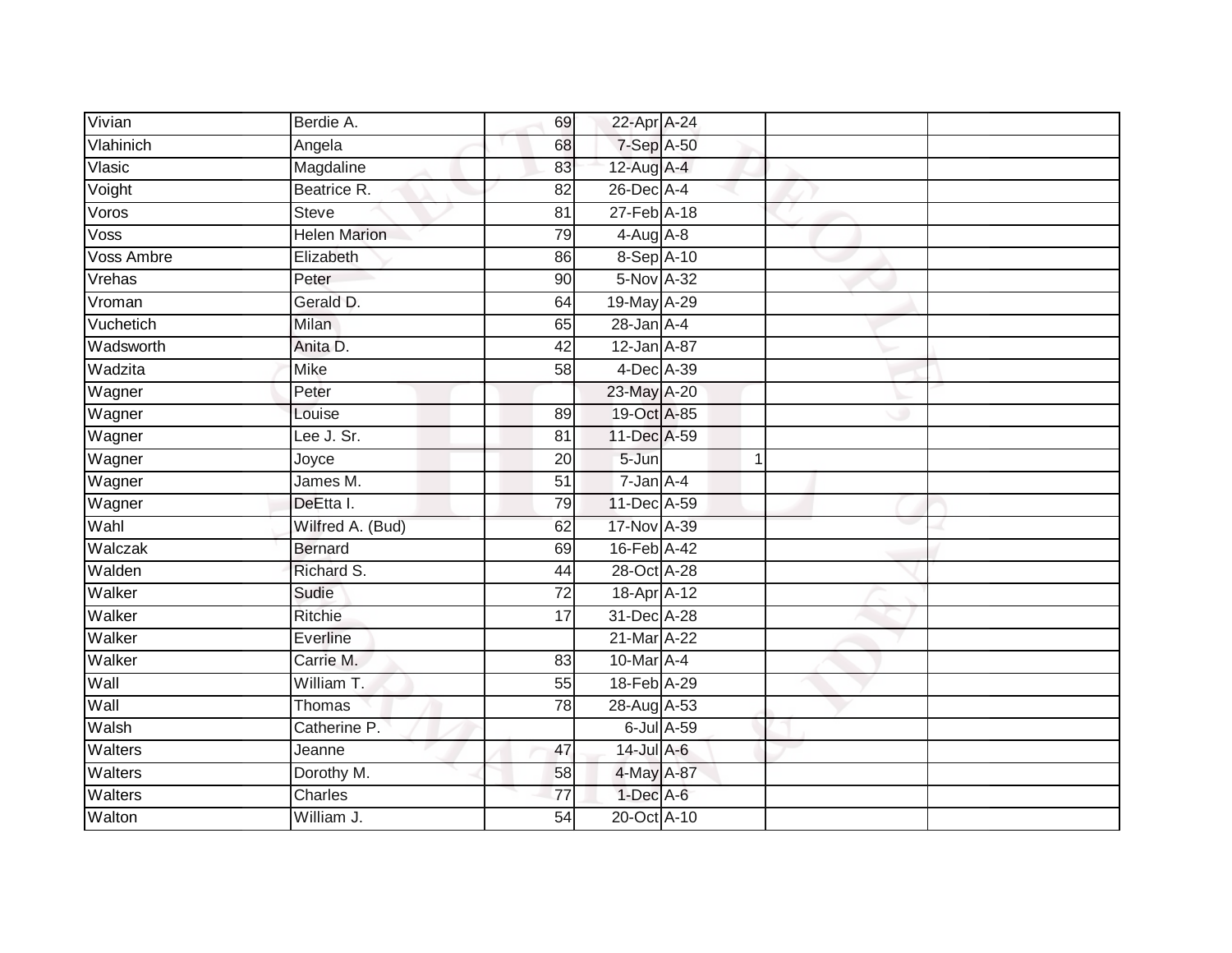| Walz         | Delila P.             | 86              | 11-Jun A-24      |             |   |                            |
|--------------|-----------------------|-----------------|------------------|-------------|---|----------------------------|
| Walzak       | <b>Bernard</b>        | 69              | 14-Feb A-18      |             |   |                            |
| Wamsher      | Robert B.             | 63              | 24-Feb A-12      |             |   |                            |
| Wanatko      | Joseph                | 78              | $22$ -Jan A-39   |             |   |                            |
| Warczynski   | Richard               | 45              | $7$ -Jul $A$ -6  |             |   |                            |
| Ward         | William E.            | $\overline{74}$ | 10-Jun A-22      |             |   |                            |
| Ward         | Brion D.              | 19              | 22-Sep A-33      |             |   |                            |
| Ware         | Claude Jack III       | 22              | $19-Sep$ A-8     |             |   |                            |
| Wargo        | Douglas W.            | 11              | $7 - Apr$ A-23   |             |   |                            |
| Warner       | William E.            | $\overline{17}$ | 28-Nov A-10      |             |   |                            |
| Warner       | Paul L.               | 42              | $16$ -Jun $A-6$  |             |   |                            |
| Warner       | Edward D.             | 71              | 18-Sep A-12      |             |   |                            |
| Warot        | Bernard E.            | 57              | $20$ -Jan $A-12$ |             |   |                            |
| Warren       | <b>Stanley Eugene</b> | 65              | 16-Sep A-12      |             | ت | Also listed as Wawrzyniak. |
| Warren       | Lee                   | $\overline{30}$ | 7-Sep            | $\mathbf 1$ |   |                            |
| Warren       | Katherine             | 84              | 3-Sep A-55       |             |   |                            |
| Warren       | Alta Rosetta          | 40              | 6-Aug A-41       |             |   |                            |
| Wartman      | Leonard (Mike)        | 43              | 18-Feb A-29      |             |   |                            |
| Washington   | Adell                 | 54              | $13-Aug$ A-42    |             |   |                            |
| Wasielowski  | John Joseph Jr.       | 20              | 25-Feb A-27      |             |   |                            |
| Wasik        | Elaine C.             |                 | 27-Jul A-22      |             |   |                            |
| Wasserman    | Cora S.               | 81              | 10-Jul A-32      |             |   |                            |
| Wasserman    | Alvina                | 92              | 9-Mar A-14       |             |   |                            |
| Wasyliw      | John                  | 68              | 28-May A-45      |             |   |                            |
| Watkins      | Hannah                | 66              | 15-Dec A-39      |             |   |                            |
| Watkins      | Clayton J.            | 69              | $13$ -Jan $A$ -6 |             |   |                            |
| Watson       | Jo Ann                | 41              | 5-Jun A-45       |             |   |                            |
| Watson       | Donna M.              | 6 months        | 30-Sep A-8       |             |   |                            |
| <b>Watts</b> | Norma E.              | 73              | 13-Jul A-67      |             |   |                            |
| Watts        | Arthur W.             | 77              | 17-Feb A-10      |             |   |                            |
| Wawrzyniak   | <b>Bertha</b>         | 75              | 9-May A-40       |             |   |                            |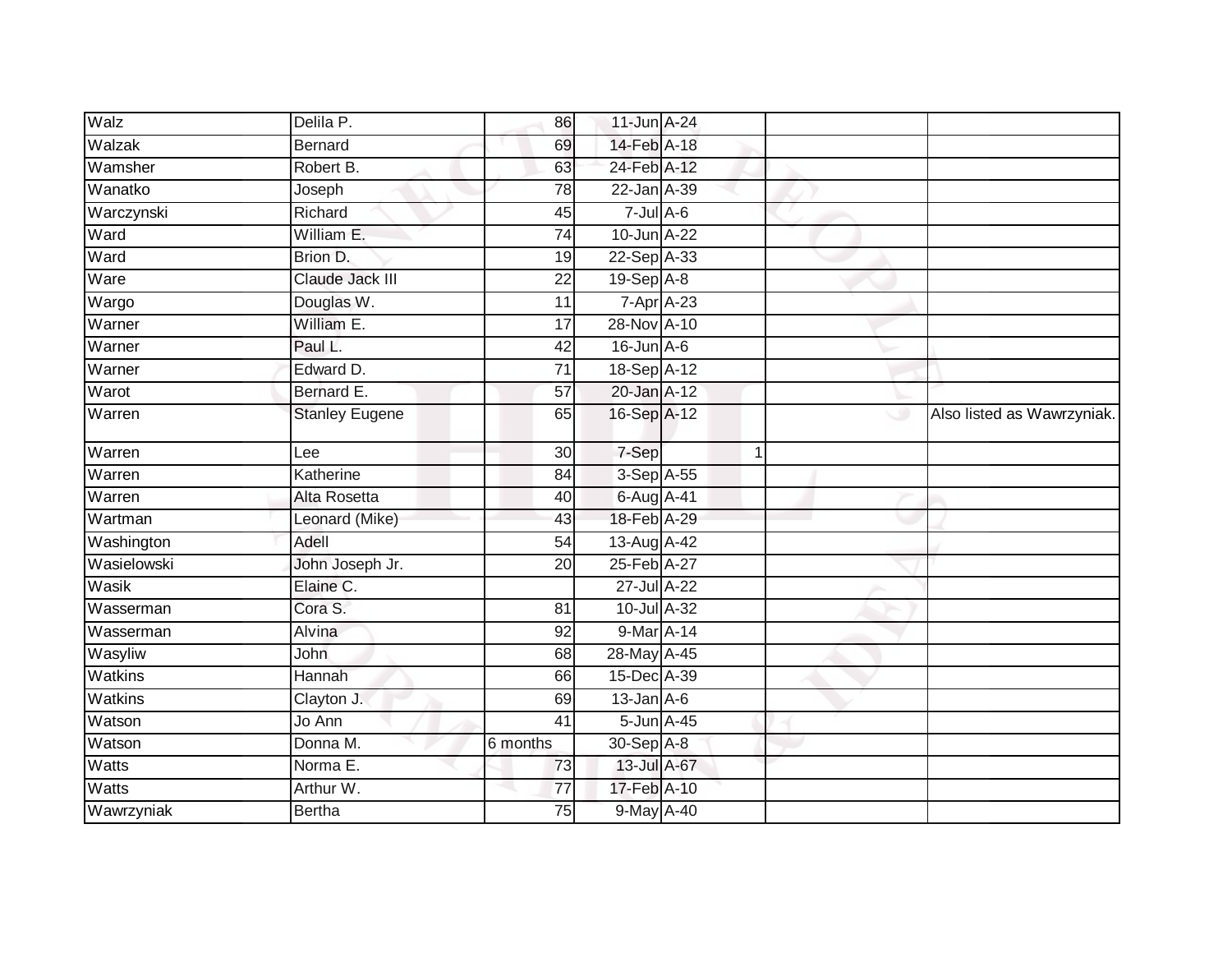| Wayt         | William A.      | 75             | 29-Jul A-6      |                |              |                   |
|--------------|-----------------|----------------|-----------------|----------------|--------------|-------------------|
| Waywood      | Helen           | 98             | 15-Jan A-28     |                |              |                   |
| Weathersby   | <b>Prentiss</b> | 54             |                 | 9-Apr A-34     |              |                   |
| Weaver       | William D.      | 69             | 28-Dec A-73     |                |              |                   |
| Weaver       | Wilfred Sr.     | 70             | 23-Jun A-12     |                |              |                   |
| Weaver       | Rory R.         | 83             | 28-Nov A-10     |                |              |                   |
| Weaver       | Eleanor H.      | 46             | 20-Apr A-20     |                | <b>Szoke</b> |                   |
| Weber        | Ina E.          | 58             | 1-May A-30      |                |              |                   |
| Webster      | Earl R.         | 80             |                 | 7-Apr A-23     |              |                   |
| Wegner       | <b>Kristine</b> | $\overline{5}$ |                 | 14-May 1, A-51 |              |                   |
| Weiert       | Antonette       | 90             | 4-Dec A-39      |                |              |                   |
| Weilmuenster | May             | 65             | $2$ -Dec $A$ -8 |                |              |                   |
| Weiner       | Benjamen        | 79             | 19-Sep A-8      |                |              |                   |
| Weis         | David A. (Sgt.) | 28             | 16-Jun A-6      |                |              | Picture included. |
| Weis         | Anthony J.      | 75             | 14-Oct A-6      |                |              |                   |
| Weisberger   | Arthur A.       |                | $2-Sep$ A-26    |                |              |                   |
| Welch        | Raymond B. Jr.  | 16             | 17-Jul A-22     |                |              |                   |
| Welch        | Bettydale       | 46             | 19-Aug A-4      |                |              |                   |
| Weller       | Austin B.       | 71             | 15-Jun A-46     |                |              |                   |
| Wells        | William T.      | 93             | 15-Jul A-20     |                |              |                   |
| Wells        | James (Jim)     | 49             | 7-Aug A-22      |                |              |                   |
| Werth        | James B.        |                | 15-Jan A-28     |                |              |                   |
| Wesley       | <b>Maetie</b>   |                | $2-Sep$ A-26    |                |              |                   |
| West         | John A.         | 84             | 14-Sep A-79     |                |              |                   |
| West         | Irene M.        | 73             | $4-AugA-8$      |                |              |                   |
| Westbay      | Marion          | 87             | 8-May A-32      |                |              |                   |
| Westerwelle  | Kenneth B.      | 29             | 6-Mar A-12      |                |              |                   |
| Weydert      | Vernon C.       | 88             | 22-Jan A-39     |                |              |                   |
| White        | William L.      | 70             | 27-Apr A-52     |                |              |                   |
| White        | Marcella J.     | 62             | 19-May A-29     |                |              |                   |
| White        | Lila Mae        |                |                 | 3-Oct A-33     |              |                   |
| White        | Joseph F.       | 38             | 19-Dec A-41     |                |              |                   |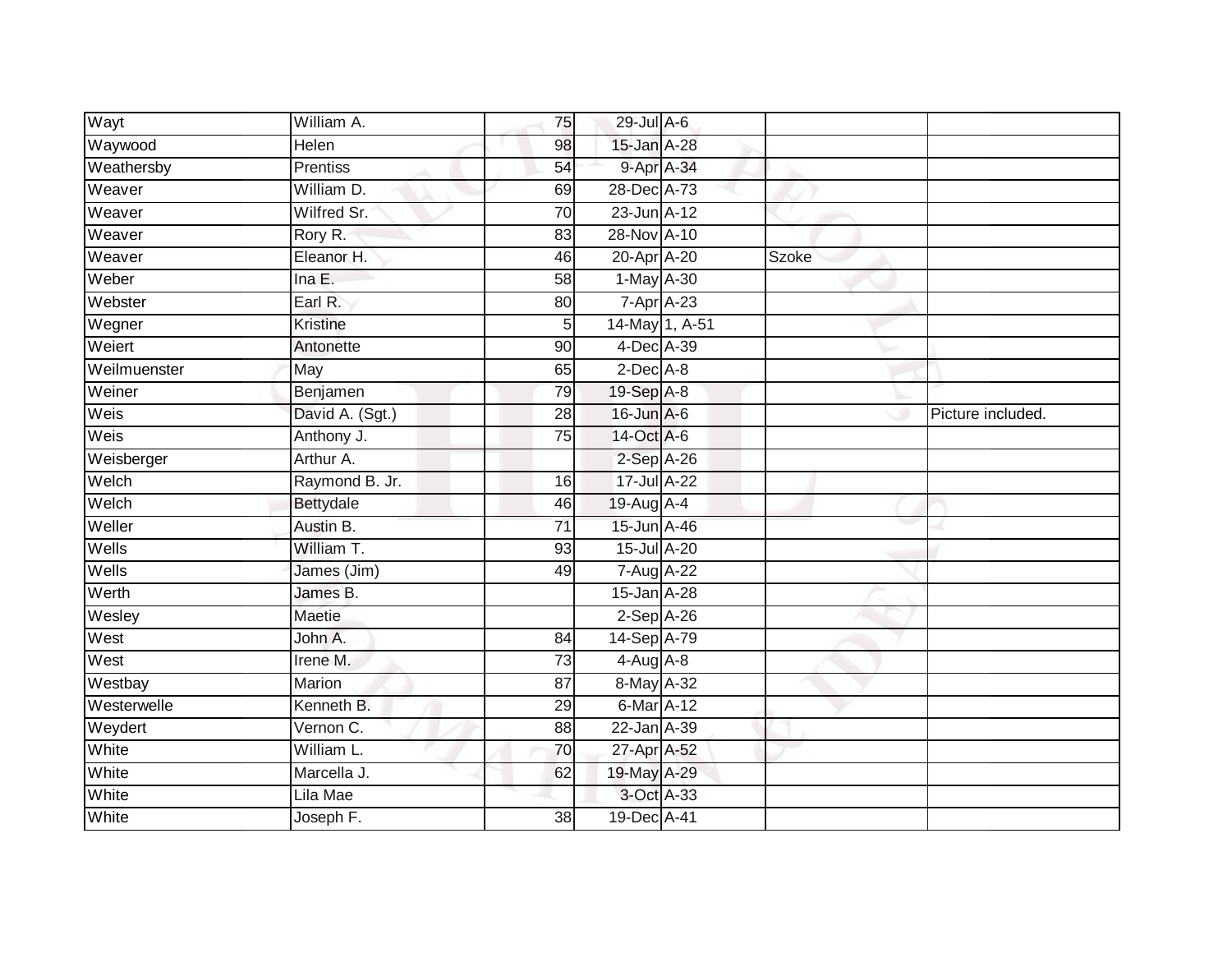| White          | Jerry L.              | 24              | 4-Aug            |                | $\overline{1}$ |  |
|----------------|-----------------------|-----------------|------------------|----------------|----------------|--|
| White          | Hazel                 | $\overline{73}$ | 20-Apr A-20      |                |                |  |
| White          | Esther S.             | 52              | 27-Oct A-24      |                | Labuda         |  |
| White          | Emma A.               | 92              | 7-Jan A-4        |                |                |  |
| White          | Cecil L.              | 75              | 16-Mar A-53      |                |                |  |
| White          | Carl                  | 62              | $12$ -Jan $A-87$ |                |                |  |
| Whited         | Marion E. Sr.         | 69              | $1-Dec$ A-6      |                |                |  |
| Whitehead      | John M.               | 68              | 25-Mar A-29      |                |                |  |
| Whitelaw       | Garland R.            | $\overline{70}$ | 11-Dec A-59      |                |                |  |
| Whiteley       | M. Cynthia            | 41              | 22-Jun A-78      |                | King           |  |
| Whiting        | Linda                 | 18              | 18-Nov A-4       |                |                |  |
| Whiting        | Jerry                 | 46              | 18-Nov A-4       |                |                |  |
| Whiting        | Harry H.              | 101             | 7-Oct A-6        |                |                |  |
| Whiting        | Cynthia               | 15              | 18-Nov A-4       |                |                |  |
| Whitmer        | Harold J.             | 67              | 1-Oct A-32       |                |                |  |
| Whitsell       | James B.              | 56              | 14-Apr A-28      |                |                |  |
| Whittinghill   | Cisro                 | 93              | 21-May A-38      |                |                |  |
| Wicenciak      | Julia Anna            | 77              | 5-Oct A-74       |                | Platek         |  |
| Wideman        | Rufford               | 54              | 26-Jan A-24      |                |                |  |
| Widuger        | Agnes J.              | 61              | 26-Oct A-84      |                |                |  |
| Wiech          | Joseph                | 65              | $18$ -Aug $A$ -6 |                |                |  |
| Wiernik        | Gladys                |                 | 26-Jan A-24      |                | Nassau         |  |
| Wiersma        | Theresa A.            | 73              | 8-Jun A-74       |                |                |  |
| Wiese          | Lucille               | 53              | 8-May A-32       |                |                |  |
| Wietbrock      | Herman A.             | 72              | 3-Dec A-44       |                |                |  |
| Wilczynski     | <b>Martin Stanley</b> | 19              | 22-Aug A-31      |                |                |  |
| Wilfinger      | <b>Vivian Marie</b>   | 49              | 26-Oct A-84      |                |                |  |
| Wiliams        | <b>Birdie</b>         | 59              | 16-Dec A-10      |                |                |  |
| <b>Wilkins</b> | Sallie                | 94              | 22-Jan A-39      |                |                |  |
| Willardo       | Louise                | 75              | 13-May A-21      |                |                |  |
| Williams       | Willie III            |                 |                  | 20-Jan 1, A-12 |                |  |
| Williams       | <b>Toni Margaret</b>  | 28              | 9-Mar A-14       |                | Peters         |  |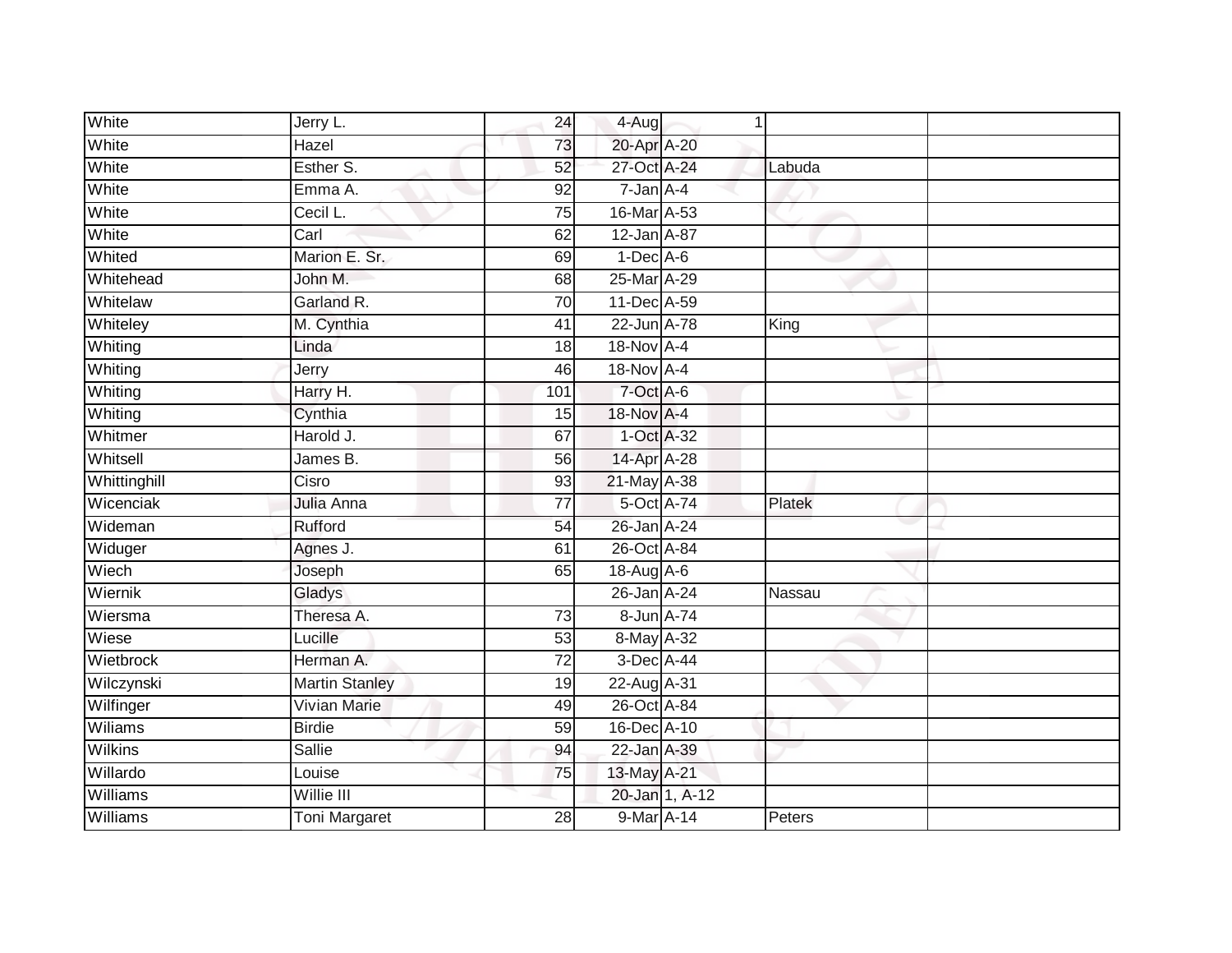| Williams    | Theodis           | 51              | 18-Dec A-54                  |             |         |  |
|-------------|-------------------|-----------------|------------------------------|-------------|---------|--|
| Williams    | Marie V.          | 57              | 28-Jan A-4                   |             |         |  |
| Williams    | Margaret A.       | 36              | $10$ -Jan $A-6$              |             |         |  |
| Williams    | Lulu Mae          | 80              | $20$ -Jun $A-8$              |             |         |  |
| Williams    | Joseph B.         | $\overline{51}$ | $2$ -Apr $A$ -40             |             |         |  |
| Williams    | John Jr.          | 48              | 20-Dec A-89                  |             |         |  |
| Williams    | Henry             | 28              | 23-Jun                       | 1           |         |  |
| Williams    | Glenn             | 66              | 8-Sep A-10                   |             |         |  |
| Williams    | Gertrude          | 53              | 5-Aug A-23                   |             |         |  |
| Williams    | Edna              | 89              | 21-Aug A-33                  |             | Simmons |  |
| Williams    | Ceola             |                 | 14-Oct A-6                   |             |         |  |
| Williams    | <b>Annie Bell</b> | 53              | 5-Feb A-30                   |             |         |  |
| Williams    | Allen J.          | 83              | 24-Jan A-29                  |             |         |  |
| Williams    | <b>Albert Ray</b> | 44              | 5-Jun A-45                   |             |         |  |
| Williams    | A. B.             | 59              | 12-Jan A-87                  |             |         |  |
| Willis      | Clyde C.          | 72              | 15-Apr A-27                  |             |         |  |
| Willy       | Dwayne J.         | 18              | $27 - Aug$                   | $\mathbf 1$ |         |  |
| Wilmot      | Cora              | 90              | 16-Jan A-30                  |             |         |  |
| Wilson      | Scott E.          | 64              | 30-Oct A-47                  |             |         |  |
| Wilson      | Mary              | 55              | 25-Mar A-29                  |             |         |  |
| Wilson      | Leroy A. (Sonny)  | 60              | $11-Nov$ A-8                 |             |         |  |
| Wilson      | Geroge H. Jr.     | $\overline{22}$ | 30-Oct A-47                  |             |         |  |
| Wilson      | Eugene W.         | 47              | 5-Jan A-64                   |             |         |  |
| Wilson      | Ernest            | $\overline{73}$ | 24-Apr A-22                  |             |         |  |
| Wilson      | Clyde L.          | 90              | 19-Dec 1, A-41               |             |         |  |
| Wilson      | Bruce A.          | 26              | 20-Apr A-21                  |             |         |  |
| Wind        | Marian A.         | 61              | $4-Aug$ $A-8$                |             |         |  |
| Winebrenner | Frank N.          | 51              | $14$ -Mar $\overline{A}$ -16 |             |         |  |
| Winer       | Ida               |                 | 17-Oct A-14                  |             |         |  |
| Winkle      | Mary G.           | 49              | 24-Apr A-22                  |             |         |  |
| Wirkus      | Anthony A.        | 79              | 25-Jul A-18                  |             |         |  |
| Wisniewski  | <b>Mary</b>       | $\overline{73}$ | 17-Feb A-10                  |             |         |  |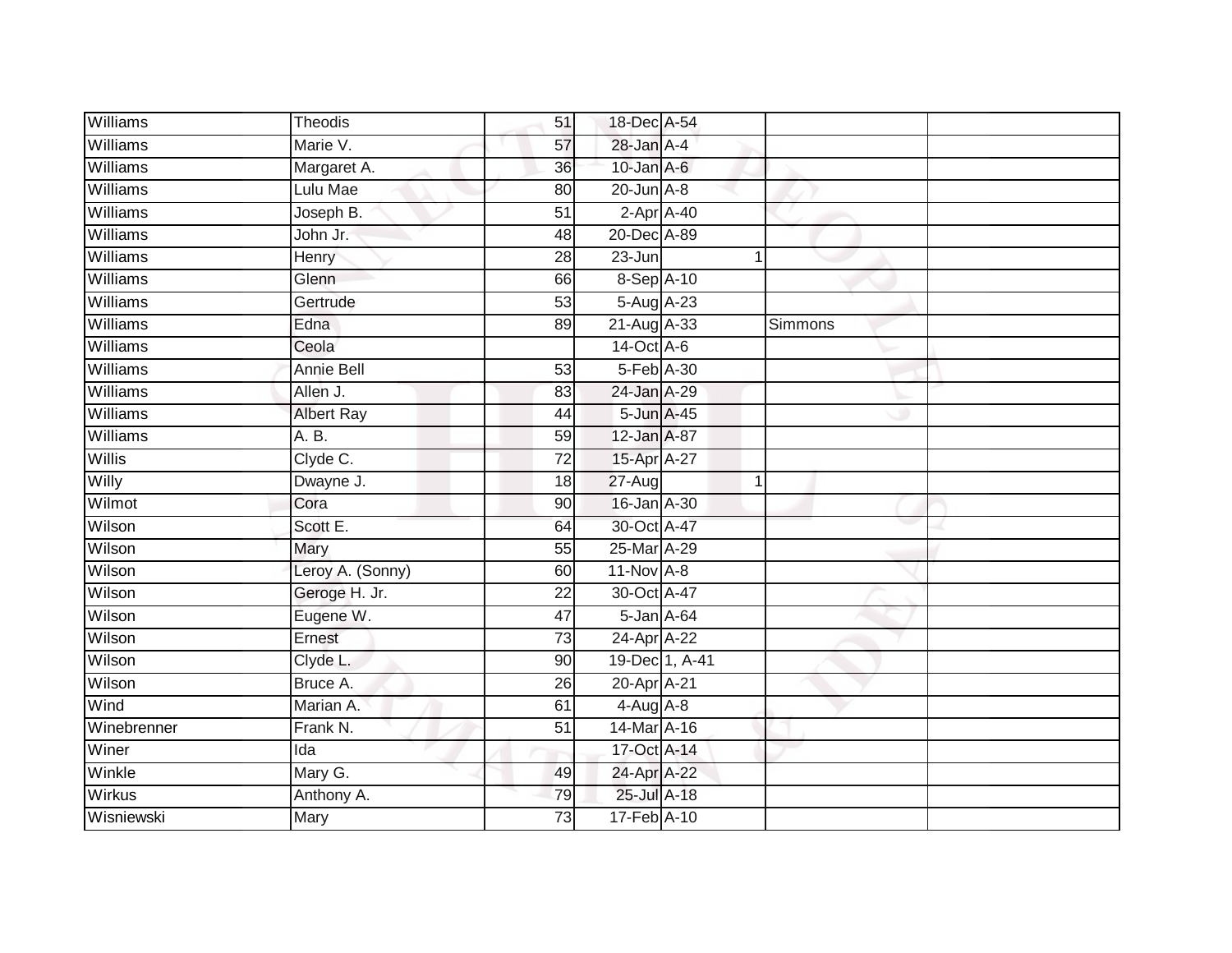| Wisniewski    | John J.                     | 69              | 6-Nov A-6         |       |  |
|---------------|-----------------------------|-----------------|-------------------|-------|--|
| Wisowaty      | Jennie                      | 82              | 26-Dec A-4        |       |  |
| Withrow       | Norma                       | 46              | 19-May A-29       |       |  |
| Wittl         | Richard G.                  | 56              | 4-Feb A-31        |       |  |
| Witvoet       | Mary                        | 56              | 13-Feb A-20       | Smith |  |
| Witvoet       | Frank                       | 69              | 24-Aug A-81       |       |  |
| Wleklinski    | Phillip Z. (Ziggy, Wilkins) | 80              | 15-Sep A-18       |       |  |
| Wleklinski    | Anna                        | 80              | 24-Jan A-29       |       |  |
| Woess         | Englebert                   | 96              | $11$ -Feb $A$ -4  |       |  |
| Wognum        | Eva K.                      | 55              | 9-Feb A-50        |       |  |
| Wojciechowski | Michael                     |                 | 8-Jan A-22        |       |  |
| Wojciechowski | Agnes                       | 95              | $2$ -Nov $A-46$   |       |  |
| Wojcik        | Frank A.                    | 54              | 16-Apr A-24       |       |  |
| Wolak         | Sam                         | 82              | $4-Aug$ $A-8$     |       |  |
| Wolber        | Lillian M.                  | 81              | 10-Feb A-8        |       |  |
| Wolf          | Robert C.                   | 51              | 8-Oct A-23        |       |  |
| Wolf          | Minnie B. (Earl)            | $\overline{81}$ | 28-Mar A-27       |       |  |
| Wolf          | John                        | 52              | 11-Mar A-4        |       |  |
| Wolf          | Gwenyth L.                  | 57              | $7 -$ Jul $A - 6$ |       |  |
| Wolf          | Earl E.                     | 69              | 2-May A-44        |       |  |
| Wolfe         | Zelda                       | 56              | 26-Oct A-84       |       |  |
| Wollin        | William A.                  | 61              | 9-Feb A-50        |       |  |
| Wolter        | Henry J.                    | 73              | 7-Oct A-6         |       |  |
| Wonnacott     | Edward J.                   | 81              | 18-May A-24       |       |  |
| Wood          | Walter                      | 86              | 25-Jul A-18       |       |  |
| Wood          | Ross E.                     | 49              | 6-Aug A-41        |       |  |
| Wood          | Mildred E.                  | 68              | 1-May A-30        |       |  |
| Wood          | Lillian Mae                 | $\overline{77}$ | 5-Dec A-35        |       |  |
| Wood          | <b>Guy Wilson</b>           | 82              | 17-Feb A-10       |       |  |
| <b>Wood</b>   | Claire E.                   | 32              | 9-Apr A-34        |       |  |
| Woodburn      | William J.                  | 65              | 23-Dec A-4        |       |  |
| Woodke        | Elsie D.                    | $\overline{56}$ | 4-May A-87        |       |  |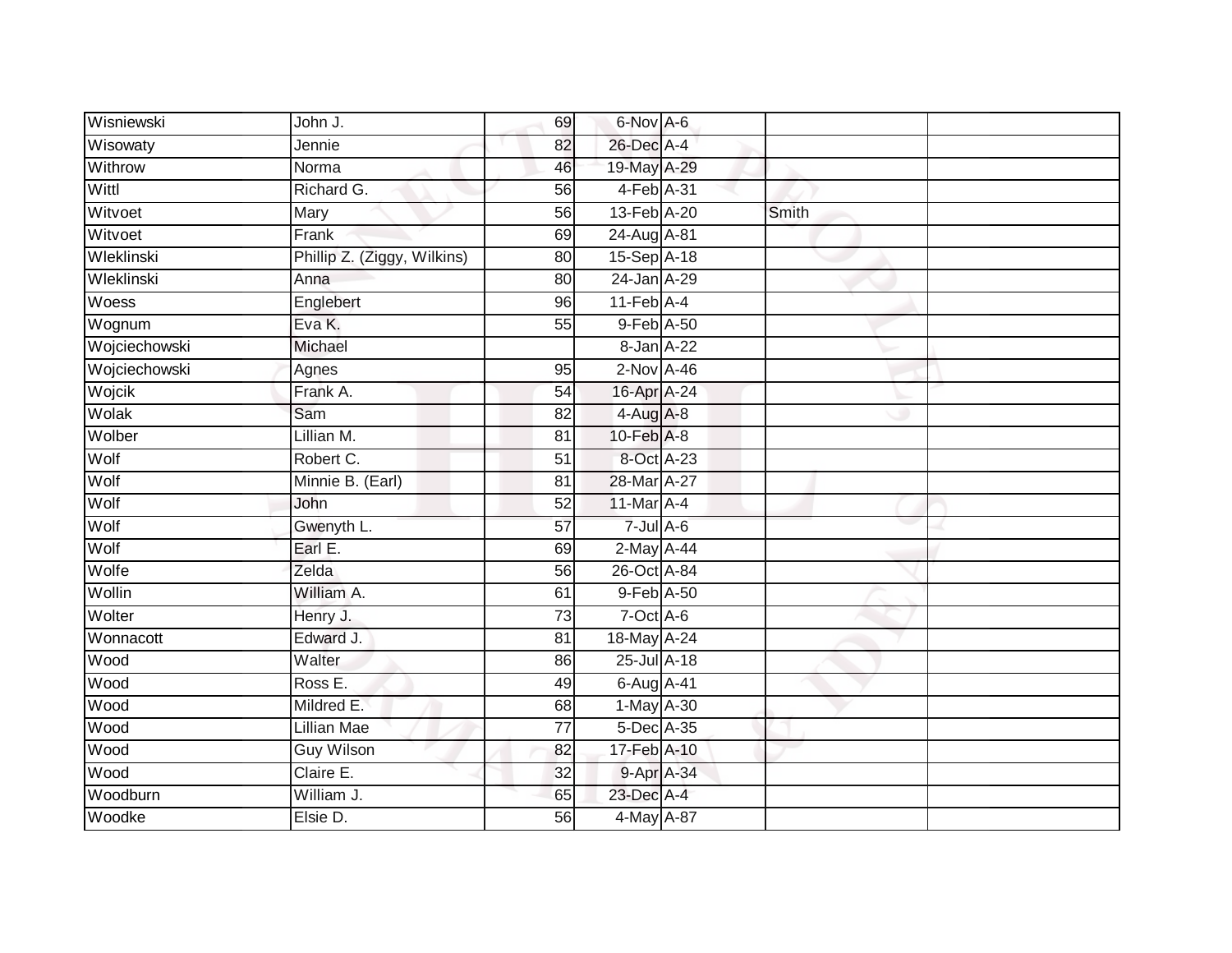| Woods     | Noble (Rev.)                           | 65              | 15-Sep A-18      |   |       |  |
|-----------|----------------------------------------|-----------------|------------------|---|-------|--|
| Woods     | Hazel C.                               | 55              | 14-Dec A-16      |   |       |  |
| Woolsey   | Ivan L. (Bill)                         | 54              | 9-Nov A-53       |   |       |  |
| Worley    | Lutie F.                               | 82              | 29-Dec A-29      |   |       |  |
| Worley    | <b>Dolly</b>                           | 53              | 7-Aug A-22       |   |       |  |
| Worosz    | Robert Joseph                          | 27              | 2-May A-44       |   |       |  |
| Wozniak   | Walter (Wally Brown)                   | $\overline{74}$ | 14-Sep A-79      |   |       |  |
| Wozniak   | Florian J.                             | 60              | $21$ -Oct $A-8$  |   |       |  |
| Wright    | Martha A.                              | 70              | 29-Dec A-29      |   |       |  |
| Wright    | John                                   | 63              | $26-Sep$ A-6     |   |       |  |
| Writt     | Lawrence L. (Red)                      | 60              | 14-Sep A-79      |   |       |  |
| Wrona     | Peter                                  | $\overline{77}$ | 15-Jan A-28      |   |       |  |
| Wrubel    | <b>Steven</b>                          | 83              | 6-Nov A-6        |   |       |  |
| Wujek     | Helen (Sister M. Michaela<br>C.S.F.N.) |                 | 3-Nov A-36       |   | وی    |  |
| Wyma      | Nicholas Sr.                           |                 | 15-Apr A-27      |   |       |  |
| Wynn      | Mary S.                                |                 | $4$ -Mar $A$ -4  |   | Smith |  |
| Wysocki   | Frank J.                               |                 | 28-Jul A-22      |   |       |  |
| Yaffe     | Harold M.                              |                 | 26-Oct A-84      |   |       |  |
| Yakish    | John N.                                | 67              | $1-Dec$ A-6      |   |       |  |
| Yancich   | Anna                                   | 82              | 10-Oct A-21      |   |       |  |
| Yankovich | Ethel                                  | 76              | 15-Oct A-44      |   |       |  |
| Yarker    | Loretta (Laura)                        | 88              | $19$ -Jan A-36   |   |       |  |
| Yaro      | Edith                                  | 61              | 25-Feb A-27      |   |       |  |
| Yaros     | Mike H.                                | 88              | 26-Oct A-84      |   |       |  |
| Yarovsky  | Lambro D.                              | 83              | 22-Sep A-33      |   |       |  |
| Yates     | <b>Theresa Rita</b>                    | 48              | 12-Nov A-61      |   |       |  |
| Yates     | Phylip                                 | 55              | $27 - Jan A - 6$ |   |       |  |
| Yates     | Carl                                   | 68              | 22-Jan A-39      |   |       |  |
| Yee       | Thomas                                 | 73              | 15-Oct A-44      |   |       |  |
| Yokem     | <b>Terry</b>                           | 19              | 24-Feb           | 1 |       |  |
| Yonjof    | Rosemary                               | 67              | 14-Sep A-79      |   |       |  |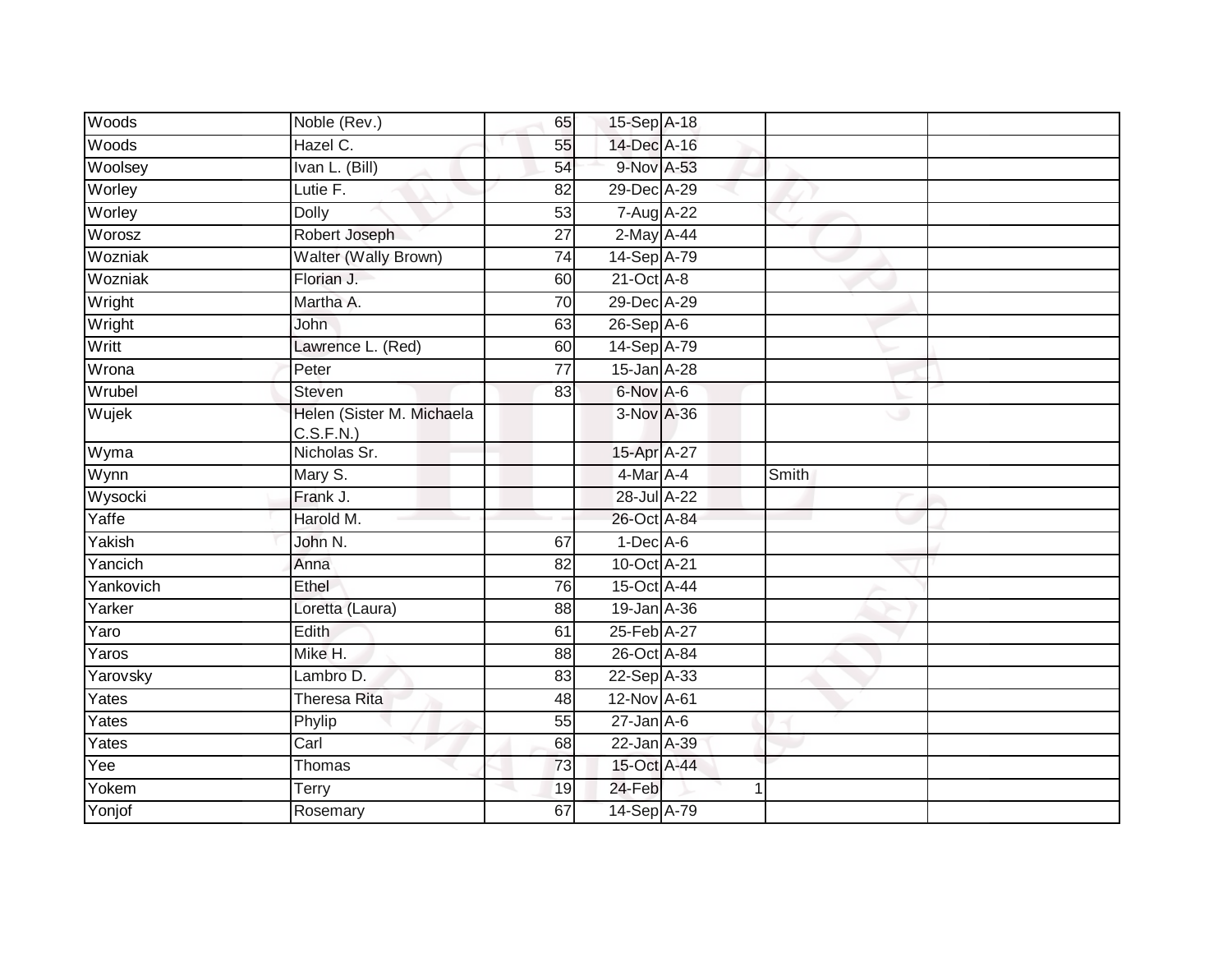| Yonker     | William B.          | 88              | $27$ -Jan A-6    |          |
|------------|---------------------|-----------------|------------------|----------|
| Young      | William A.          | 58              | 10-Apr A-32      |          |
| Young      | <b>Travis</b>       | 5               | 19-Dec A-41      |          |
| Young      | Timothy             |                 | 19-Dec A-41      |          |
| Young      | Lawanda             | 3               | 19-Dec A-41      |          |
| Young      | James R.            | 58              | 14-Aug A-23      |          |
| Young      | Evelyn M.           | $\overline{51}$ | $6$ -Oct $A$ -18 |          |
| Young      | Elizabeth           | 60              | 7-Mar A-27       |          |
| Young      | <b>Charles Alan</b> | 18              | $4$ -Jul $A$ -14 |          |
| Young      | Aden K.             | 76              | 18-Sep A-12      |          |
| Younger    | Edna                |                 | 28-Dec A-73      |          |
| Yover      | Dennis A.           | 17              | 25-Mar A-29      |          |
| Yuhas      | Mike                | 80              | 1-Oct A-32       |          |
| Zachau     | Gayle A.            | 34              | 24-Mar A-33      |          |
| Zajac      | John S.             | 82              | 12-May A-35      |          |
| Zajac      | Jerome M.           | 21              | 2-Feb A-32       |          |
| Zajac      | <b>Helen</b>        | $\overline{87}$ | $13$ -Jan $A$ -6 |          |
| Zajas      | Katarzyna           | 78              | 19-Dec A-41      |          |
| Zajicek    | Don Richard         | 50              | 5-Nov A-32       |          |
| Zalac      | Michael M.          | 63              | 20-Aug A-38      |          |
| Zamber     | Rose K.             | 55              | $23$ -Jan $A-6$  | Zubrycki |
| Zaremba    | Andrew              | 76              | 9-Nov A-53       |          |
| Zarowny    | John                | 58              | $3-Feb$ $A-8$    |          |
| Zarzycki   | Leon                | 74              | 12-May A-35      |          |
| Zawada     | Casimir A. (Casey)  | 48              | 9-Feb A-50       |          |
| Zawadzki   | Marion              | 69              | 29-Aug A-8       |          |
| Zebracki   | <b>Stanley</b>      | 61              | 10-Jul A-32      |          |
| Zeleznik   | Michael             |                 | $23-SepA-8$      |          |
| Zeljeznjak | <b>Ned</b>          | 41              | 6-Aug A-41       |          |
| Zeljeznjak | John                | 74              | 12-Sep A-6       |          |
| Zellers    | John A.             | 65              | 18-Jun A-45      |          |
| Zent       | Mary                | 45              | 21-Mar A-22      |          |